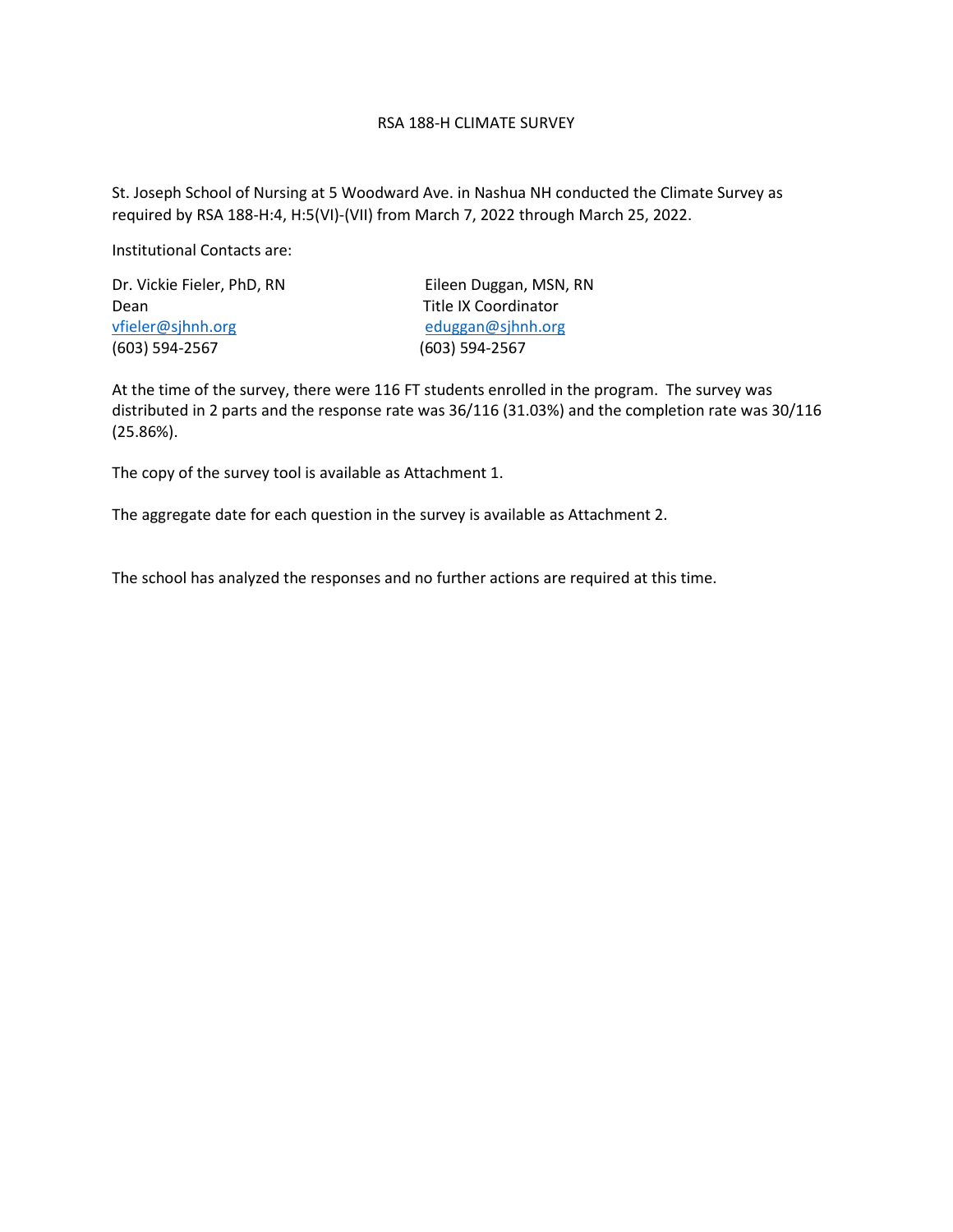| Copy of SJSON Campus Climate Base Survey- Part 1 Spring 2022 |                          |  |  |  |  |
|--------------------------------------------------------------|--------------------------|--|--|--|--|
| 1. I would recommend attending SJSON to others.              |                          |  |  |  |  |
| <b>Strongly Agree</b>                                        | Disagree                 |  |  |  |  |
| Agree                                                        | <b>Strongly Disagree</b> |  |  |  |  |
| Neutral                                                      |                          |  |  |  |  |
| 2. If I had it to do over again, I would still attend SJSON  |                          |  |  |  |  |
| Strongly agree                                               | Disagree                 |  |  |  |  |
| Agree                                                        | Strongly disagree        |  |  |  |  |
| Neither agree nor disagree                                   |                          |  |  |  |  |

3. How many times have you done the following things during this past semester at SJSON? Remember that all of your answers are private; no professor or instructor will ever see them.

|                                         | Almost Never | Almost Always |
|-----------------------------------------|--------------|---------------|
| Missed class                            |              |               |
| Made excuses to get<br>out of class     |              |               |
| Been late for class                     |              |               |
| Done poor work                          |              |               |
| Attended class<br>intoxicated or "high" |              |               |
| Slept in class                          |              |               |
| Thought about<br>dropping a class       |              |               |
| Thought about<br>quitting school        |              |               |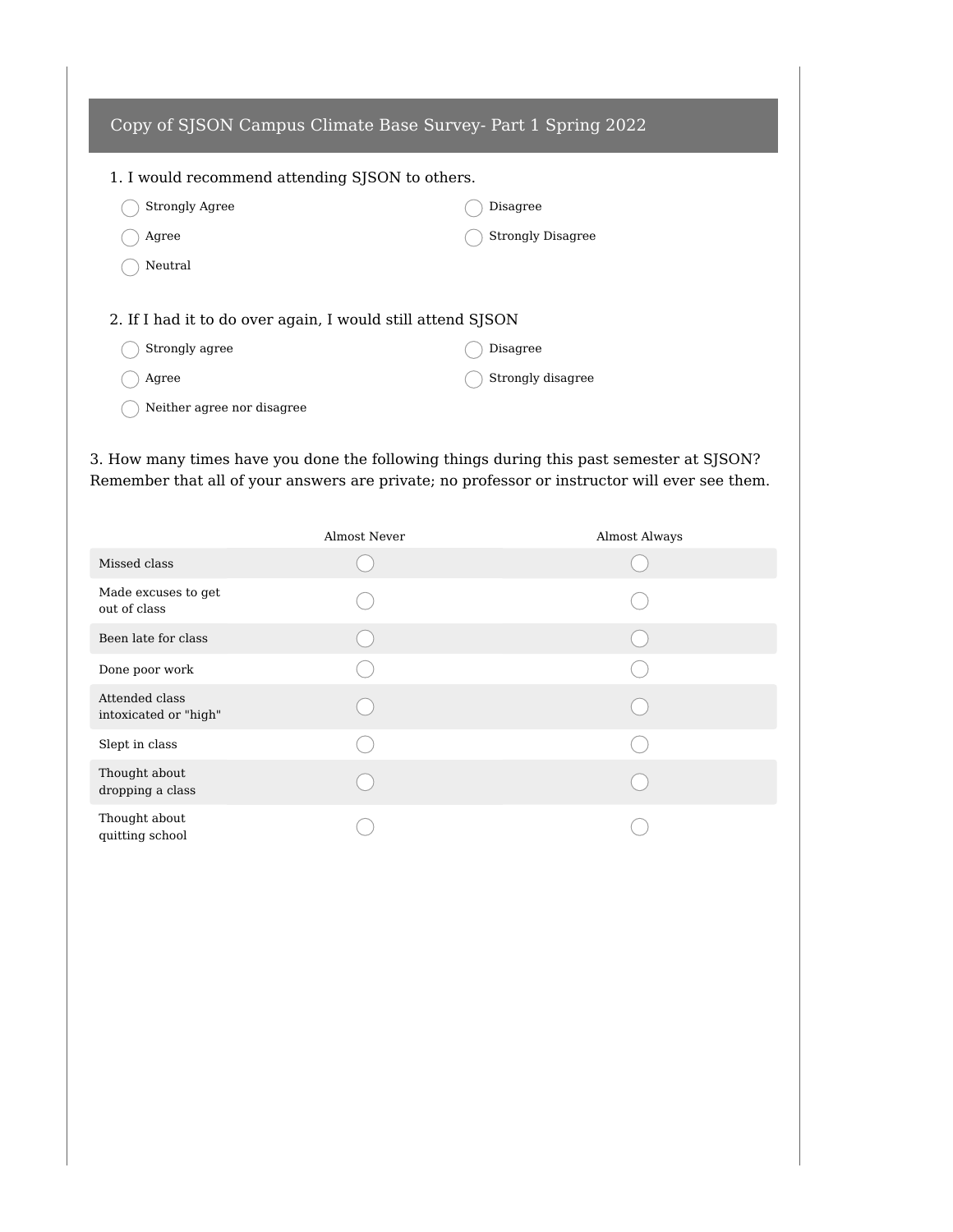4. Below are five statements that you may agree or disagree with. Using the scale, indicate your agreement with each item. Please be open and honest in your response.

|                                                                    | Strongly agree | Agree | Neutral | Disagree | Strongly<br>disagree |
|--------------------------------------------------------------------|----------------|-------|---------|----------|----------------------|
| In most ways, my life<br>is close to ideal.                        |                |       |         |          |                      |
| The conditions of my<br>life are excellent.                        |                |       |         |          |                      |
| I am satisfied with<br>life.                                       |                |       |         |          |                      |
| So far, I have gotten<br>the important things<br>I want in life.   |                |       |         |          |                      |
| If I could live my life<br>over, I would change<br>almost nothing. |                |       |         |          |                      |

### 5. How much of the time during the past 4 weeks have you.....

|                                                                  | <b>Strongly Agree</b> | Agree | Neutral | Disagree | Strongly<br>disagree |
|------------------------------------------------------------------|-----------------------|-------|---------|----------|----------------------|
| Felt calm and<br>peaceful?                                       |                       |       |         |          |                      |
| Been a very nervous<br>person?                                   |                       |       |         |          |                      |
| Felt so down in the<br>dumps that nothing<br>could cheer you up? |                       |       |         |          |                      |
| Felt down-hearted<br>and blue?                                   |                       |       |         |          |                      |
| Been a happy<br>person?                                          |                       |       |         |          |                      |

## 6. I would rate my health overall as:

| Poor                              | Above Average     |
|-----------------------------------|-------------------|
| Fair                              | Excellent         |
| Average                           |                   |
|                                   |                   |
| 7. I feel safe on campus at SJSON |                   |
| Strongly agree                    | Disagree          |
| Agree                             | Strongly disagree |
| Neither agree nor disagree        |                   |
|                                   |                   |
|                                   |                   |
|                                   |                   |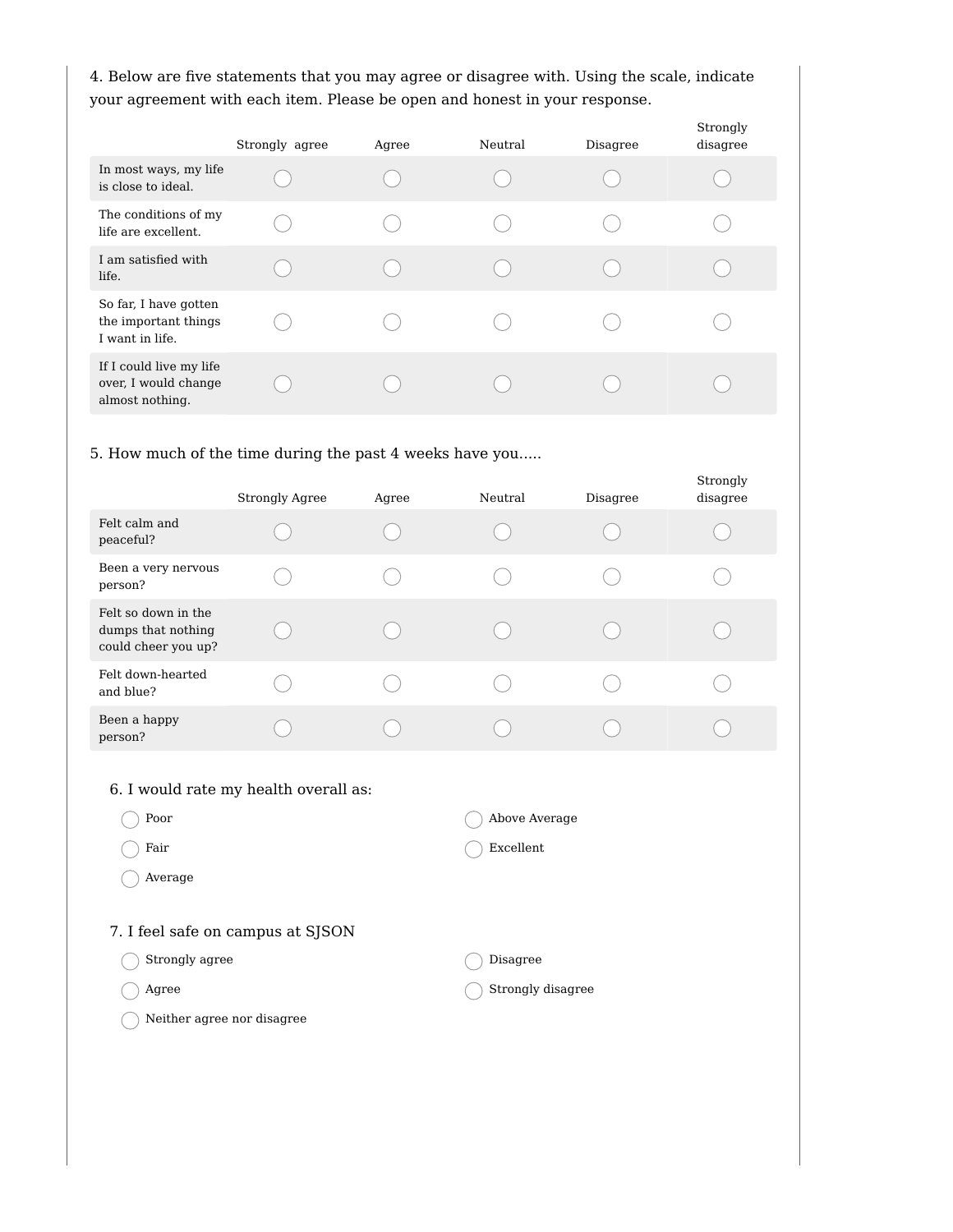8. Sexual Misconduct refers to physical contact or non-physical conduct of a sexual nature in the absence of clear, knowing and voluntary consent. Examples include sexual or genderbased harassment, stalking, dating/relationship violence, and sexual violence. The following statements describe how SJSON might handle it if a student reported an incident of sexual misconduct.

|                                                                                                                            | Very Unlikely | Unlikely | Neutral | Likely | Very Likely |
|----------------------------------------------------------------------------------------------------------------------------|---------------|----------|---------|--------|-------------|
| The institution<br>would take the<br>report seriously.                                                                     |               |          |         |        |             |
| The institution<br>would maintain the<br>privacy of the person<br>making the report.                                       |               |          |         |        |             |
| The institution<br>would do its best to<br>honor the request of<br>the person about<br>how to go forward<br>with the case. |               |          |         |        |             |
| The institution<br>would support the<br>person making the<br>report.                                                       |               |          |         |        |             |
| The institution<br>would provide<br>accommodations to<br>the person who<br>make the report                                 |               |          |         |        |             |
| The institution<br>would take action to<br>address factors that<br>may have led to the<br>sexual misconduct.               |               |          |         |        |             |
| The institution<br>would handle the<br>report fairly.                                                                      |               |          |         |        |             |
| The institution<br>would have a hard<br>time supporting the<br>person who made<br>the report.                              |               |          |         |        |             |
| The institution<br>would punish the<br>person who made<br>the report.                                                      |               |          |         |        |             |

9. If someone I know or I experienced sexual misconduct, I know where to go to get help on campus.

| Strongly disagree          | Agree                     |
|----------------------------|---------------------------|
| Disagree                   | $\bigcirc$ Strongly agree |
| Neither agree nor disagree |                           |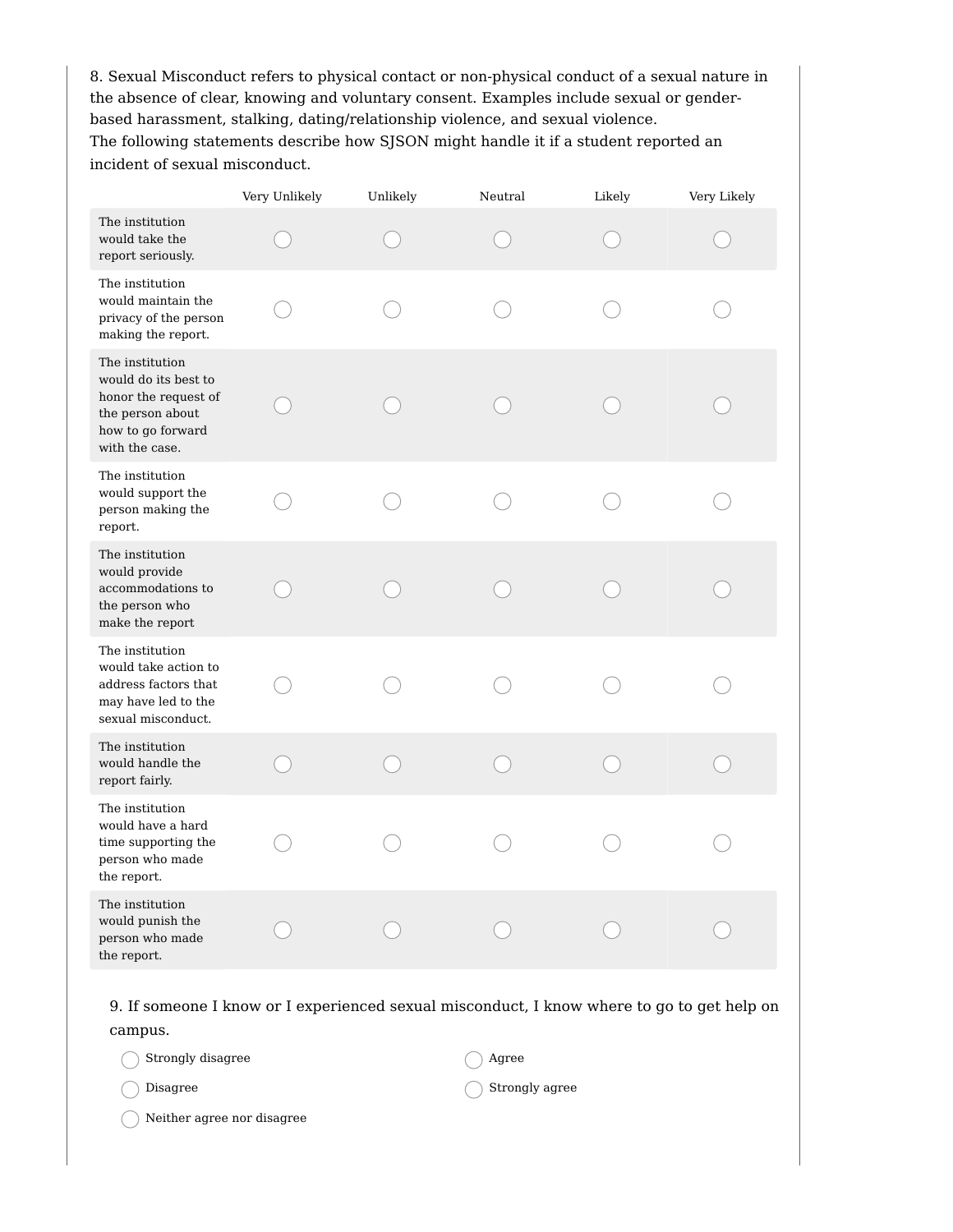10. I understand what happens when a student reports a claim of sexual misconduct at SJSON. Strongly disagree Disagree Neither agree nor disagree Agree Strongly agree 11. I would know where to go to make a report of sexual misconduct. Strongly disagree Disagree Neither agree nor disagree Agree Strongly agree 12. What other resources would you use to help you or someone you know deal with an incident of sexual misconduct? 13. Before coming to SJSON, had you received any information or education (that did NOT come from SJSON about sexual misconduct? ◯ Yes  $\bigcap$  No 14. Since you came to SJSON, which of the following have you done? Please check all that apply. Discussed sexual misconduct/rape in class. Discussed the topic of sexual misconduct with friends. Discussed sexual misconduct with a family member. Attended an event or program about what you can do as a bystander to stop sexual misconduct. Attended a sexual consent program. Attended a rally or other campus event about sexual misconduct or sexual assault. Seen posters about sexual misconduct ( raising awareness, preventing rape, defining sexual misconduct). Seen crime alerts about sexual misconduct. Read a report about sexual violence rates at SJSON. Visited a SJSON website with information on sexual misconduct Volunteered or interned at an organization that addresses sexual misconduct. Seen or heard about sexual misconduct in a student publication or media outlet. Taken a class to learn more about sexual misconduct. Other specific items relevant to SJSON.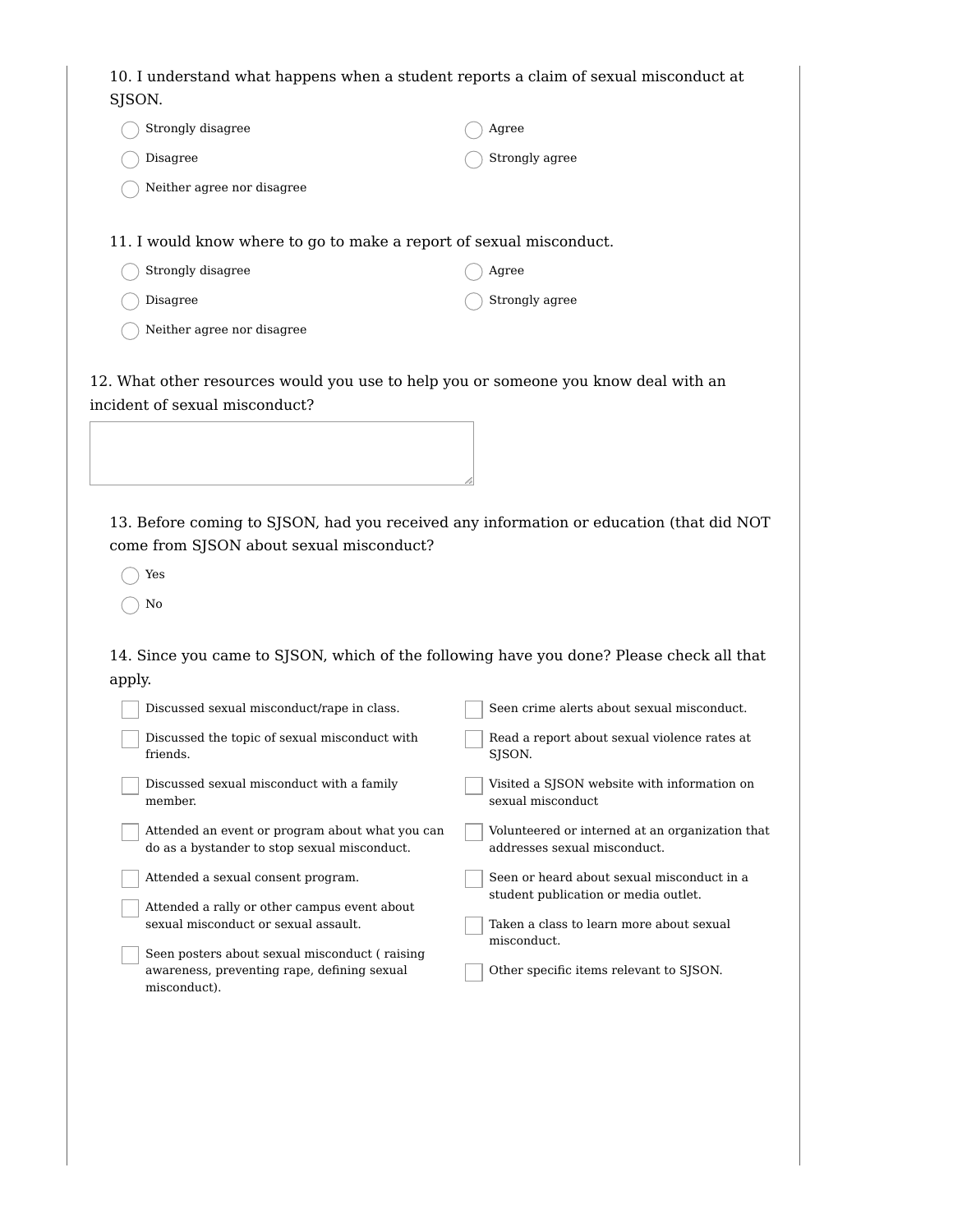15. Since coming to SJSON, have you received written (e.g. brochures, email) or verbal information (e.g. presentations, training) from anyone at SJSON about the following? Please check all that apply.

The definitions of types of sexual misconduct.

Title IX protections against sexual misconduct.

How to report an incident of sexual misconduct.

How to help prevent sexual misconduct.

Where to go to get help if someone you know experiences sexual misconduct

Student code of conduct or honor code.

16. Please use the following scale to indicate how aware you are of the function of the campus and community resources specifically related to sexual misconduct response at SJSON listed below.

|                                                          | Not at all aware | Slightly aware | Somewhat aware | Very aware | Extremely aware |
|----------------------------------------------------------|------------------|----------------|----------------|------------|-----------------|
| Title IX Compliance                                      |                  |                |                |            |                 |
| Student Legal<br>Services                                |                  |                |                |            |                 |
| Confidential<br>Resource Advisor                         |                  |                |                |            |                 |
| The Office of<br><b>Employment Equity</b>                |                  |                |                |            |                 |
| <b>Health Services</b>                                   |                  |                |                |            |                 |
| Wellconnect services                                     |                  |                |                |            |                 |
| Domestic and Sexual<br>Violence Support<br>Services Inc. |                  |                |                |            |                 |

17. Since you enrolled at SJSON, have you been in a situation in which a faculty member, instructor or staff member:

|                                                                                             | Never | Once or Twice | Sometimes | Often | Many Times |
|---------------------------------------------------------------------------------------------|-------|---------------|-----------|-------|------------|
| Treated you<br>differently because<br>of your sex or<br>gender identity                     |       |               |           |       |            |
| Displayed, used, or<br>distributed sexist or<br>suggestive materials                        |       |               |           |       |            |
| Made offensive<br>sexist remarks                                                            |       |               |           |       |            |
| Put you down or was<br>condescending to<br>you because of your<br>sex or gender<br>identity |       |               |           |       |            |
| Repeatedly told<br>sexual stories or<br>jokes that were<br>offensive to you                 |       |               |           |       |            |
| Made unwelcome<br>attempts to draw                                                          |       |               |           |       |            |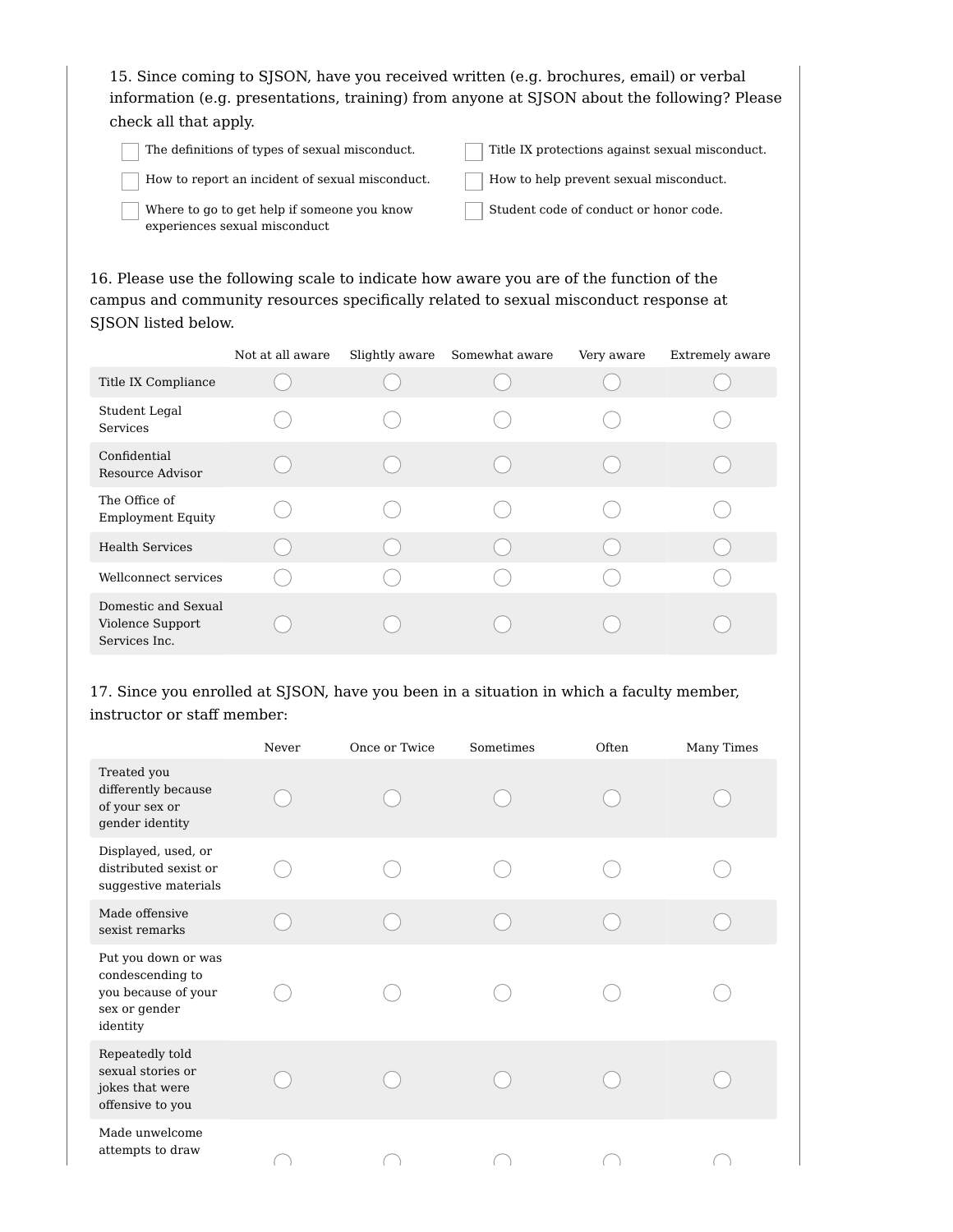| you into a discussion<br>of sexual matters                                                                                              |  |  |  |
|-----------------------------------------------------------------------------------------------------------------------------------------|--|--|--|
| Made offensive<br>remarks about your<br>appearance, body, or<br>sexual activities                                                       |  |  |  |
| Made gestures or<br>used body language<br>of a sexual nature<br>which embarrassed<br>or offended you                                    |  |  |  |
| Made unwanted<br>attempts to establish<br>a romantic or sexual<br>relationship with<br>you, despite your<br>efforts to discourage<br>it |  |  |  |
| Continued to ask you<br>for dates, drinks,<br>dinner, etc., even<br>though you said<br>"No"                                             |  |  |  |
| Touched you in a<br>way that made you<br>feel uncomfortable                                                                             |  |  |  |
| Made unwanted<br>attempts to stroke,<br>touch, or kiss you                                                                              |  |  |  |
| Made you feel like<br>you were being<br>bribed with a reward<br>to engage in sexual<br>behavior                                         |  |  |  |
| Made you feel<br>threatened with<br>some sort of<br>retaliation for not<br>being sexually<br>cooperative                                |  |  |  |
| Treated you badly<br>for not having sex                                                                                                 |  |  |  |
| Implied better<br>treatment with you<br>were sexually<br>cooperative                                                                    |  |  |  |

18. Think about the situations that have happened to you that involved the behaviors you marked on the last screen. Now think about ONE SITUATION and answer the following questions.

Click here if all answers to #17 are "NEVER" **SKIP TO #31**

 $\bigcap$  Click here to move to next question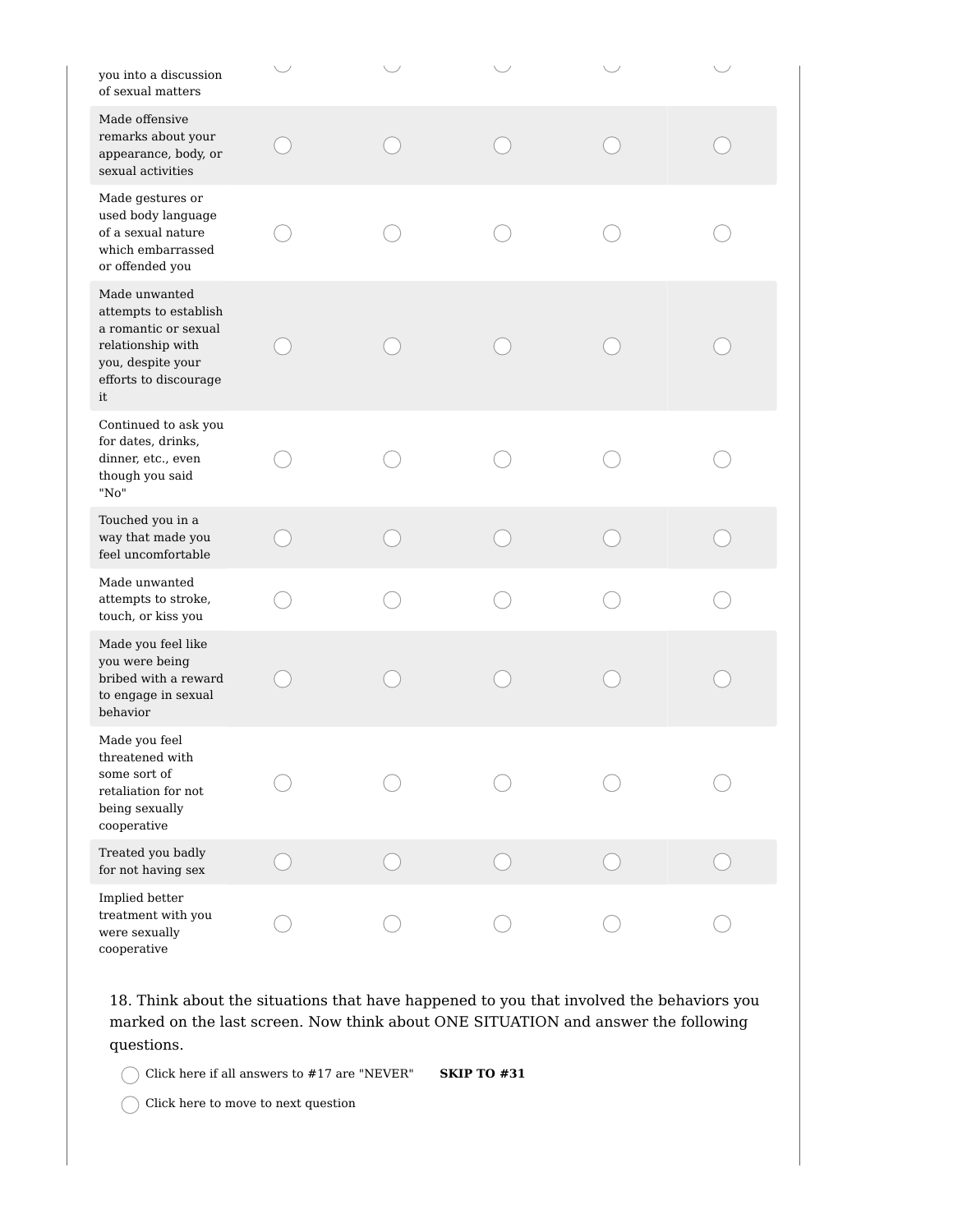| 19. The situation involved (check all that apply)                                             |                                            |
|-----------------------------------------------------------------------------------------------|--------------------------------------------|
| Sexist or sexually offensive language, gestures, or pictures                                  |                                            |
| Unwanted sexual attention                                                                     |                                            |
| Unwanted touching                                                                             |                                            |
| Subtle or explicit bribes or threats                                                          |                                            |
|                                                                                               |                                            |
| 20. Please describe the person(s) who committed the behavior:                                 |                                            |
| Man                                                                                           | Prefer not to say                          |
| Woman                                                                                         | Faculty member                             |
| Transgender                                                                                   | Staff member                               |
| Gender nonconforming                                                                          | Graduate student instructor                |
| A gender not listed here                                                                      | Other                                      |
|                                                                                               |                                            |
| 21. Where did this happen (check all that apply)                                              |                                            |
| Academic building or classroom                                                                | Other                                      |
| Staff/Faculty office                                                                          | Bar or restaurant                          |
| Dining area                                                                                   | Private owned housing or apartment complex |
| Public or outdoor space on campus                                                             |                                            |
| 22. Online or virtual                                                                         |                                            |
| Virtual Classroom                                                                             | Private communications (eg. texting)       |
| Virtual Class Forum                                                                           | Dating app                                 |
| Social Media (eg. Facebook, Instagram, Snapchat,                                              | Other                                      |
| Twitter, TikTok)                                                                              |                                            |
|                                                                                               |                                            |
| 23. Did this occur:                                                                           |                                            |
| On SJSON campus                                                                               |                                            |
| Visiting another campus                                                                       |                                            |
| A student at another institution (i.e. you have transferred institutions since this occurred) |                                            |
| Non-university related location (s)                                                           |                                            |
|                                                                                               |                                            |
| 24. During what academic year did the incident (s) occur?                                     |                                            |
| Fall 2021 through present                                                                     |                                            |
| Fall 2020 through Summer 2021                                                                 |                                            |
| Fall 2019 through Summer 2020                                                                 |                                            |
| Fall 2018 through Summer 2019                                                                 |                                            |
|                                                                                               |                                            |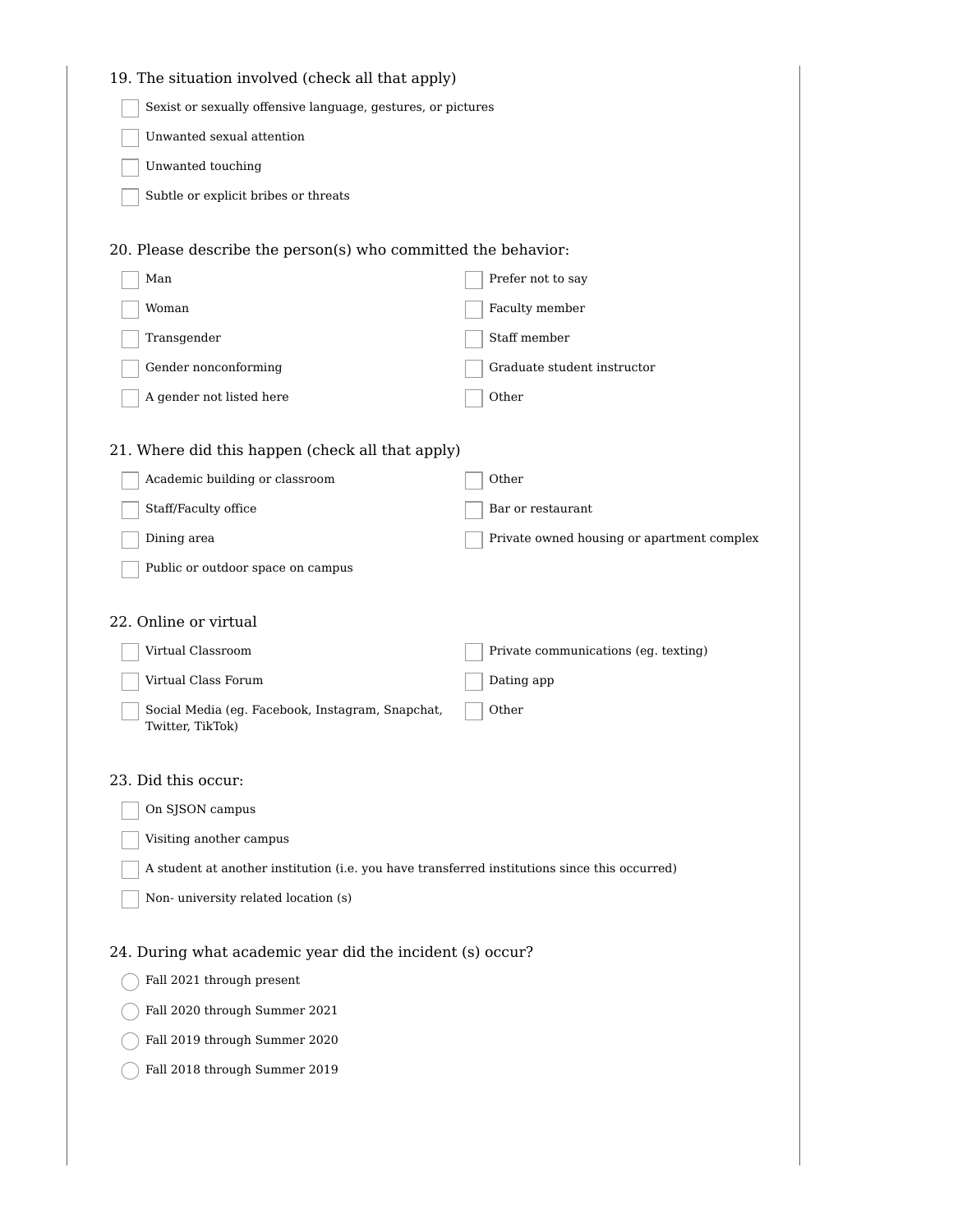| 25. During what semester or term did the incident (s) occur? Check all that apply             |                                             |                                                   |                        |                                            |                                                     |
|-----------------------------------------------------------------------------------------------|---------------------------------------------|---------------------------------------------------|------------------------|--------------------------------------------|-----------------------------------------------------|
| Fall                                                                                          |                                             |                                                   |                        |                                            |                                                     |
| Winter                                                                                        |                                             |                                                   |                        |                                            |                                                     |
| Spring                                                                                        |                                             |                                                   |                        |                                            |                                                     |
| Summer                                                                                        |                                             |                                                   |                        |                                            |                                                     |
|                                                                                               |                                             |                                                   |                        |                                            |                                                     |
| 26. Which month did the incident (s) occur?                                                   |                                             |                                                   |                        |                                            |                                                     |
|                                                                                               |                                             |                                                   |                        |                                            |                                                     |
|                                                                                               |                                             |                                                   |                        |                                            |                                                     |
| 27. When did this occur?                                                                      |                                             |                                                   |                        |                                            |                                                     |
| While school was in session                                                                   |                                             |                                                   |                        |                                            |                                                     |
| While School was on a break                                                                   |                                             |                                                   |                        |                                            |                                                     |
|                                                                                               |                                             |                                                   |                        |                                            |                                                     |
| 28. Please tell us how you reacted to the situation. Check all that apply                     |                                             |                                                   |                        |                                            |                                                     |
| I ignored the person.                                                                         |                                             |                                                   | I reported the person. |                                            |                                                     |
| I avoided the person as much as possible.                                                     |                                             |                                                   |                        | I asked someone for advice and/or support. |                                                     |
| I treated it like a joke.                                                                     |                                             |                                                   | Other                  |                                            |                                                     |
| I told the person to stop.                                                                    |                                             |                                                   |                        |                                            |                                                     |
|                                                                                               |                                             |                                                   |                        |                                            |                                                     |
| 29. Did the situation impact your academic performance in any of the following ways? check    |                                             |                                                   |                        |                                            |                                                     |
| all that apply                                                                                |                                             |                                                   |                        |                                            |                                                     |
| Reduced grade point average. (GPA)                                                            |                                             |                                                   |                        | Caused you to change your major.           |                                                     |
| Caused you to drop classes.                                                                   |                                             |                                                   |                        |                                            | Caused you to transfer to another institution.      |
| education.                                                                                    | Needed to take a leave of absence from your |                                                   | Other                  |                                            |                                                     |
|                                                                                               |                                             |                                                   |                        |                                            |                                                     |
| 30. Did the situation have negative financial impacts on your academic career? check all that |                                             |                                                   |                        |                                            |                                                     |
| apply                                                                                         |                                             |                                                   |                        |                                            |                                                     |
| Loss in tuition as a result of dropping classes.                                              |                                             |                                                   | housing.               |                                            | Costs associated with unexpected need to change     |
| of absence.                                                                                   |                                             | Loss in tuition resulting from an unplanned leave |                        |                                            | Costs incurred for needed physical and mental       |
| Loss in scholarship award due to diminished                                                   |                                             |                                                   |                        |                                            | health services resulting from the sexual violence. |
| grades as a result of the sexual violence.                                                    |                                             |                                                   | Other                  |                                            |                                                     |
|                                                                                               |                                             |                                                   |                        |                                            |                                                     |
| 31. Since you enrolled at SJSON, have you been in a situation in which a student:             |                                             |                                                   |                        |                                            |                                                     |
|                                                                                               | Never                                       | Once or Twice                                     | Sometimes              | Often                                      | Many Times                                          |
| Treated you<br>differently because                                                            |                                             |                                                   |                        |                                            |                                                     |
| of your sex or                                                                                |                                             |                                                   |                        |                                            |                                                     |
| gender identity?                                                                              |                                             |                                                   |                        |                                            |                                                     |
| Displayed, used, or<br>distributed sexist or                                                  |                                             |                                                   |                        |                                            |                                                     |
|                                                                                               |                                             |                                                   |                        |                                            |                                                     |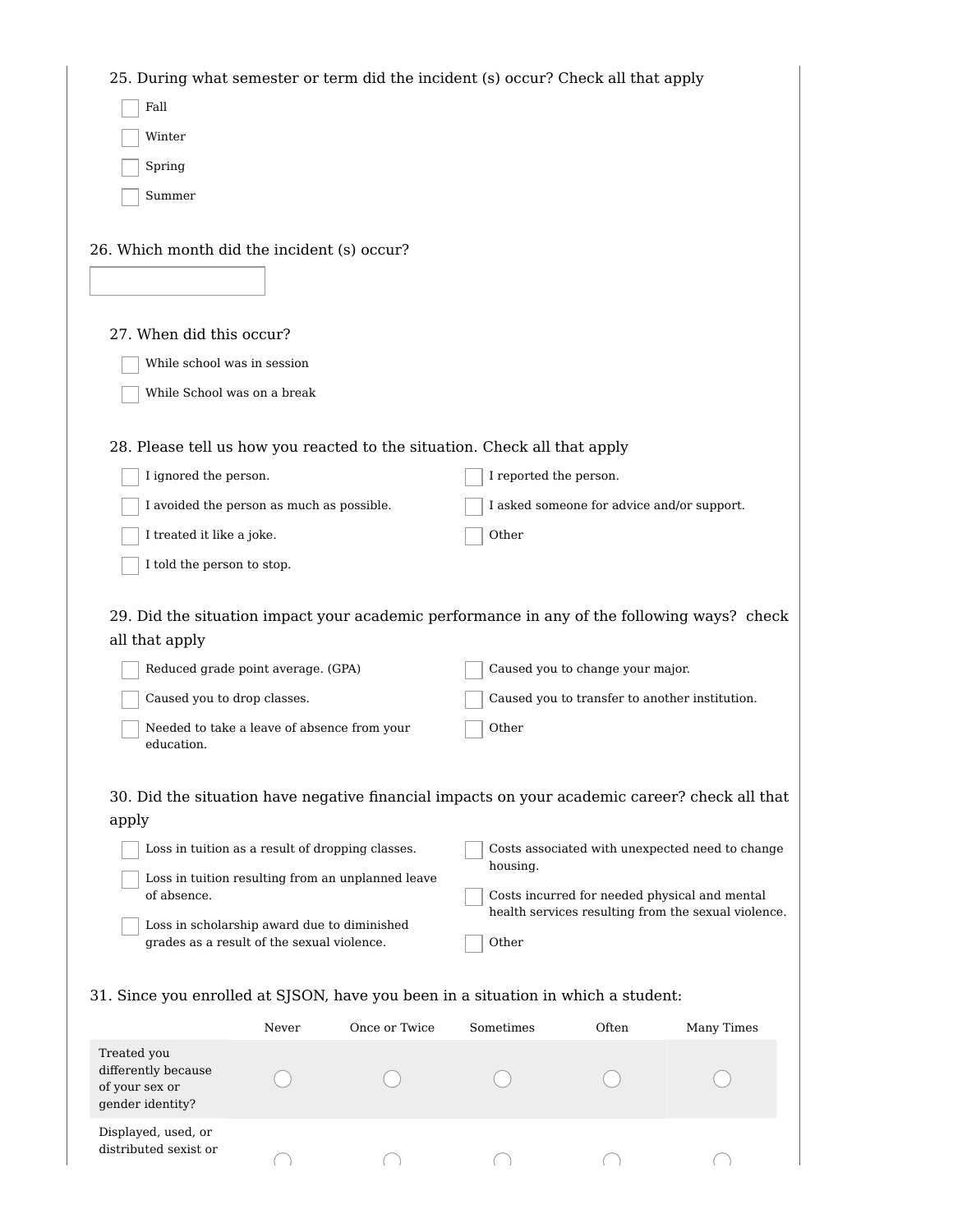| suggestive<br>materials?                                                                                                                                                      |  |  |  |
|-------------------------------------------------------------------------------------------------------------------------------------------------------------------------------|--|--|--|
| Made offensive<br>sexist remarks?                                                                                                                                             |  |  |  |
| Put you down or was<br>condescending to<br>you because of your<br>sex or gender<br>identity?                                                                                  |  |  |  |
| Repeatedly told<br>sexual stories or<br>jokes that were<br>offensive to you?                                                                                                  |  |  |  |
| Made unwelcome<br>attempts to draw<br>you into a discussion<br>of sexual matters?                                                                                             |  |  |  |
| Made offensive<br>remarks about your<br>appearance, body, or<br>sexual activities?                                                                                            |  |  |  |
| Made gestrues or<br>used body language<br>of a sexual nature<br>which embarrassed<br>or offended you?                                                                         |  |  |  |
| Made unwanted<br>attempts to establish<br>a romantic or sexual<br>relationship with you<br>despite your efforts<br>to discourage it?                                          |  |  |  |
| Sent or posted<br>unwelcome sexual<br>comments, jokes or<br>pictures by text,<br>email, Facebook,<br>Instagram,<br>Snapchat, Twitter,<br>TikTok or other<br>electronic means? |  |  |  |
| Spread unwelcome<br>sexual rumors about<br>you by text, email,<br>Facebook,<br>Instagram,<br>Snapchat, Twitter,<br>TikTok or other<br>electronic means?                       |  |  |  |

32. Think about the situations that have happed to you that involved the behaviors you marked on the last screens. Now think about ONE SITUATION and answer the following questions.

Click here if all answers to #31 are "NEVER" **Skip to # 45**

 $\bigcap$  Click here to continue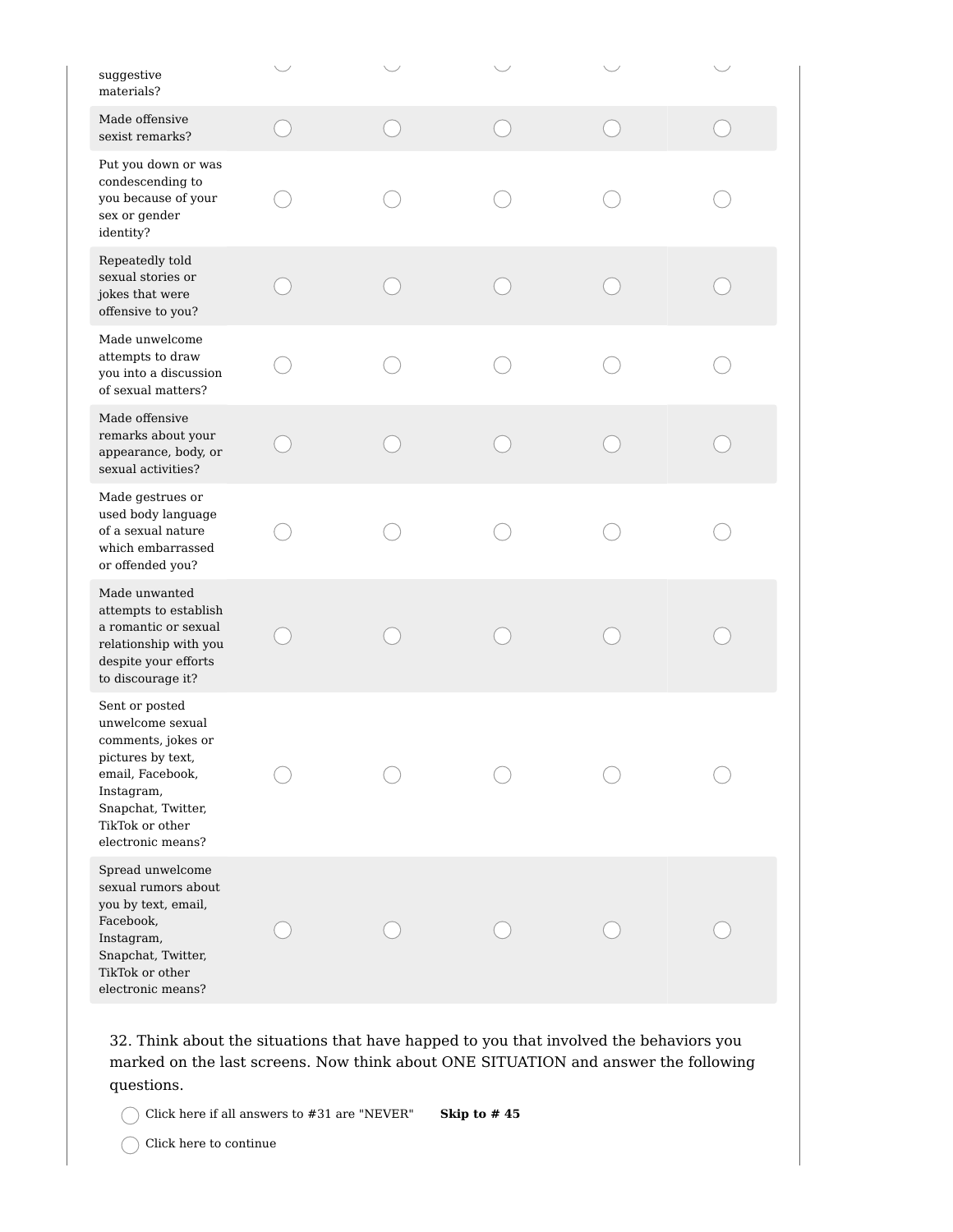| 33. The situation involved? check all that apply                                              |                                            |
|-----------------------------------------------------------------------------------------------|--------------------------------------------|
| Sexist or sexually offensive language, gestures, or pictures                                  |                                            |
| Unwanted sexual attention                                                                     |                                            |
| Unwanted touching                                                                             |                                            |
| Subtle or explicit bribes or threats                                                          |                                            |
| 34. Please describe the person (s) who committed the behavior:                                |                                            |
| Man                                                                                           | Gender nonconformin                        |
| Woman                                                                                         | A gender not listed here                   |
| Transgender                                                                                   | Prefer not to say                          |
| 35. Where did this happen (check all that apply)                                              |                                            |
| Academic building or classroom                                                                | Other                                      |
| Staff/Faculty office                                                                          | Bar or restaurant                          |
| Dining area                                                                                   | Private owned housing or apartment complex |
| Public or outdoor space on campus                                                             |                                            |
| 36. Online or virtual                                                                         |                                            |
| Virtual Classroom                                                                             | Private communications (eg. texting)       |
| Virtual Class Forum                                                                           | Dating app                                 |
| Social Media (eg. Facebook, Instagram, Snapchat,<br>Twitter, TikTok)                          | Other                                      |
| 37. Did this occur:                                                                           |                                            |
| On SJSON campus                                                                               |                                            |
| Visiting another campus                                                                       |                                            |
| A student at another institution (i.e. you have transferred institutions since this occurred) |                                            |
| Non-university related location (s)                                                           |                                            |
| 38. During what academic year did the incident (s) occur?                                     |                                            |
| Fall 2021 through present                                                                     |                                            |
| Fall 2020 through Summer 2021                                                                 |                                            |
| Fall 2019 through Summer 2020                                                                 |                                            |
| Fall 2018 through Summer 2019                                                                 |                                            |
|                                                                                               |                                            |
|                                                                                               |                                            |
|                                                                                               |                                            |
|                                                                                               |                                            |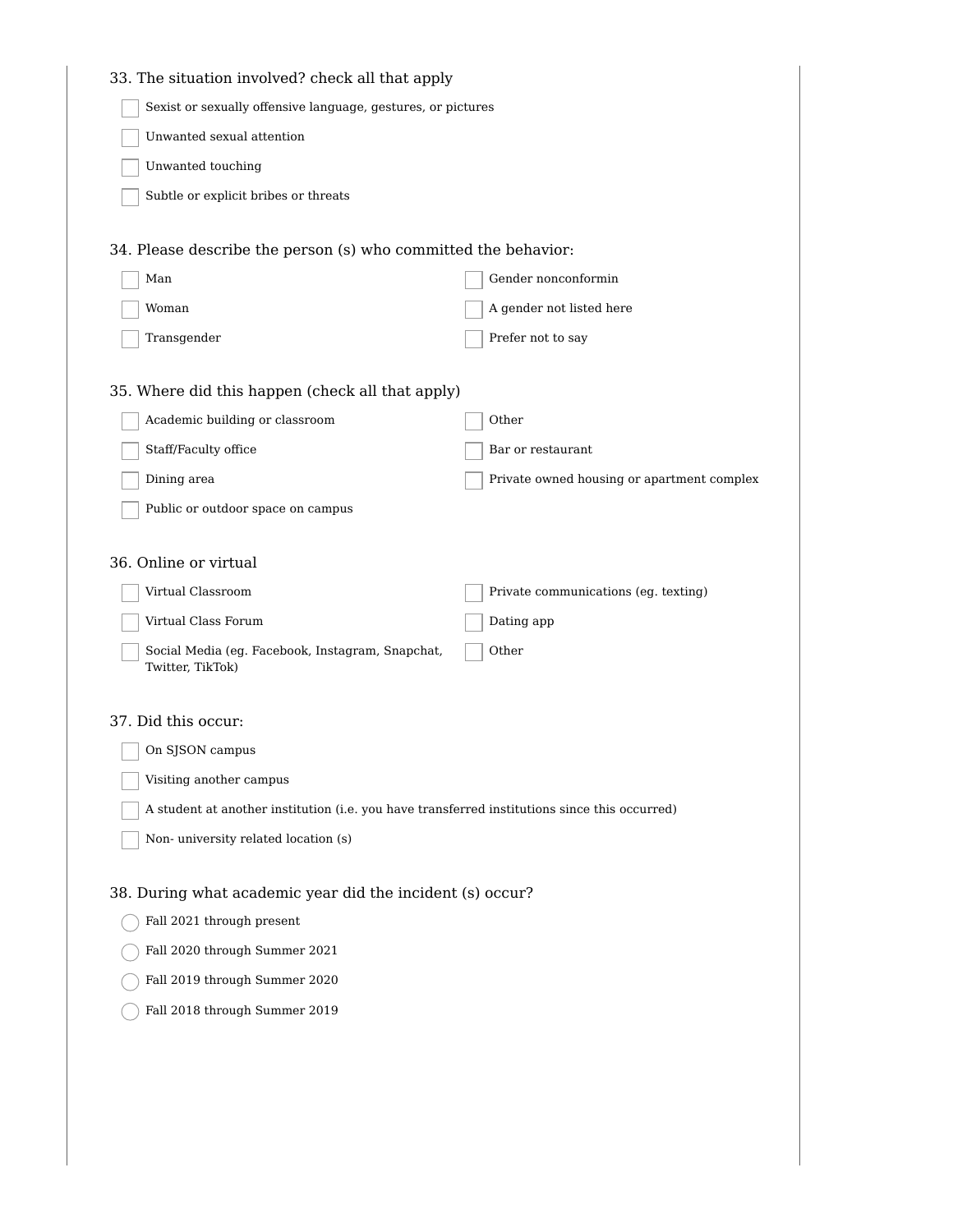| 39. During what semester or term did the incident (s) occur? Check all that apply                            |      |         |                        |                                  |                                                                                                      |
|--------------------------------------------------------------------------------------------------------------|------|---------|------------------------|----------------------------------|------------------------------------------------------------------------------------------------------|
| Fall                                                                                                         |      |         |                        |                                  |                                                                                                      |
| Winter                                                                                                       |      |         |                        |                                  |                                                                                                      |
| Spring                                                                                                       |      |         |                        |                                  |                                                                                                      |
| Summer                                                                                                       |      |         |                        |                                  |                                                                                                      |
|                                                                                                              |      |         |                        |                                  |                                                                                                      |
| 40. Which month did the incident (s) occur?                                                                  |      |         |                        |                                  |                                                                                                      |
|                                                                                                              |      |         |                        |                                  |                                                                                                      |
|                                                                                                              |      |         |                        |                                  |                                                                                                      |
| 41. When did this occur?                                                                                     |      |         |                        |                                  |                                                                                                      |
| While school was in session                                                                                  |      |         |                        |                                  |                                                                                                      |
| While School was on a break                                                                                  |      |         |                        |                                  |                                                                                                      |
|                                                                                                              |      |         |                        |                                  |                                                                                                      |
| 42. Please tell us how you reacted to the situation. Check all that apply                                    |      |         |                        |                                  |                                                                                                      |
| I ignored the person.                                                                                        |      |         | I reported the person. |                                  |                                                                                                      |
| I avoided the person as much as possible.                                                                    |      |         |                        |                                  | I asked someone for advice and/or support.                                                           |
| I treated it like a joke.                                                                                    |      |         | Other                  |                                  |                                                                                                      |
| I told the person to stop.                                                                                   |      |         |                        |                                  |                                                                                                      |
| 43. Did the situation impact your academic performance in any of the following ways? check<br>all that apply |      |         |                        |                                  |                                                                                                      |
| Reduced grade point average. (GPA)                                                                           |      |         |                        | Caused you to change your major. |                                                                                                      |
| Caused you to drop classes.                                                                                  |      |         |                        |                                  | Caused you to transfer to another institution.                                                       |
| Needed to take a leave of absence from your<br>education.                                                    |      |         | Other                  |                                  |                                                                                                      |
| 44. Did the situation have negative financial impacts on your academic career? check all that                |      |         |                        |                                  |                                                                                                      |
| apply                                                                                                        |      |         |                        |                                  |                                                                                                      |
| Loss in tuition as a result of dropping classes.                                                             |      |         |                        |                                  | Costs associated with unexpected need to change                                                      |
| Loss in tuition resulting from an unplanned leave                                                            |      |         | housing.               |                                  |                                                                                                      |
| of absence.                                                                                                  |      |         |                        |                                  | Costs incurred for needed physical and mental<br>health services resulting from the sexual violence. |
| Loss in scholarship award due to diminished<br>grades as a result of the sexual violence.                    |      |         | Other                  |                                  |                                                                                                      |
|                                                                                                              |      |         |                        |                                  |                                                                                                      |
| 45. How many times have one or more people done the following things to you since you                        |      |         |                        |                                  |                                                                                                      |
| enrolled at SJSON?                                                                                           |      |         |                        |                                  |                                                                                                      |
|                                                                                                              | None | $1 - 2$ | 3-5                    | $6-8$                            | More than 8                                                                                          |
| Watched or followed<br>you from a distance,<br>or spied on you with<br>a listening device,                   |      |         |                        |                                  |                                                                                                      |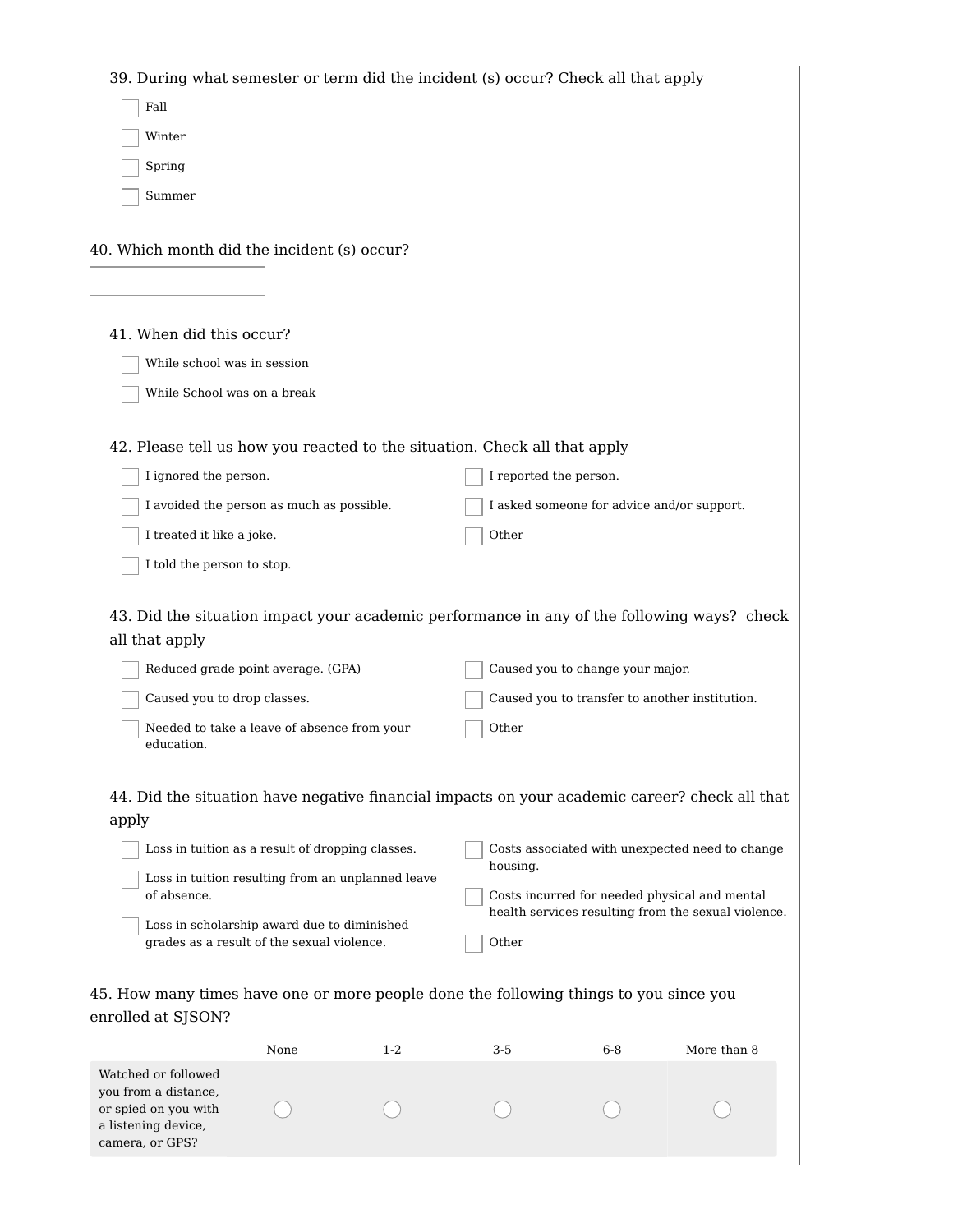| Approached you or<br>showed up in places,<br>such as your home,<br>workplace, or school<br>when you didn't<br>want them to be<br>there?                                      |  |  |  |
|------------------------------------------------------------------------------------------------------------------------------------------------------------------------------|--|--|--|
| Left strange or<br>potentially<br>threatening items<br>for you to find?                                                                                                      |  |  |  |
| Snuck into your<br>home or car and did<br>things to scare you<br>by letting you know<br>they had been there?                                                                 |  |  |  |
| Left you unwanted<br>messages (including<br>text or voice<br>messages)?                                                                                                      |  |  |  |
| Made unwanted<br>phone calls to you<br>(including hang up<br>calls)?                                                                                                         |  |  |  |
| Sent you unwanted<br>emails, instant<br>messages, or sent<br>messages through<br>social media apps<br>such as Facebook,<br>Instagram,<br>Smapchat, Twitter,<br>TikTok, etc.? |  |  |  |
| Left you cards,<br>letters, flowers, or<br>presents when they<br>knew you didn't<br>want them to?                                                                            |  |  |  |
| Made rude or mean<br>comments to you<br>online?                                                                                                                              |  |  |  |
| Spread rumors<br>about you online,<br>whether they were<br>true or not?                                                                                                      |  |  |  |
| Used coercion,<br>threats, or<br>intimidation to gain<br>access to your<br>phone, email, or<br>other accounts.                                                               |  |  |  |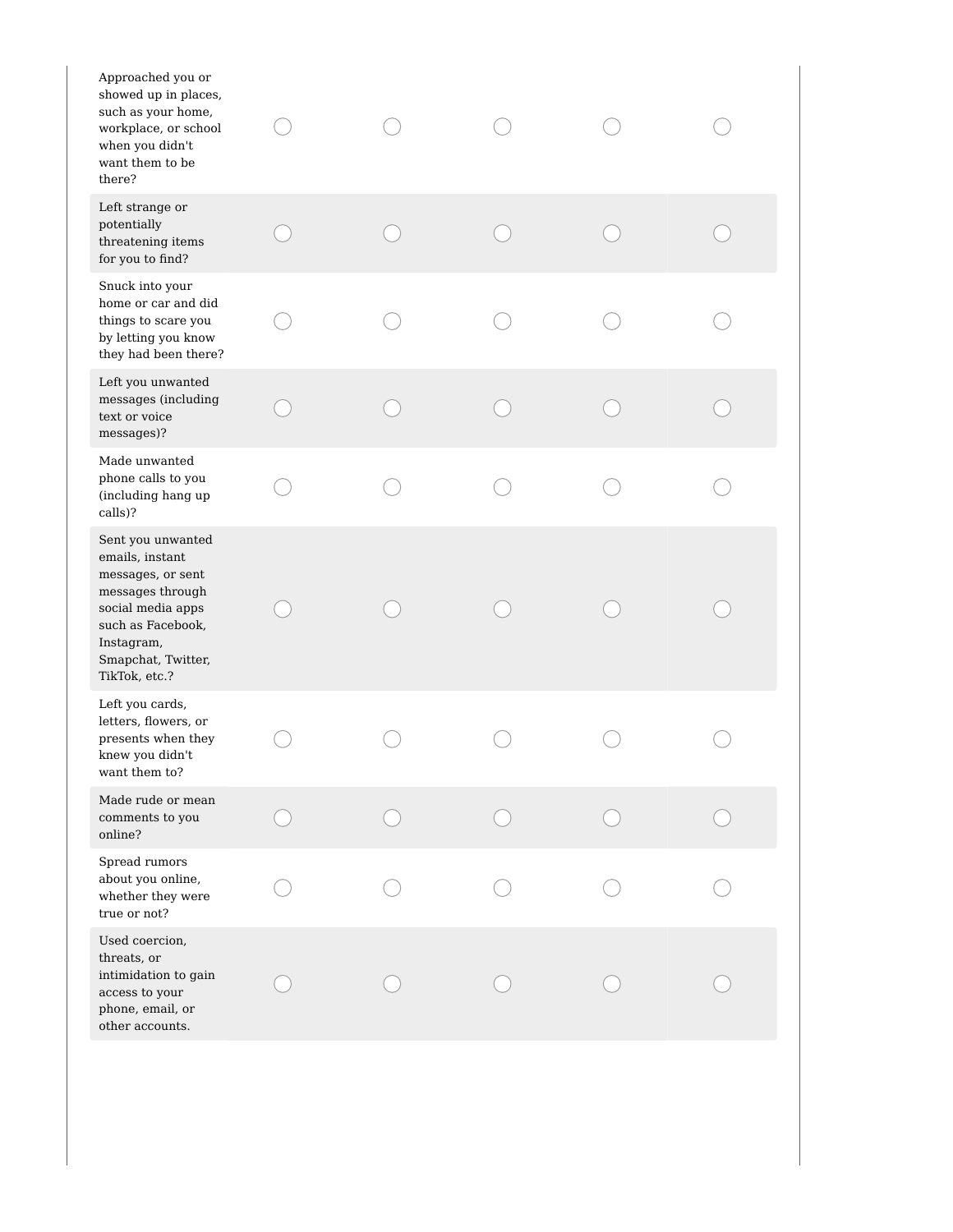| questions.                                                                                                                                                                                             | 46. Think about the situations that have happened to you that involved the experiences you<br>marked on the last question. Now think about ONE SITUATION and answer the following |
|--------------------------------------------------------------------------------------------------------------------------------------------------------------------------------------------------------|-----------------------------------------------------------------------------------------------------------------------------------------------------------------------------------|
| Click here if all answers to #45 are "NONE"                                                                                                                                                            | Skip to #62                                                                                                                                                                       |
| Click here to continue                                                                                                                                                                                 |                                                                                                                                                                                   |
| 47. The person was a:                                                                                                                                                                                  |                                                                                                                                                                                   |
| Man                                                                                                                                                                                                    | Gender nonconforming                                                                                                                                                              |
| Woman                                                                                                                                                                                                  | A gender not listed here                                                                                                                                                          |
| Transgender                                                                                                                                                                                            | Prefer not to say                                                                                                                                                                 |
| 48. What was your relationship to the other person?                                                                                                                                                    |                                                                                                                                                                                   |
| Stranger                                                                                                                                                                                               | Someone I hooked up with                                                                                                                                                          |
| Acquaintance                                                                                                                                                                                           | Relative/family                                                                                                                                                                   |
| Friend                                                                                                                                                                                                 | Faculty/staff                                                                                                                                                                     |
| Romantic partner                                                                                                                                                                                       | Other                                                                                                                                                                             |
| Former romantic partner                                                                                                                                                                                |                                                                                                                                                                                   |
| 49. Was the other person a student at SJSON?<br>Yes<br>No<br>I don't know<br>50. Where did this happen (check all that apply)<br>Academic building or classroom<br>Staff/Faculty office<br>Dining area | Other<br>Bar or restaurant<br>Private owned housing or apartment complex                                                                                                          |
| Public or outdoor space on campus                                                                                                                                                                      |                                                                                                                                                                                   |
| 51. Online or virtual<br>Virtual Classroom<br>Virtual Class Forum<br>Social Media (eg. Facebook, Instagram, Snapchat,<br>Twitter, TikTok)                                                              | Private communications (eg. texting)<br>Dating app<br>Other                                                                                                                       |
|                                                                                                                                                                                                        |                                                                                                                                                                                   |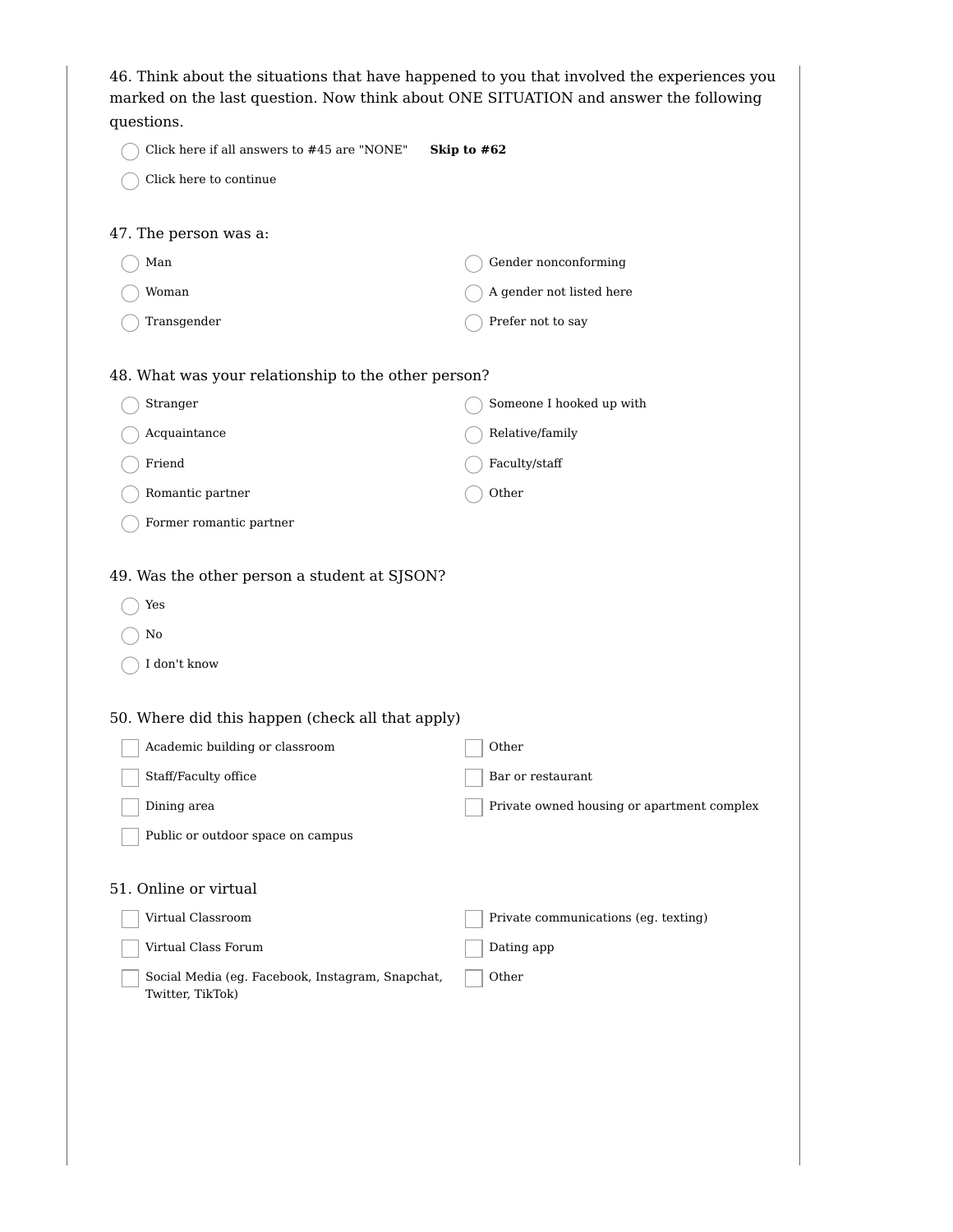| 52. Did this occur:                                                              |                                                                                                                                                                                              |
|----------------------------------------------------------------------------------|----------------------------------------------------------------------------------------------------------------------------------------------------------------------------------------------|
| On SJSON campus                                                                  |                                                                                                                                                                                              |
| Visiting another campus                                                          |                                                                                                                                                                                              |
|                                                                                  | A student at another institution (i.e. you have transferred institutions since this occurred)                                                                                                |
| Non-university related location (s)                                              |                                                                                                                                                                                              |
|                                                                                  |                                                                                                                                                                                              |
| 53. During what academic year did the incident (s) occur?                        |                                                                                                                                                                                              |
| Fall 2021 through present                                                        |                                                                                                                                                                                              |
| Fall 2020 through Summer 2021                                                    |                                                                                                                                                                                              |
| Fall 2019 through Summer 2020                                                    |                                                                                                                                                                                              |
| Fall 2018 through Summer 2019                                                    |                                                                                                                                                                                              |
|                                                                                  | 54. During what semester or term did the incident (s) occur? Check all that apply                                                                                                            |
| Fall                                                                             |                                                                                                                                                                                              |
| Winter                                                                           |                                                                                                                                                                                              |
| Spring                                                                           |                                                                                                                                                                                              |
| Summer                                                                           |                                                                                                                                                                                              |
| 55. Which month did the incident (s) occur?                                      |                                                                                                                                                                                              |
| 56. When did this occur?                                                         |                                                                                                                                                                                              |
| While school was in session                                                      |                                                                                                                                                                                              |
| While School was on a break                                                      |                                                                                                                                                                                              |
| 57. Had the other person been using alcohol or drugs just prior to the incident? |                                                                                                                                                                                              |
| They had been using alcohol.                                                     | They had not been using either alcohol or drugs.                                                                                                                                             |
| They had been using drugs.                                                       | I don't know.                                                                                                                                                                                |
| They had been using both alcohol and drugs.                                      |                                                                                                                                                                                              |
| drugs just prior to the incident.                                                | 58. Had you been using alcohol or drugs just prior to the incident? Keep in mind that you are<br>in no way responsible for the incident that occurred, even if you had been using alcohol or |
| I had been using alcohol.                                                        |                                                                                                                                                                                              |
| I had been using drugs.                                                          |                                                                                                                                                                                              |
| I had been using both alcohol and drugs.                                         |                                                                                                                                                                                              |

 $\bigcirc$  I had not been using either alcohol or drugs.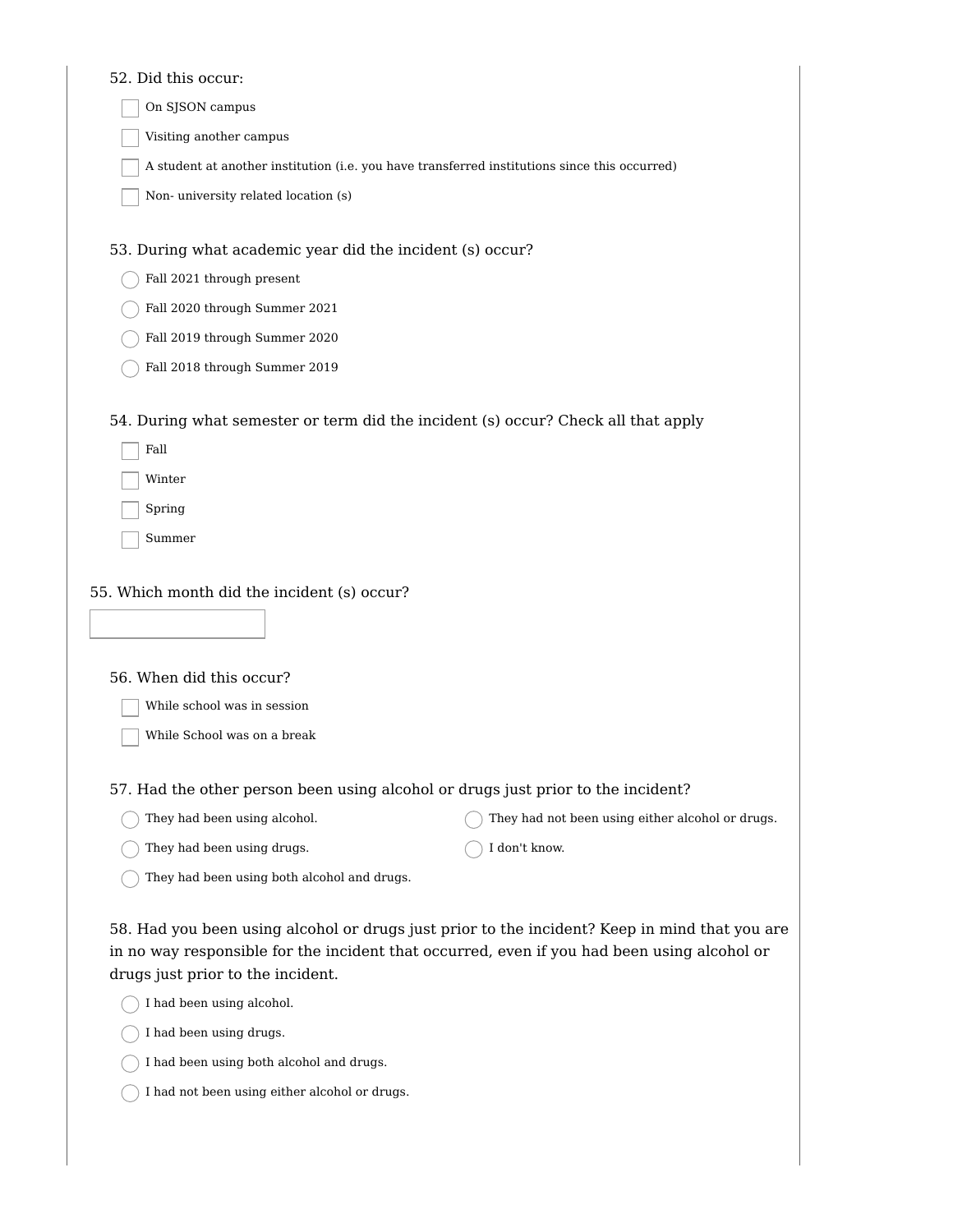| 59. Please tell us how you reacted to the situation, check all that apply                  |                                                                                                      |
|--------------------------------------------------------------------------------------------|------------------------------------------------------------------------------------------------------|
| I ignored the person.                                                                      | I told the person to stop.                                                                           |
| I avoided the person as much as possible.                                                  | I reported the person.                                                                               |
| I treated it like a joke.                                                                  | I asked someone for advice and/or support.                                                           |
|                                                                                            |                                                                                                      |
| 60. Did the situation impact your academic performance in any of the following ways? check |                                                                                                      |
| all that apply                                                                             |                                                                                                      |
| Reduced GPA.                                                                               | Caused you to change your major.                                                                     |
| Caused you to drop classes.                                                                | Caused you to transfer to another institution.                                                       |
| Needed to take a leave of absence from your<br>education.                                  | Other.                                                                                               |
|                                                                                            |                                                                                                      |
|                                                                                            | 61. Did the situation have negative financial impacts on your academic career? check all that        |
| apply                                                                                      |                                                                                                      |
| Loss in tuition as a result of dropping classes.                                           | Costs associated with unexpected need to change<br>housing.                                          |
| Loss in tuition resulting from an unplanned leave                                          |                                                                                                      |
| of absence.                                                                                | Costs incurred for needed physical and mental<br>health services resulting from the sexual violence. |
| Loss in scholarship award due to diminished                                                |                                                                                                      |

62. Answer the next questions about any hook-ups, boyfriend, girlfriend, husband, or wife you have had, including exes, or any other individual regardless of the length of the relationship since you enrolled at SJSON.

 $\overline{\phantom{a}}$  Other

grades as a result of the sexual violence.

|                                                                                     | Never | Once or Twice | Sometimes | Often | Many Times |
|-------------------------------------------------------------------------------------|-------|---------------|-----------|-------|------------|
| The person<br>threatened to hurt<br>me and I thought I<br>might really get<br>hurt. |       |               |           |       |            |
| The person pushed,<br>grabbed, or shook<br>me.                                      |       |               |           |       |            |
| The person hit me.                                                                  |       |               |           |       |            |
| The person beat me<br>up.                                                           |       |               |           |       |            |
| The person stole or<br>destroyed my<br>property.                                    |       |               |           |       |            |
| The person scared<br>me without laying a<br>hand on me.                             |       |               |           |       |            |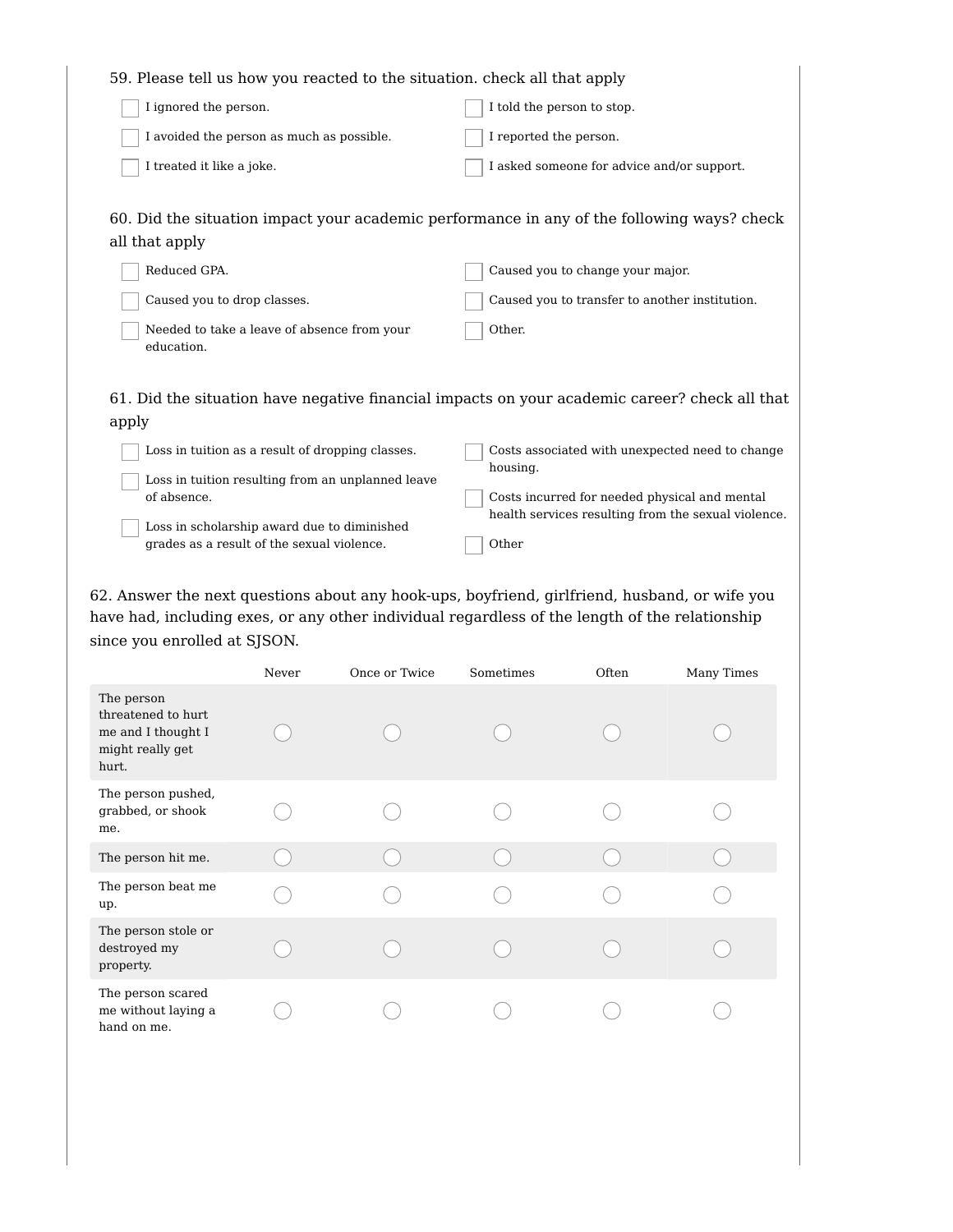| 63. Think about the situations that have happed to you that involved the experiences you<br>marked on the last question. Now think about ONE SITUATION and answer the following<br>questions. |                                            |
|-----------------------------------------------------------------------------------------------------------------------------------------------------------------------------------------------|--------------------------------------------|
| Click here if all answers to # 62 were "NEVER"                                                                                                                                                | Skip to #78                                |
| Click to continue                                                                                                                                                                             |                                            |
| 64. The other person was a:                                                                                                                                                                   |                                            |
| Man                                                                                                                                                                                           | Gender nonconforming                       |
| Woman                                                                                                                                                                                         | A gender not listed here                   |
| Transgender                                                                                                                                                                                   | Prefer not to say                          |
| 65. What was your relationship to the other person?                                                                                                                                           |                                            |
| Stranger                                                                                                                                                                                      | Someone I hooked up with                   |
| Acquaintance                                                                                                                                                                                  | Relative/family                            |
| Friend                                                                                                                                                                                        | Faculty/staff                              |
| Romantic partner                                                                                                                                                                              | Other                                      |
| Former romantic partner                                                                                                                                                                       |                                            |
| 66. Was the other person a student at SJSON?                                                                                                                                                  |                                            |
| Yes                                                                                                                                                                                           |                                            |
| No                                                                                                                                                                                            |                                            |
| I don't know                                                                                                                                                                                  |                                            |
| 67. Where did this happen (check all that apply)                                                                                                                                              |                                            |
| Academic building or classroom                                                                                                                                                                | Other                                      |
| Staff/Faculty office                                                                                                                                                                          | Bar or restaurant                          |
| Dining area                                                                                                                                                                                   | Private owned housing or apartment complex |
| Public or outdoor space on campus                                                                                                                                                             |                                            |
| 68. Online or virtual                                                                                                                                                                         |                                            |
| Virtual Classroom                                                                                                                                                                             | Private communications (eg. texting)       |
| Virtual Class Forum                                                                                                                                                                           | Dating app                                 |
| Social Media (eg. Facebook, Instagram, Snapchat,<br>Twitter, TikTok)                                                                                                                          | Other                                      |
|                                                                                                                                                                                               |                                            |
|                                                                                                                                                                                               |                                            |
|                                                                                                                                                                                               |                                            |
|                                                                                                                                                                                               |                                            |
|                                                                                                                                                                                               |                                            |
|                                                                                                                                                                                               |                                            |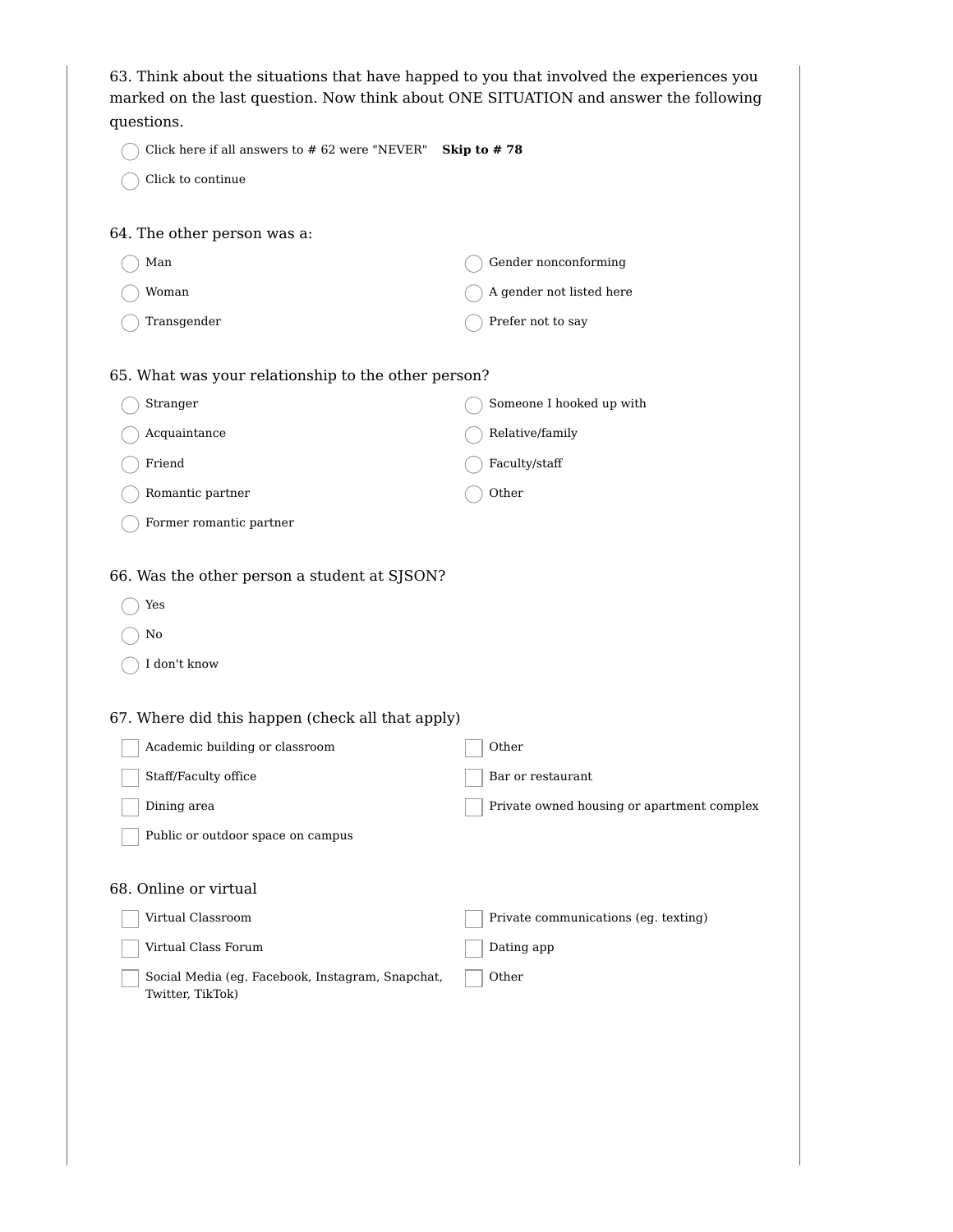| 69. Did this occur:                                                                                                                                                                                                               |                                                  |
|-----------------------------------------------------------------------------------------------------------------------------------------------------------------------------------------------------------------------------------|--------------------------------------------------|
| On SJSON campus                                                                                                                                                                                                                   |                                                  |
| Visiting another campus                                                                                                                                                                                                           |                                                  |
| A student at another institution (i.e. you have transferred institutions since this occurred)                                                                                                                                     |                                                  |
| Non-university related location (s)                                                                                                                                                                                               |                                                  |
| 70. During what academic year did the incident (s) occur?                                                                                                                                                                         |                                                  |
| Fall 2021 through present                                                                                                                                                                                                         |                                                  |
| Fall 2020 through Summer 2021                                                                                                                                                                                                     |                                                  |
| Fall 2019 through Summer 2020                                                                                                                                                                                                     |                                                  |
| Fall 2018 through Summer 2019                                                                                                                                                                                                     |                                                  |
| 71. During what semester or term did the incident (s) occur? Check all that apply<br>Fall                                                                                                                                         |                                                  |
| Winter                                                                                                                                                                                                                            |                                                  |
| Spring                                                                                                                                                                                                                            |                                                  |
| Summer                                                                                                                                                                                                                            |                                                  |
| 72. Which month did the incident (s) occur?                                                                                                                                                                                       |                                                  |
|                                                                                                                                                                                                                                   |                                                  |
| 73. When did this occur?                                                                                                                                                                                                          |                                                  |
| While school was in session                                                                                                                                                                                                       |                                                  |
| While School was on a break                                                                                                                                                                                                       |                                                  |
| 74. Had the other person been using alcohol or drugs just prior to the incident?                                                                                                                                                  |                                                  |
| They had been using alcohol.                                                                                                                                                                                                      | They had not been using either alcohol or drugs. |
| They had been using drugs.                                                                                                                                                                                                        | I don't know.                                    |
| They had been using both alcohol and drugs.                                                                                                                                                                                       |                                                  |
| 75. Had you been using alcohol or drugs just prior to the incident? Keep in mind that you are<br>in no way responsible for the incident that occurred, even if you had been using alcohol or<br>drugs just prior to the incident. |                                                  |
| I had been using alcohol.                                                                                                                                                                                                         |                                                  |
| I had been using drugs.                                                                                                                                                                                                           |                                                  |
| I had been using both alcohol and drugs.                                                                                                                                                                                          |                                                  |

 $\bigcirc$  I had not been using either alcohol or drugs.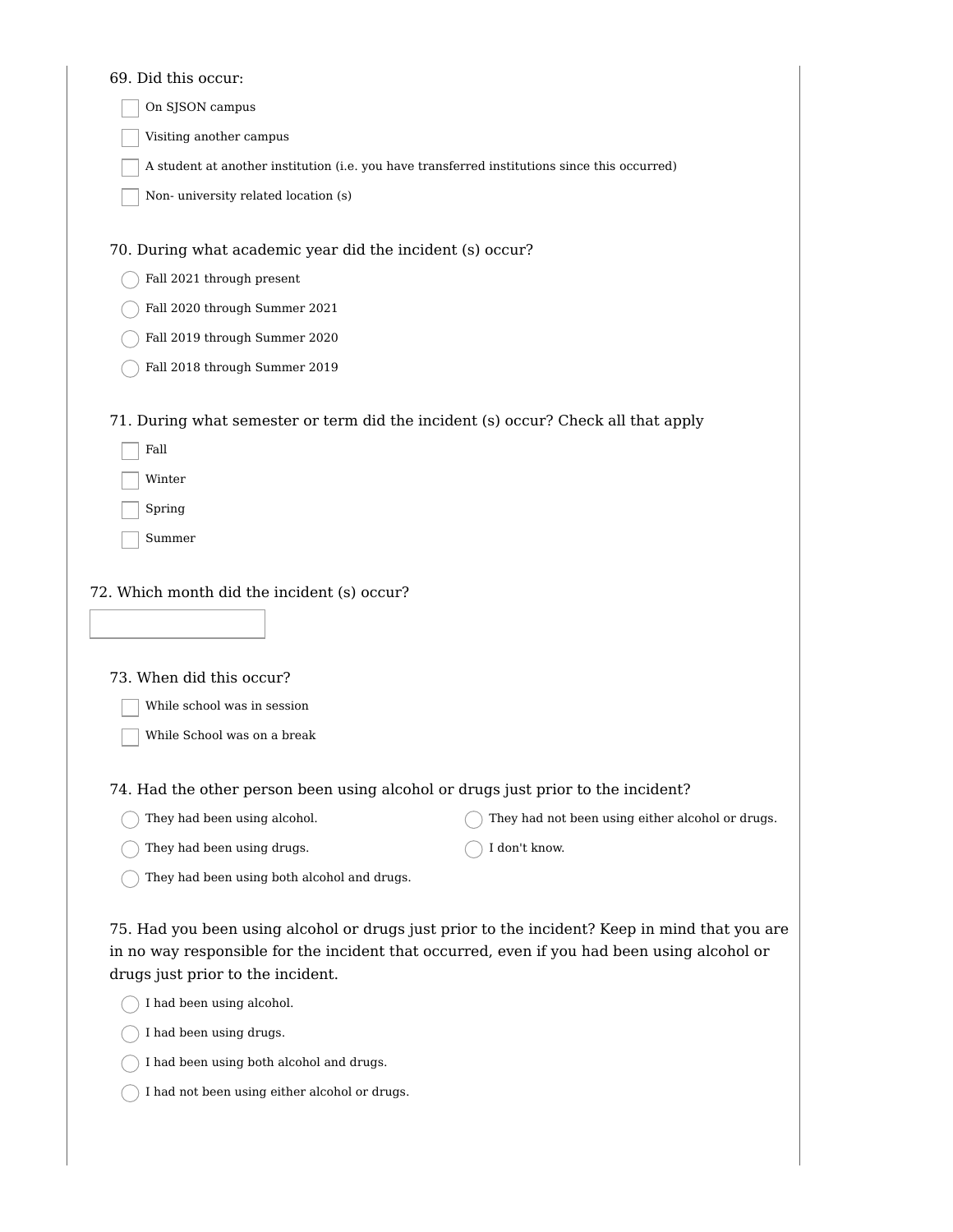76. Did the situation impact your academic performance in any of the following ways? check all that apply

| Reduced GPA.                                              | Caused you to change your major.               |
|-----------------------------------------------------------|------------------------------------------------|
| Caused you to drop classes.                               | Caused you to transfer to another institution. |
| Needed to take a leave of absence from your<br>education. | Other.                                         |

77. Did the situation have negative financial impacts on your academic career? check all that apply

| Loss in tuition as a result of dropping classes.  | Costs associated with unexpected need to change<br>housing. |
|---------------------------------------------------|-------------------------------------------------------------|
| Loss in tuition resulting from an unplanned leave |                                                             |
| of absence.                                       | Costs incurred for needed physical and mental               |
| Loss in scholarship award due to diminished       | health services resulting from the sexual violence.         |
| grades as a result of the sexual violence.        | Other                                                       |

78. The following questions concern sexual experiences that you may have had that were unwanted. We know that these are personal questions, so we did not ask your name or other identifying information. Your information is completely confidential. We hope that this helps you to feel comfortable answering each question honestly. Check the number showing the number of times each experience has happened to you. If several experiences occurred on the same occasion- you should indicate both. We want to know about your experiences since you enrolled at SJSON. These experiences could occur on or off campus, when school is in session or when you are on a break.

 $\bigcap$  click to continue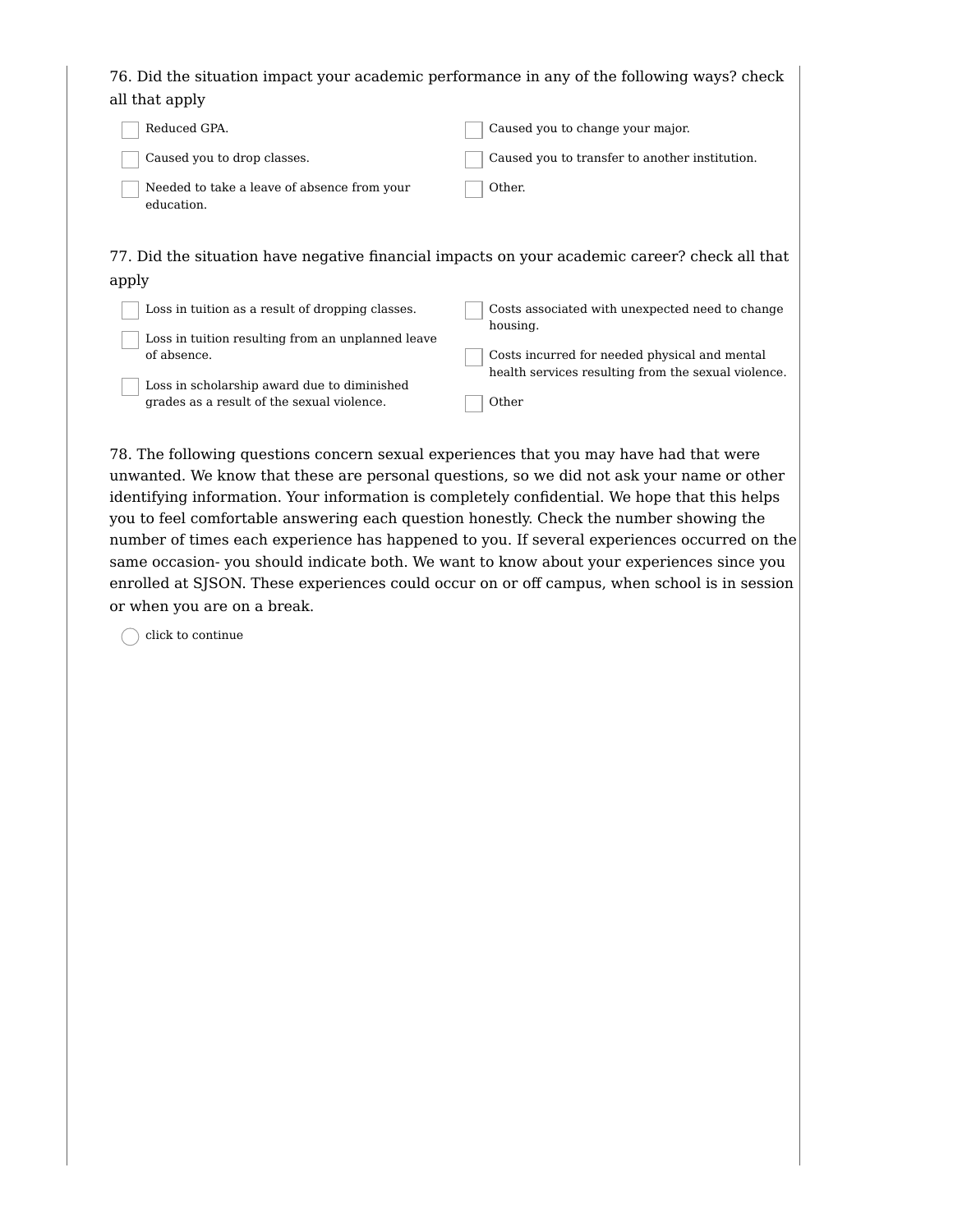79. Someone touched, kissed, or rubbed up against the private areas of my body (lips, breast/chest, crotch or butt) or removed some of my clothes without my consent (but did not attempt sexual penetration) by:

|                                                                                                                                                                                                                                  | 0 times | 1 time | 2 times | $3+$ times |
|----------------------------------------------------------------------------------------------------------------------------------------------------------------------------------------------------------------------------------|---------|--------|---------|------------|
| Telling lies,<br>threatening to end<br>the relationship,<br>threatening to<br>spread rumors about<br>me, making<br>promises I knew<br>were untrue, or<br>continually verbally<br>pressuring me after I<br>said I didn't want to. |         |        |         |            |
| Showing<br>displeasure,<br>criticizing my<br>sexuality or<br>attractiveness,<br>getting angry but<br>not using physical<br>force, after I said I<br>didn't want to.                                                              |         |        |         |            |
| Taking advantage of<br>me when I was too<br>drunk or out of it to<br>stop what was<br>happening.                                                                                                                                 |         |        |         |            |
| Threatening to<br>physically harm me<br>or someone close to<br>me.                                                                                                                                                               |         |        |         |            |
| Using force, for<br>example holding me<br>down with their body<br>weight, pinning my<br>arms, or having a<br>weapon.                                                                                                             |         |        |         |            |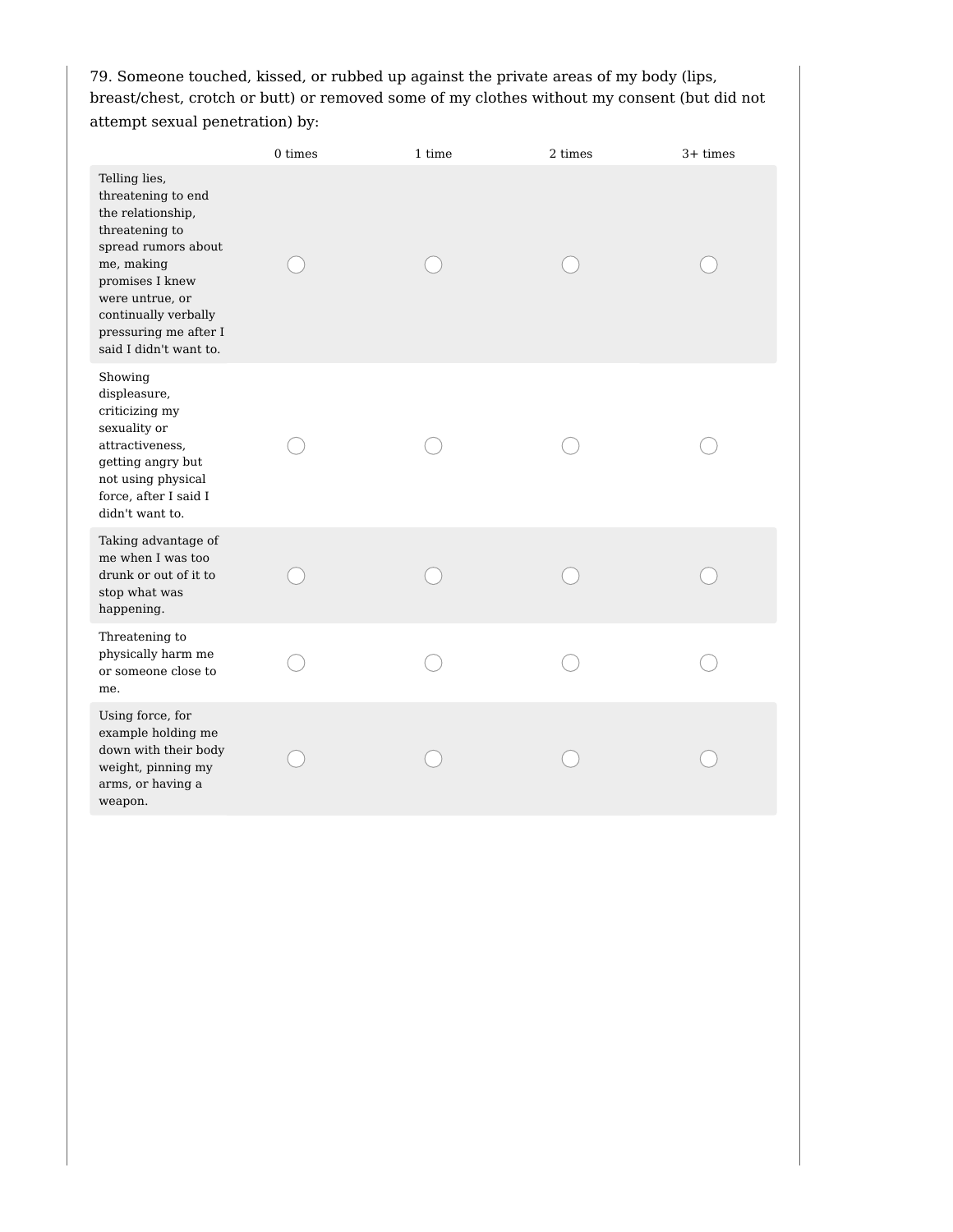80. Someone had oral sex with me or made me have oral sex with them without my consent by:

|                                                                                                                                                                                                                                  | 0 times | 1 time | 2 times | $3+$ times |
|----------------------------------------------------------------------------------------------------------------------------------------------------------------------------------------------------------------------------------|---------|--------|---------|------------|
| Telling lies,<br>threatening to end<br>the relationship,<br>threatening to<br>spread rumors about<br>me, making<br>promises I knew<br>were untrue, or<br>continually verbally<br>pressuring me after I<br>said I didn't want to. |         |        |         |            |
| Showing<br>displeasure,<br>criticizing my<br>sexuality or<br>attractiveness,<br>getting angry but<br>not using physical<br>force, after I said I<br>didn't want to.                                                              |         |        |         |            |
| Taking advantage of<br>me when I was too<br>drunk or out of it to<br>stop what was<br>happening.                                                                                                                                 |         |        |         |            |
| Threatening to<br>physically harm me<br>or someone close to<br>me.                                                                                                                                                               |         |        |         |            |
| Using force, for<br>example holding me<br>down with their body<br>weight, pinning my<br>arms, or having a<br>weapon.                                                                                                             |         |        |         |            |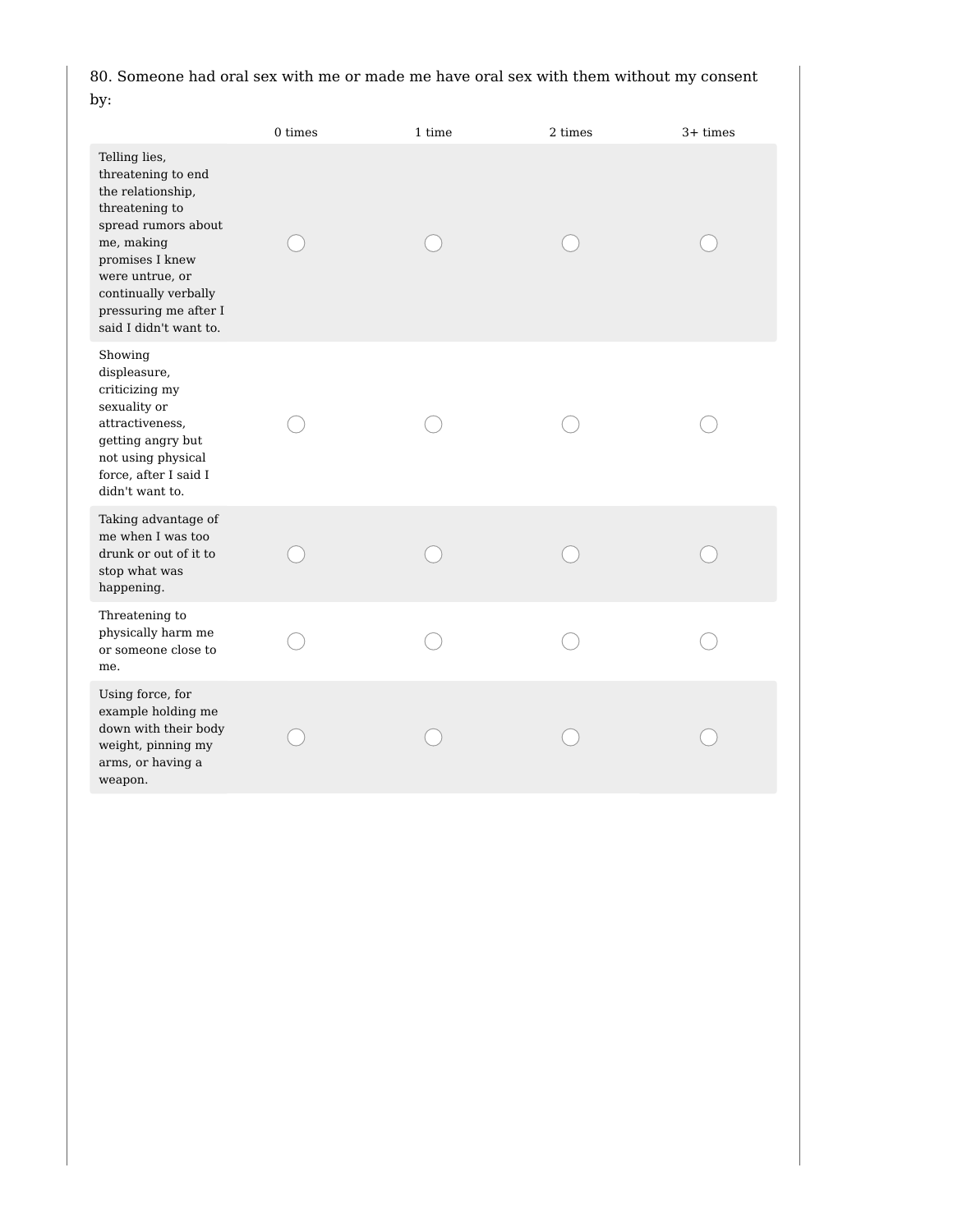## 81. Someone put their penis, fingers, or other objects into my vagina without my consent by:

|                                                                                                                                                                                                                                  | 0 times | 1 time | 2 times | $3+$ times |
|----------------------------------------------------------------------------------------------------------------------------------------------------------------------------------------------------------------------------------|---------|--------|---------|------------|
| Telling lies,<br>threatening to end<br>the relationship,<br>threatening to<br>spread rumors about<br>me, making<br>promises I knew<br>were untrue, or<br>continually verbally<br>pressuring me after I<br>said I didn't want to. |         |        |         |            |
| Showing<br>displeasure,<br>criticizing my<br>sexuality or<br>attractiveness,<br>getting angry but<br>not using physical<br>force, after I said I<br>didn't want to.                                                              |         |        |         |            |
| Taking advantage of<br>me when I was too<br>drunk or out of it to<br>stop what was<br>happening.                                                                                                                                 |         |        |         |            |
| Threatening to<br>physically harm me<br>or someone close to<br>me.                                                                                                                                                               |         |        |         |            |
| Using force, for<br>example holding me<br>down with their body<br>weight, pinning my<br>arms, or having a<br>weapon.                                                                                                             |         |        |         |            |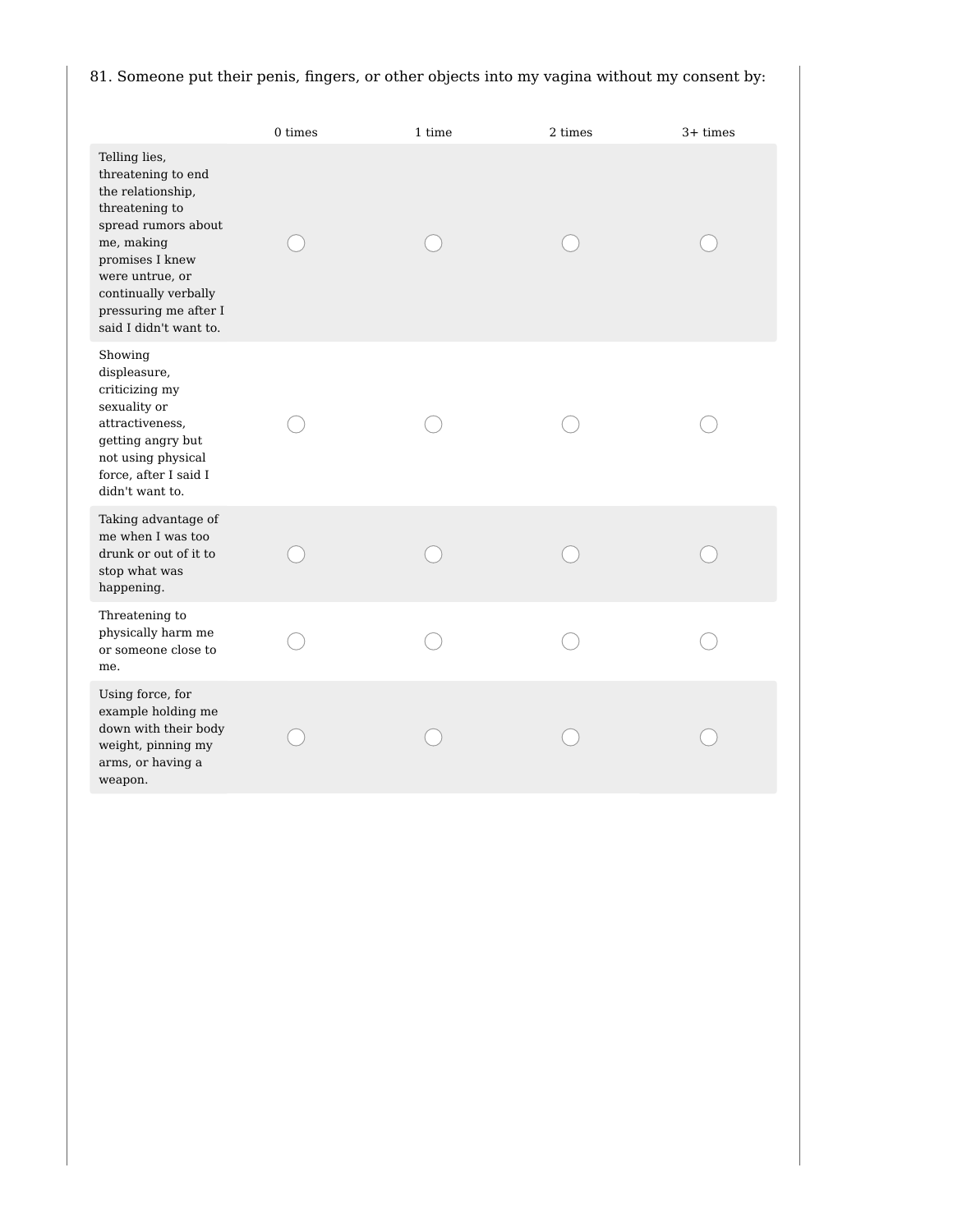## 82. Someone put their penis, fingers, or other objects into my butt without my consent by:

|                                                                                                                                                                                                                                  | 0 times | 1 time | 2 times | $3+$ times |
|----------------------------------------------------------------------------------------------------------------------------------------------------------------------------------------------------------------------------------|---------|--------|---------|------------|
| Telling lies,<br>threatening to end<br>the relationship,<br>threatening to<br>spread rumors about<br>me, making<br>promises I knew<br>were untrue, or<br>continually verbally<br>pressuring me after I<br>said I didn't want to. |         |        |         |            |
| Showing<br>displeasure,<br>criticizing my<br>sexuality or<br>attractiveness,<br>getting angry but<br>not using physical<br>force, after I said I<br>didn't want to.                                                              |         |        |         |            |
| Taking advantage of<br>me when I was too<br>drunk or out of it to<br>stop what was<br>happening.                                                                                                                                 |         |        |         |            |
| Threatening to<br>physically harm me<br>or someone close to<br>me.                                                                                                                                                               |         |        |         |            |
| Using force, for<br>example holding me<br>down with their body<br>weight, pinning my<br>arms, or having a<br>weapon.                                                                                                             |         |        |         |            |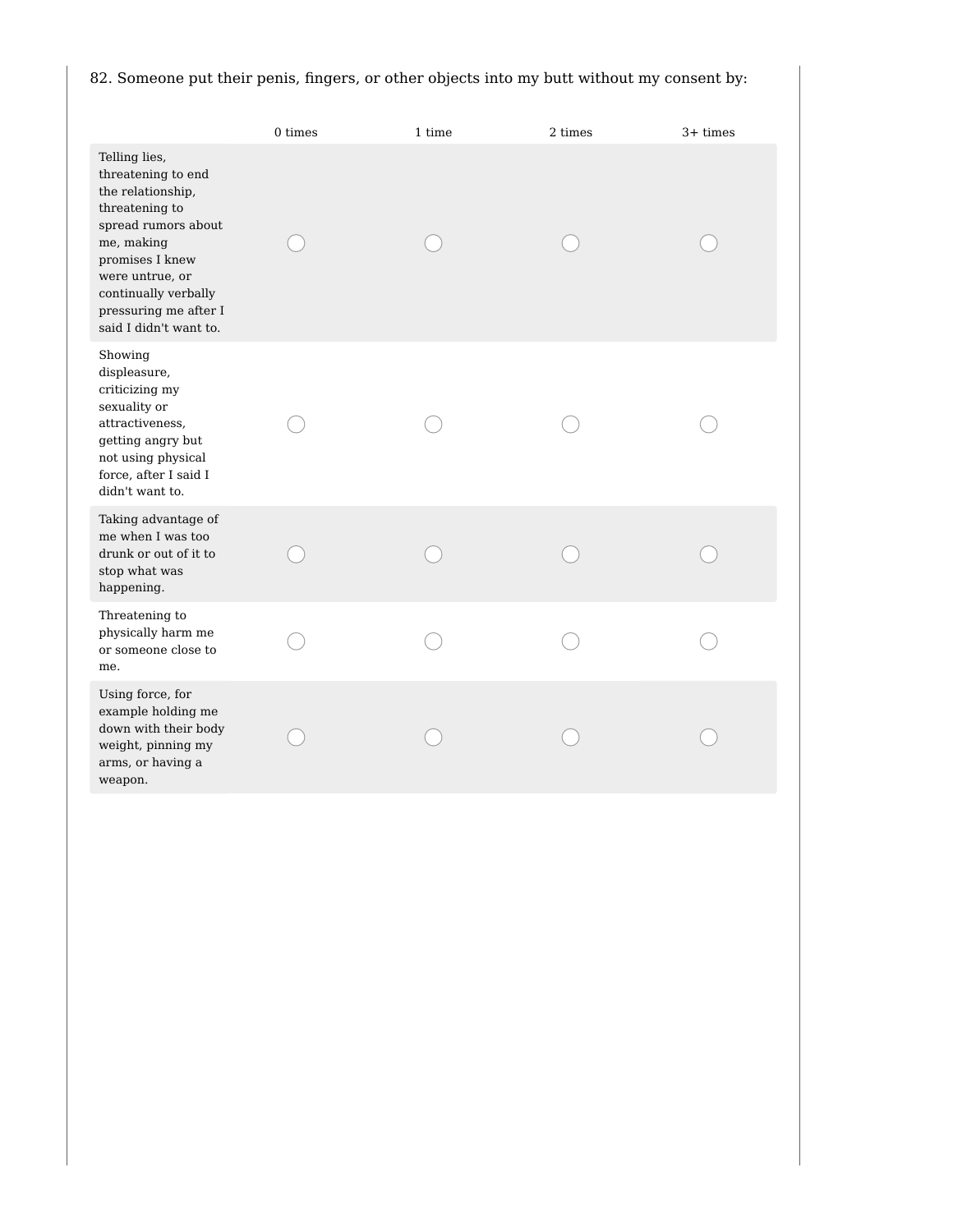83. Even though it didn't happen, someone TRIED to have oral, anal, or vaginal sex with me without my consent by:

|                                                                                                                                                                                                                                  | 0 times | 1 time | 2 times | $3+$ times |
|----------------------------------------------------------------------------------------------------------------------------------------------------------------------------------------------------------------------------------|---------|--------|---------|------------|
| Telling lies,<br>threatening to end<br>the relationship,<br>threatening to<br>spread rumors about<br>me, making<br>promises I knew<br>were untrue, or<br>continually verbally<br>pressuring me after I<br>said I didn't want to. |         |        |         |            |
| Showing<br>displeasure,<br>criticizing my<br>sexuality or<br>attractiveness,<br>getting angry but<br>not using physical<br>force, after I said I<br>didn't want to.                                                              |         |        |         |            |
| Taking advantage of<br>me when I was too<br>drunk or out of it to<br>stop what was<br>happening.                                                                                                                                 |         |        |         |            |
| Threatening to<br>physically harm me<br>or someone close to<br>me.                                                                                                                                                               |         |        |         |            |
| Using force, for<br>example holding me<br>down with their body<br>weight, pinning my<br>arms, or having a<br>weapon.                                                                                                             |         |        |         |            |

84. IF on the last several pages of the survey, you reported that someone has oral, anal, or vaginal sex with you without your consent, either multiple times or using multiple strategies since you enrolled at SJSON.

Click here if all answers to #79-83 were "O" times **Skip to END OF SURVEY AND CLICK "DONE"**

- $\bigcap$  These experiences were with more than one person.
- $\bigcap$  All of the experiences were with the same person.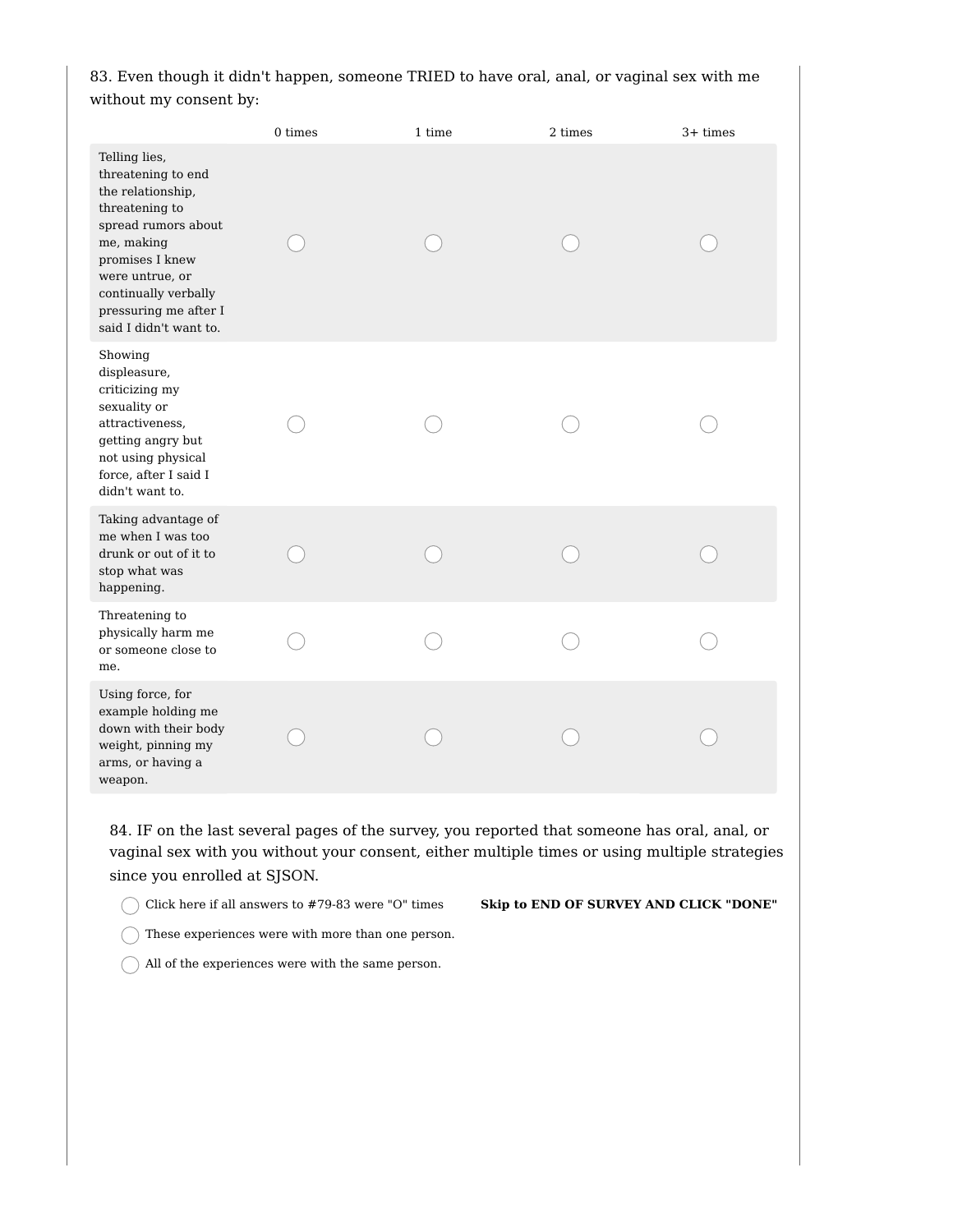85. On how many different days did someone have oral, anal, or vaginal sex with you without your consent since you enrolled at SJSON?

| $\bigcirc$ 1  | $\bigcirc$ 6 |
|---------------|--------------|
| $\bigcirc$ 2  | $\bigcap$ 7  |
| $\bigcirc$ 3  | $\bigcirc$ 8 |
| $\frac{4}{5}$ | $\bigcirc$ 9 |
| -5            | more than 9  |

86. On the last several pages of the survey, you reported that since you enrolled at SJSON someone had oral, anal, or vaginal sex with you without your consent. And even though it didn't happen, that someone TRIED TO have oral, anal, or vaginal sex with you without your consent.

 $\bigcap$  All of the experiences were with the same person

 $\bigcap$  These experiences were with more than one person

87. If you chose more than one person, enter the number of people.

| $\binom{1}{1}$ | 6 <sub>6</sub> |
|----------------|----------------|
| $\bigcirc$ 2   | $\bigcirc$ 7   |
| $\bigcirc$ 3   | $\bigcirc$ 8   |
| $\overline{4}$ | $\bigcirc$ 9   |
| 5 <sub>5</sub> | more than 9    |

88. On how many different days did someone either try to or have oral, anal, or vaginal sex with you without your consent since you enrolled at SJSON?

| $\bigcap$ 1   | $\bigcirc$ 6 |
|---------------|--------------|
| $\bigcirc$ 2  | $\bigcirc$ 7 |
| $\bigcirc$ 3  | $\bigcirc$ 8 |
| $\setminus 4$ | ( ) 9        |
| - 5           | More than 9  |

89. Think about the situations that have happened to you that involved the experiences you marked on the last questions. Now think about ONE SITUATION and answer the following questions.

| Click here to continue      |                          |
|-----------------------------|--------------------------|
| 90. The other person was a: |                          |
| Man                         | Gender nonconforming     |
| Woman                       | A gender not listed here |
| Transgender                 | Prefer not to say        |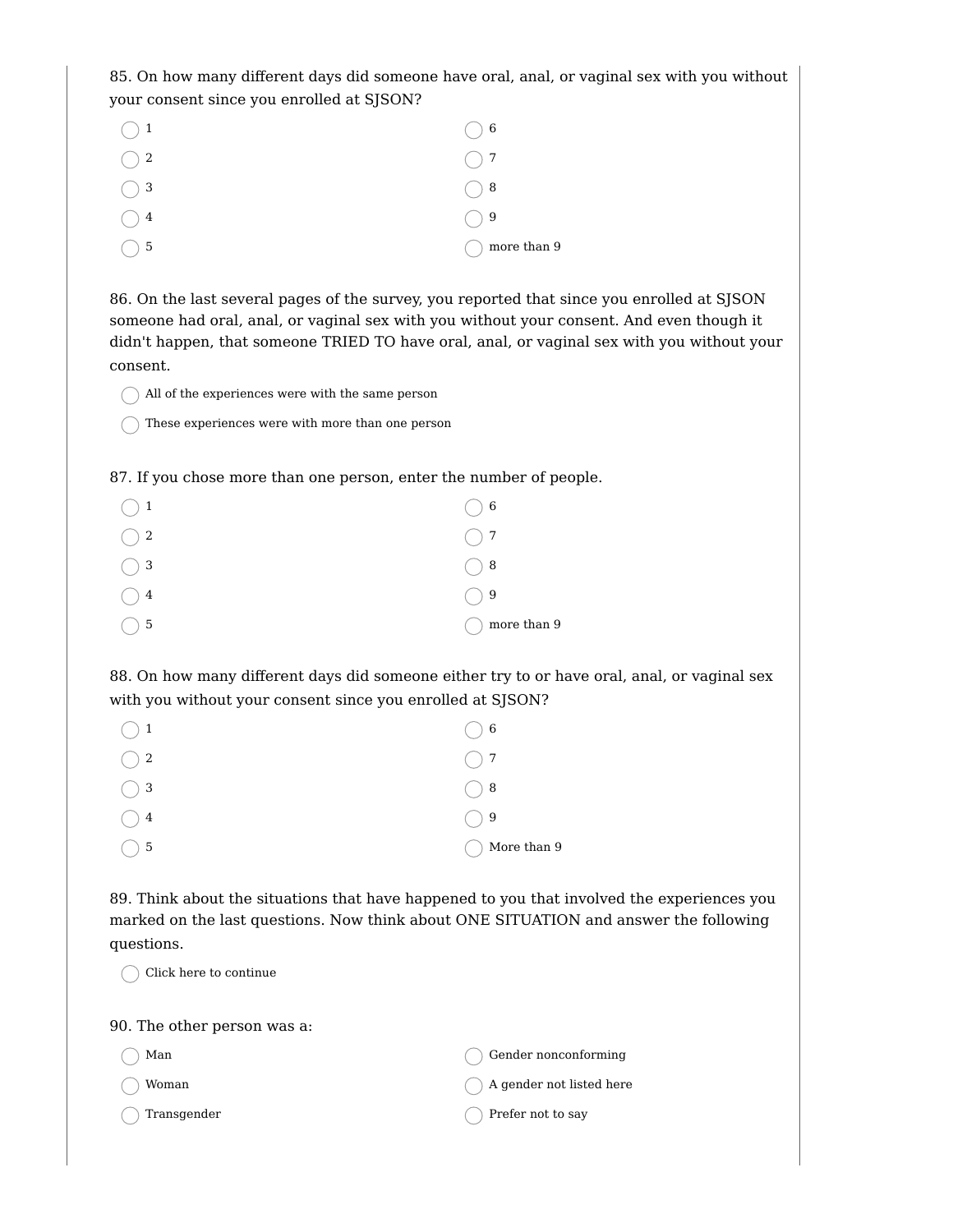| 91. What was your relationship to the other person?                                           |                                            |
|-----------------------------------------------------------------------------------------------|--------------------------------------------|
| Stranger                                                                                      | Someone I hooked up with                   |
| Acquaintance                                                                                  | Relative/family                            |
| Friend                                                                                        | Faculty/staff                              |
| Romantic partner                                                                              | Other                                      |
| Former romantic partner                                                                       |                                            |
|                                                                                               |                                            |
| 92. Was the other person a student at SJSON?                                                  |                                            |
| Yes                                                                                           |                                            |
| No                                                                                            |                                            |
| I don't know                                                                                  |                                            |
| 93. Where did this happen (check all that apply)                                              |                                            |
| Academic building or classroom                                                                | Other                                      |
| Staff/Faculty office                                                                          | Bar or restaurant                          |
| Dining area                                                                                   | Private owned housing or apartment complex |
| Public or outdoor space on campus                                                             |                                            |
|                                                                                               |                                            |
| 94. Online or virtual                                                                         |                                            |
| Virtual Classroom                                                                             | Private communications (eg. texting)       |
| Virtual Class Forum                                                                           | Dating app                                 |
| Social Media (eg. Facebook, Instagram, Snapchat,                                              | Other                                      |
| Twitter, TikTok)                                                                              |                                            |
| 95. Did this occur:                                                                           |                                            |
| On SJSON campus                                                                               |                                            |
| Visiting another campus                                                                       |                                            |
| A student at another institution (i.e. you have transferred institutions since this occurred) |                                            |
| Non-university related location (s)                                                           |                                            |
|                                                                                               |                                            |
| 96. During what academic year did the incident (s) occur?                                     |                                            |
| Fall 2021 through present                                                                     |                                            |
| Fall 2020 through Summer 2021                                                                 |                                            |
| Fall 2019 through Summer 2020                                                                 |                                            |
| Fall 2018 through Summer 2019                                                                 |                                            |
|                                                                                               |                                            |
|                                                                                               |                                            |
|                                                                                               |                                            |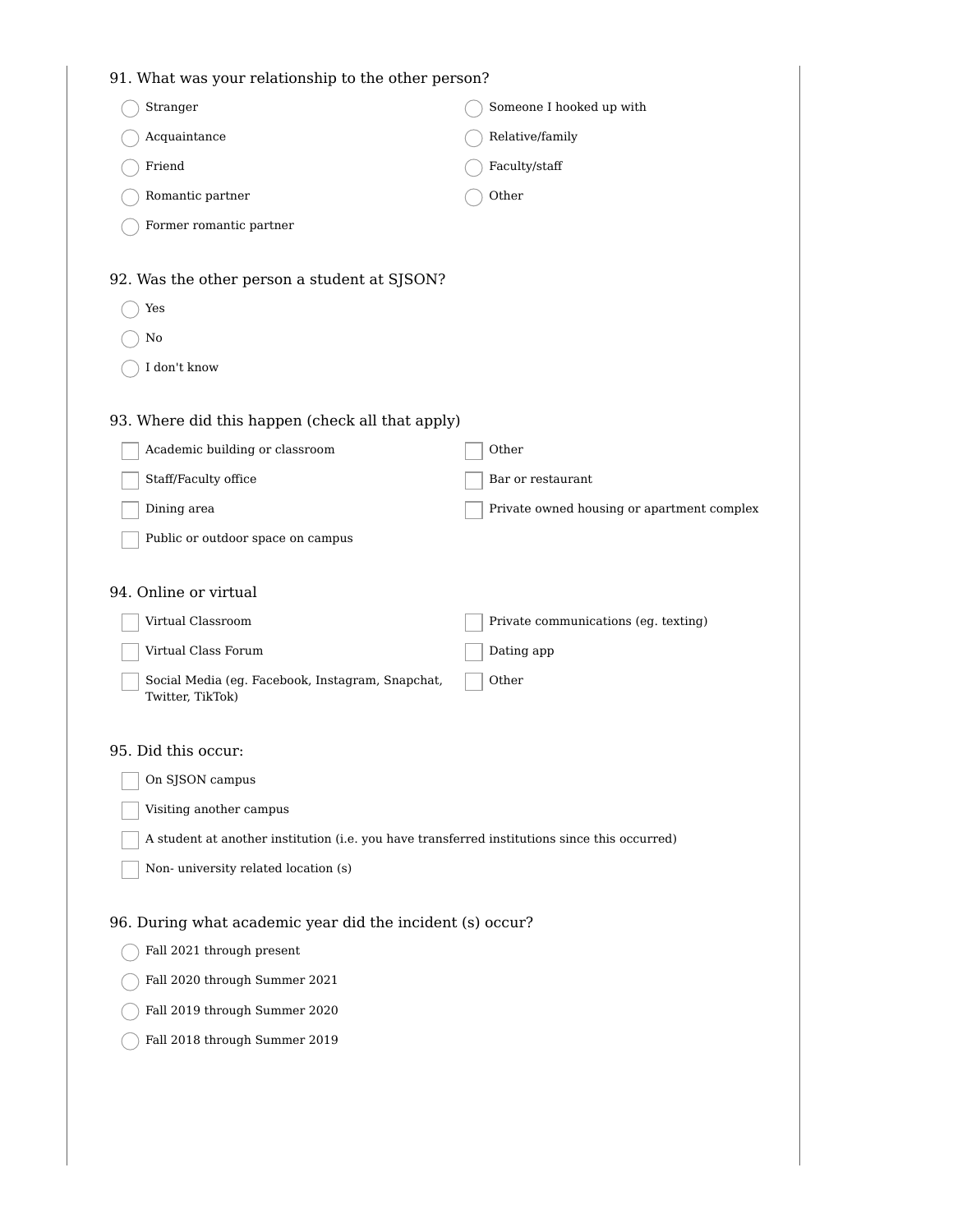97. During what semester or term did the incident (s) occur? Check all that apply Fall Winter Spring Summer 98. Which month did the incident (s) occur? 99. When did this occur? While school was in session While School was on a break 100. Had the other person been using alcohol or drugs just prior to the incident?  $\bigcap$  They had been using alcohol.  $\bigcap$  They had been using drugs.  $\bigcap$  They had been using both alcohol and drugs.  $\bigcap$  They had not been using either alcohol or drugs. I don't know.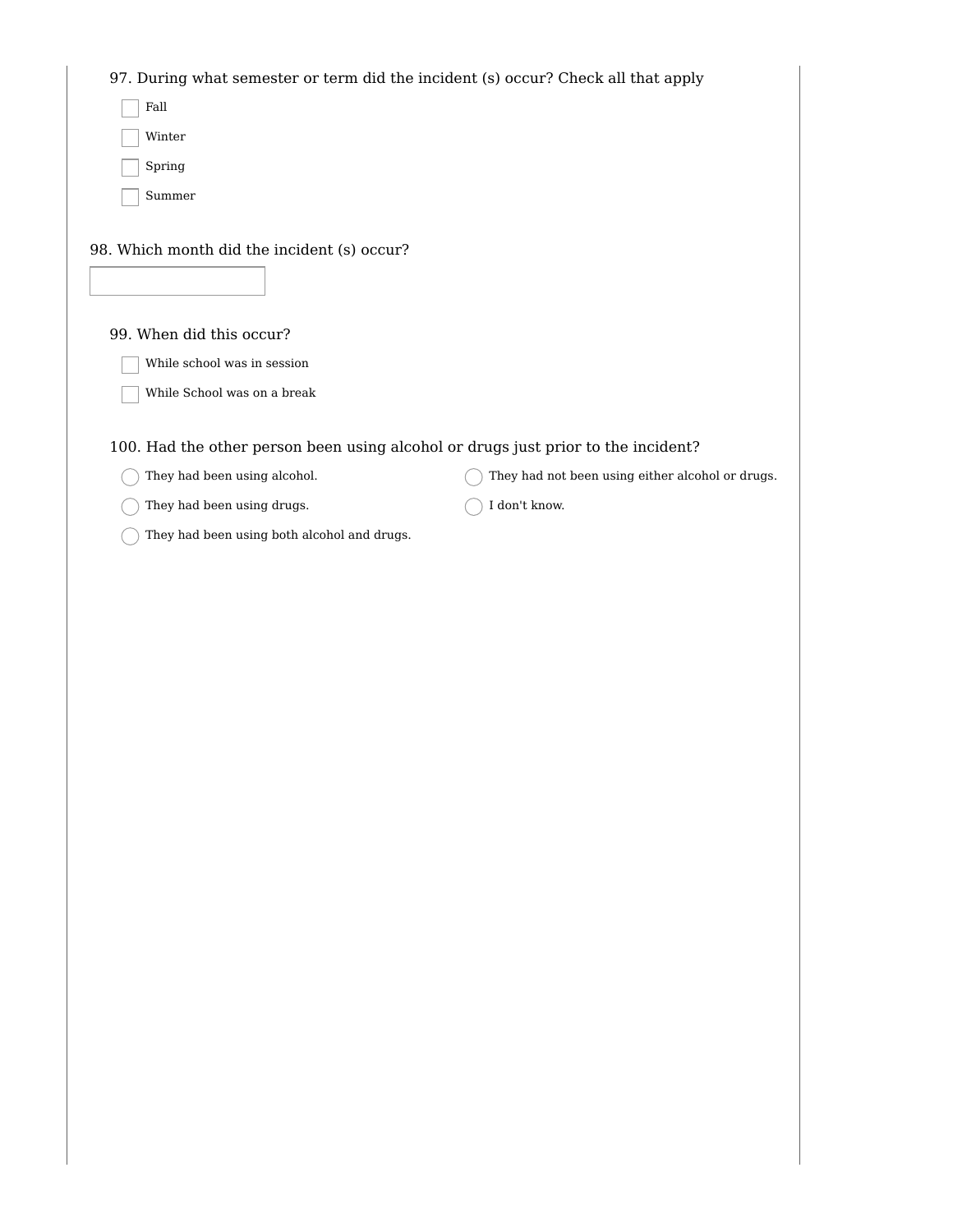# Copy of Campus Climate Survey Part 2- Spring 2022

1. On previous survey did you report that you were a victim of sexual violence?

- $\bigcirc$  Yes- Continue with next question
- $\bigcap$  No- Skip to #16

### 2. During the incident, to what extent did you feel:

|                                                                                                                                       | Not at all | Slightly                                          | Somewhat | Very               | Extremely                                                                                           | Other |
|---------------------------------------------------------------------------------------------------------------------------------------|------------|---------------------------------------------------|----------|--------------------|-----------------------------------------------------------------------------------------------------|-------|
| Scared                                                                                                                                |            |                                                   |          |                    |                                                                                                     |       |
| Like your life was in<br>danger                                                                                                       |            |                                                   |          |                    |                                                                                                     |       |
| Like the other<br>person would hurt<br>you if you didn't go<br>along                                                                  |            |                                                   |          |                    |                                                                                                     |       |
| 3. Did the situation impact your academic performance in any of the following ways?<br>Reduced GPA<br>Caused you to change your major |            |                                                   |          |                    |                                                                                                     |       |
| Caused you to drop classes                                                                                                            |            |                                                   |          |                    | Caused you to transfer to another institution                                                       |       |
| Need to take a leave of absence from your<br>education                                                                                |            |                                                   | Other    |                    |                                                                                                     |       |
| 4. Did the situation have negative financial impacts on your academic career?                                                         |            |                                                   |          |                    |                                                                                                     |       |
|                                                                                                                                       |            | Loss in tuition as a result of dropping classes   |          |                    | Costs associated with unexpected need to                                                            |       |
| of absence                                                                                                                            |            | Loss in tuition resulting from an unplanned leave |          | changes in housing | Costs incurred for needed physical and mental<br>health services resulting from the sexual violence |       |
| loss in scholarship award due to diminished<br>grades as a result of the sexual violence                                              |            |                                                   | Other    |                    |                                                                                                     |       |

5. In thinking about the events related to sexual misconduct described in the previous sections, did (would) SJSON play a role by.....

| Actively supporting<br>you with either<br>formal or informal<br>resources (e.g.,<br>counseling,<br>academic services,<br>meetings or phone<br>calls)?<br>Apologizing for what<br>happened to you? |                | Yes | No | N/A |
|---------------------------------------------------------------------------------------------------------------------------------------------------------------------------------------------------|----------------|-----|----|-----|
|                                                                                                                                                                                                   |                |     |    |     |
|                                                                                                                                                                                                   |                |     |    |     |
| report?                                                                                                                                                                                           | Believing your |     |    |     |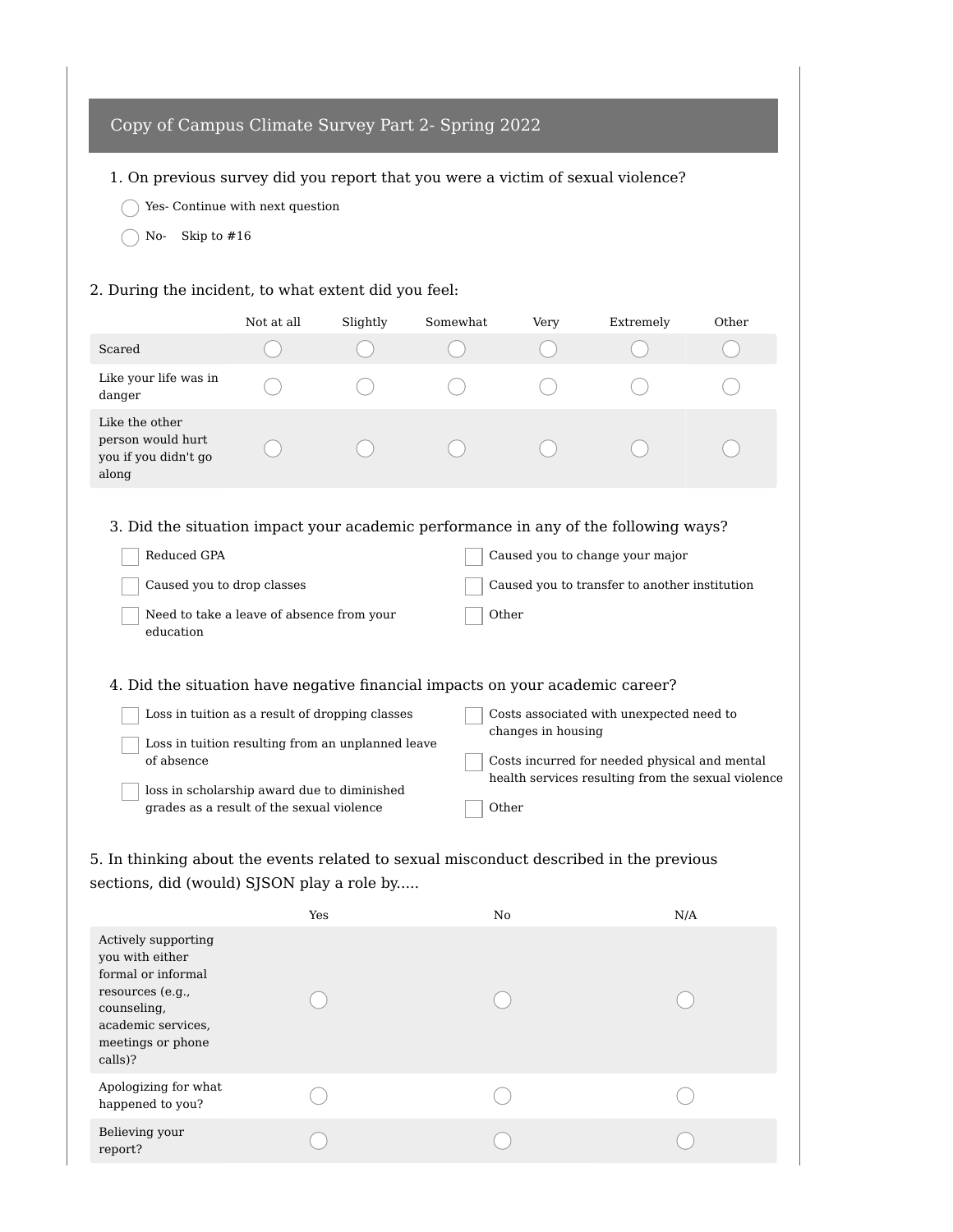| Allowing you to have<br>a say in how your<br>report was handled?                                              |  |  |
|---------------------------------------------------------------------------------------------------------------|--|--|
| Ensuring you were<br>treated as an<br>important member<br>of the institution?                                 |  |  |
| Meeting your needs<br>for support and<br>accommodations?                                                      |  |  |
| Creating an<br>environment where<br>this type of<br>experience was safe<br>to discuss?                        |  |  |
| Creating an<br>environment where<br>this type of<br>experience was<br>recognized as a<br>problem?             |  |  |
| Not doing enough to<br>prevent this type of<br>experience/s?                                                  |  |  |
| Creating an<br>environment in<br>which this type of<br>experience/s seemed<br>common or normal?               |  |  |
| Creating an<br>environment in<br>which this<br>experience seemed<br>more likely to occur?                     |  |  |
| Making it difficult to<br>report the<br>experience/s?                                                         |  |  |
| Responding<br>inadequately to the<br>experience/s, if<br>reported?                                            |  |  |
| Mishandling your<br>case, if disciplinary<br>action was<br>requested?                                         |  |  |
| Covering up the<br>experience/s?                                                                              |  |  |
| Denying your<br>experience/s in some<br>way?                                                                  |  |  |
| Punishing you in<br>some way for<br>reporting the<br>experience/s (e.g.,<br>loss of privileges or<br>status)? |  |  |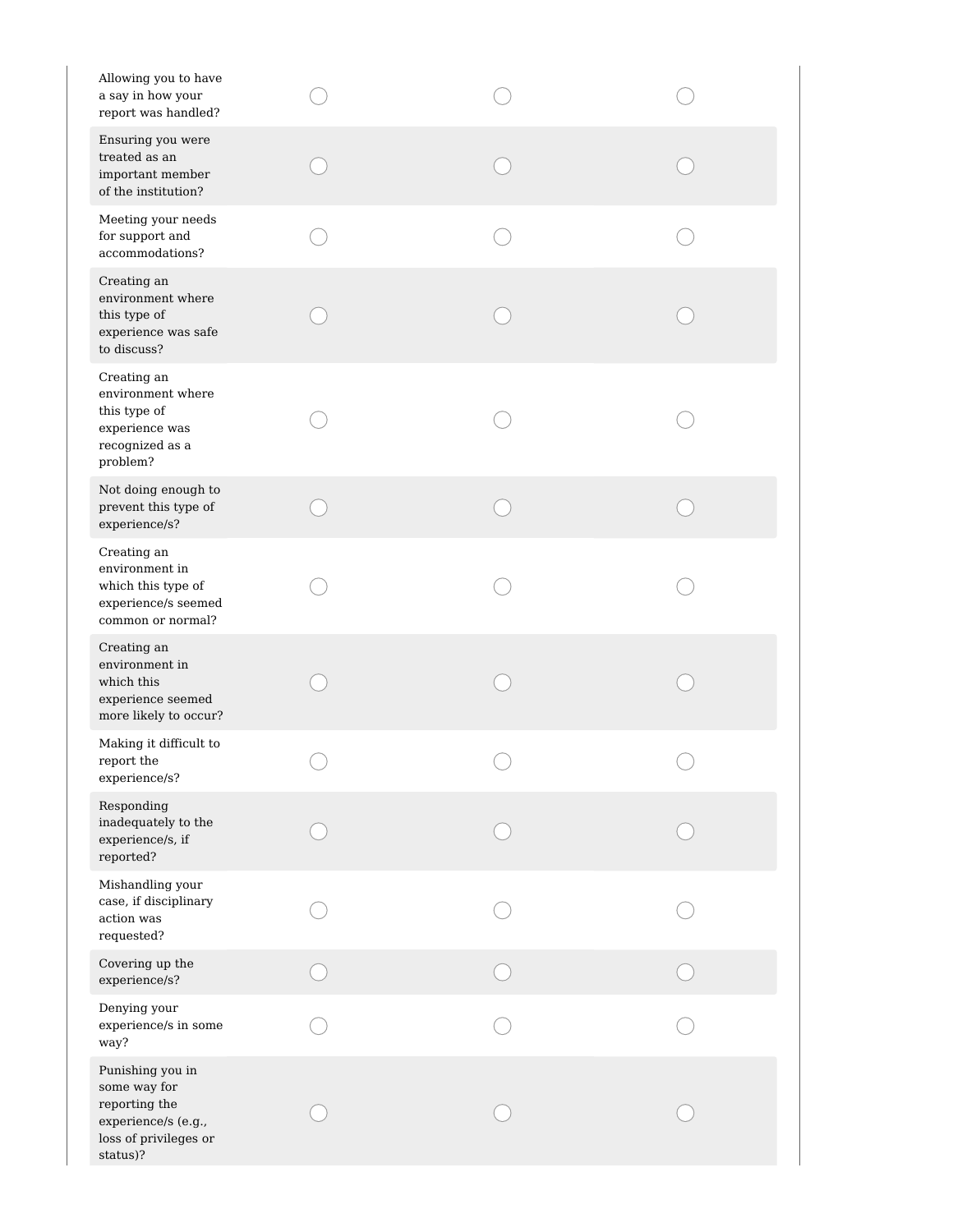| Suggesting your<br>experience/s might<br>affect the reputation<br>of the institituion?                                                                    |                                                                      |  |
|-----------------------------------------------------------------------------------------------------------------------------------------------------------|----------------------------------------------------------------------|--|
| Creating an<br>environment where<br>you no longer felt<br>like a valued<br>member of the<br>institution?                                                  |                                                                      |  |
| Creating an<br>environment where<br>staying at SJSON<br>was difficult for you?                                                                            |                                                                      |  |
| Responding<br>differently to your<br>experience/s based<br>on your sexual<br>orientation, sex or<br>gender identity?                                      |                                                                      |  |
| Creating an<br>environment in<br>which you felt<br>discriminated<br>against based on<br>your sexual<br>orientation, sex, or<br>gender identity?           |                                                                      |  |
| Expressing a biased<br>or negative attitude<br>toward you and/or<br>your experience/s<br>based on your sexual<br>orientation, sex, or<br>gender identity? |                                                                      |  |
| Responding<br>differently to your<br>experience/s based<br>on your race?                                                                                  |                                                                      |  |
| Creating an<br>environment in<br>which you felt<br>discriminated<br>against based on<br>your race?                                                        |                                                                      |  |
| Expressing a biased<br>or negative attitude<br>toward you and/or<br>your experience/s<br>based on your race?                                              |                                                                      |  |
| Yes<br>No -- IF this choice ${\bf SKIP}$ TO $\#14$                                                                                                        | 6. Did you tell anyone about the incident before this questionnaire? |  |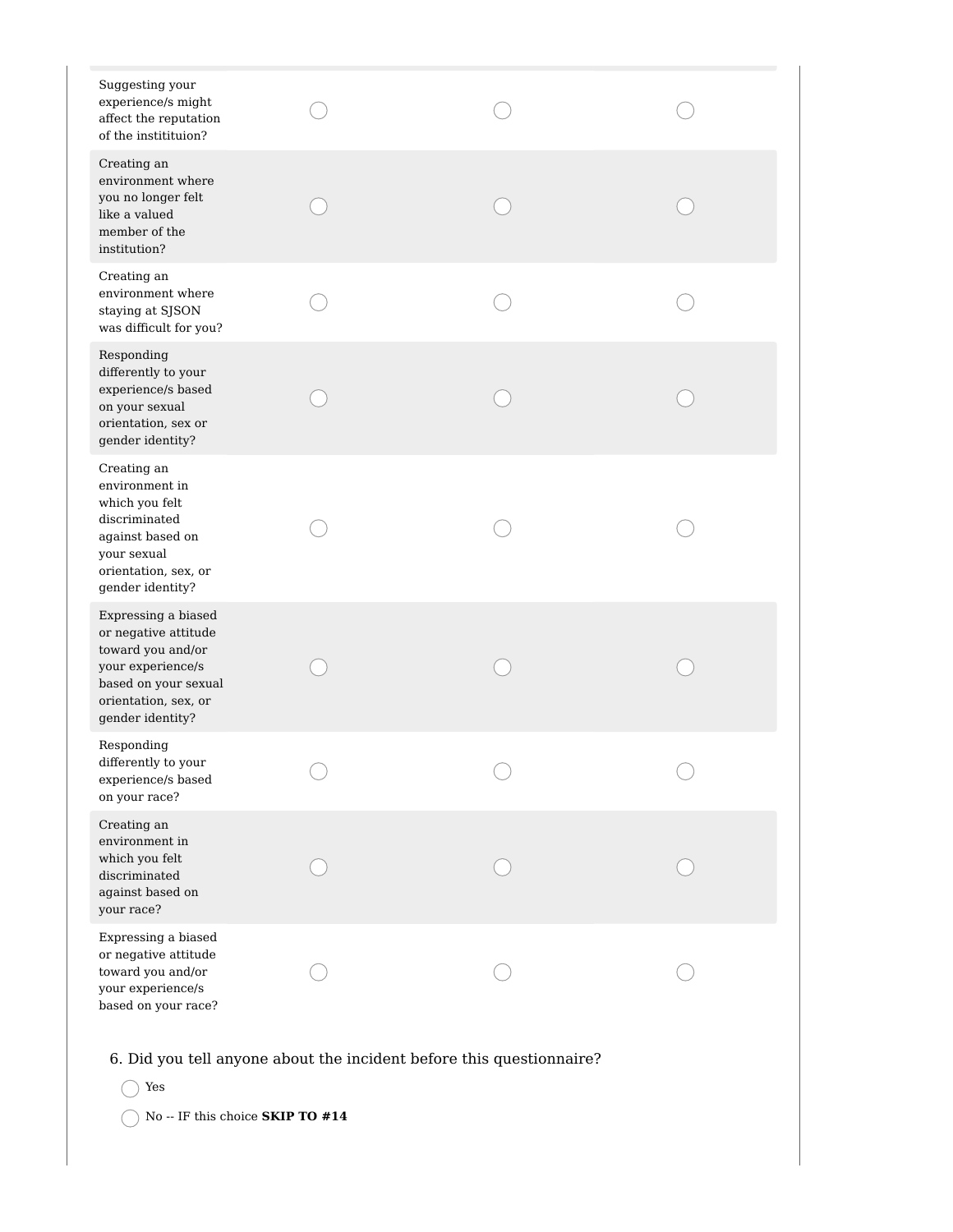| 7. Who did you tell?                                                                                  |                                      |
|-------------------------------------------------------------------------------------------------------|--------------------------------------|
| Roommate                                                                                              | Campus security or police department |
| Off-campus counselor/therapist                                                                        | Other family member                  |
| Close friend other than roommate                                                                      | Local police                         |
| On-campus counselor therapist                                                                         | Doctor/nurse                         |
| Confidential Resource Advisor                                                                         | Office of Student conduct            |
| Title IX Coordinator                                                                                  | Religious leader                     |
| romantic partner                                                                                      | Off-campus rape crisis center staff  |
| Institution health services                                                                           | Institution faculty or staff         |
| Parent or guardian                                                                                    | Other                                |
| 8. How useful was the confidential Resource Advisor in helping you deal with the incident?            |                                      |
| Very useful                                                                                           | Slightly useful                      |
| Moderately useful                                                                                     | Not at all useful                    |
| Somewhat useful                                                                                       | N/A                                  |
| 9. How useful was the Title IX Coordinator in helping you deal with the incident?                     |                                      |
| Very useful                                                                                           | Slightly useful                      |
| Moderately useful                                                                                     | Not at all useful                    |
| Somewhat useful                                                                                       | $\rm N/A$                            |
| 10. How useful were the institution health services in helping you deal with the incident?            |                                      |
| Very useful                                                                                           | Slightly useful                      |
| Moderately useful                                                                                     | Not at all useful                    |
| Somewhat useful                                                                                       | $\rm N/A$                            |
| 11. How useful was the campus security or police department in helping you deal with the<br>incident? |                                      |
| Very useful                                                                                           | Slightly useful                      |
| Moderately useful                                                                                     | Not at all useful                    |
| Somewhat useful                                                                                       | N/A                                  |
| 12. How useful was the Office of Student Conduct in helping you deal with the incident?               |                                      |
| Very useful                                                                                           | Slightly useful                      |
| Moderately useful                                                                                     | Not at all useful                    |
| Somewhat useful                                                                                       | $\rm N/A$                            |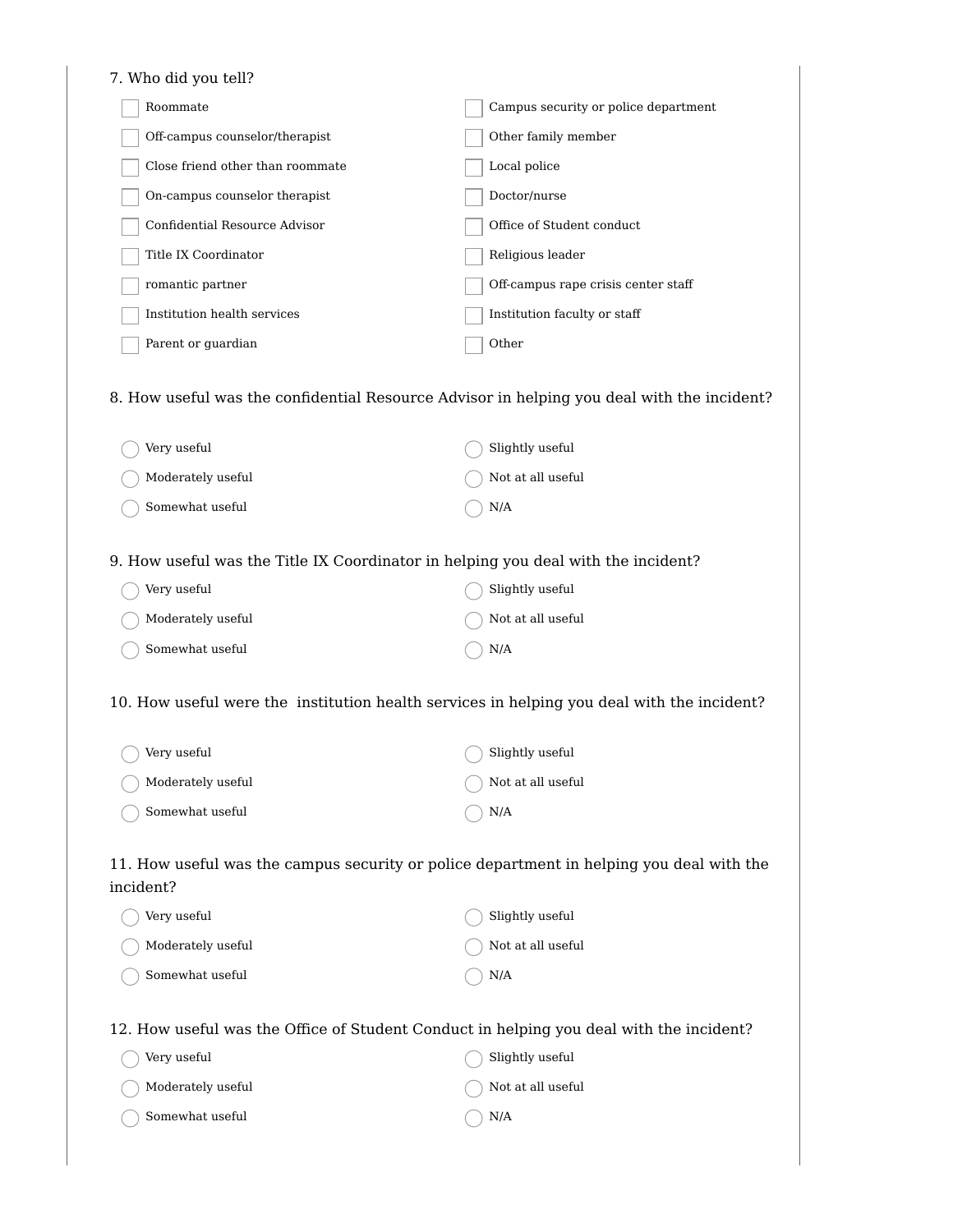| 13. How useful was the institution faculty or staff in helping you deal with the incident?                                                                                                                                                                                                                                                                                                                                                              |                                                                                                                                                                                                                                                                                                                                                                                                                   |  |  |  |  |  |
|---------------------------------------------------------------------------------------------------------------------------------------------------------------------------------------------------------------------------------------------------------------------------------------------------------------------------------------------------------------------------------------------------------------------------------------------------------|-------------------------------------------------------------------------------------------------------------------------------------------------------------------------------------------------------------------------------------------------------------------------------------------------------------------------------------------------------------------------------------------------------------------|--|--|--|--|--|
| Very useful                                                                                                                                                                                                                                                                                                                                                                                                                                             | Slightly useful                                                                                                                                                                                                                                                                                                                                                                                                   |  |  |  |  |  |
| Moderately useful                                                                                                                                                                                                                                                                                                                                                                                                                                       | Not at all useful                                                                                                                                                                                                                                                                                                                                                                                                 |  |  |  |  |  |
| Somewhat useful                                                                                                                                                                                                                                                                                                                                                                                                                                         | N/A                                                                                                                                                                                                                                                                                                                                                                                                               |  |  |  |  |  |
| 14. Why did you not tell anyone about the incident? check all that apply<br>Ashamed/embarrassed<br>Is a private matter-wanted to deal with it on my<br>own<br>Concerned others would find out<br>Didn't want the person who did it to get in trouble<br>Fear of retribution from the person who did it<br>Fear of not being believed<br>I thought I would be blamed for what happened<br>Didn't think what happened was serious enough<br>to talk about | Would feel like an admission of failure<br>Didn't think others would think it was important<br>Didn't think others would understand<br>Didn't have time to deal with it due to academics,<br>work, etc.<br>Didn't know reporting procedure on campus<br>Feared I or another would be punished for<br>infractions or violations (such as underage<br>drinking)<br>I did not feel the campus leadership would solve |  |  |  |  |  |
| Didn't think others would think it was seroius<br>Thought people would try to tell me what to do                                                                                                                                                                                                                                                                                                                                                        | my problems<br>I feared others would harass me or react<br>negatively toward me<br>I thought nothing would be done                                                                                                                                                                                                                                                                                                |  |  |  |  |  |
|                                                                                                                                                                                                                                                                                                                                                                                                                                                         |                                                                                                                                                                                                                                                                                                                                                                                                                   |  |  |  |  |  |

15. If "other" to previous question--

16. Using the scales provide, please indicate the degree to which you agree or disagree with the following statements. SENSE OF SAFETY

|                                                                        | <b>Strongly Agree</b> | Agree | Neutral | Disagree | Strongly<br>Disagree |
|------------------------------------------------------------------------|-----------------------|-------|---------|----------|----------------------|
| On or around this<br>campus, I feel safe<br>from sexual<br>harassment. |                       |       |         |          |                      |
| On or around this<br>campus, I feel safe<br>from dating violence.      |                       |       |         |          |                      |
| On or around this<br>campus, I feel safe<br>from sexual violence.      |                       |       |         |          |                      |
| On or around this<br>campus, I feel safe<br>from stalking.             |                       |       |         |          |                      |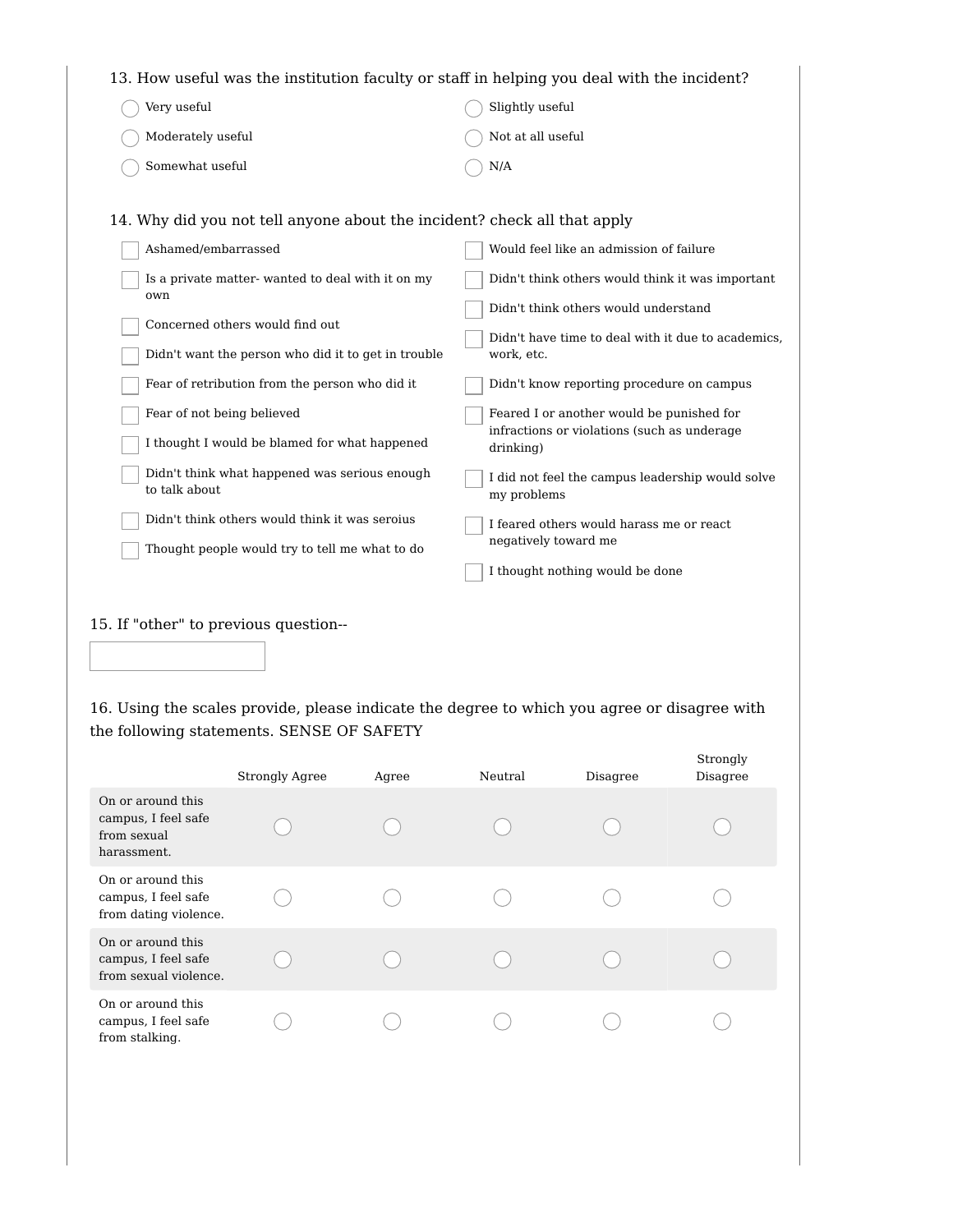17. Using the scales provide, please indicate the degree to which you agree or disagree with the following statements. PERCEPTION OF SEXUAL MISCONDUCT AS PART OF CAMPUS LIFE

|                                                                                            | <b>Strongly Agree</b>                                              | Agree | Neutral           | Disagree                                  | Strongly<br>Disagree |
|--------------------------------------------------------------------------------------------|--------------------------------------------------------------------|-------|-------------------|-------------------------------------------|----------------------|
| I don't think sexual<br>misconduct is a<br>problem at SJSON                                |                                                                    |       |                   |                                           |                      |
| I don't think there is<br>much I can do about<br>sexual misconduct<br>on this campus       |                                                                    |       |                   |                                           |                      |
| There isn't much<br>need for me to think<br>about sexual<br>misconduct while at<br>college |                                                                    |       |                   |                                           |                      |
| 18. What is your age?                                                                      |                                                                    |       |                   |                                           |                      |
|                                                                                            |                                                                    |       |                   |                                           |                      |
|                                                                                            | 19. What best describes your gender identity? check all that apply |       |                   |                                           |                      |
| Man                                                                                        |                                                                    |       |                   | Gender nonconforming                      |                      |
| Woman                                                                                      |                                                                    |       |                   | A gender not listed here                  |                      |
| Transgender                                                                                |                                                                    |       | Prefer not to say |                                           |                      |
|                                                                                            | 20. Describe your race/ethnicity? select all that apply            |       |                   |                                           |                      |
| White or Caucasian                                                                         |                                                                    |       |                   | Native Indian or Alaska Native            |                      |
| <b>Black or African American</b>                                                           |                                                                    |       |                   | Native Hawaiian or other Pacific Islander |                      |
| Hispanic or Latino                                                                         |                                                                    |       | Another race      |                                           |                      |
| Asian or Asian American                                                                    |                                                                    |       |                   |                                           |                      |
|                                                                                            | 21. What is your sexual orientation?                               |       |                   |                                           |                      |
| Gay                                                                                        |                                                                    |       | Bisexual          |                                           |                      |
| Heterosexual/straight                                                                      |                                                                    |       | Asexual           |                                           |                      |
| Lesbian                                                                                    |                                                                    |       |                   | A sexual orientation not listed here.     |                      |
| Queer                                                                                      |                                                                    |       |                   |                                           |                      |
|                                                                                            | 22. What year of school are you in?                                |       |                   |                                           |                      |
| First year                                                                                 |                                                                    |       |                   |                                           |                      |
|                                                                                            |                                                                    |       |                   |                                           |                      |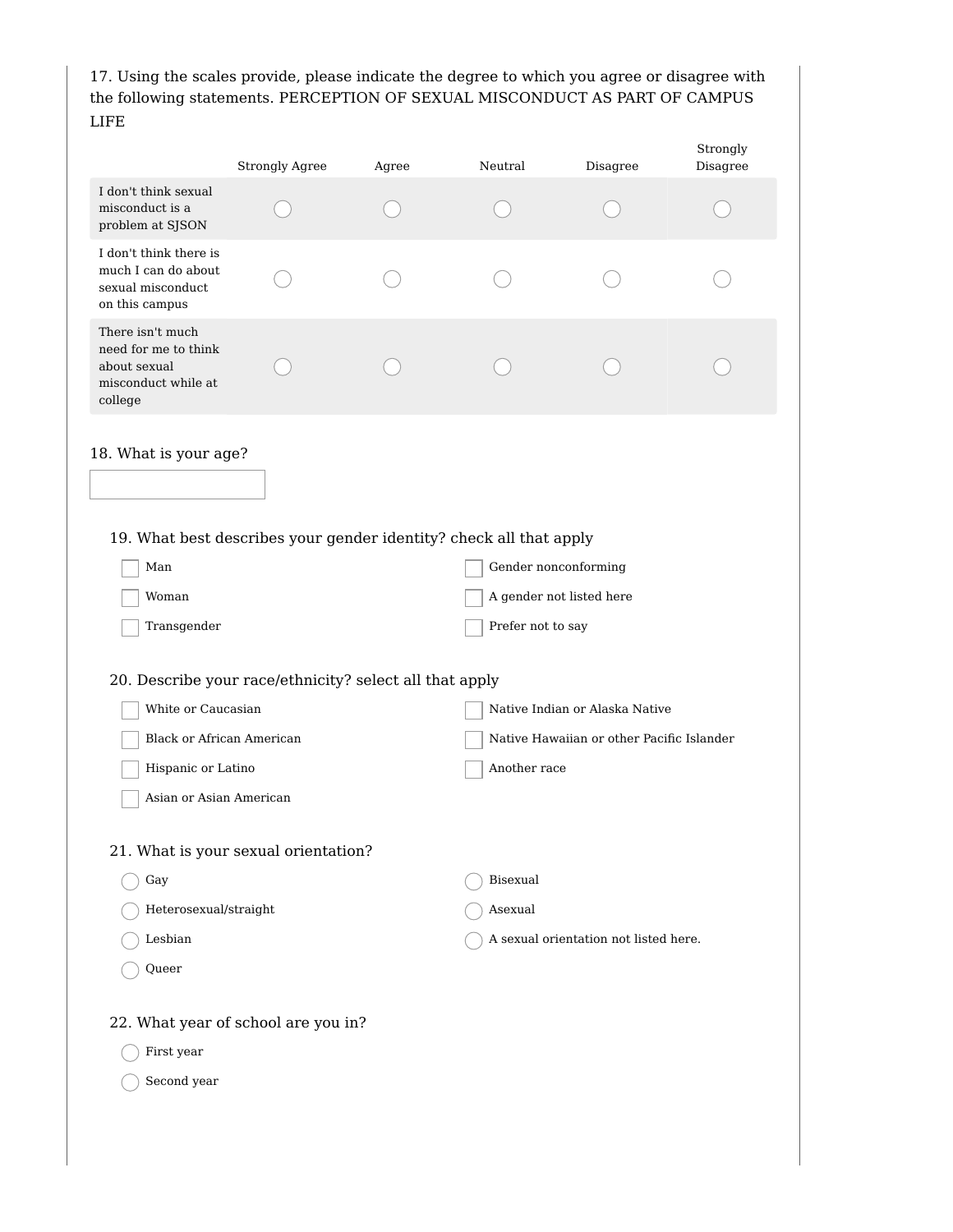## 23. Which of the following best describes your living situation?

### $\bigcirc$  Off-campus housing

- $\bigcap$  At home with parent(s) or guardian(s)
- $\bigcirc$  Housing insecure
- $\bigcirc$  Other off-campus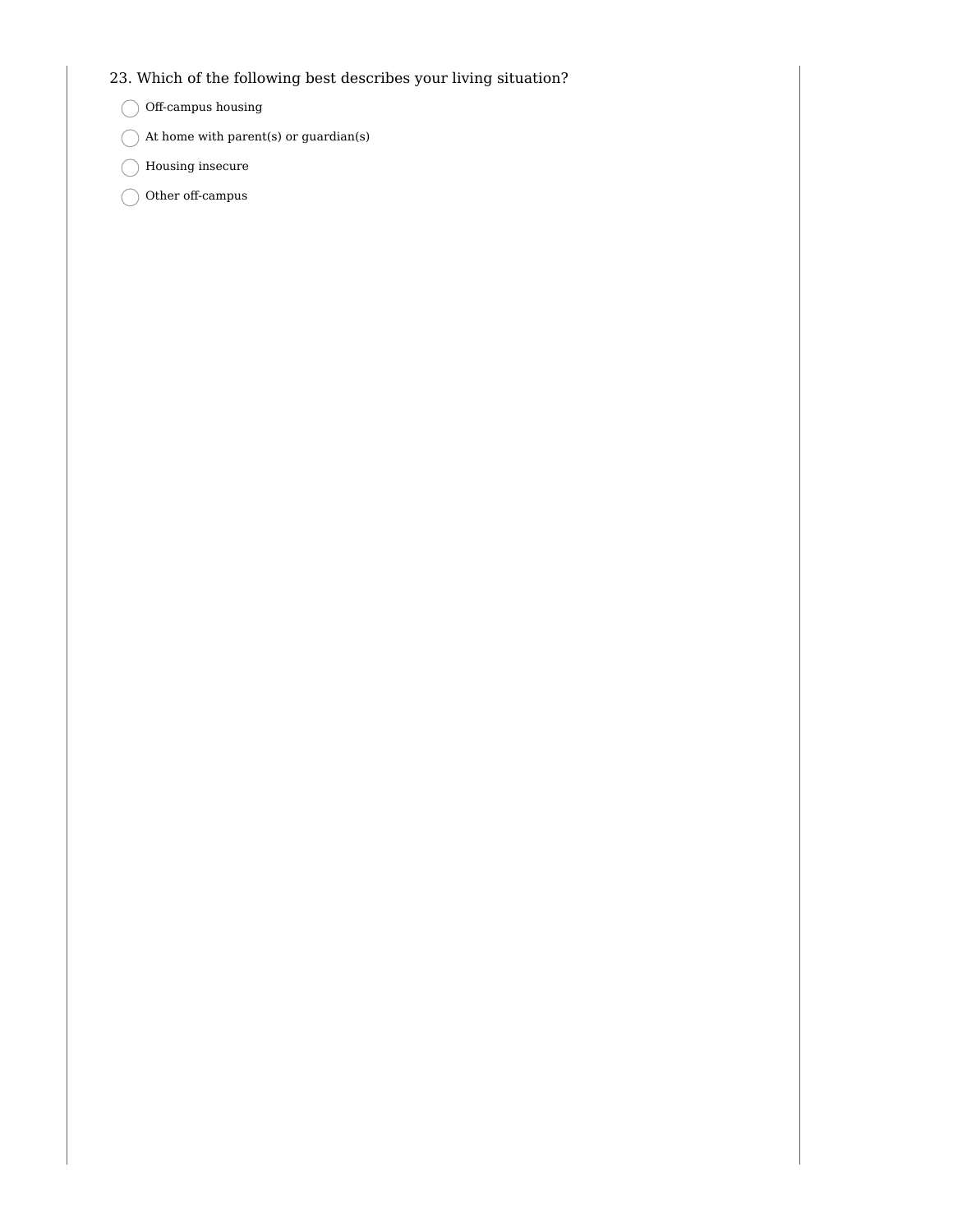### SJSON Campus Climate Base Survey- Part 1 Spring 2022

### Q1. I would recommend attending SJSON to

others.

| <b>Response Percent</b><br>Responses<br>36.67% | 11 |
|------------------------------------------------|----|
|                                                |    |
|                                                |    |
| 43.33%                                         | 13 |
| 20.00%                                         | 6  |
| 0.00%                                          | 0  |
| 0.00%                                          | 0  |
| Answered                                       | 30 |
| Skipped                                        | 0  |
|                                                |    |

#### Q2. If I had it to do over again, I would still

| attend SJSON               |                         |              |
|----------------------------|-------------------------|--------------|
| <b>Answer Choices</b>      | <b>Response Percent</b> | Responses    |
| Strongly agree             | 39.29%                  | 11           |
| Agree                      | 46.43%                  | 13           |
| Neither agree nor disagree | 10.71%                  | 3            |
| <b>Disagree</b>            | 3.57%                   | $\mathbf{1}$ |
| Strongly disagree          | 0.00%                   | 0            |
|                            | Answered                | 28           |
|                            | Skipped                 | 2            |

#### Q3. How many times have you done the

following things during this past semester at

SJSON? Remember that all of your answers are

private; no professor or instructor will ever see

them.

| <b>Answer Choices</b>                | Almost Never | <b>Almost Always</b> | Total |    |
|--------------------------------------|--------------|----------------------|-------|----|
| Missed class                         |              | 29                   | 0     | 29 |
| Made excuses to get out of class     |              | 29                   | 0     | 29 |
| Been late for class                  |              | 29                   | 0     | 29 |
| Done poor work                       |              | 29                   | 0     | 29 |
| Attended class intoxicated or "high" |              | 29                   | 0     | 29 |
| Slept in class                       |              | 29                   | 0     | 29 |
| Thought about dropping a class       |              | 29                   | 0     | 29 |
| Thought about quitting school        |              | 27                   |       | 29 |
|                                      |              | Answered             |       | 29 |
|                                      |              | Skipped              |       |    |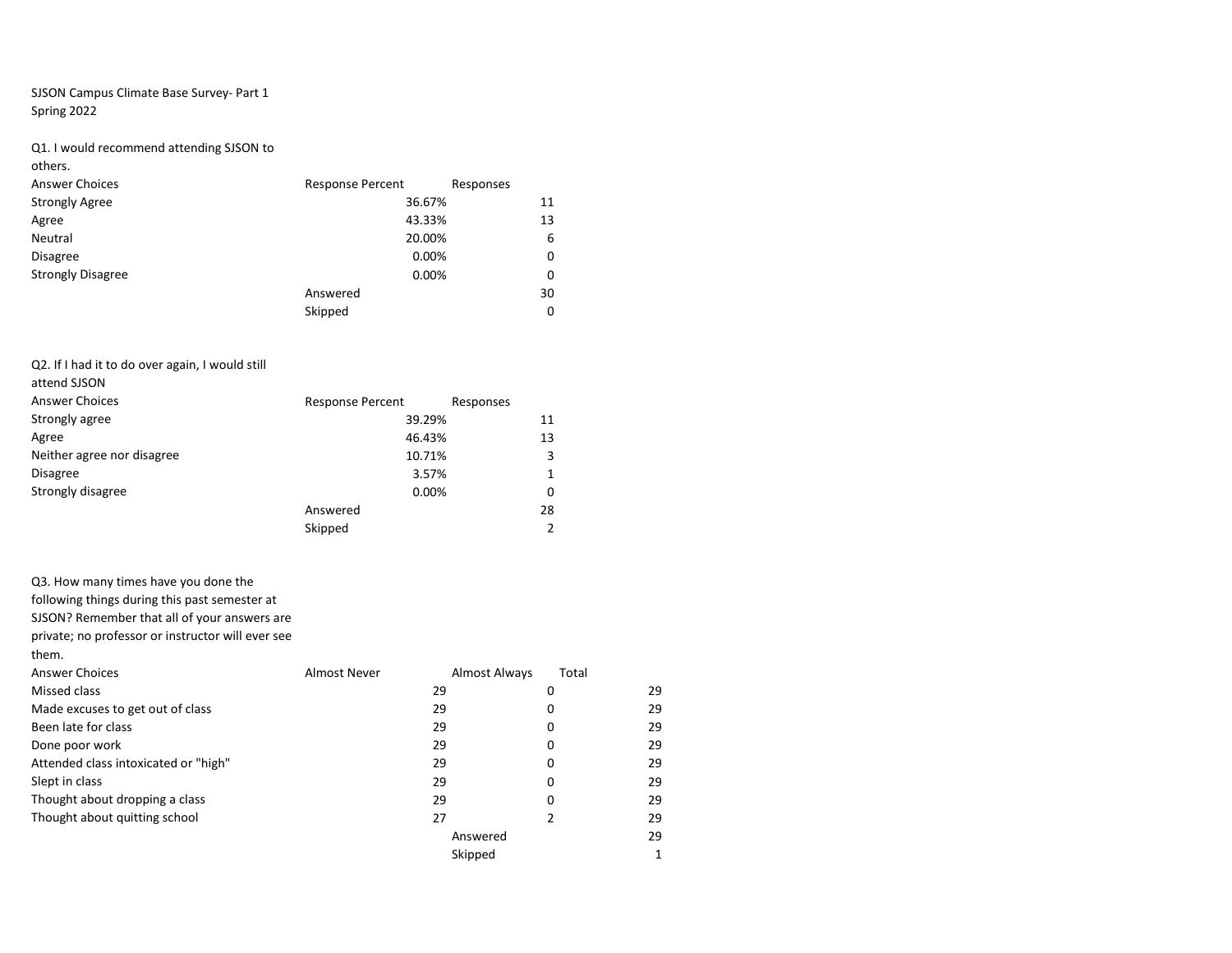### Q4. Below are five statements that you may

agree or disagree with. Using the scale, indicate

your agreement with each item. Please be open

and honest in your response.

| <b>Answer Choices</b>                             | Strongly agree | Agree | Neutral | <b>Disagree</b> | Strongly disagree | Total    |    | Weighted Average |
|---------------------------------------------------|----------------|-------|---------|-----------------|-------------------|----------|----|------------------|
| In most ways, my life is close to ideal.          |                |       | 12      | 10              | 4                 |          | 29 | 2.52             |
| The conditions of my life are excellent.          |                |       | 11      | 10              | 4                 |          | 29 | 2.62             |
| I am satisfied with life.                         |                |       | 14      | b               |                   |          | 29 | 2.41             |
| So far, I have gotten the important things I want |                |       |         |                 |                   |          |    |                  |
| in life.                                          |                |       | 16      |                 | b                 |          | 29 | 2.52             |
| If I could live my life over, I would change      |                |       |         |                 |                   |          |    |                  |
| almost nothing.                                   |                | b     | a       |                 | b                 |          | 29 | 2.55             |
|                                                   |                |       |         |                 |                   | Answered |    | 29               |
|                                                   |                |       |         |                 |                   | Skipped  |    |                  |

| weeks have you                               |                       |       |         |                 |                   |          |    |                  |
|----------------------------------------------|-----------------------|-------|---------|-----------------|-------------------|----------|----|------------------|
| <b>Answer Choices</b>                        | <b>Strongly Agree</b> | Agree | Neutral | <b>Disagree</b> | Strongly disagree | Total    |    | Weighted Average |
| Felt calm and peaceful?                      |                       |       | ь       | 14              |                   |          | 29 | 3.1              |
| Been a very nervous person?                  |                       |       | 14      |                 |                   |          | 29 | 2.48             |
| Felt so down in the dumps that nothing could |                       |       |         |                 |                   |          |    |                  |
| cheer you up?                                |                       |       | b       | 10              | b                 | 6        | 29 | 3.34             |
| Felt down-hearted and blue?                  |                       |       |         | 10              | 11                |          | 29 | 3.28             |
| Been a happy person?                         |                       |       | 14      | 10              |                   | 0        | 29 | 2.28             |
|                                              |                       |       |         |                 |                   | Answered |    | 29               |
|                                              |                       |       |         |                 |                   | Skipped  |    |                  |

| Q6. I would rate my health overall as: |                         |           |
|----------------------------------------|-------------------------|-----------|
| <b>Answer Choices</b>                  | <b>Response Percent</b> | Responses |
| Poor                                   | 0.00%                   | 0         |
| Fair                                   | 31.03%                  | 9         |
| Average                                | 34.48%                  | 10        |
| Above Average                          | 17.24%                  | 5         |
| Excellent                              | 17.24%                  | 5         |
|                                        | Answered                | 29        |
|                                        | Skipped                 |           |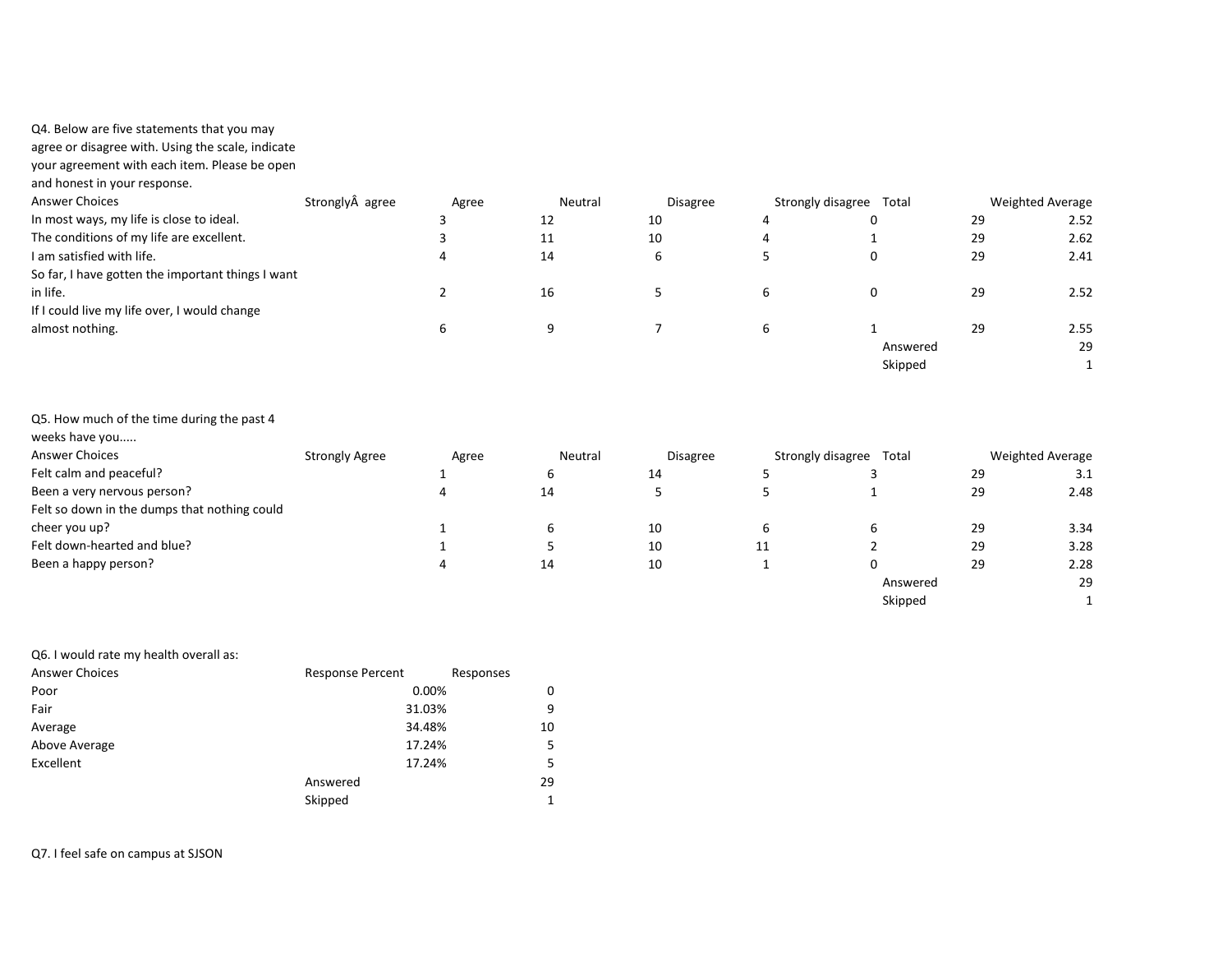| <b>Answer Choices</b>      | <b>Response Percent</b> | Responses |
|----------------------------|-------------------------|-----------|
| Strongly agree             | 41.38%                  | 12        |
| Agree                      | 55.17%                  | 16        |
| Neither agree nor disagree | 0.00%                   | 0         |
| <b>Disagree</b>            | 0.00%                   | 0         |
| Strongly disagree          | 3.45%                   |           |
|                            | Answered                | 29        |
|                            | Skipped                 |           |

Q8. Sexual Misconduct refers to physical contact or non-physical conduct of a sexual nature in the absence of clear, knowing and voluntary consent. Examples include sexual or genderbased harassment, stalking, dating/relationship violence, and sexual violence. Â The following statements describe how SJSON might handle it if a student reported an incident of sexual misconduct.

| <b>Answer Choices</b>                            | Very Unlikely | Unlikely | Neutral      | Likely         | Very Likely | Total |    |
|--------------------------------------------------|---------------|----------|--------------|----------------|-------------|-------|----|
| The institution would take the report seriously. |               | 0        | 0            | $\overline{2}$ | 11          | 16    | 29 |
| The institution would maintain the privacy of    |               |          |              |                |             |       |    |
| the person making the report.                    |               | 0        | 0            | $\overline{2}$ | 14          | 13    | 29 |
| The institution would do its best to honor the   |               |          |              |                |             |       |    |
| request of the person about how to go forward    |               |          |              |                |             |       |    |
| with the case.                                   |               | 0        | 0            | 3              | 15          | 11    | 29 |
| The institution would support the person         |               |          |              |                |             |       |    |
| making the report.                               |               | 0        | 0            | 2              | 15          | 12    | 29 |
| The institution would provide accommodations     |               |          |              |                |             |       |    |
| to A the person who make the report              |               | 0        | $\mathbf{1}$ | 5              | 12          | 11    | 29 |
| The institution would take action to address     |               |          |              |                |             |       |    |
| factors that may have led to the sexual          |               |          |              |                |             |       |    |
| misconduct.                                      |               | 0        | 2            | 3              | 13          | 11    | 29 |
| The institution would handle the report fairly.  |               | 0        | 0            | 3              | 14          | 12    | 29 |
| The institution would have a hard time           |               |          |              |                |             |       |    |
| supporting the person who made the report.       |               | 4        | 13           | 7              |             | 4     | 29 |
| The institution would punish the person who      |               |          |              |                |             |       |    |
| made the report.                                 |               | 8        | 13           | 3              |             |       | 29 |
|                                                  |               |          |              |                | Answered    |       | 29 |
|                                                  |               |          |              |                | Skipped     |       |    |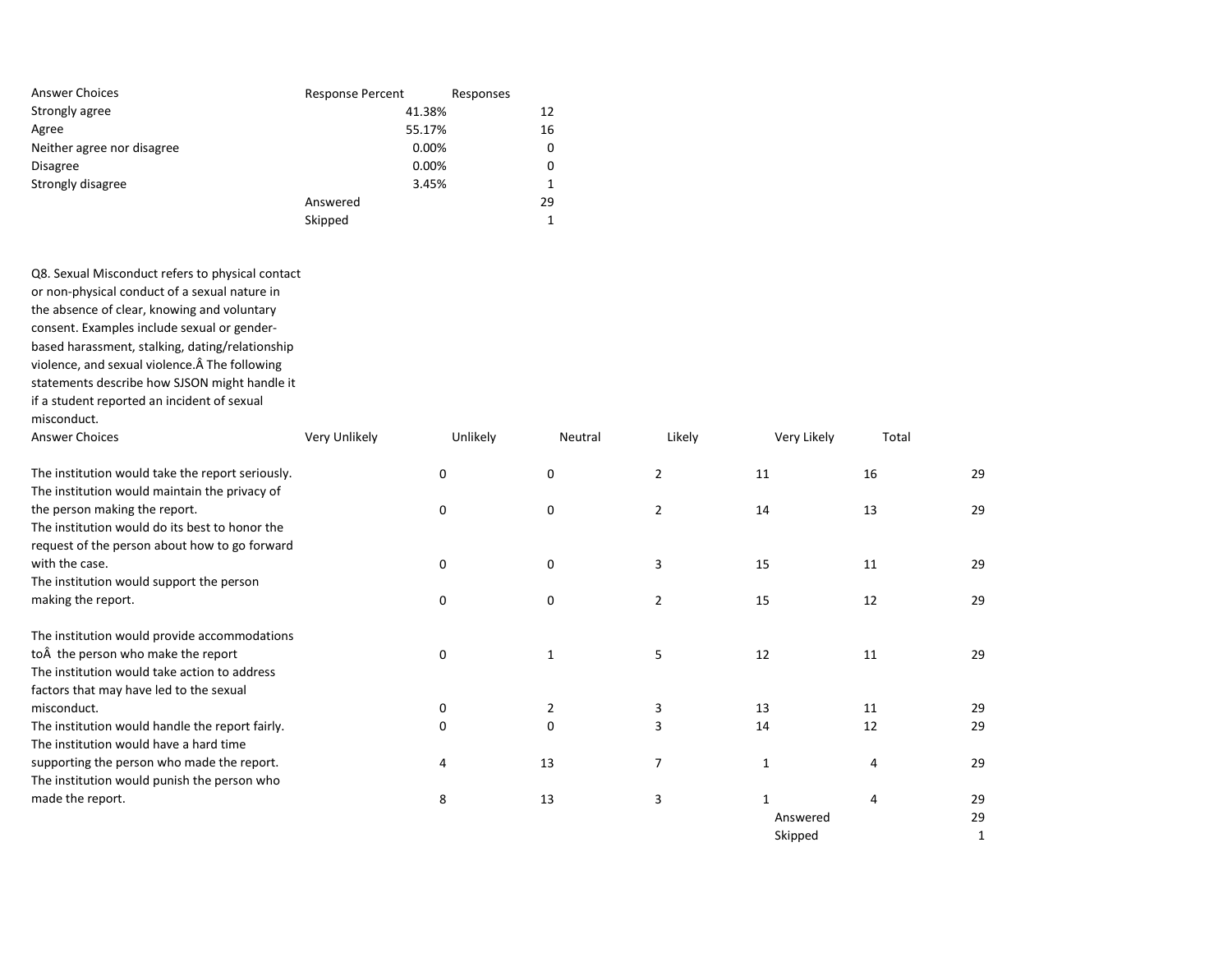# Q9. If someone I know or I experienced sexual

misconduct, I know where to go to get help on

campus.

| <b>Answer Choices</b>      | <b>Response Percent</b> | Responses |
|----------------------------|-------------------------|-----------|
| Strongly disagree          | 3.45%                   |           |
| <b>Disagree</b>            | 3.45%                   |           |
| Neither agree nor disagree | 6.90%                   |           |
| Agree                      | 58.62%                  | 17        |
| Strongly agree             | 27.59%                  | 8         |
|                            | Answered                | 29        |
|                            | Skipped                 |           |

Q10. I understand what happens when a

student reports a claim of sexual misconduct at

SJSON.

| <b>Answer Choices</b>      | <b>Response Percent</b> | Responses |
|----------------------------|-------------------------|-----------|
| Strongly disagree          | 0.00%                   | 0         |
| <b>Disagree</b>            | 10.34%                  |           |
| Neither agree nor disagree | 10.34%                  |           |
| Agree                      | 55.17%                  | 16        |
| Strongly agree             | 24.14%                  |           |
|                            | Answered                | 29        |
|                            | Skipped                 |           |

### Q11. I would know where to go to make a

| report of sexual misconduct. A |                         |           |
|--------------------------------|-------------------------|-----------|
| <b>Answer Choices</b>          | <b>Response Percent</b> | Responses |
| Strongly disagree              | 3.45%                   | 1         |
| <b>Disagree</b>                | 3.45%                   | 1         |
| Neither agree nor disagree     | 3.45%                   | 1         |
| Agree                          | 62.07%                  | 18        |
| Strongly agree                 | 27.59%                  | 8         |
|                                | Answered                | 29        |
|                                | Skipped                 | 1         |

| Q12. What other resources would you use to |    |
|--------------------------------------------|----|
| help you or someone you know deal with an  |    |
| incident of sexual misconduct? $\hat{A}$   |    |
| Answered                                   | 18 |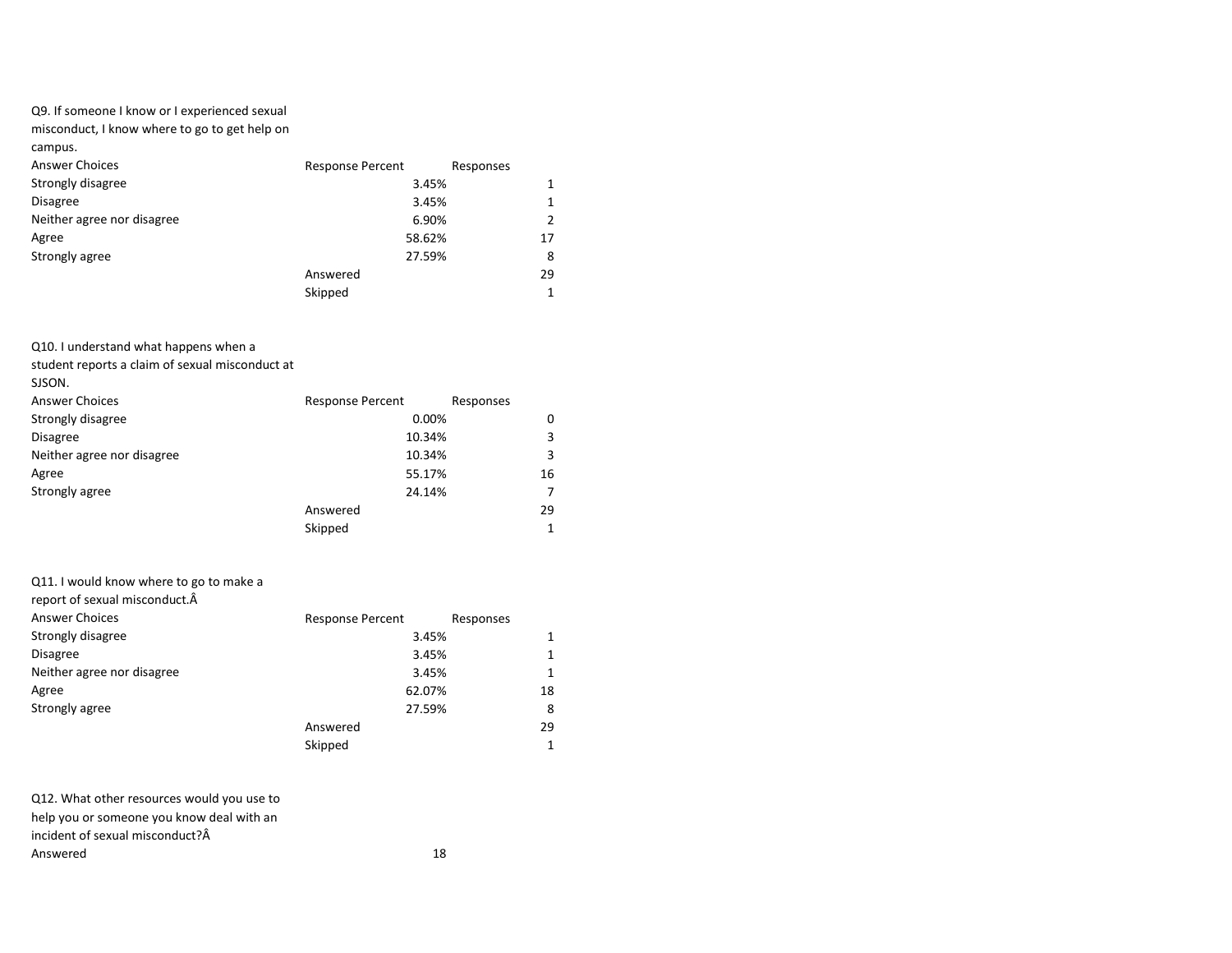| Q13. Before coming to SJSON, had you received<br>any information or education (that did NOT<br>come from SJSON about sexual misconduct?Â |                         |        |           |              |
|------------------------------------------------------------------------------------------------------------------------------------------|-------------------------|--------|-----------|--------------|
| <b>Answer Choices</b>                                                                                                                    | Response Percent        |        | Responses |              |
| Yes                                                                                                                                      |                         | 65.52% |           | 19           |
| No                                                                                                                                       |                         | 34.48% |           | 10           |
|                                                                                                                                          | Answered                |        |           | 29           |
|                                                                                                                                          | Skipped                 |        |           | $\mathbf{1}$ |
| Q14. Since you came to SJSON, which of the                                                                                               |                         |        |           |              |
| following have you done? Please check all that                                                                                           |                         |        |           |              |
| apply.Â                                                                                                                                  |                         |        |           |              |
| <b>Answer Choices</b>                                                                                                                    | <b>Response Percent</b> |        | Responses |              |
| Discussed sexual misconduct/rape in class.                                                                                               |                         | 67.86% |           | 19           |
| Discussed the topic of sexual misconduct with                                                                                            |                         |        |           |              |
| friends.                                                                                                                                 |                         | 28.57% |           | 8            |
| Discussed sexual misconduct with a family<br>member.                                                                                     |                         |        |           |              |
| Attended an event or program about what you                                                                                              |                         | 28.57% |           | 8            |
| can do as a bystander to stop sexual                                                                                                     |                         |        |           |              |
| misconduct.                                                                                                                              |                         | 14.29% |           | 4            |
| Attended a sexual consent program.                                                                                                       |                         | 0.00%  |           | 0            |
| Attended a rally or other campus event about                                                                                             |                         |        |           |              |
| sexual misconduct or sexual assault.                                                                                                     |                         | 7.14%  |           | 2            |
| Seen posters about sexual misconduct (raising                                                                                            |                         |        |           |              |
| awareness, preventing rape, defining sexual                                                                                              |                         |        |           |              |
| misconduct).                                                                                                                             |                         | 39.29% |           | 11           |
| Seen crime alerts about sexual misconduct.                                                                                               |                         | 28.57% |           | 8            |
| Read a report about sexual violence rates at                                                                                             |                         |        |           |              |
| SJSON.                                                                                                                                   |                         | 32.14% |           | 9            |
| Visited a SJSON website with information on                                                                                              |                         |        |           |              |
| sexual misconduct                                                                                                                        |                         | 21.43% |           | 6            |
| Volunteered or interned at an organization that                                                                                          |                         |        |           |              |
| addresses sexual misconduct.                                                                                                             |                         | 7.14%  |           | 2            |
| Seen or heard about sexual misconduct in a                                                                                               |                         |        |           |              |
| student publication or media outlet.                                                                                                     |                         | 21.43% |           | 6            |
| Taken a class to learn more about sexual                                                                                                 |                         |        |           |              |
| misconduct.                                                                                                                              |                         | 14.29% |           | 4            |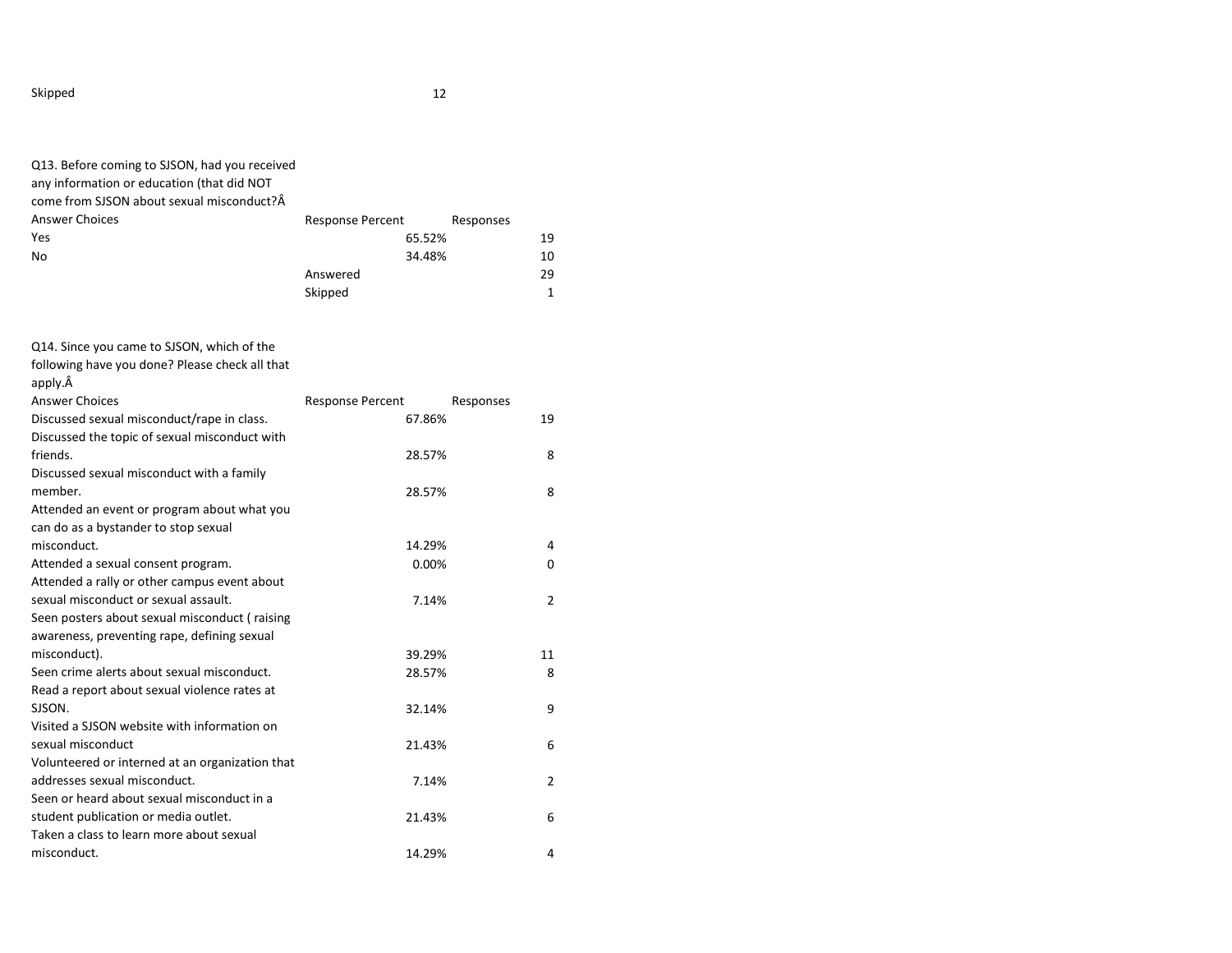| Other specific items relevant to SJSON.         | 14.29%                               | 4  |
|-------------------------------------------------|--------------------------------------|----|
|                                                 | Answered                             | 28 |
|                                                 | Skipped                              | 2  |
|                                                 |                                      |    |
|                                                 |                                      |    |
| Q15. Since coming to SJSON, have you received   |                                      |    |
| written (e.g. brochures, email) or verbal       |                                      |    |
| information (e.g. presentations, training) from |                                      |    |
| anyone at SJSON about the following? Please     |                                      |    |
| check all that apply.                           |                                      |    |
| <b>Answer Choices</b>                           | <b>Response Percent</b><br>Responses |    |
| The definitions of types of sexual misconduct.  | 79.31%                               | 23 |
|                                                 |                                      |    |
| How to report an incident of sexual misconduct. | 82.76%                               | 24 |
| Where to go to get help if someone you know     |                                      |    |
| experiences sexual misconduct                   | 75.86%                               | 22 |
|                                                 |                                      |    |
| Title IX protections against sexual misconduct. | 65.52%                               | 19 |
| How to help prevent sexual misconduct.          | 68.97%                               | 20 |
| Student code of conduct or honor code.          | 89.66%                               | 26 |
|                                                 | Answered                             | 29 |
|                                                 | Skipped                              | 1  |
|                                                 |                                      |    |

Q16. Please use the following scale to indicate

how aware you are of the function of the

campus and community resources specifically

related to sexual misconduct response at SJSON listed below.

Answer Choices **Note and Analy aware** Slightly aware Somewhat aware Very aware Extremely aware Total Title IX Compliance and the Second State of the Second State State State State State State State State State State State State State State State State State State State State State State State State State State State State Student Legal Services and the student Legal Services and the student Legal Services and the student student Legal Services and the student student student student student student student student student student student st Confidential Resource Advisor **1** 1 1 4 9 8 5 27 The Office of Employment Equity **14** 11 5 3 27 Health Services 27 1 4 12 6 4 27 Wellconnect services and the control of the control of the control of the control of the control of the control of the control of the control of the control of the control of the control of the control of the control of th Domestic and Sexual Violence Support Services  $\frac{1}{3}$  and  $\frac{1}{4}$  and  $\frac{1}{8}$  and  $\frac{1}{8}$  and  $\frac{1}{8}$  and  $\frac{1}{8}$  and  $\frac{1}{8}$  and  $\frac{1}{8}$  and  $\frac{1}{8}$  and  $\frac{1}{8}$  and  $\frac{1}{8}$  and  $\frac{1}{8}$  and  $\frac{1}{8}$  and  $\frac{1}{8}$  and  $\frac{1}{8}$  and  $\frac{1}{8}$  a Answered 29 Skipped 1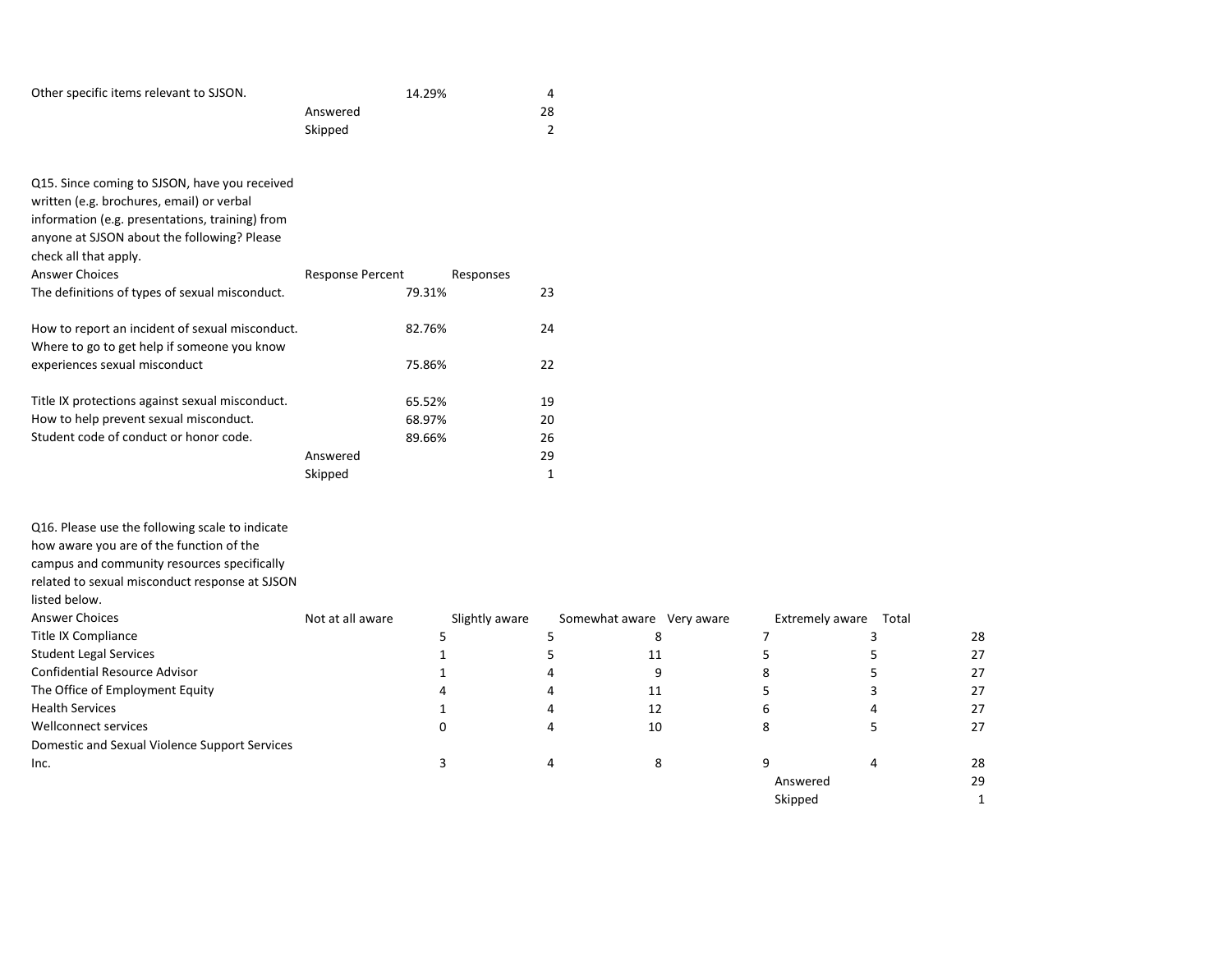Q17. Since you enrolled at SJSON, have you

been in a situation in which a faculty member,

instructor or staff member:

| <b>Answer Choices</b>                           | Never | Once or Twice | Sometimes    | Often    | <b>Many Times</b> | Total    | Weighted Average |              |
|-------------------------------------------------|-------|---------------|--------------|----------|-------------------|----------|------------------|--------------|
| Treated you differently because of your sex or  |       |               |              |          |                   |          |                  |              |
| gender identity                                 | 29    |               | 0            | 0        | 0                 | 0        | 29               | 1            |
| Displayed, used, or distributed sexist or       |       |               |              |          |                   |          |                  |              |
| suggestive materials                            | 29    |               | 0            | 0        | 0                 | 0        | 29               | 1            |
| Made offensive sexist remarks                   | 28    |               | 0            | 0        | 0                 | $\Omega$ | 28               | 1            |
| Put you down or was condescending to you        |       |               |              |          |                   |          |                  |              |
| because of your sex or gender identity          | 28    |               | $\mathbf{1}$ | 0        | 0                 | 0        | 29               | 1.03         |
| Repeatedly told sexual stories or jokes that    |       |               |              |          |                   |          |                  |              |
| were offensive to you                           | 29    |               | 0            | 0        | 0                 | 0        | 29               | 1            |
| Made unwelcome attempts to draw you into a      |       |               |              |          |                   |          |                  |              |
| discussion of sexual matters                    | 29    |               | 0            | 0        | 0                 | 0        | 29               | $\mathbf{1}$ |
| Made offensive remarks about your               |       |               |              |          |                   |          |                  |              |
| appearance, body, or sexual activities          | 29    |               | 0            | 0        | 0                 | 0        | 29               | $\mathbf{1}$ |
| Made gestures or used body language of a        |       |               |              |          |                   |          |                  |              |
| sexual nature which embarrassed or offended     |       |               |              |          |                   |          |                  |              |
| you                                             | 29    |               | 0            | 0        | 0                 | 0        | 29               | $\mathbf{1}$ |
| Made unwanted attempts to establish a           |       |               |              |          |                   |          |                  |              |
| romantic or sexual relationship with you,       |       |               |              |          |                   |          |                  |              |
| despite your efforts to discourage it           | 29    |               | 0            | 0        | 0                 | 0        | 29               | $\mathbf{1}$ |
| Continued to ask you for dates, drinks, dinner, |       |               |              |          |                   |          |                  |              |
| etc., even though you said "No"                 | 29    |               | 0            | 0        | 0                 | 0        | 29               | $\mathbf{1}$ |
| Touched you in a way that made you feel         |       |               |              |          |                   |          |                  |              |
| uncomfortable                                   | 29    |               | 0            | 0        | 0                 | 0        | 29               | 1            |
| Made unwanted attempts to stroke, touch, or     |       |               |              |          |                   |          |                  |              |
| kiss you                                        | 28    |               | 0            | 0        | 0                 | 0        | 28               | 1            |
| Made you feel like you were being bribed with a |       |               |              |          |                   |          |                  |              |
| reward to engage in sexual behavior             | 29    |               | 0            | 0        | 0                 | 0        | 29               | $\mathbf{1}$ |
| Made you feel threatened with some sort of      |       |               |              |          |                   |          |                  |              |
| retaliation for not being sexually cooperative  | 28    |               | 0            | 0        | 0                 | 0        | 28               | 1            |
| Treated you badly for not having sex            | 29    |               | 0            | $\Omega$ | 0                 | 0        | 29               | $\mathbf{1}$ |
| Implied better treatment with you were sexually |       |               |              |          |                   |          |                  |              |
| cooperative                                     | 29    |               | 0            | 0        | 0                 | $\Omega$ | 29               | 1            |
|                                                 |       |               |              |          |                   | Answered |                  | 29           |
|                                                 |       |               |              |          |                   | Skipped  |                  | 1            |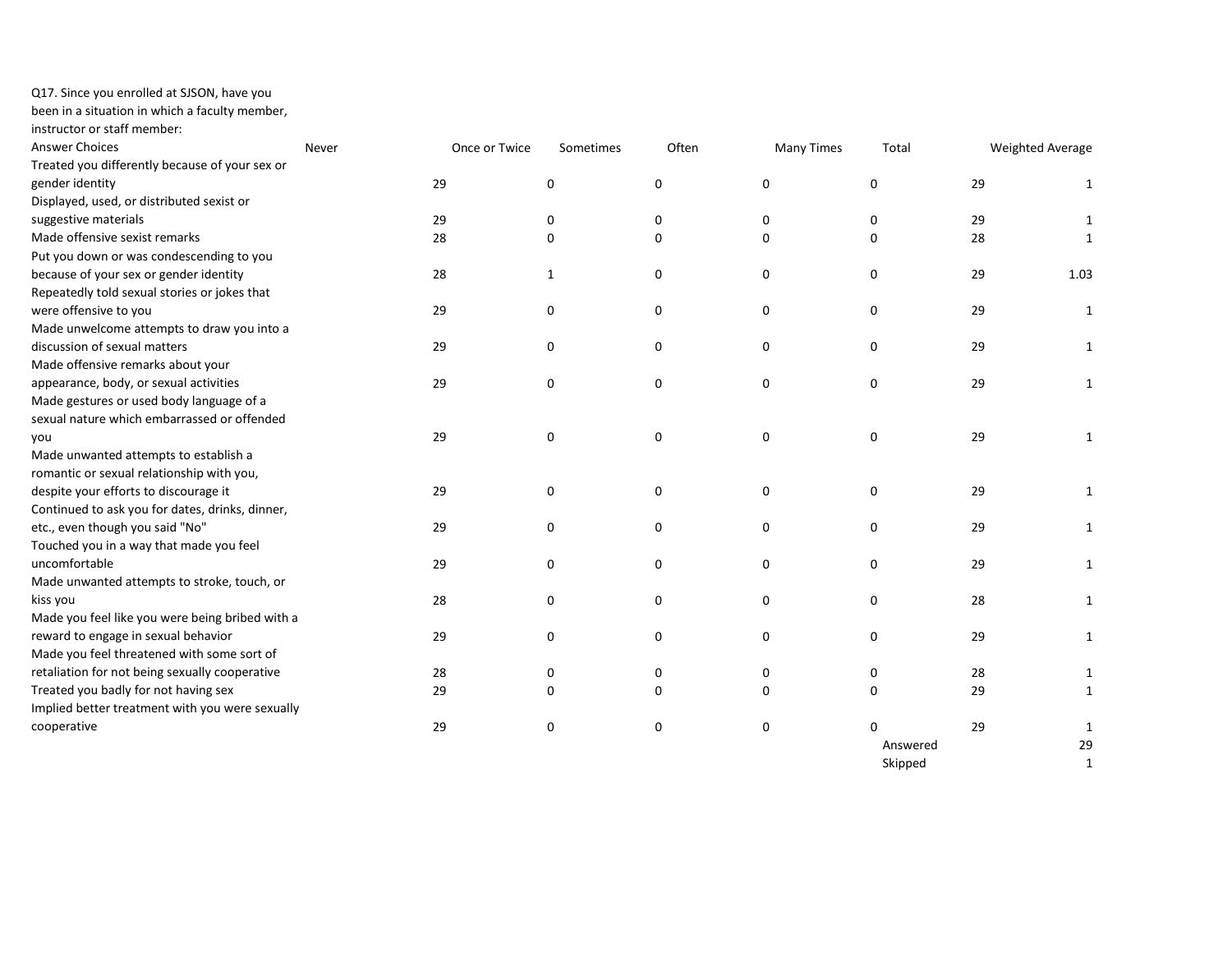| Q18. Think about the situations that have       |                         |           |              |
|-------------------------------------------------|-------------------------|-----------|--------------|
| happened to you that involved the behaviors     |                         |           |              |
| you marked on the last screen. Now think about  |                         |           |              |
| ONE SITUATION and answer the following          |                         |           |              |
| questions.                                      |                         |           |              |
| <b>Answer Choices</b>                           | <b>Response Percent</b> | Responses |              |
| Click here if all answers to #17 are "NEVER"Â Â |                         |           |              |
| $\hat{A}$ $\hat{A}$ SKIP TO #31                 | 100.00%                 |           | 28           |
| Click here to move to next question             | 0.00%                   |           | <sup>0</sup> |
|                                                 | Answered                |           | 28           |
|                                                 | Skipped                 |           | 2            |
|                                                 |                         |           |              |
|                                                 |                         |           |              |
| Q19. The situation involved (check all that     |                         |           |              |
| apply)Â                                         |                         |           |              |
| Answer Choices                                  | Recnonce Perrent        | Recnonces |              |

| <b>ILCONATION</b> LETTER | <b>ITCSPOITS</b> |                                       |
|--------------------------|------------------|---------------------------------------|
|                          |                  |                                       |
|                          |                  |                                       |
|                          |                  |                                       |
|                          |                  |                                       |
|                          |                  |                                       |
| Answered                 |                  |                                       |
| Skipped                  | 28               |                                       |
|                          |                  | 50.00%<br>50.00%<br>100.00%<br>50.00% |

# Q20. Please describe the person(s) who

committed the behavior:

| <b>Answer Choices</b>       | <b>Response Percent</b> | Responses |
|-----------------------------|-------------------------|-----------|
| Man                         | 33.33%                  | 1         |
| Woman                       | 0.00%                   | 0         |
| Transgender                 | 0.00%                   | 0         |
| Gender nonconforming        | 0.00%                   | 0         |
| A gender not listed here    | 0.00%                   | 0         |
| Prefer not to say           | 66.67%                  | 2         |
| Faculty member              | 0.00%                   | 0         |
| Staff member                | 0.00%                   | 0         |
| Graduate student instructor | 0.00%                   | 0         |
| Other                       | 0.00%                   | 0         |
|                             | Answered                | 3         |
|                             | Skipped                 | 27        |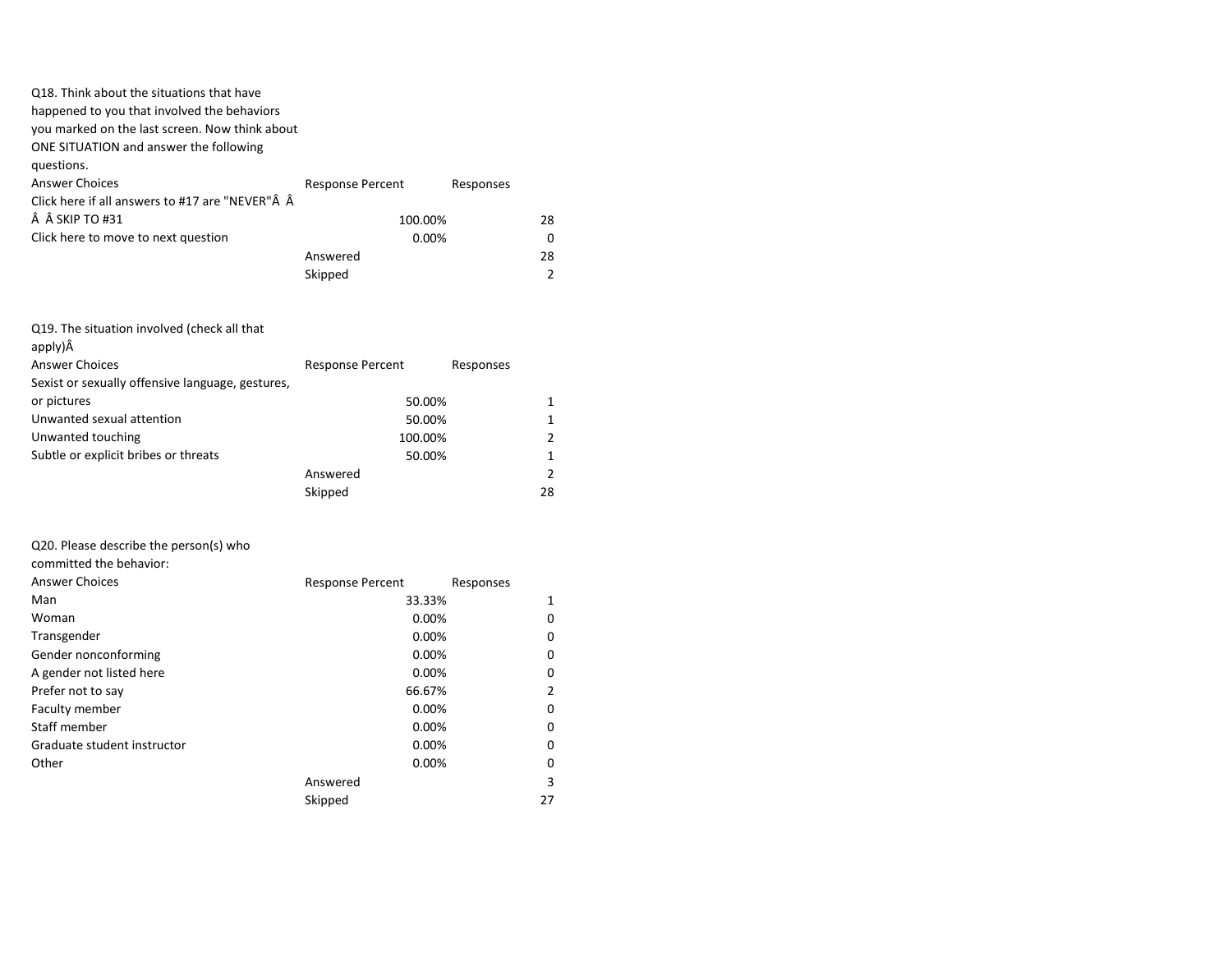## Q21. Where did this happen (check all that

| apply)                                     |                         |           |
|--------------------------------------------|-------------------------|-----------|
| Answer Choices                             | <b>Response Percent</b> | Responses |
| Academic building or classroom             | 0.00%                   | 0         |
| Staff/Faculty office                       | 0.00%                   | 0         |
| Dining area                                | 0.00%                   | 0         |
| Public or outdoor space on campus          | 0.00%                   | 0         |
| Other                                      | 50.00%                  | 2         |
| Bar or restaurant                          | 25.00%                  | 1         |
| Private owned housing or apartment complex | 25.00%                  | 1         |
|                                            | Answered                | 4         |
|                                            | Skipped                 | 26        |

# Q22. Online or virtual Answer Choices **Response Percent** Responses Virtual Classroom 25.00% 1 Virtual Class Forum and the contract of the contract of the contract of the contract of the contract of the contract of the contract of the contract of the contract of the contract of the contract of the contract of the co Social Media (eg. Facebook, Instagram, Snapchat, Twitter, TikTok) 0.00% 0.00% Private communications (eg. texting) 25.00% 1 Dating app 25.00% 1 Other 25.00% and 25.00% and 25.00% and 25.00% and 25.00% and 25.00% and 25.00% and 25.00% and 25.00% and 25.00% and 25.00% and 25.00% and 25.00% and 25.00% and 25.00% and 25.00% and 25.00% and 25.00% and 25.00% and 25.00% Answered 4 Skipped 26

| Q23. Did this occur:                            |                         |           |    |
|-------------------------------------------------|-------------------------|-----------|----|
| <b>Answer Choices</b>                           | <b>Response Percent</b> | Responses |    |
| On SJSON campus                                 | $0.00\%$                |           | 0  |
| Visiting another campus                         | $0.00\%$                |           |    |
| A student at another institution (i.e. you have |                         |           |    |
| transferred institutions since this occurred)   | 0.00%                   |           | 0  |
| Non-university related location (s)             | 100.00%                 |           |    |
|                                                 | Answered                |           | 2  |
|                                                 | Skipped                 |           | 28 |

| Q24. During what academic year did the |                         |           |
|----------------------------------------|-------------------------|-----------|
| incident (s) occur?                    |                         |           |
| <b>Answer Choices</b>                  | <b>Response Percent</b> | Responses |
| Fall 2021 through present              | 50.00%                  | 1         |
| Fall 2020 through Summer 2021          | $0.00\%$                | 0         |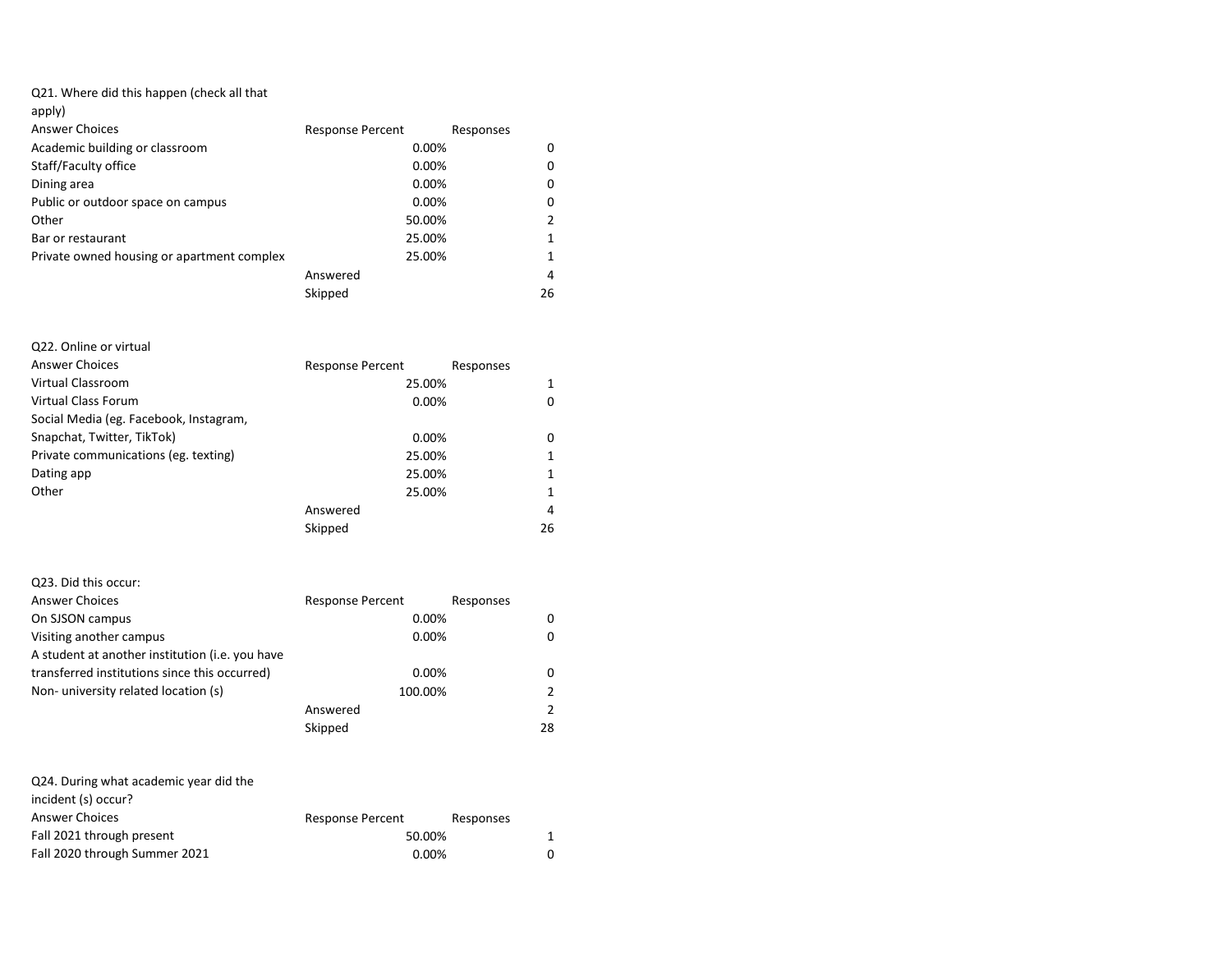| Fall 2019 through Summer 2020<br>Fall 2018 through Summer 2019                                                                                                                                                                                                                                                            | 0.00%<br>50.00%<br>Answered<br>Skipped                                                                             | 0<br>$\mathbf{1}$<br>$\overline{2}$<br>28                                                                 |
|---------------------------------------------------------------------------------------------------------------------------------------------------------------------------------------------------------------------------------------------------------------------------------------------------------------------------|--------------------------------------------------------------------------------------------------------------------|-----------------------------------------------------------------------------------------------------------|
| Q25. During what semester or term did the<br>incident (s) occur? Check all that applyÂ<br><b>Answer Choices</b><br>Fall<br>Winter<br>Spring<br>Summer                                                                                                                                                                     | <b>Response Percent</b><br>50.00%<br>0.00%<br>0.00%<br>50.00%<br>Answered<br>Skipped                               | Responses<br>$\mathbf{1}$<br>$\Omega$<br>0<br>$\mathbf{1}$<br>$\overline{2}$<br>28                        |
| Q26. Which month did the incident (s) occur?<br>Answered<br>Skipped                                                                                                                                                                                                                                                       | $\overline{2}$<br>28                                                                                               |                                                                                                           |
| Q27. When did this occur?<br><b>Answer Choices</b><br>While school was in session<br>While School was on a break                                                                                                                                                                                                          | <b>Response Percent</b><br>50.00%<br>50.00%<br>Answered<br>Skipped                                                 | Responses<br>$\mathbf{1}$<br>$\mathbf{1}$<br>$\overline{2}$<br>28                                         |
| Q28. Please tell us how you reacted to the<br>situation. Check all that applyÂ<br><b>Answer Choices</b><br>I ignored the person.<br>I avoided the person as much as possible.<br>I treated it like a joke.<br>I told the person to stop.<br>I reported the person.<br>I asked someone for advice and/or support.<br>Other | <b>Response Percent</b><br>0.00%<br>0.00%<br>0.00%<br>50.00%<br>100.00%<br>100.00%<br>0.00%<br>Answered<br>Skipped | Responses<br>0<br>0<br>0<br>$\mathbf{1}$<br>$\overline{2}$<br>$\overline{2}$<br>0<br>$\overline{2}$<br>28 |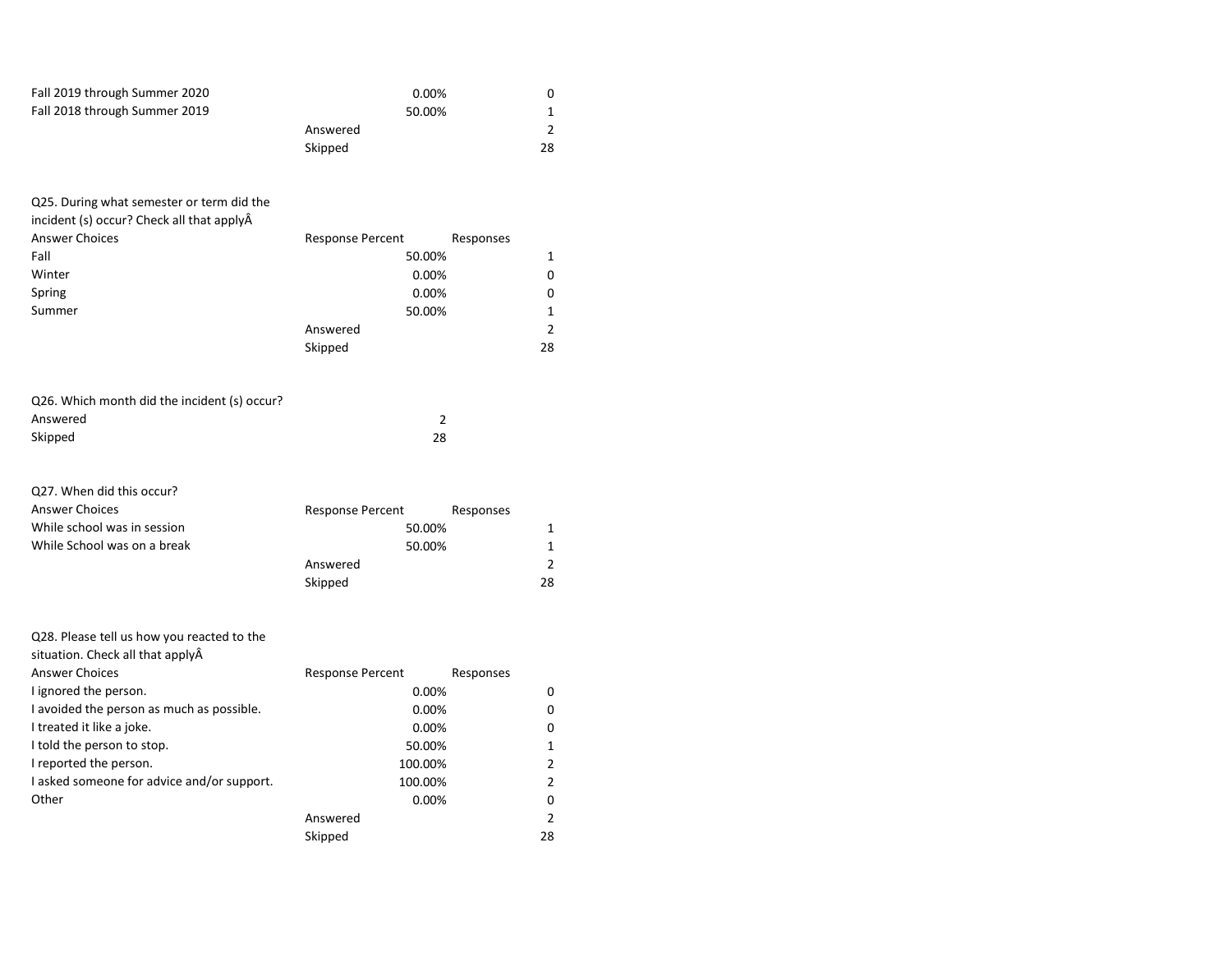## Q29. Did the situation impact your academic

performance in any of the following ways?

| check all that applyA                          |                         |           |               |
|------------------------------------------------|-------------------------|-----------|---------------|
| <b>Answer Choices</b>                          | <b>Response Percent</b> | Responses |               |
| Reduced grade point average. (GPA)             | 50.00%                  |           |               |
| Caused you to drop classes.                    | 0.00%                   |           |               |
| Needed to take a leave of absence from your    |                         |           |               |
| education.                                     | 0.00%                   |           | 0             |
| Caused you to change your major.               | 0.00%                   |           | 0             |
| Caused you to transfer to another institution. | 50.00%                  |           |               |
| Other                                          | 50.00%                  |           |               |
|                                                | Answered                |           | $\mathcal{P}$ |
|                                                | Skipped                 |           | 28            |

Q30. Did the situation have negative financial

impacts on your academic career? check all that

|--|--|

| <b>Answer Choices</b>                            | <b>Response Percent</b> | Responses |               |
|--------------------------------------------------|-------------------------|-----------|---------------|
| Loss in tuition as a result of dropping classes. |                         | 0.00%     | 0             |
| Loss in tuition resulting from an unplanned      |                         |           |               |
| leave of absence.                                |                         | 0.00%     | 0             |
| Loss in scholarship award due to diminished      |                         |           |               |
| grades as a result of the sexual violence.       |                         | 0.00%     | 0             |
| Costs associated with unexpected need to         |                         |           |               |
| change housing.                                  |                         | 33.33%    |               |
| Costs incurred for needed physical and mental    |                         |           |               |
| health services resulting from the sexual        |                         |           |               |
| violence.                                        |                         | 66.67%    | $\mathcal{P}$ |
| Other                                            |                         | 66.67%    |               |
|                                                  | Answered                |           | 3             |
|                                                  | Skipped                 |           | 27            |

Q31. Since you enrolled at SJSON, have you

| as I. Since 199 cm once at 3390 m, nave 199    |       |               |           |       |            |       |                         |      |
|------------------------------------------------|-------|---------------|-----------|-------|------------|-------|-------------------------|------|
| been in a situation in which a student:        |       |               |           |       |            |       |                         |      |
| Answer Choices                                 | Never | Once or Twice | Sometimes | Often | Many Times | Total | <b>Weighted Average</b> |      |
| Treated you differently because of your sex or |       |               |           |       |            |       |                         |      |
| gender identity?                               |       | 27            |           |       |            | 0     | 28                      | 1.04 |
| Displayed, used, or distributed sexist or      |       |               |           |       |            |       |                         |      |
| suggestive materials?                          |       | 27            |           |       |            | 0     | 28                      | 1.04 |
| Made offensive sexist remarks?                 |       | 27            |           |       |            | 0     | 28                      | 1.04 |
|                                                |       |               |           |       |            |       |                         |      |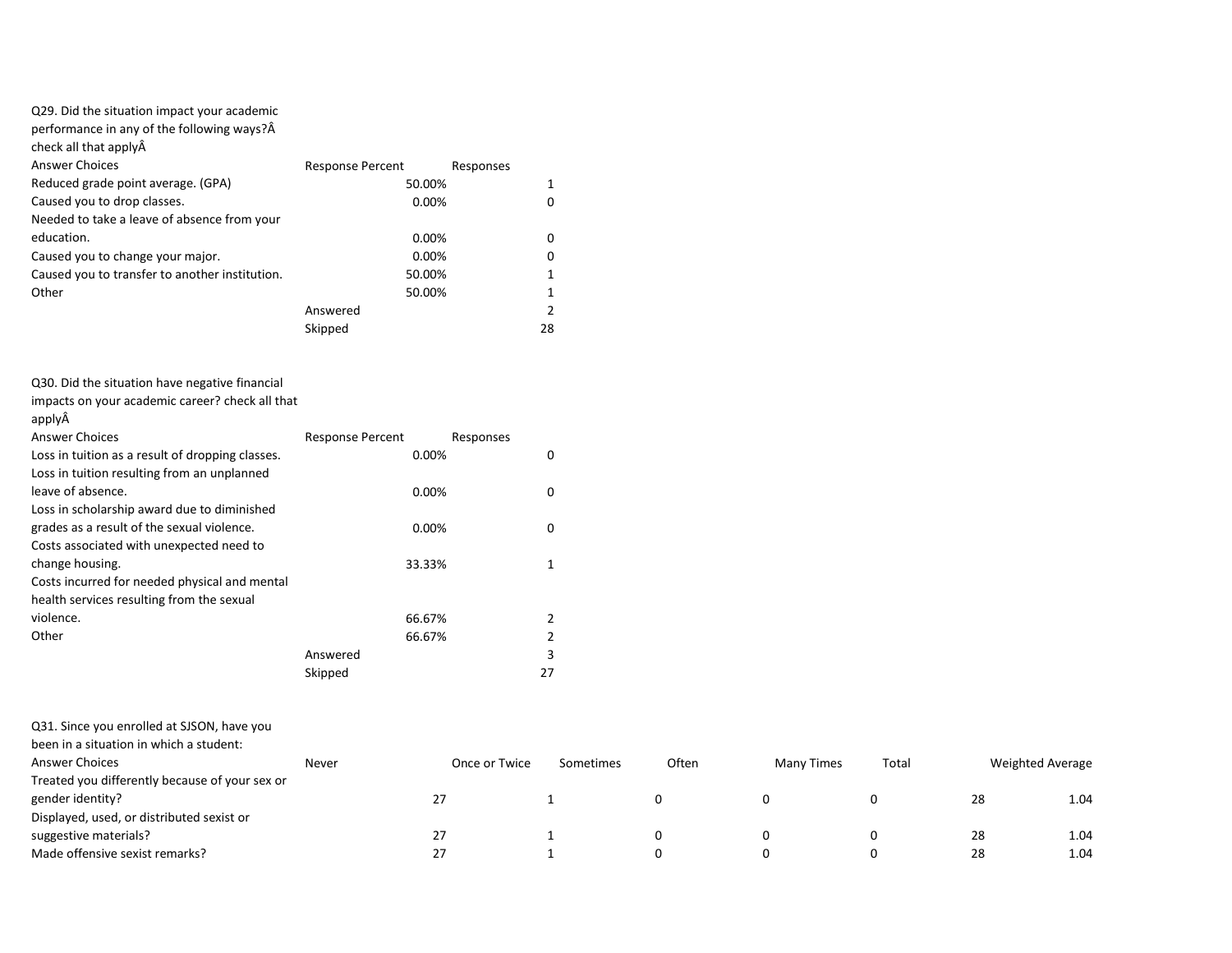| 27 | $\mathbf{1}$ | $\mathbf 0$  | 0           | $\mathbf 0$  | 28 | 1.04         |
|----|--------------|--------------|-------------|--------------|----|--------------|
|    |              |              |             |              |    |              |
| 27 | $\mathbf{1}$ | 0            | 0           | $\mathbf 0$  | 28 | 1.04         |
|    |              |              |             |              |    |              |
| 27 | 1            | 0            | 0           | 0            | 28 | 1.04         |
|    |              |              |             |              |    |              |
| 27 | 1            | $\mathbf 0$  | 0           | $\mathbf 0$  | 28 | 1.04         |
|    |              |              |             |              |    |              |
|    |              |              |             |              |    |              |
| 27 | $\mathbf{1}$ | 0            | 0           | 0            | 28 | 1.04         |
|    |              |              |             |              |    |              |
|    |              |              |             |              |    |              |
| 28 | 0            | $\mathbf{0}$ | $\mathbf 0$ | $\mathbf 0$  | 28 | 1            |
|    |              |              |             |              |    |              |
|    |              |              |             |              |    |              |
|    |              |              |             |              |    |              |
| 28 | 0            | $\mathbf{0}$ | $\mathbf 0$ | $\mathbf 0$  | 28 | 1            |
|    |              |              |             |              |    |              |
|    |              |              |             |              |    |              |
| 28 | 0            | 0            | 0           | 0<br>Skipped | 28 | 1<br>28<br>2 |
|    |              |              |             |              |    | Answered     |

| Q32. Think about the situations that have       |                         |           |    |
|-------------------------------------------------|-------------------------|-----------|----|
| happed to you that involved the behaviors you   |                         |           |    |
| marked on the last screens. Now think about     |                         |           |    |
| ONE SITUATION and answer the following          |                         |           |    |
| questions.                                      |                         |           |    |
| <b>Answer Choices</b>                           | <b>Response Percent</b> | Responses |    |
| Click here if all answers to #31 are "NEVER"Â Â |                         |           |    |
| Skip to #45                                     | 96.30%                  |           | 26 |
| Click here to continue                          | 3.70%                   |           | 1  |
|                                                 | Answered                |           | 27 |
|                                                 | Skipped                 |           | 3  |
|                                                 |                         |           |    |
|                                                 |                         |           |    |

| Q33. The situation involved? check all that |                  |           |
|---------------------------------------------|------------------|-----------|
| applyÂ                                      |                  |           |
| Answer Choices                              | Response Percent | Responses |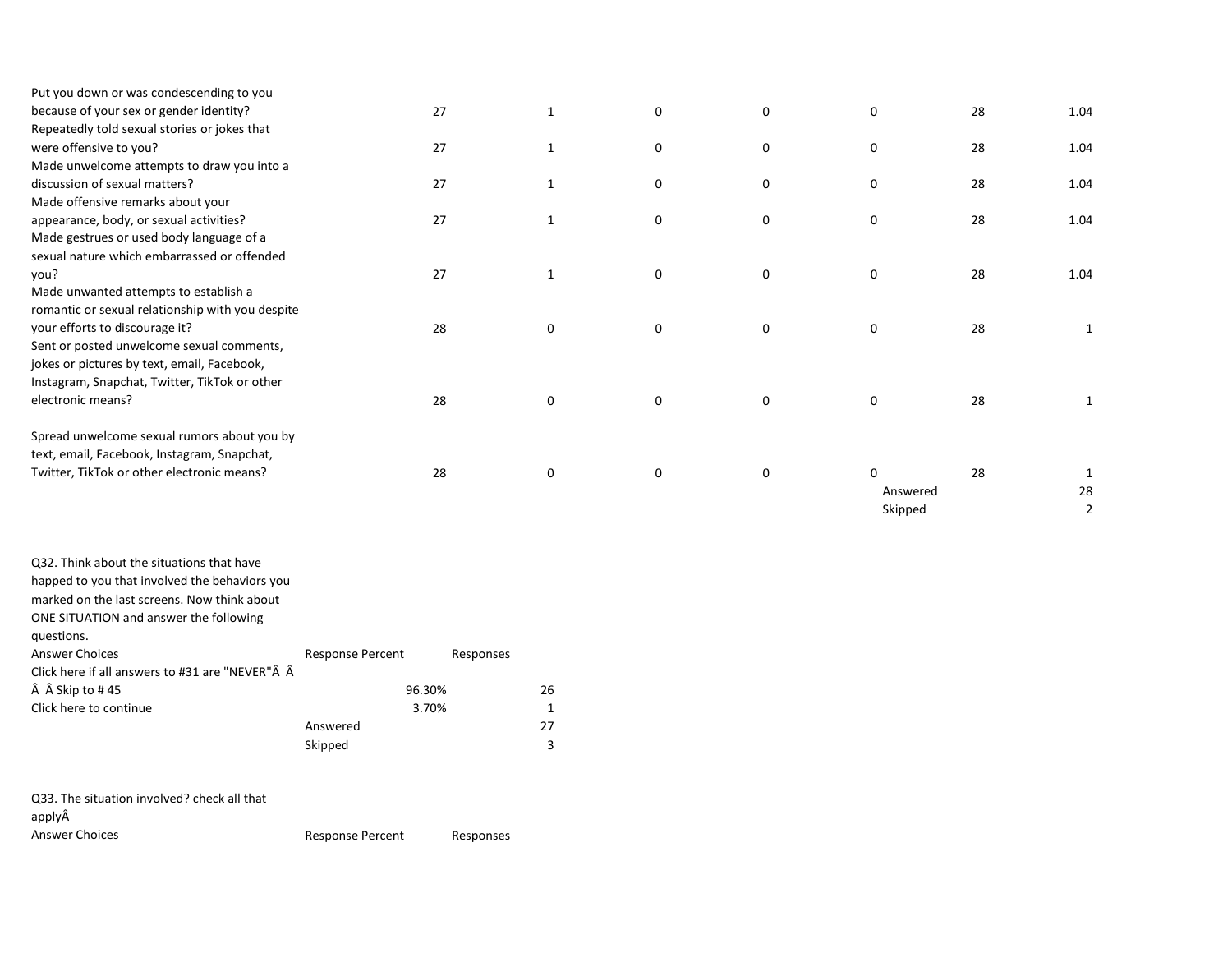| Sexist or sexually offensive language, gestures, |          |               |
|--------------------------------------------------|----------|---------------|
| or pictures                                      | 100.00%  | 2             |
| Unwanted sexual attention                        | 50.00%   | 1             |
| Unwanted touching                                | 50.00%   | 1             |
| Subtle or explicit bribes or threats             | 50.00%   | 1             |
|                                                  | Answered | $\mathcal{P}$ |
|                                                  | Skipped  | 28            |

# Q34. Please describe the person (s) who

committed the behavior:

| <b>Answer Choices</b>    | <b>Response Percent</b> | Responses |
|--------------------------|-------------------------|-----------|
| Man                      | 100.00%                 | 3         |
| Woman                    | 33.33%                  | 1         |
| Transgender              | 0.00%                   | 0         |
| Gender nonconformin      | 0.00%                   | 0         |
| A gender not listed here | 0.00%                   | 0         |
| Prefer not to say        | 0.00%                   | 0         |
|                          | Answered                | 3         |
|                          | Skipped                 | 27        |

Q35. Where did this happen (check all that

| apply)                                     |                         |           |
|--------------------------------------------|-------------------------|-----------|
| <b>Answer Choices</b>                      | <b>Response Percent</b> | Responses |
| Academic building or classroom             | 0.00%                   | 0         |
| Staff/Faculty office                       | $0.00\%$                | 0         |
| Dining area                                | $0.00\%$                | 0         |
| Public or outdoor space on campus          | $0.00\%$                | 0         |
| Other                                      | 33.33%                  | 1         |
| Bar or restaurant                          | 33.33%                  | 1         |
| Private owned housing or apartment complex | 66.67%                  | 2         |
|                                            | Answered                | 3         |
|                                            | Skipped                 | 27        |

|  |  |  | Q36. Online or virtual |
|--|--|--|------------------------|
|--|--|--|------------------------|

| <b>Answer Choices</b>                  | <b>Response Percent</b> | Responses |
|----------------------------------------|-------------------------|-----------|
| Virtual Classroom                      | $0.00\%$                |           |
| Virtual Class Forum                    | $0.00\%$                |           |
| Social Media (eg. Facebook, Instagram, |                         |           |
| Snapchat, Twitter, TikTok)             | 0.00%                   |           |
| Private communications (eg. texting)   | 33.33%                  |           |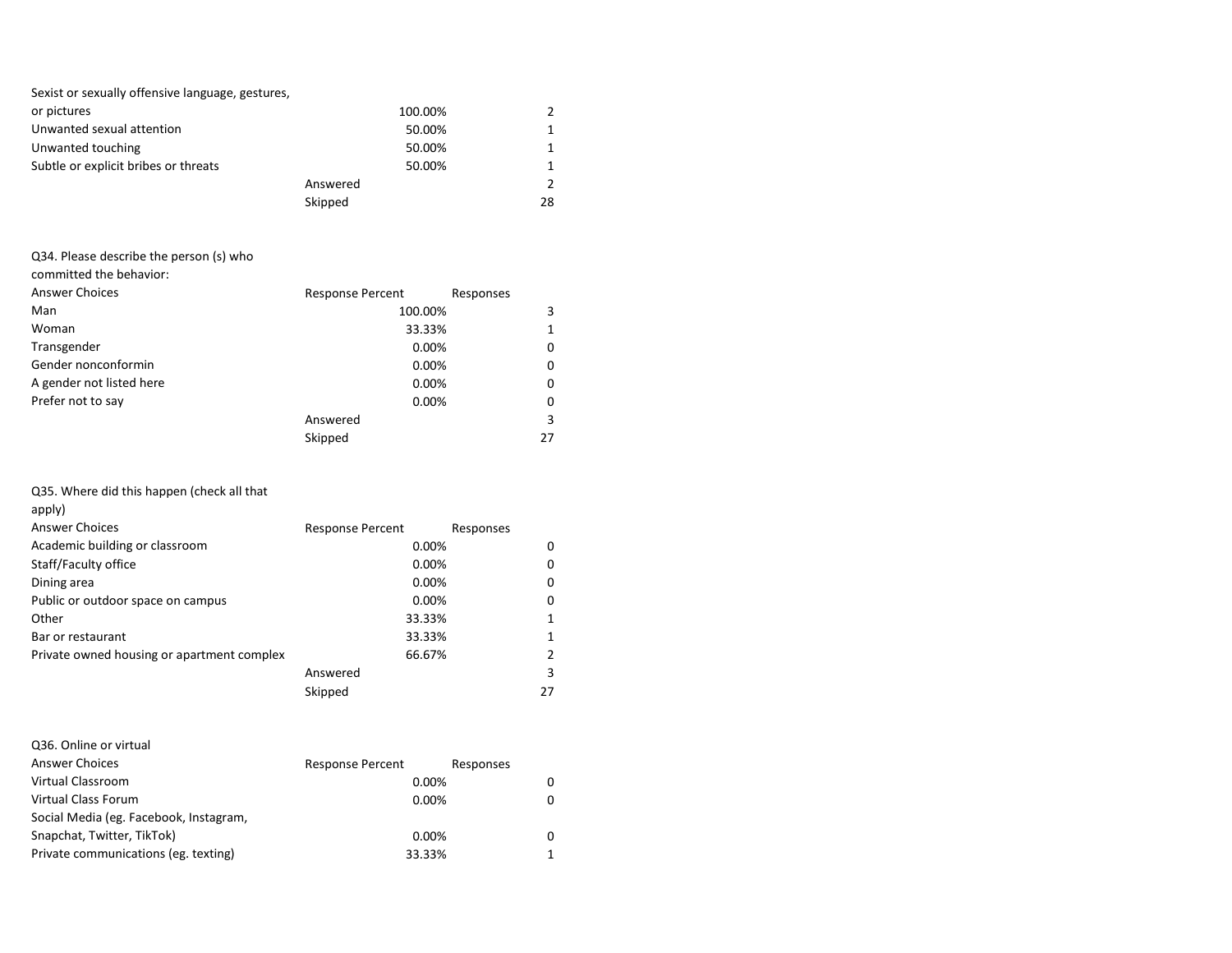| Dating app | 33.33%   |    |
|------------|----------|----|
| Other      | 33.33%   |    |
|            | Answered | 3  |
|            | Skipped  | 27 |

| Q37. Did this occur:                            |                         |           |    |
|-------------------------------------------------|-------------------------|-----------|----|
| <b>Answer Choices</b>                           | <b>Response Percent</b> | Responses |    |
| On SJSON campus                                 | 0.00%                   |           | 0  |
| Visiting another campus                         | 0.00%                   |           |    |
| A student at another institution (i.e. you have |                         |           |    |
| transferred institutions since this occurred)   | 0.00%                   |           | 0  |
| Non-university related location (s)             | 100.00%                 |           | 3  |
|                                                 | Answered                |           | 3  |
|                                                 | Skipped                 |           | 27 |

| Q38. During what academic year did the |                         |
|----------------------------------------|-------------------------|
| incident (s) occur?                    |                         |
| <b>Answer Choices</b>                  | <b>Response Percent</b> |
| Fall 2021 through present              |                         |
| <b>Fall 2020 through Summer 2021</b>   |                         |

| Fall 2021 through present     | 33.33%   |    |
|-------------------------------|----------|----|
| Fall 2020 through Summer 2021 | 0.00%    |    |
| Fall 2019 through Summer 2020 | 0.00%    |    |
| Fall 2018 through Summer 2019 | 66.67%   |    |
|                               | Answered | 3  |
|                               | Skipped  | 27 |

Responses

| <b>Response Percent</b> | Responses                           |
|-------------------------|-------------------------------------|
|                         |                                     |
|                         |                                     |
|                         | 0                                   |
|                         |                                     |
| Answered                | 3                                   |
| Skipped                 | 27                                  |
|                         | 33.33%<br>33.33%<br>0.00%<br>33.33% |

| Q40. Which month did the incident (s) occur? |    |
|----------------------------------------------|----|
| Answered                                     |    |
| Skipped                                      | 27 |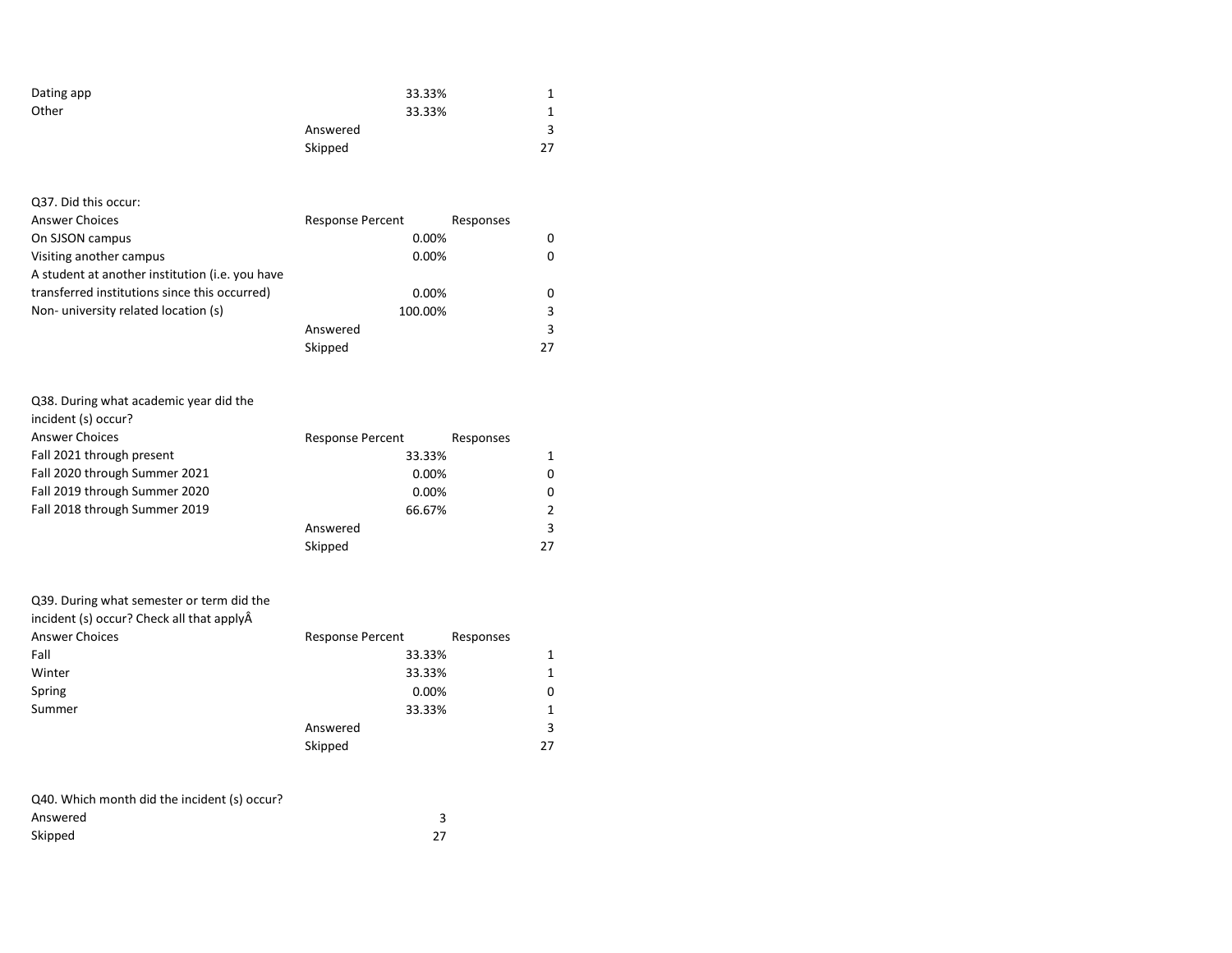### Q41. When did this occur?

| Answer Choices              | <b>Response Percent</b> | Responses |
|-----------------------------|-------------------------|-----------|
| While school was in session | 33.33%                  |           |
| While School was on a break | 66.67%                  |           |
|                             | Answered                |           |
|                             | Skipped                 | 27        |

| Q42. Please tell us how you reacted to the |                                      |    |
|--------------------------------------------|--------------------------------------|----|
| situation. Check all that applyA           |                                      |    |
| <b>Answer Choices</b>                      | <b>Response Percent</b><br>Responses |    |
| I ignored the person.                      | $0.00\%$                             | 0  |
| I avoided the person as much as possible.  | 33.33%                               | 1  |
| I treated it like a joke.                  | $0.00\%$                             | 0  |
| I told the person to stop.                 | 66.67%                               | 2  |
| I reported the person.                     | 66.67%                               | 2  |
| I asked someone for advice and/or support. | 66.67%                               | 2  |
| Other                                      | 0.00%                                | 0  |
|                                            | Answered                             | 3  |
|                                            | Skipped                              | 27 |
|                                            |                                      |    |

| Q43. Did the situation impact your academic<br>performance in any of the following ways? Â |                         |           |
|--------------------------------------------------------------------------------------------|-------------------------|-----------|
|                                                                                            |                         |           |
| check all that applyÂ                                                                      |                         |           |
| <b>Answer Choices</b>                                                                      | <b>Response Percent</b> | Responses |
| Reduced grade point average. (GPA)                                                         | 33.33%                  |           |
| Caused you to drop classes.                                                                | $0.00\%$                | O         |
| Needed to take a leave of absence from your                                                |                         |           |
| education.                                                                                 | 0.00%                   | 0         |
| Caused you to change your major.                                                           | 0.00%                   | 0         |
| Caused you to transfer to another institution.                                             | 33.33%                  |           |
| Other                                                                                      | 33.33%                  |           |
|                                                                                            | Answered                | 3         |
|                                                                                            | Skipped                 | 27        |

| Q44. Did the situation have negative financial                    |                         |           |  |  |
|-------------------------------------------------------------------|-------------------------|-----------|--|--|
| impacts on your academic career? check all that                   |                         |           |  |  |
| applyÂ                                                            |                         |           |  |  |
| <b>Answer Choices</b>                                             | <b>Response Percent</b> | Responses |  |  |
| Loss in tuition as a result of dropping classes.<br>$0.00\%$<br>0 |                         |           |  |  |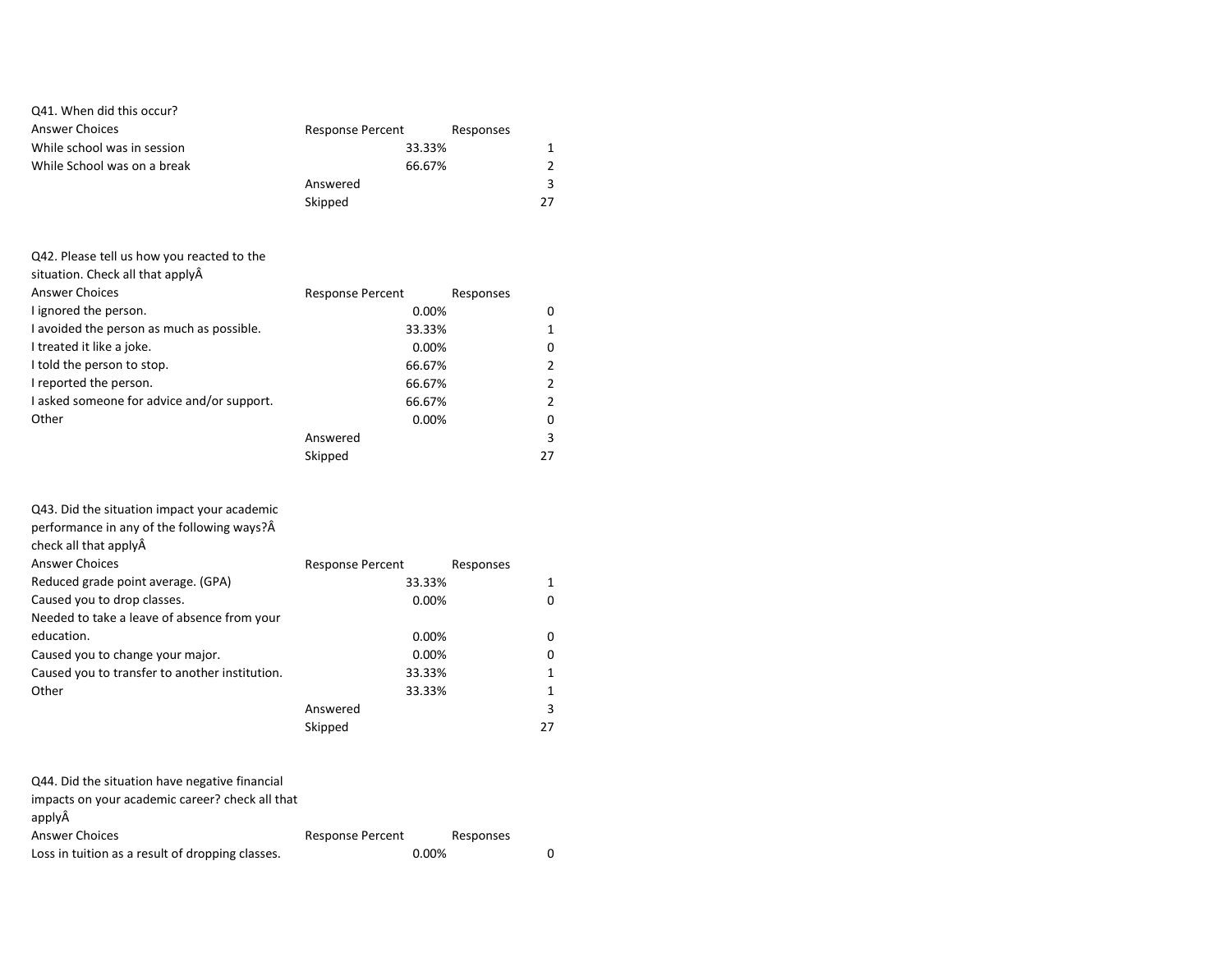| Loss in tuition resulting from an unplanned   |          |        |    |
|-----------------------------------------------|----------|--------|----|
| leave of absence.                             |          | 0.00%  | 0  |
| Loss in scholarship award due to diminished   |          |        |    |
| grades as a result of the sexual violence.    |          | 0.00%  | 0  |
| Costs associated with unexpected need to      |          |        |    |
| change housing.                               |          | 33.33% |    |
| Costs incurred for needed physical and mental |          |        |    |
| health services resulting from the sexual     |          |        |    |
| violence.                                     |          | 66.67% | 2  |
| Other                                         |          | 33.33% | 1  |
|                                               | Answered |        | 3  |
|                                               | Skipped  |        | 27 |

Q45. How many times have one or more people

| None                                              |                                                          | 5-Mar        | 8-Jun More than 8 | Total    |    |
|---------------------------------------------------|----------------------------------------------------------|--------------|-------------------|----------|----|
|                                                   |                                                          |              |                   |          |    |
| spied on you with a listening device, camera, or  |                                                          |              |                   |          |    |
|                                                   | 0                                                        | 0            | 0                 | 0        | 28 |
| Approached you or showed up in places, such as    |                                                          |              |                   |          |    |
|                                                   |                                                          |              |                   |          |    |
|                                                   | 1                                                        | 0            | 0                 | 0        | 28 |
| Left strange or potentially threatening items for |                                                          |              |                   |          |    |
|                                                   | $\mathbf{1}$                                             | 0            | 0                 | 0        | 28 |
|                                                   |                                                          |              |                   |          |    |
|                                                   |                                                          |              |                   |          |    |
|                                                   | $\mathbf{1}$                                             | 0            | 0                 | 0        | 28 |
|                                                   |                                                          |              |                   |          |    |
|                                                   | 0                                                        | $\mathbf{1}$ | 0                 | 0        | 28 |
|                                                   |                                                          |              |                   |          |    |
|                                                   | 0                                                        | $\mathbf{1}$ | 0                 | 0        | 28 |
| Sent you unwanted emails, instant messages, or    |                                                          |              |                   |          |    |
|                                                   |                                                          |              |                   |          |    |
|                                                   |                                                          |              |                   |          |    |
|                                                   | 2                                                        | 0            | 0                 | 0        | 28 |
|                                                   |                                                          |              |                   |          |    |
|                                                   | $\mathbf{1}$                                             | 0            | 0                 | 0        | 28 |
|                                                   | 0                                                        | 1            | 0                 | $\Omega$ | 28 |
|                                                   |                                                          |              |                   |          |    |
|                                                   | 1                                                        | 0            | 0                 | 0        | 28 |
|                                                   | 28<br>27<br>27<br>27<br>27<br>27<br>26<br>27<br>27<br>27 | 2-Jan        |                   |          |    |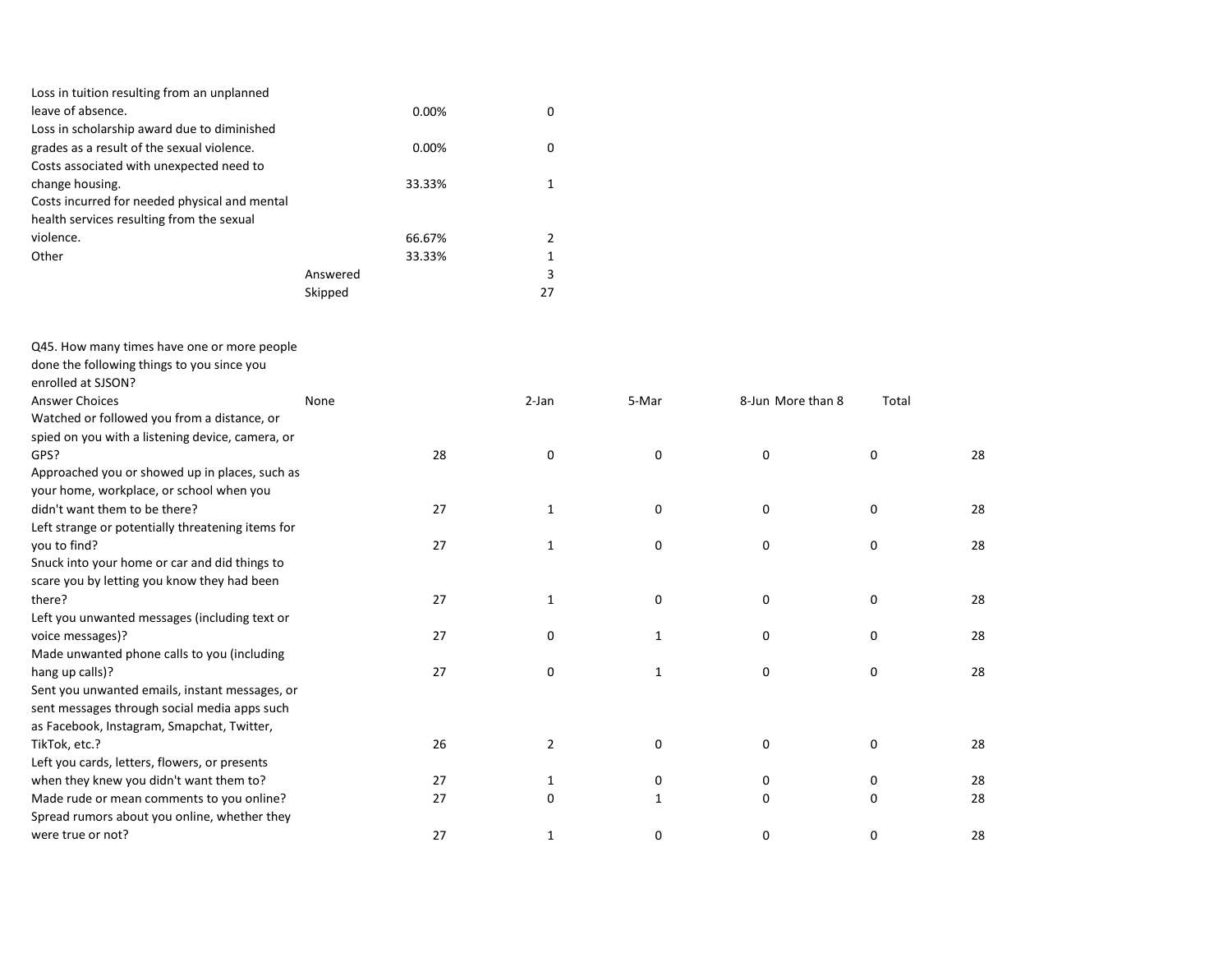| Used coercion, threats, or intimidation to gain |    |  |          |    |
|-------------------------------------------------|----|--|----------|----|
| access to your phone, email, or other accounts. | 27 |  |          | 28 |
|                                                 |    |  | Answered | 28 |
|                                                 |    |  | Skipped  |    |

| Q46. Think about the situations that have      |                         |           |  |
|------------------------------------------------|-------------------------|-----------|--|
| happened to you that involved the experiences  |                         |           |  |
| you marked on the last question. Now think     |                         |           |  |
| about ONE SITUATION and answer the following   |                         |           |  |
| questions.                                     |                         |           |  |
| Answer Choices                                 | <b>Response Percent</b> | Responses |  |
| Click here if all answers to #45 are "NONE"Â Â |                         |           |  |
| A Skip to #62                                  | 92.31%                  | 24        |  |
| Click here to continue                         | 7.69%                   | 2         |  |
|                                                | Answered                | 26        |  |
|                                                | Skipped                 | 4         |  |

| Q47. The person was a:   |                         |           |   |
|--------------------------|-------------------------|-----------|---|
| <b>Answer Choices</b>    | <b>Response Percent</b> | Responses |   |
| Man                      | 100.00%                 |           | 4 |
| Woman                    | 0.00%                   |           | 0 |
| Transgender              | 0.00%                   |           | 0 |
| Gender nonconforming     | 0.00%                   |           | 0 |
| A gender not listed here | 0.00%                   |           | 0 |
| Prefer not to say        | 0.00%                   |           | 0 |
|                          | Answered                |           | 4 |
|                          | Skipped                 | 26        |   |

Q48. What was your relationship to the other

| person? |
|---------|
|---------|

| <b>Answer Choices</b>    | <b>Response Percent</b> | Responses |
|--------------------------|-------------------------|-----------|
| Stranger                 | 25.00%                  |           |
| Acquaintance             | 25.00%                  | 1         |
| Friend                   | 0.00%                   | 0         |
| Romantic partner         | 0.00%                   | 0         |
| Former romantic partner  | 50.00%                  | 2         |
| Someone I hooked up with | 0.00%                   | 0         |
| Relative/family          | 0.00%                   | 0         |
| Faculty/staff            | 0.00%                   | 0         |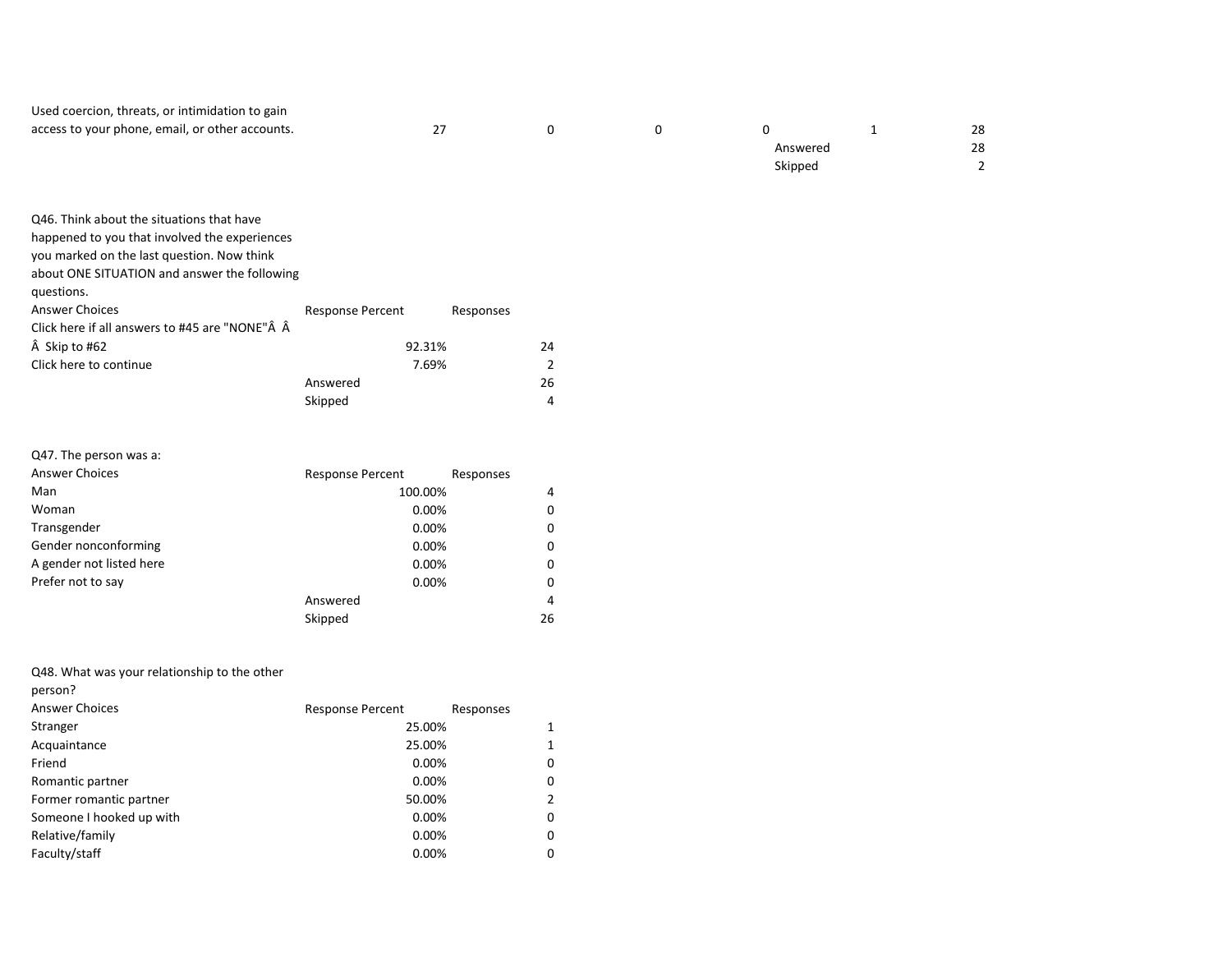| Other | 0.00%    | 0  |
|-------|----------|----|
|       | Answered | 4  |
|       | Skipped  | 26 |

| <b>Answer Choices</b> | <b>Response Percent</b><br>Responses |                |
|-----------------------|--------------------------------------|----------------|
| Yes                   | 0.00%                                | 0              |
| No                    | 100.00%                              | $\overline{a}$ |
| I don't know          | 0.00%                                | 0              |
|                       | Answered                             | $\overline{a}$ |
|                       | Skipped                              | 26             |

Q50. Where did this happen (check all that

| apply)                                     |                         |           |
|--------------------------------------------|-------------------------|-----------|
| Answer Choices                             | <b>Response Percent</b> | Responses |
| Academic building or classroom             | 0.00%                   | 0         |
| Staff/Faculty office                       | 0.00%                   | 0         |
| Dining area                                | 0.00%                   | 0         |
| Public or outdoor space on campus          | $0.00\%$                | 0         |
| Other                                      | 50.00%                  | 2         |
| Bar or restaurant                          | 25.00%                  | 1         |
| Private owned housing or apartment complex | 75.00%                  | 3         |
|                                            | Answered                | 4         |
|                                            | Skipped                 | 26        |

| Q51. Online or virtual                 |                         |           |    |
|----------------------------------------|-------------------------|-----------|----|
| <b>Answer Choices</b>                  | <b>Response Percent</b> | Responses |    |
| Virtual Classroom                      | 0.00%                   |           | 0  |
| Virtual Class Forum                    | 0.00%                   |           | 0  |
| Social Media (eg. Facebook, Instagram, |                         |           |    |
| Snapchat, Twitter, TikTok)             | 25.00%                  |           | 1  |
| Private communications (eg. texting)   | 50.00%                  |           |    |
| Dating app                             | 25.00%                  |           |    |
| Other                                  | 25.00%                  |           |    |
|                                        | Answered                |           | 4  |
|                                        | Skipped                 |           | 26 |

Q52. Did this occur: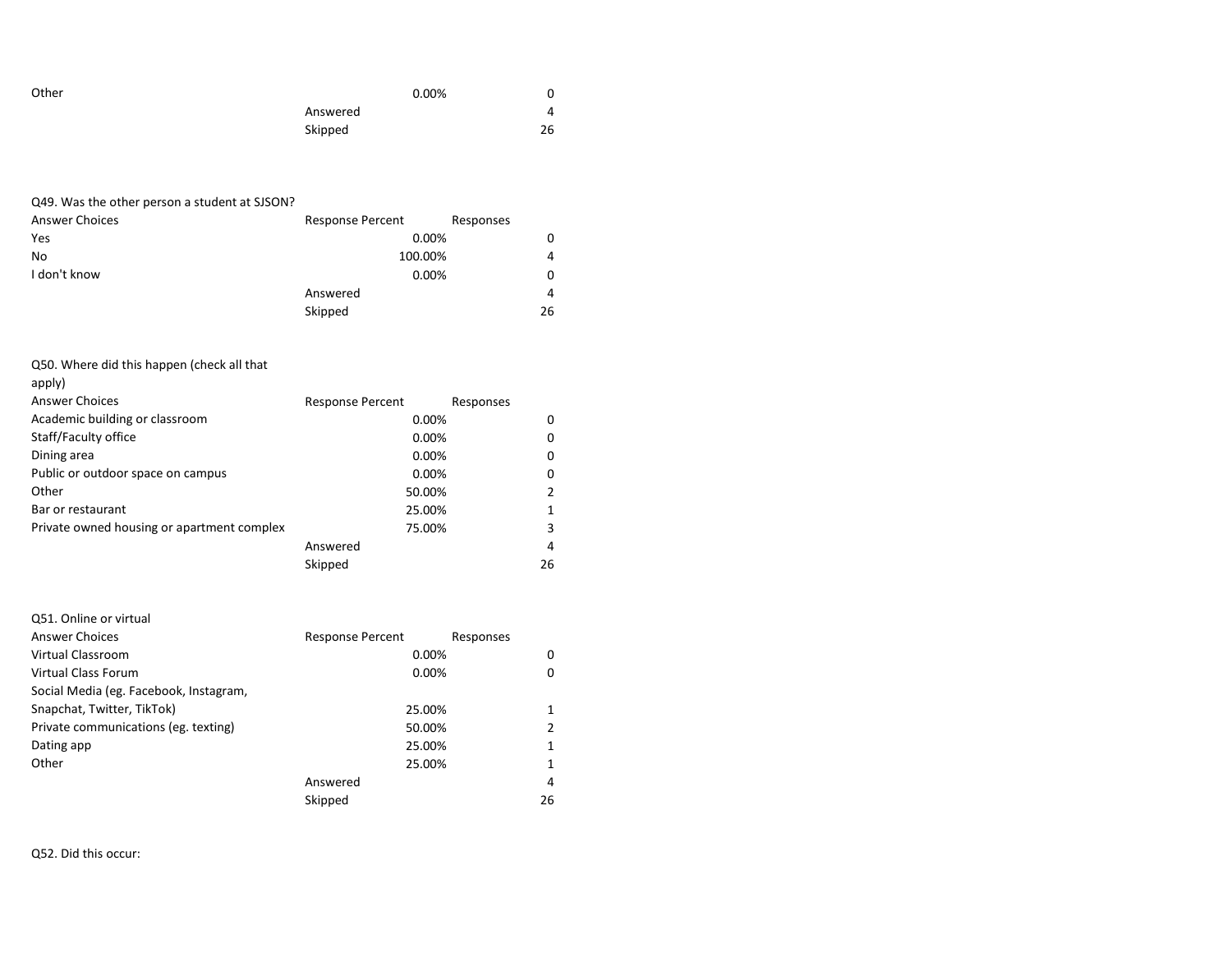| <b>Answer Choices</b>                           | <b>Response Percent</b> | Responses   |
|-------------------------------------------------|-------------------------|-------------|
| On SJSON campus                                 |                         | 0.00%       |
| Visiting another campus                         |                         | 0.00%       |
| A student at another institution (i.e. you have |                         |             |
| transferred institutions since this occurred)   |                         | 25.00%      |
| Non-university related location (s)             |                         | 75.00%<br>3 |
|                                                 | Answered                | 4           |
|                                                 | Skipped                 | 26          |

#### Q53. During what academic year did the

| incident (s) occur?           |                         |               |
|-------------------------------|-------------------------|---------------|
| <b>Answer Choices</b>         | <b>Response Percent</b> | Responses     |
| Fall 2021 through present     | 50.00%                  | $\mathcal{P}$ |
| Fall 2020 through Summer 2021 | 0.00%                   | 0             |
| Fall 2019 through Summer 2020 | 0.00%                   | 0             |
| Fall 2018 through Summer 2019 | 50.00%                  | 2             |
|                               | Answered                | 4             |
|                               | Skipped                 | 26            |

| <b>Response Percent</b> | Responses                            |
|-------------------------|--------------------------------------|
|                         | 2                                    |
|                         | 2                                    |
|                         |                                      |
|                         | 2                                    |
| Answered                | 4                                    |
| Skipped                 | 26                                   |
|                         | 50.00%<br>50.00%<br>25.00%<br>50.00% |

| Q55. Which month did the incident (s) occur? |    |
|----------------------------------------------|----|
| Answered                                     | 4  |
| Skipped                                      | 26 |

| Q56. When did this occur?   |                         |           |
|-----------------------------|-------------------------|-----------|
| <b>Answer Choices</b>       | <b>Response Percent</b> | Responses |
| While school was in session | 50.00%                  |           |
| While School was on a break | 50.00%                  |           |
|                             | Answered                | 4         |
|                             | Skipped                 | 26        |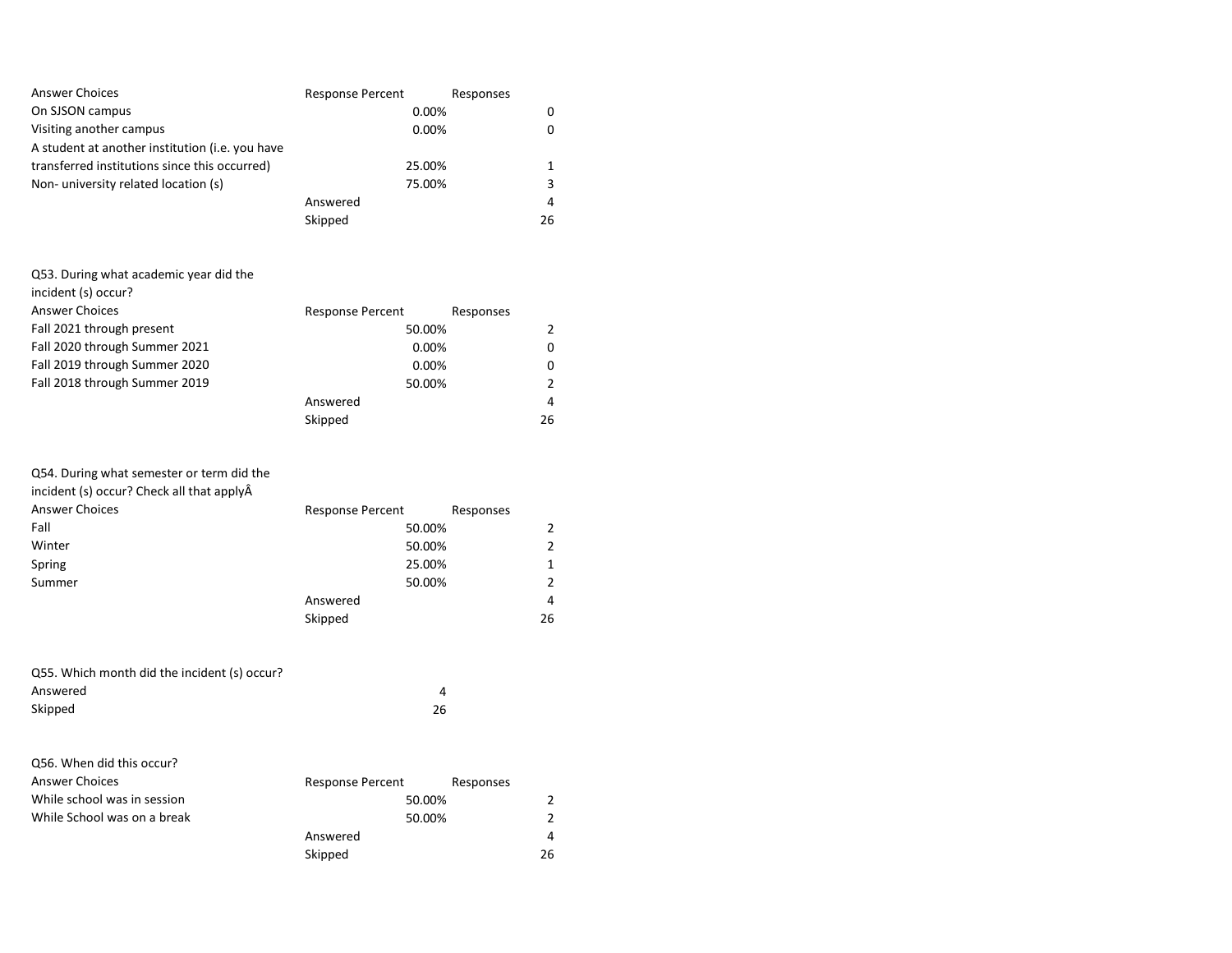or drugs just prior to the incident?

| Answer Choices                                   | <b>Response Percent</b> | Responses |
|--------------------------------------------------|-------------------------|-----------|
| They had been using alcohol.                     | 50.00%                  |           |
| They had been using drugs.                       | 0.00%                   |           |
| They had been using both alcohol and drugs.      | 0.00%                   | 0         |
|                                                  |                         |           |
| They had not been using either alcohol or drugs. | $0.00\%$                | 0         |
| I don't know.                                    | 50.00%                  |           |
|                                                  | Answered                | 4         |
|                                                  | Skipped                 | 26        |

| Q58. Had you been using alcohol or drugs just    |                         |           |    |
|--------------------------------------------------|-------------------------|-----------|----|
| prior to the incident? Keep in mind that you are |                         |           |    |
| in no way responsible for the incident that      |                         |           |    |
| occurred, even if you had been using alcohol or  |                         |           |    |
| drugs just prior to the incident. A              |                         |           |    |
| Answer Choices                                   | <b>Response Percent</b> | Responses |    |
| I had been using alcohol.                        | 25.00%                  |           |    |
| I had been using drugs.                          | 0.00%                   |           | O  |
| I had been using both alcohol and drugs.         | 0.00%                   |           |    |
| I had not been using either alcohol or drugs.    | 75.00%                  |           | 3  |
|                                                  | Answered                |           | 4  |
|                                                  | Skipped                 |           | 26 |
|                                                  |                         |           |    |

| Q59. Please tell us how you reacted to the |                         |           |
|--------------------------------------------|-------------------------|-----------|
| situation. check all that apply            |                         |           |
| <b>Answer Choices</b>                      | <b>Response Percent</b> | Responses |
| I ignored the person.                      | 25.00%                  |           |
| I avoided the person as much as possible.  | 25.00%                  |           |
| I treated it like a joke.                  | 0.00%                   | 0         |
| I told the person to stop.                 | 50.00%                  |           |
| I reported the person.                     | 75.00%                  | 3         |
| I asked someone for advice and/or support. | 75.00%                  | 3         |
|                                            | Answered                | 4         |
|                                            | Skipped                 | 26        |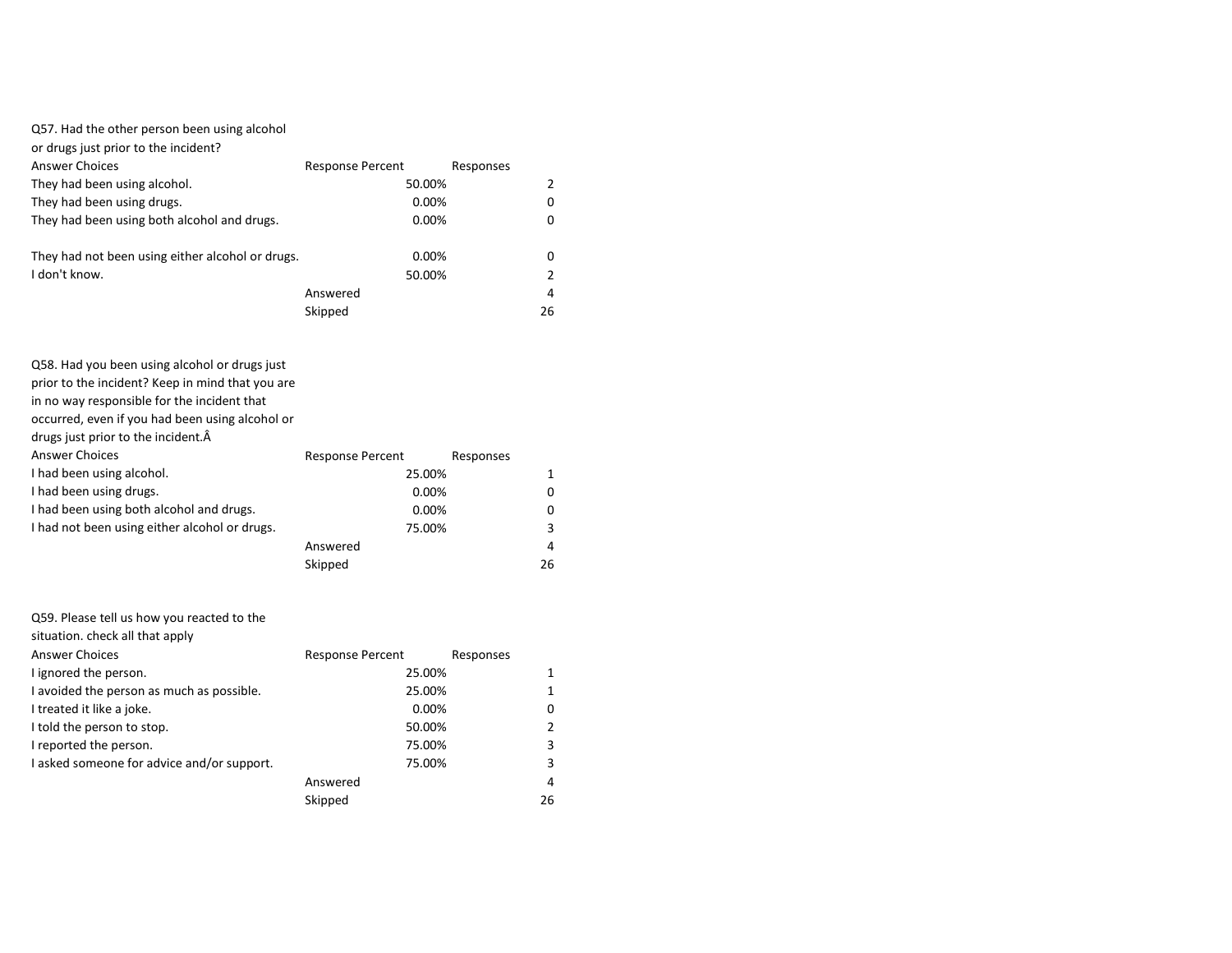| Q60. Did the situation impact your academic    |                         |           |    |
|------------------------------------------------|-------------------------|-----------|----|
| performance in any of the following ways?      |                         |           |    |
| check all that apply                           |                         |           |    |
| <b>Answer Choices</b>                          | <b>Response Percent</b> | Responses |    |
| Reduced GPA.                                   | 50.00%                  |           |    |
| Caused you to drop classes.                    | 0.00%                   |           | 0  |
| Needed to take a leave of absence from your    |                         |           |    |
| education.                                     | 0.00%                   |           | 0  |
| Caused you to change your major.               | 0.00%                   |           | 0  |
| Caused you to transfer to another institution. | 25.00%                  |           |    |
| Other.                                         | 25.00%                  |           |    |
|                                                | Answered                |           | 4  |
|                                                | Skipped                 |           | 26 |
|                                                |                         |           |    |

|  |  |  | Q61. Did the situation have negative financial |  |  |  |
|--|--|--|------------------------------------------------|--|--|--|
|--|--|--|------------------------------------------------|--|--|--|

apply

| <b>Answer Choices</b>                            | <b>Response Percent</b> | Responses |    |
|--------------------------------------------------|-------------------------|-----------|----|
| Loss in tuition as a result of dropping classes. |                         | 0.00%     | 0  |
| Loss in tuition resulting from an unplanned      |                         |           |    |
| leave of absence.                                |                         | 0.00%     | 0  |
| Loss in scholarship award due to diminished      |                         |           |    |
| grades as a result of the sexual violence.       |                         | 0.00%     | 0  |
| Costs associated with unexpected need to         |                         |           |    |
| change housing.                                  |                         | 25.00%    |    |
| Costs incurred for needed physical and mental    |                         |           |    |
| health services resulting from the sexual        |                         |           |    |
| violence.                                        |                         | 75.00%    | 3  |
| Other                                            |                         | 25.00%    |    |
|                                                  | Answered                |           | 4  |
|                                                  | Skipped                 |           | 26 |

Q62. Answer the next questions about any hook-

ups, boyfriend, girlfriend, husband, or wife you

have had, including exes, or any other individual

regardless of the length of the relationship since

you enrolled at SJSON.

| <b>Answer Choices</b>                          | Never | Once or Twice | Sometimes | Often | Times<br>Many | Totai | Weighted Average |                  |
|------------------------------------------------|-------|---------------|-----------|-------|---------------|-------|------------------|------------------|
| The person threatened to hurt me and I thought |       |               |           |       |               |       |                  |                  |
| I might really get hurt.                       |       | 26            |           |       |               |       | 28               | 1.1 <sup>4</sup> |
| The person pushed, grabbed, or shook me.       |       |               |           |       |               |       | 28               | .                |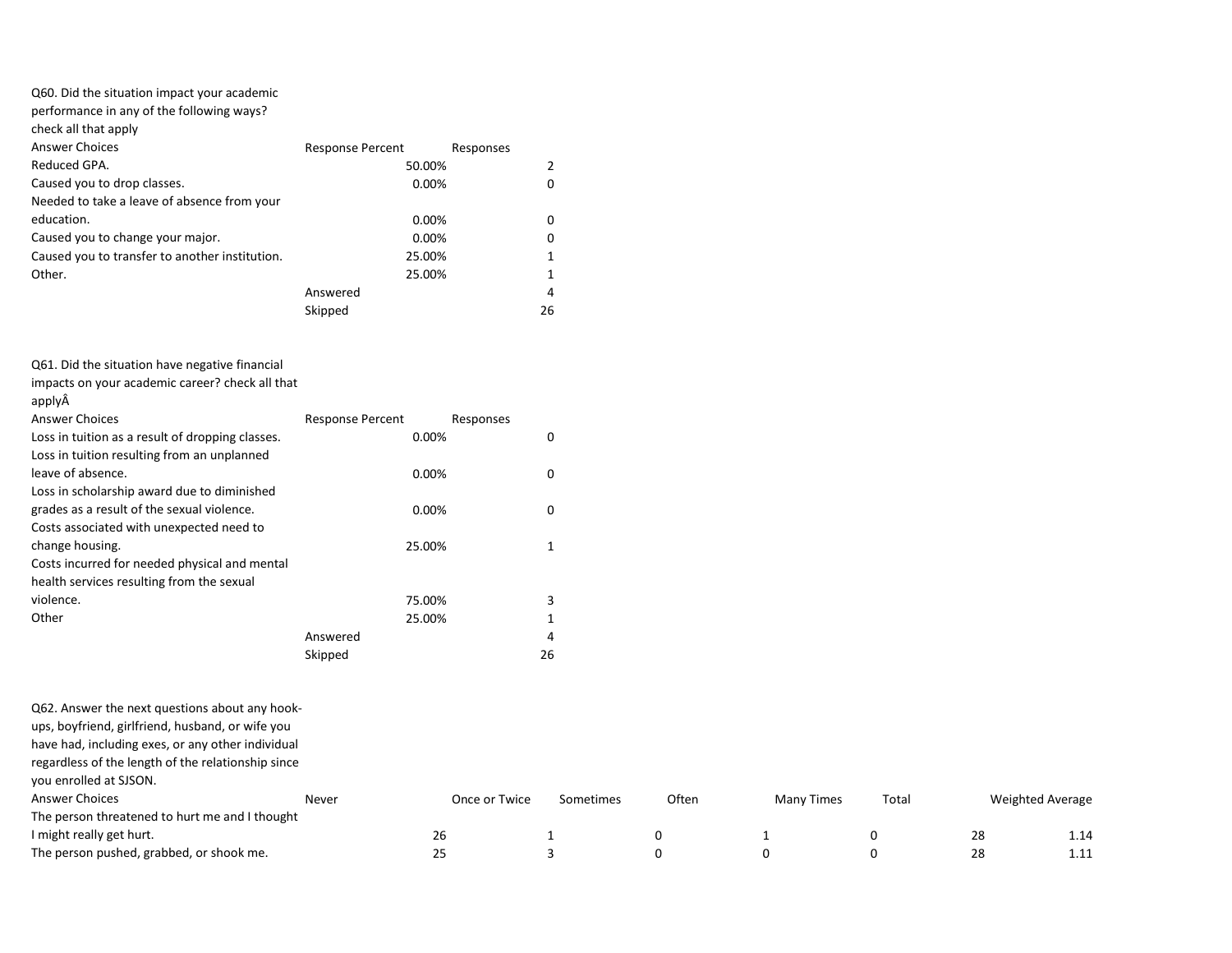| The person hit me.                            | 26 | - | υ |          | 28 | 1.07 |
|-----------------------------------------------|----|---|---|----------|----|------|
| The person beat me up.                        | 27 |   |   |          | 28 | 1.04 |
| The person stole or destroyed my property.    | 27 |   |   |          | 28 | 1.04 |
| The person scared me without laying a hand on |    |   |   |          |    |      |
| me.                                           | 25 |   |   |          | 28 | 1.21 |
|                                               |    |   |   | Answered |    | 28   |
|                                               |    |   |   | Skipped  |    |      |

| Q63. Think about the situations that have      |                         |           |
|------------------------------------------------|-------------------------|-----------|
| happed to you that involved the experiences    |                         |           |
| you marked on the last question. Now think     |                         |           |
| about ONE SITUATION and answer the following   |                         |           |
| questions.                                     |                         |           |
| <b>Answer Choices</b>                          | <b>Response Percent</b> | Responses |
| Click here if all answers to #62 were "NEVER"Â |                         |           |
| Skip to #78                                    | 88.00%                  | 22.       |
| Click to continue                              | 12.00%                  | 3         |
|                                                | Answered                | 25        |
|                                                | Skipped                 | 5         |

## Q64. The other person was a:

| <b>Answer Choices</b>    | <b>Response Percent</b> | Responses |
|--------------------------|-------------------------|-----------|
| Man                      | 75.00%                  | 3         |
| Woman                    | 25.00%                  | 1         |
| Transgender              | 0.00%                   | 0         |
| Gender nonconforming     | 0.00%                   | 0         |
| A gender not listed here | 0.00%                   | 0         |
| Prefer not to say        | 0.00%                   | 0         |
|                          | Answered                | 4         |
|                          | Skipped                 | 26        |

Q65. What was your relationship to the other

|  | 'rson<br>۱ρ |
|--|-------------|
|--|-------------|

| <b>Answer Choices</b>    | <b>Response Percent</b> | Responses |   |
|--------------------------|-------------------------|-----------|---|
| Stranger                 | 25.00%                  |           | 1 |
| Acquaintance             | 25.00%                  |           | 1 |
| Friend                   | 0.00%                   |           | 0 |
| Romantic partner         | 0.00%                   |           | 0 |
| Former romantic partner  | 25.00%                  |           |   |
| Someone I hooked up with | 0.00%                   |           | 0 |
|                          |                         |           |   |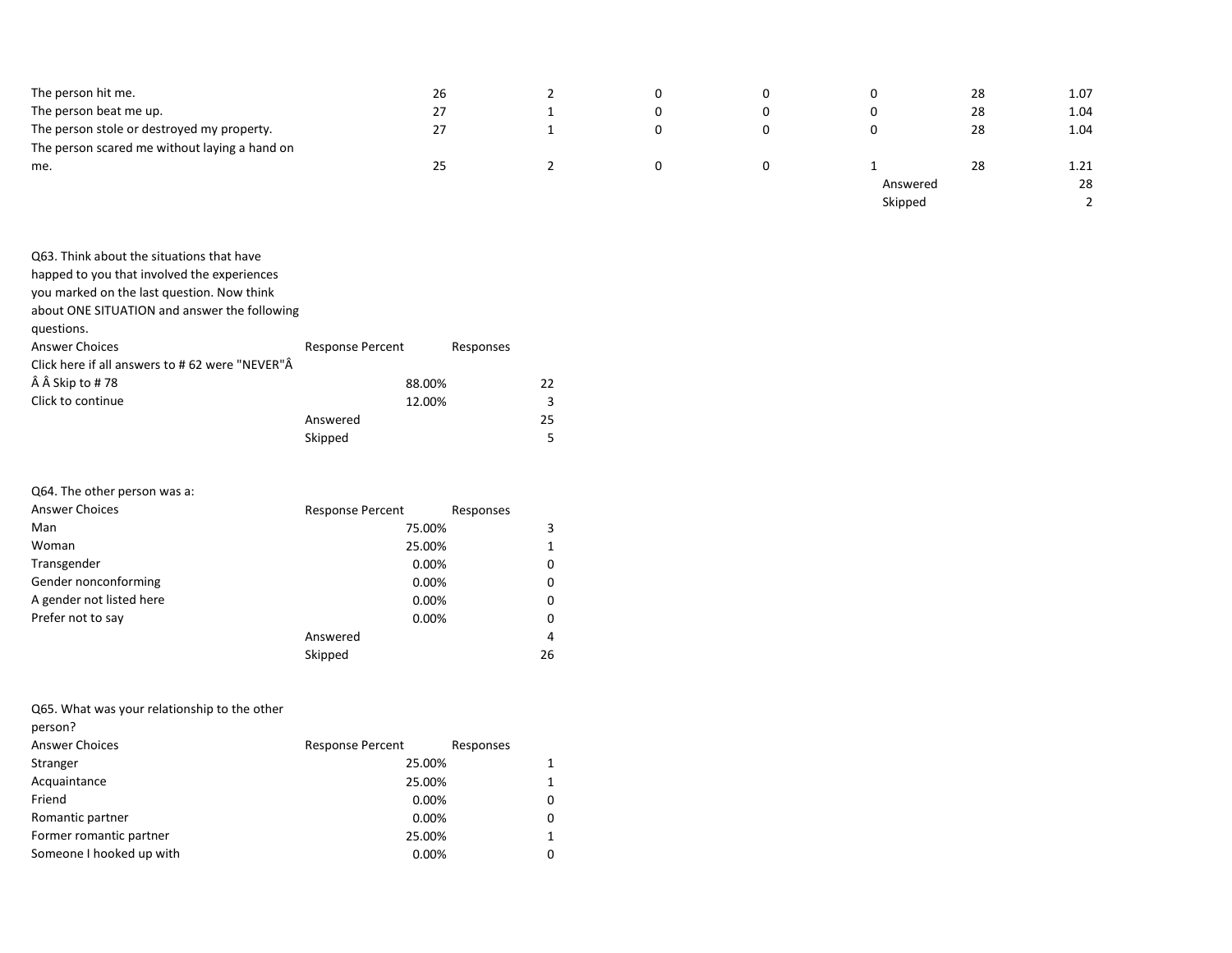| Relative/family | 0.00%    | 0  |
|-----------------|----------|----|
| Faculty/staff   | 0.00%    | 0  |
| Other           | 25.00%   |    |
|                 | Answered | 4  |
|                 | Skipped  | 26 |

## Q66. Was the other person a student at SJSON?

| <b>Answer Choices</b> | <b>Response Percent</b> | Responses |
|-----------------------|-------------------------|-----------|
| Yes                   | 0.00%                   | 0         |
| No                    | 100.00%                 | 4         |
| I don't know          | 0.00%                   | 0         |
|                       | Answered                | 4         |
|                       | Skipped                 | 26        |

## Q67. Where did this happen (check all that

| apply)                                     |                         |           |
|--------------------------------------------|-------------------------|-----------|
| <b>Answer Choices</b>                      | <b>Response Percent</b> | Responses |
| Academic building or classroom             | 0.00%                   | 0         |
| Staff/Faculty office                       | 0.00%                   | 0         |
| Dining area                                | 0.00%                   | 0         |
| Public or outdoor space on campus          | 0.00%                   | 0         |
| Other                                      | 25.00%                  |           |
| Bar or restaurant                          | 25.00%                  | 1         |
| Private owned housing or apartment complex | 75.00%                  | 3         |
|                                            | Answered                | 4         |
|                                            | Skipped                 | 26        |

| Q68. Online or virtual                 |                         |           |
|----------------------------------------|-------------------------|-----------|
| Answer Choices                         | <b>Response Percent</b> | Responses |
| Virtual Classroom                      | 0.00%                   | 0         |
| Virtual Class Forum                    | 0.00%                   | 0         |
| Social Media (eg. Facebook, Instagram, |                         |           |
| Snapchat, Twitter, TikTok)             | 0.00%                   | 0         |
| Private communications (eg. texting)   | 33.33%                  |           |
| Dating app                             | 33.33%                  |           |
| Other                                  | 33.33%                  |           |
|                                        | Answered                | 3         |
|                                        | Skipped                 | 27        |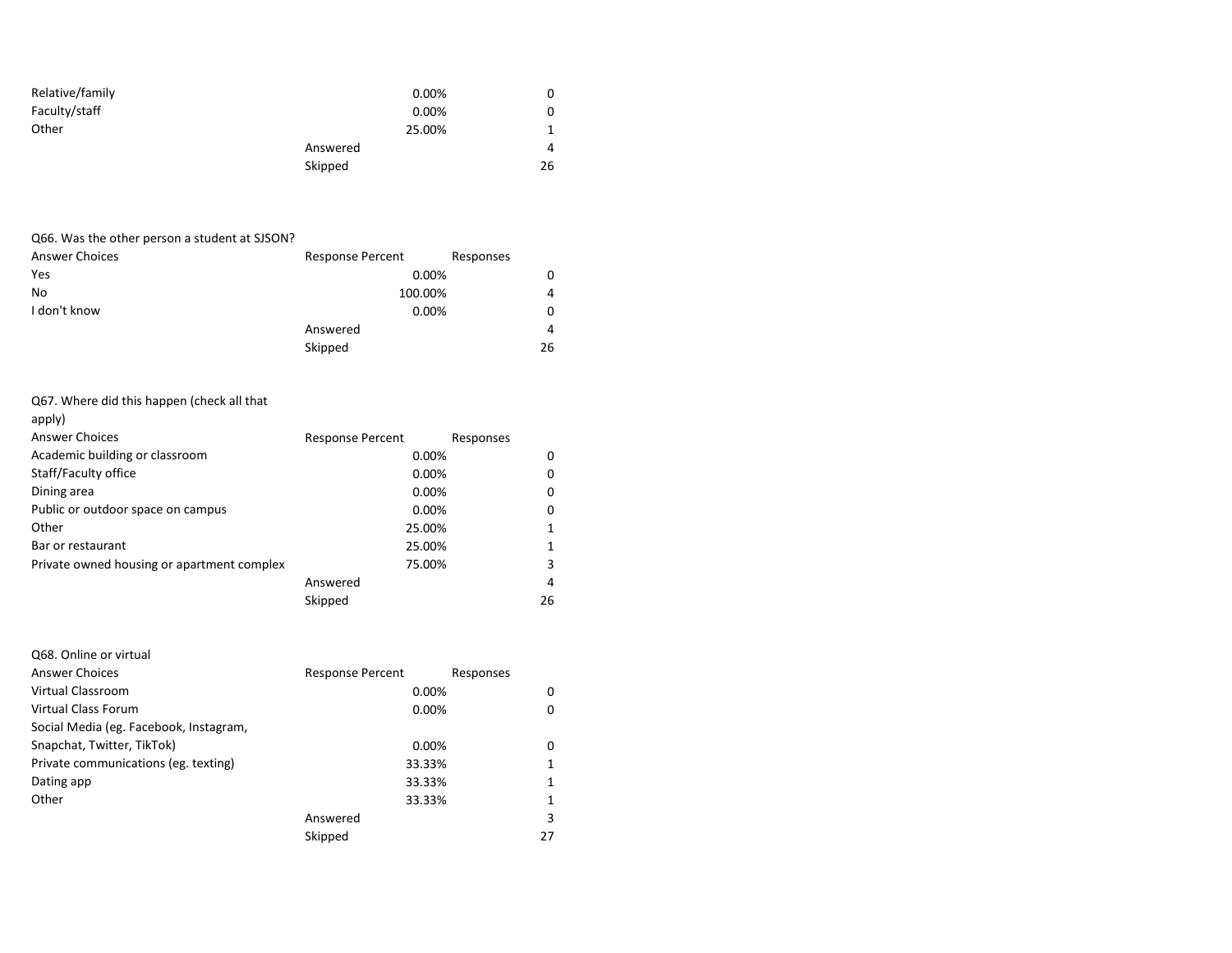| Q69. Did this occur:                            |                         |           |    |
|-------------------------------------------------|-------------------------|-----------|----|
| <b>Answer Choices</b>                           | <b>Response Percent</b> | Responses |    |
| On SJSON campus                                 | 0.00%                   |           | 0  |
| Visiting another campus                         | $0.00\%$                |           |    |
| A student at another institution (i.e. you have |                         |           |    |
| transferred institutions since this occurred)   | 33.33%                  |           |    |
| Non-university related location (s)             | 66.67%                  |           |    |
|                                                 | Answered                |           | 3  |
|                                                 | Skipped                 |           | 27 |

#### Q70. During what academic year did the

| incident (s) occur?           |                         |           |
|-------------------------------|-------------------------|-----------|
| <b>Answer Choices</b>         | <b>Response Percent</b> | Responses |
| Fall 2021 through present     | 66.67%                  |           |
| Fall 2020 through Summer 2021 | 0.00%                   | 0         |
| Fall 2019 through Summer 2020 | 0.00%                   | 0         |
| Fall 2018 through Summer 2019 | 33.33%                  |           |
|                               | Answered                | 3         |
|                               | Skipped                 | 27        |

## Q71. During what semester or term did the

| incident (s) occur? Check all that applyÂ |                         |              |
|-------------------------------------------|-------------------------|--------------|
| <b>Answer Choices</b>                     | <b>Response Percent</b> | Responses    |
| Fall                                      | 33.33%                  | 1            |
| Winter                                    | 33.33%                  | $\mathbf{1}$ |
| Spring                                    | 33.33%                  | 1            |
| Summer                                    | 33.33%                  | 1            |
|                                           | Answered                | 3            |
|                                           | Skipped                 | 27           |

| Q72. Which month did the incident (s) occur? |    |
|----------------------------------------------|----|
| Answered                                     |    |
| Skipped                                      | 27 |

| Q73. When did this occur?   |                  |           |
|-----------------------------|------------------|-----------|
| <b>Answer Choices</b>       | Response Percent | Responses |
| While school was in session | 66.67%           |           |
| While School was on a break | 33.33%           |           |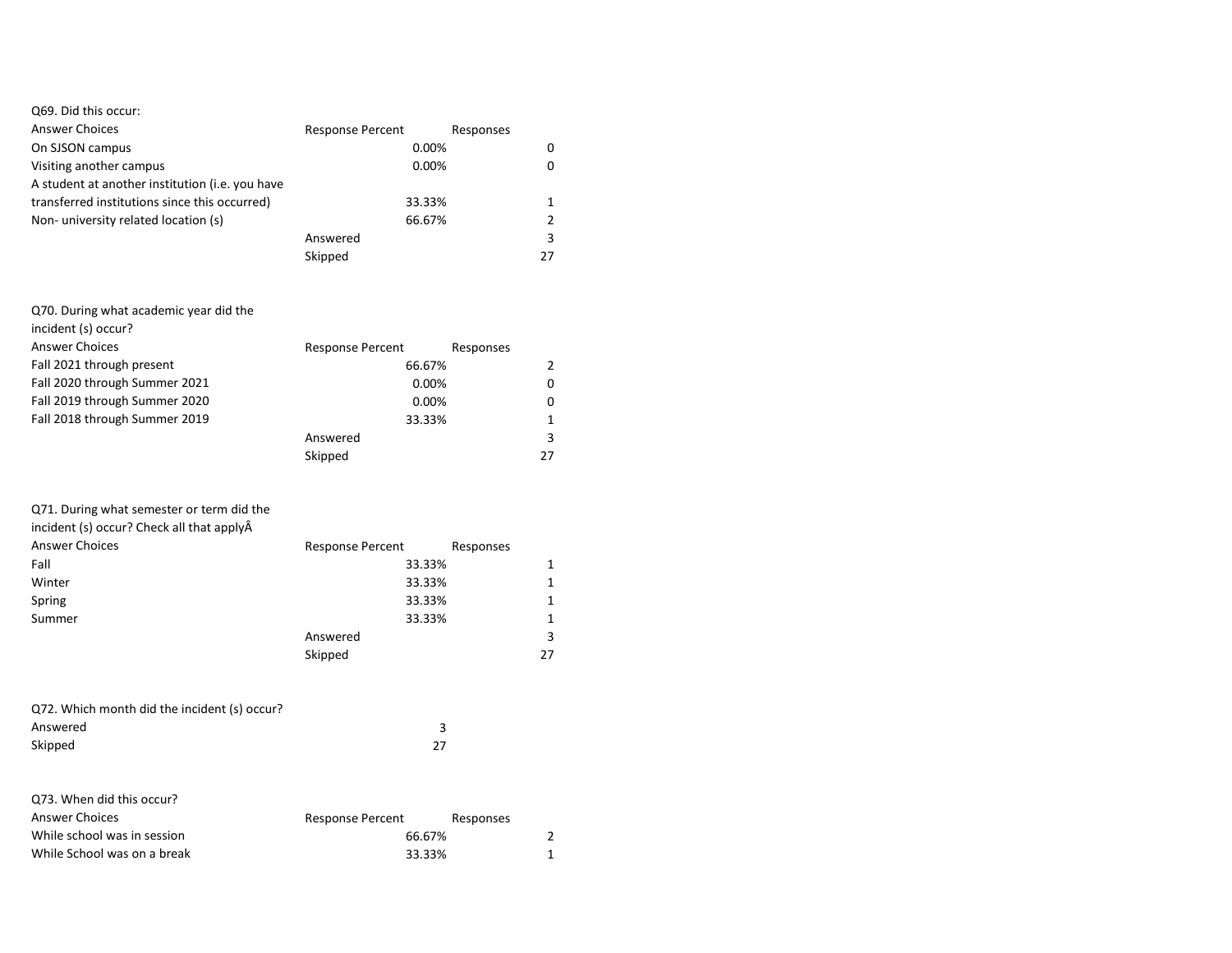| Answered |      |
|----------|------|
| Skipped  | $27$ |

| Q74. Had the other person been using alcohol<br>or drugs just prior to the incident?<br><b>Answer Choices</b><br>They had been using alcohol.                                                                                                                                                                                                                                                                           | <b>Response Percent</b><br>$0.00\%$                                                        | Responses | 0                           |
|-------------------------------------------------------------------------------------------------------------------------------------------------------------------------------------------------------------------------------------------------------------------------------------------------------------------------------------------------------------------------------------------------------------------------|--------------------------------------------------------------------------------------------|-----------|-----------------------------|
|                                                                                                                                                                                                                                                                                                                                                                                                                         | 0.00%                                                                                      |           |                             |
| They had been using drugs.                                                                                                                                                                                                                                                                                                                                                                                              |                                                                                            |           | 0                           |
| They had been using both alcohol and drugs.                                                                                                                                                                                                                                                                                                                                                                             | 0.00%                                                                                      |           | 0                           |
| They had not been using either alcohol or drugs.                                                                                                                                                                                                                                                                                                                                                                        | 66.67%                                                                                     |           | 2                           |
| I don't know.                                                                                                                                                                                                                                                                                                                                                                                                           | 33.33%                                                                                     |           | 1                           |
|                                                                                                                                                                                                                                                                                                                                                                                                                         | Answered                                                                                   |           | 3                           |
|                                                                                                                                                                                                                                                                                                                                                                                                                         | Skipped                                                                                    |           | 27                          |
|                                                                                                                                                                                                                                                                                                                                                                                                                         |                                                                                            |           |                             |
| Q75. Had you been using alcohol or drugs just<br>prior to the incident? Keep in mind that you are<br>in no way responsible for the incident that<br>occurred, even if you had been using alcohol or<br>drugs just prior to the incident.A<br><b>Answer Choices</b><br>I had been using alcohol.<br>I had been using drugs.<br>I had been using both alcohol and drugs.<br>I had not been using either alcohol or drugs. | <b>Response Percent</b><br>$0.00\%$<br>0.00%<br>$0.00\%$<br>100.00%<br>Answered<br>Skipped | Responses | 0<br>0<br>0<br>3<br>3<br>27 |
| Q76. Did the situation impact your academic<br>performance in any of the following ways?<br>check all that apply                                                                                                                                                                                                                                                                                                        |                                                                                            |           |                             |
| <b>Answer Choices</b>                                                                                                                                                                                                                                                                                                                                                                                                   | <b>Response Percent</b>                                                                    | Responses |                             |
| Reduced GPA.                                                                                                                                                                                                                                                                                                                                                                                                            | 66.67%                                                                                     |           | 2                           |
| Caused you to drop classes.                                                                                                                                                                                                                                                                                                                                                                                             | 0.00%                                                                                      |           | 0                           |
| Needed to take a leave of absence from your                                                                                                                                                                                                                                                                                                                                                                             |                                                                                            |           |                             |
| education.                                                                                                                                                                                                                                                                                                                                                                                                              | 0.00%                                                                                      |           | 0                           |

| cuucauon.                                      | U.UU     |  |
|------------------------------------------------|----------|--|
| Caused you to change your major.               | 0.00%    |  |
| Caused you to transfer to another institution. | 33.33%   |  |
| Other.                                         | $0.00\%$ |  |
|                                                | Answered |  |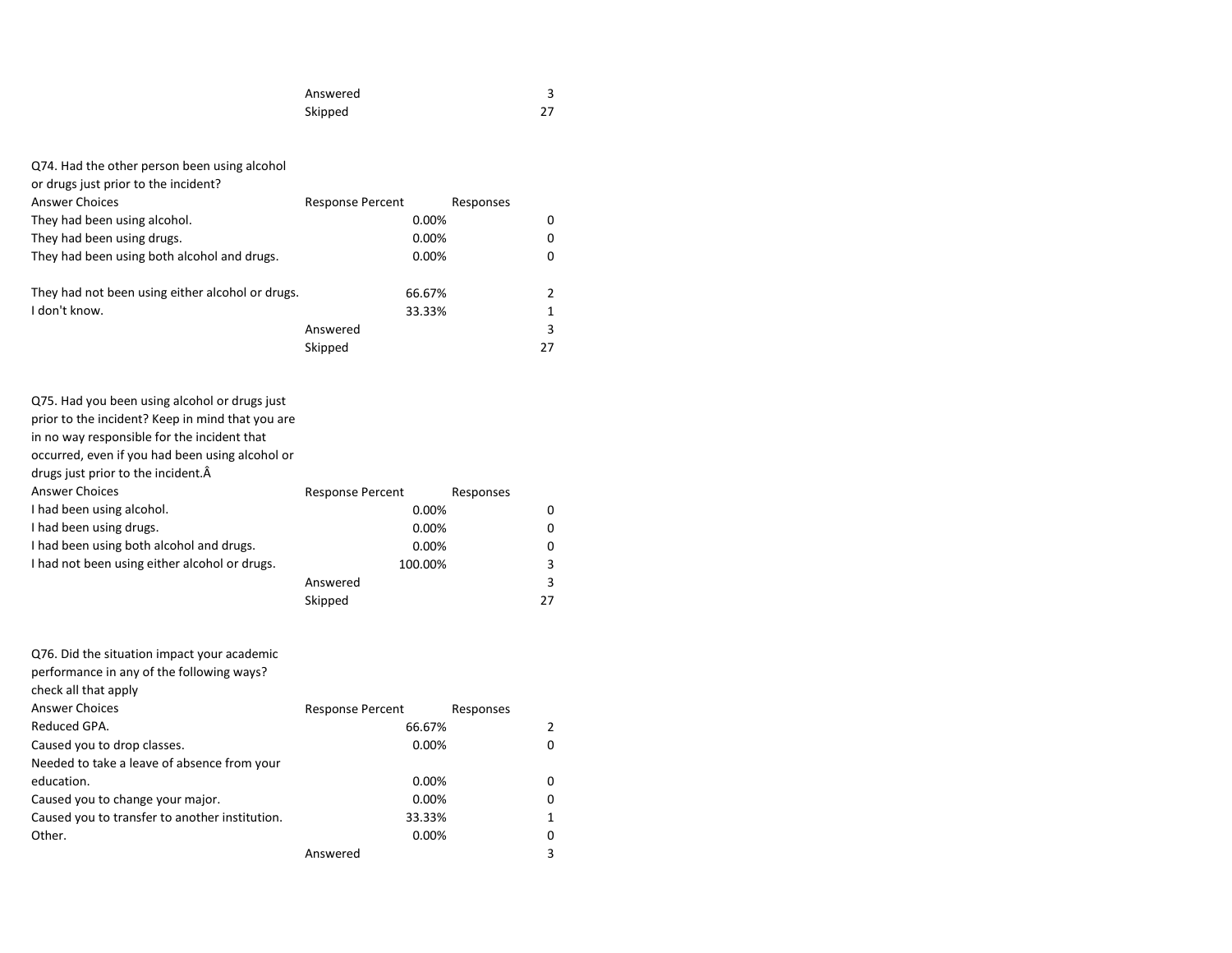Skipped 3

| Q77. Did the situation have negative financial |
|------------------------------------------------|
|------------------------------------------------|

impacts on your academic career? check all that

applyÂ

| <b>Response Percent</b><br>Responses |    |
|--------------------------------------|----|
| 0.00%                                | 0  |
|                                      |    |
| 0.00%                                | 0  |
|                                      |    |
| 0.00%                                | 0  |
|                                      |    |
| 66.67%                               | 2  |
|                                      |    |
|                                      |    |
| 66.67%                               | 2  |
| 33.33%                               | 1  |
| Answered                             | 3  |
| Skipped                              | 27 |
|                                      |    |

| Q78. The following questions concern sexual<br>experiences that you may have had that were<br>unwanted. We know that these are personal |                         |           |    |
|-----------------------------------------------------------------------------------------------------------------------------------------|-------------------------|-----------|----|
| questions, so we did not ask your name or other                                                                                         |                         |           |    |
| identifying information. Your information is                                                                                            |                         |           |    |
| completely confidential. We hope that this helps                                                                                        |                         |           |    |
| you to feel comfortable answering each                                                                                                  |                         |           |    |
| question honestly. Check the number showing                                                                                             |                         |           |    |
| the number of times each experience has                                                                                                 |                         |           |    |
| happened to you. If several experiences                                                                                                 |                         |           |    |
| occurred on the same occasion-you should                                                                                                |                         |           |    |
| indicate both. We want to know about your                                                                                               |                         |           |    |
| experiences since you enrolled at SJSON. These                                                                                          |                         |           |    |
| experiences could occur on or off campus, when                                                                                          |                         |           |    |
| school is in session or when you are on a break.                                                                                        |                         |           |    |
| <b>Answer Choices</b>                                                                                                                   | <b>Response Percent</b> | Responses |    |
| click to continue                                                                                                                       | 100.00%                 |           | 27 |
|                                                                                                                                         | Answered                |           | 27 |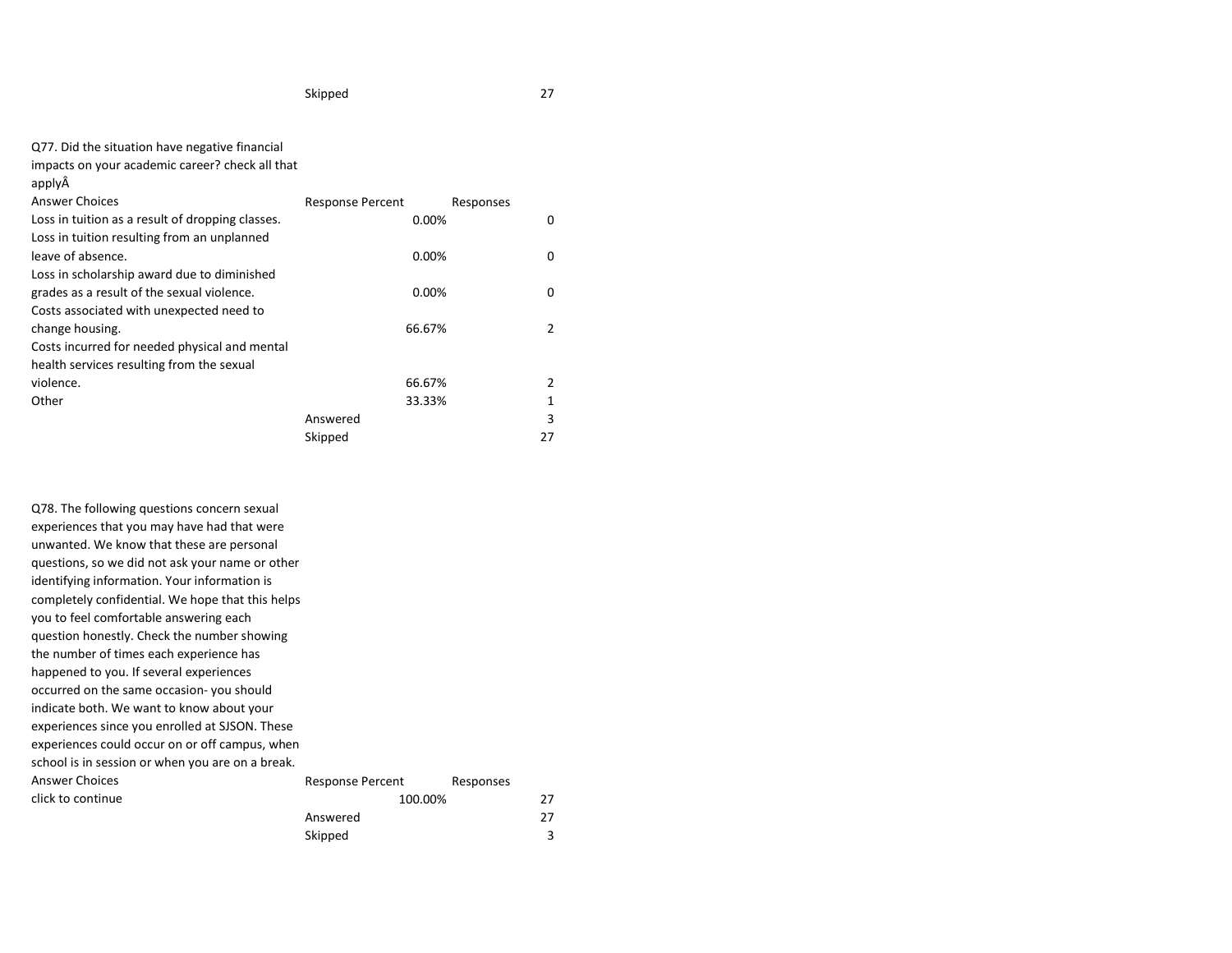against the private areas of my body (lips,

breast/chest, crotch or butt) or removed some

of my clothes without my consent (but did not

attempt sexual penetration) by:

| <b>Answer Choices</b>                              | 0 times | 1 time | 2 times      | 3+ times    | Total    | <b>Weighted Average</b> |      |
|----------------------------------------------------|---------|--------|--------------|-------------|----------|-------------------------|------|
| Telling lies, threatening to end the relationship, |         |        |              |             |          |                         |      |
| threatening to spread rumors about me, making      |         |        |              |             |          |                         |      |
| promises I knew were untrue, or continually        |         |        |              |             |          |                         |      |
| verbally pressuring me after I said I didn't want  |         |        |              |             |          |                         |      |
| to.                                                |         | 26     | $\mathbf{1}$ | 0           | 0        | 27                      | 1.04 |
| Showing displeasure, criticizing my sexuality or   |         |        |              |             |          |                         |      |
| attractiveness, getting angry but not using        |         |        |              |             |          |                         |      |
| physical force, after I said I didn't want to.     |         | 26     | 0            | 1           | 0        | 27                      | 1.07 |
| Taking advantage of me when I was too drunk        |         |        |              |             |          |                         |      |
| or out of it to stop what was happening.           |         | 27     | 0            | 0           | 0        | 27                      |      |
| Threatening to physically harm me or someone       |         |        |              |             |          |                         |      |
| close to me.                                       |         | 27     | 0            | 0           | 0        | 27                      |      |
| Using force, for example holding me down with      |         |        |              |             |          |                         |      |
| their body weight, pinning my arms, or having a    |         |        |              |             |          |                         |      |
| weapon.                                            |         | 26     | $\mathbf{1}$ | $\mathbf 0$ | $\Omega$ | 27                      | 1.04 |
|                                                    |         |        |              |             | Answered |                         | 27   |
|                                                    |         |        |              |             | Skipped  |                         | 3    |
|                                                    |         |        |              |             |          |                         |      |
|                                                    |         |        |              |             |          |                         |      |
| Q80. Someone had oral sex with me or made          |         |        |              |             |          |                         |      |

me have oral sex with them without my consent

by:

Answer Choices **1 times** 1 time 2 times 3+ times Total Weighted Average Telling lies, threatening to end the relationship, threatening to spread rumors about me, making promises I knew were untrue, or continually verbally pressuring me after I said I didn't want to. 27 0 0 0 27 1 Showing displeasure, criticizing my sexuality or attractiveness, getting angry but not using physical force, after I said I didn't want to. 26 1 0 0 27 1.04 Taking advantage of me when I was too drunk or out of it to stop what was happening. <br>
27 0 0 0 27 1 Threatening to physically harm me or someone close to me. 27 0 0 0 27 1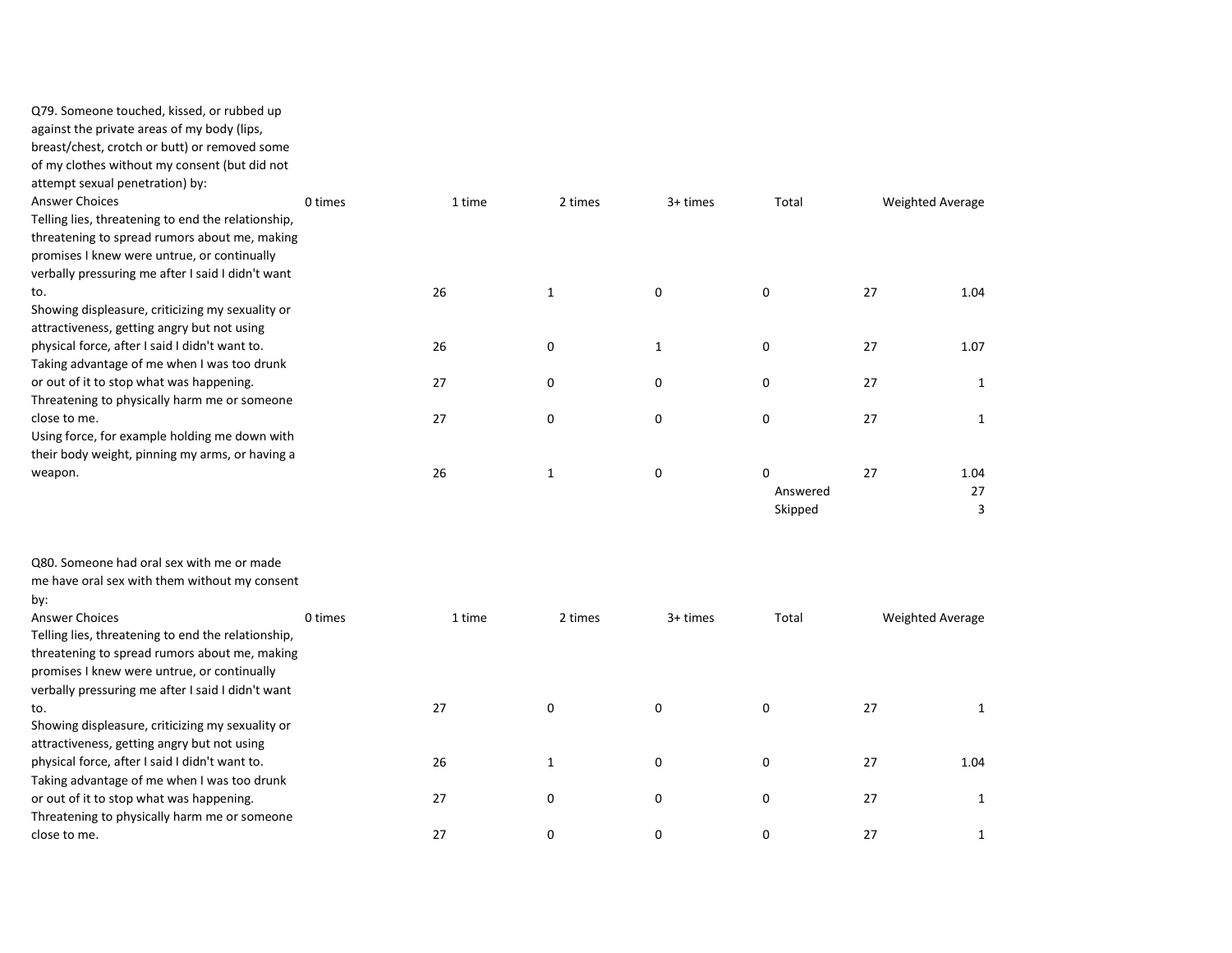Using force, for example holding me down with their body weight, pinning my arms, or having a

| ___<br>__<br>. .<br>$\sim$<br>weapon. | 26 |  | C        | 27  | 1.04                     |
|---------------------------------------|----|--|----------|-----|--------------------------|
|                                       |    |  | Answered | . . | $\sim$<br>$\overline{ }$ |
|                                       |    |  | Skipped  |     | $\overline{\phantom{0}}$ |
|                                       |    |  |          |     |                          |

| Q81. Someone put their penis, fingers, or other<br>objects into my vagina without my consent by:<br>Answer Choices<br>Telling lies, threatening to end the relationship,<br>threatening to spread rumors about me, making<br>promises I knew were untrue, or continually | 0 times | 1 time | 2 times | 3+ times | Total    | <b>Weighted Average</b> |      |
|--------------------------------------------------------------------------------------------------------------------------------------------------------------------------------------------------------------------------------------------------------------------------|---------|--------|---------|----------|----------|-------------------------|------|
| verbally pressuring me after I said I didn't want<br>to.                                                                                                                                                                                                                 |         | 26     | 1       | 0        | $\Omega$ | 27                      | 1.04 |
| Showing displeasure, criticizing my sexuality or                                                                                                                                                                                                                         |         |        |         |          |          |                         |      |
| attractiveness, getting angry but not using                                                                                                                                                                                                                              |         |        |         |          |          |                         |      |
| physical force, after I said I didn't want to.                                                                                                                                                                                                                           |         | 26     | 1       | 0        | 0        | 27                      | 1.04 |
| Taking advantage of me when I was too drunk                                                                                                                                                                                                                              |         |        |         |          |          |                         |      |
| or out of it to stop what was happening.                                                                                                                                                                                                                                 |         | 27     | 0       | 0        | 0        | 27                      |      |
| Threatening to physically harm me or someone                                                                                                                                                                                                                             |         |        |         |          |          |                         |      |
| close to me.                                                                                                                                                                                                                                                             |         | 27     | 0       | 0        | 0        | 27                      |      |
| Using force, for example holding me down with                                                                                                                                                                                                                            |         |        |         |          |          |                         |      |
| their body weight, pinning my arms, or having a                                                                                                                                                                                                                          |         |        |         |          |          |                         |      |
| weapon.                                                                                                                                                                                                                                                                  |         | 26     | 1       | 0        | 0        | 27                      | 1.04 |
|                                                                                                                                                                                                                                                                          |         |        |         |          | Answered |                         | 27   |
|                                                                                                                                                                                                                                                                          |         |        |         |          | Skipped  |                         | 3    |

| Q82. Someone put their penis, fingers, or other    |         |        |         |          |       |    |                         |
|----------------------------------------------------|---------|--------|---------|----------|-------|----|-------------------------|
| objects into my butt without my consent by:        |         |        |         |          |       |    |                         |
| <b>Answer Choices</b>                              | 0 times | 1 time | 2 times | 3+ times | Total |    | <b>Weighted Average</b> |
| Telling lies, threatening to end the relationship, |         |        |         |          |       |    |                         |
| threatening to spread rumors about me, making      |         |        |         |          |       |    |                         |
| promises I knew were untrue, or continually        |         |        |         |          |       |    |                         |
| verbally pressuring me after I said I didn't want  |         |        |         |          |       |    |                         |
| to.                                                |         | 27     | 0       | 0        |       | 27 |                         |
| Showing displeasure, criticizing my sexuality or   |         |        |         |          |       |    |                         |
| attractiveness, getting angry but not using        |         |        |         |          |       |    |                         |
| physical force, after I said I didn't want to.     |         |        | 0       |          |       | 27 |                         |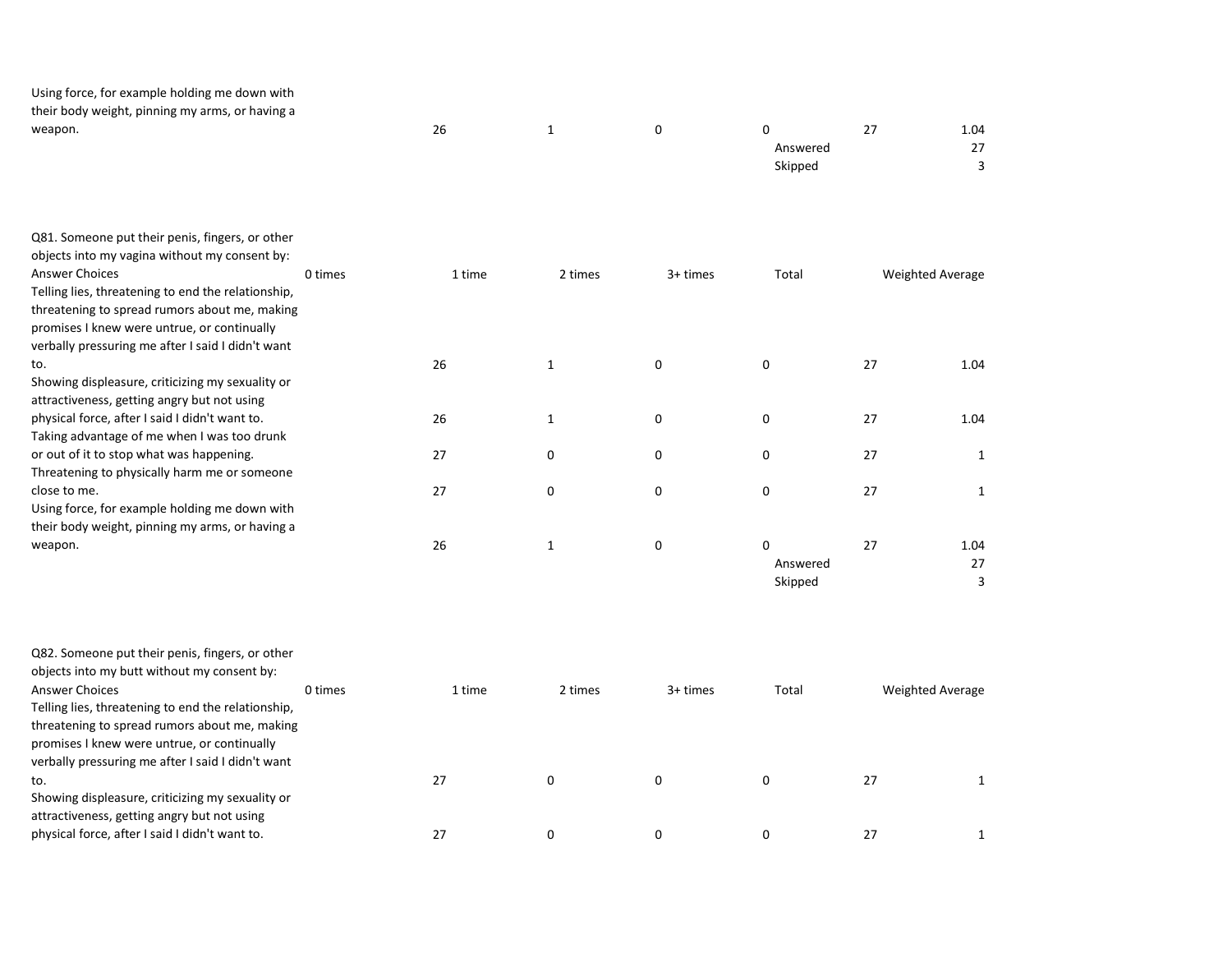| Taking advantage of me when I was too drunk     |    |  |          |    |  |
|-------------------------------------------------|----|--|----------|----|--|
| or out of it to stop what was happening.        |    |  |          |    |  |
| Threatening to physically harm me or someone    |    |  |          |    |  |
| close to me.                                    |    |  |          |    |  |
| Using force, for example holding me down with   |    |  |          |    |  |
| their body weight, pinning my arms, or having a |    |  |          |    |  |
| weapon.                                         | 26 |  |          | 26 |  |
|                                                 |    |  | Answered |    |  |

Skipped 3

Skipped 3

| Q83. Even though it didn't happen, someone         |         |        |              |             |          |                  |      |
|----------------------------------------------------|---------|--------|--------------|-------------|----------|------------------|------|
| TRIED to have oral, anal, or vaginal sex with me   |         |        |              |             |          |                  |      |
| without my consent by:                             |         |        |              |             |          |                  |      |
| Answer Choices                                     | 0 times | 1 time | 2 times      | 3+ times    | Total    | Weighted Average |      |
| Telling lies, threatening to end the relationship, |         |        |              |             |          |                  |      |
| threatening to spread rumors about me, making      |         |        |              |             |          |                  |      |
| promises I knew were untrue, or continually        |         |        |              |             |          |                  |      |
| verbally pressuring me after I said I didn't want  |         |        |              |             |          |                  |      |
| to.                                                |         | 26     | $\mathbf{1}$ | $\mathbf 0$ | 0        | 27               | 1.04 |
| Showing displeasure, criticizing my sexuality or   |         |        |              |             |          |                  |      |
| attractiveness, getting angry but not using        |         |        |              |             |          |                  |      |
| physical force, after I said I didn't want to.     |         | 26     | $\mathbf{1}$ | 0           | 0        | 27               | 1.04 |
| Taking advantage of me when I was too drunk        |         |        |              |             |          |                  |      |
| or out of it to stop what was happening.           |         | 26     | $\mathbf{1}$ | 0           | 0        | 27               | 1.04 |
| Threatening to physically harm me or someone       |         |        |              |             |          |                  |      |
| close to me.                                       |         | 26     | 0            | 0           | 0        | 26               |      |
| Using force, for example holding me down with      |         |        |              |             |          |                  |      |
| their body weight, pinning my arms, or having a    |         |        |              |             |          |                  |      |
| weapon.                                            |         | 26     | $\mathbf{1}$ | 0           | 0        | 27               | 1.04 |
|                                                    |         |        |              |             | Answered |                  | 27   |

Q84. IF on the last several pages of the survey, you reported that someone has oral, anal, or vaginal sex with you without your consent, either multiple times or using multiple strategies since you enrolled at SJSON. Answer Choices **Response Percent** Responses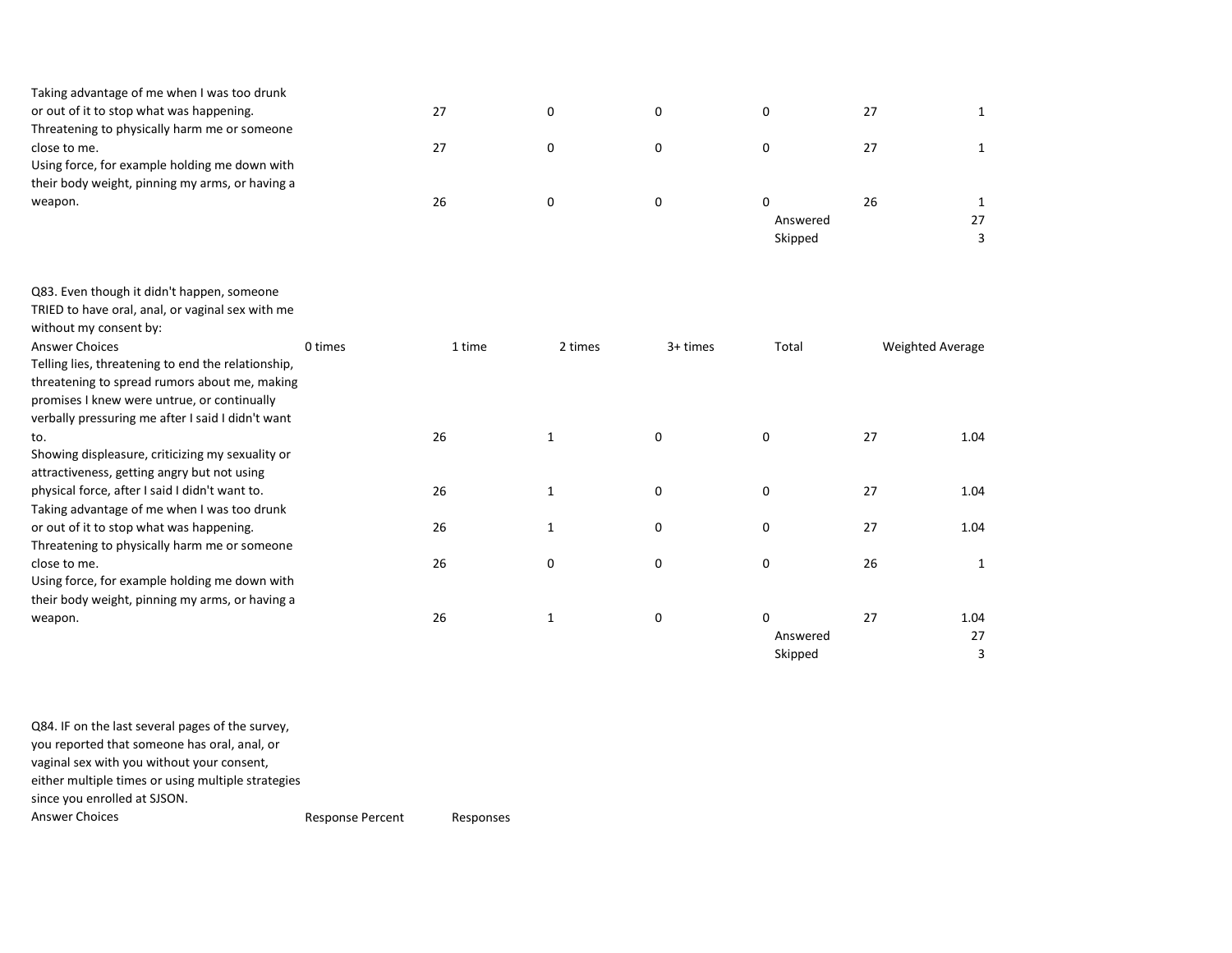| Click here if all answers to #79-83 were "O" |          |    |
|----------------------------------------------|----------|----|
| times     Skip to END OF SURVEY AND          |          |    |
| <b>CLICK "DONE"</b>                          | 96.30%   | 26 |
| These experiences were with more than one    |          |    |
| person.                                      | 0.00%    | 0  |
| All of the experiences were with the same    |          |    |
| person.                                      | 3.70%    | 1  |
|                                              | Answered | 27 |
|                                              | Skipped  | 3  |
|                                              |          |    |

Q85. On how many different days did someone

have oral, anal, or vaginal sex with you without

your consent since you enrolled at SJSON?

| <b>Answer Choices</b> |          | <b>Response Percent</b> | Responses |    |
|-----------------------|----------|-------------------------|-----------|----|
|                       | 1        | 50.00%                  |           |    |
|                       | 2        | 0.00%                   |           | O  |
|                       | 3        | 0.00%                   |           |    |
|                       | 4        | 50.00%                  |           |    |
|                       | 5        | 0.00%                   |           | O  |
|                       | 6        | 0.00%                   |           | O  |
|                       |          | 0.00%                   |           | O  |
|                       | 8        | 0.00%                   |           |    |
|                       | 9        | 0.00%                   |           | O  |
| more than 9           |          | 0.00%                   |           |    |
|                       | Answered |                         |           | 2  |
|                       | Skipped  |                         |           | 28 |

| Q86. On the last several pages of the survey,   |                         |           |   |
|-------------------------------------------------|-------------------------|-----------|---|
| you reported that since you enrolled at SJSON   |                         |           |   |
| someone had oral, anal, or vaginal sex with you |                         |           |   |
| without your consent. And even though it didn't |                         |           |   |
| happen, that someone TRIED TO have oral, anal,  |                         |           |   |
| or vaginal sex with you without your consent.Â  |                         |           |   |
| Answer Choices                                  | <b>Response Percent</b> | Responses |   |
| All of the experiences were with the same       |                         |           |   |
| person                                          | 0.00%                   |           | O |
| These experiences were with more than one       |                         |           |   |
| person                                          | 100.00%                 |           |   |
|                                                 | Answered                |           |   |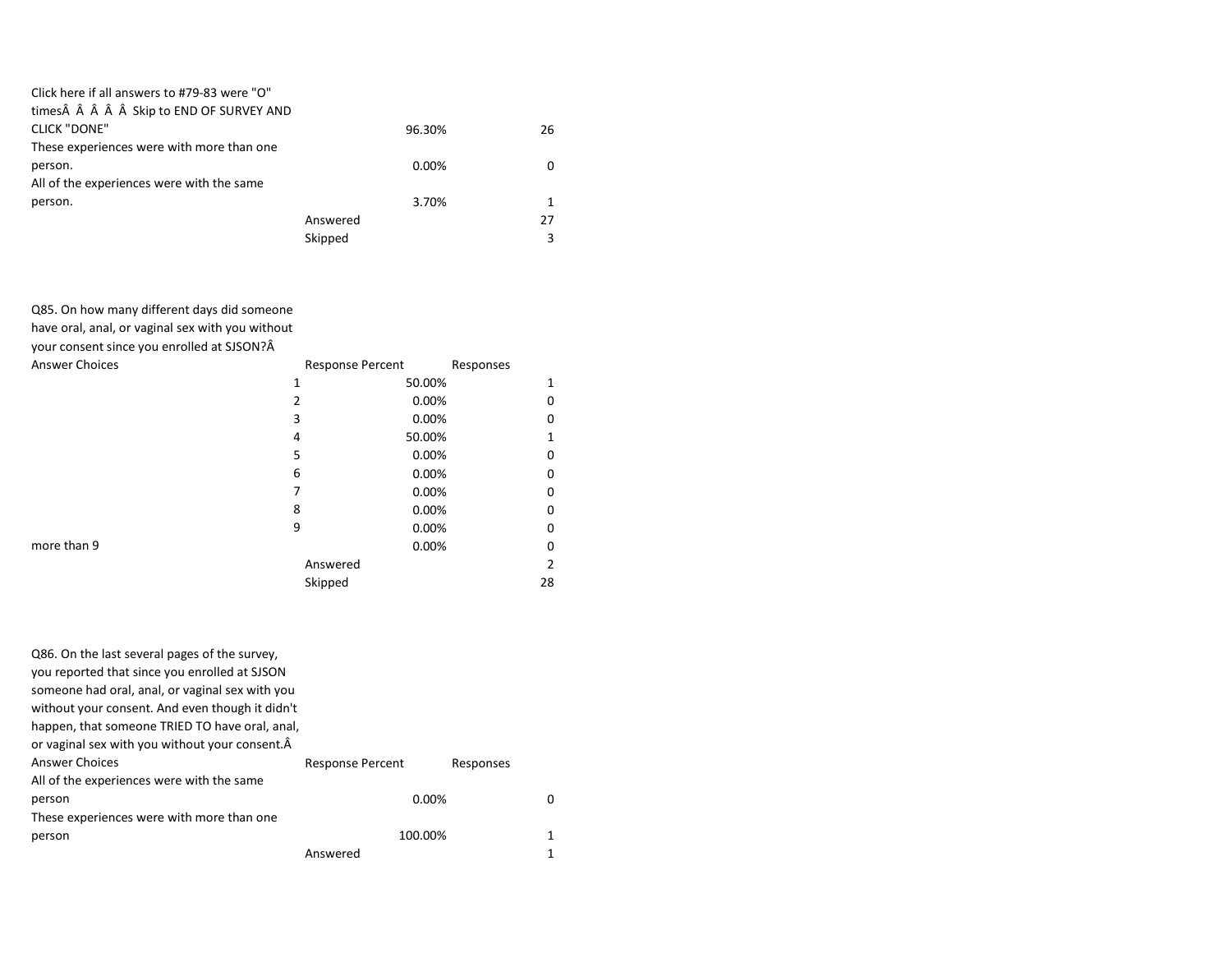## Q87. If you chose more than one person, enter

# the number of people.

| Answer Choices |
|----------------|

| <b>Answer Choices</b> | <b>Response Percent</b> |         | Responses |    |
|-----------------------|-------------------------|---------|-----------|----|
|                       | 1                       | 0.00%   |           | 0  |
|                       | 2                       | 0.00%   |           | ი  |
|                       | 3                       | 100.00% |           |    |
|                       | 4                       | 0.00%   |           | 0  |
|                       | 5                       | 0.00%   |           | 0  |
|                       | 6                       | 0.00%   |           | 0  |
|                       |                         | 0.00%   |           | 0  |
|                       | 8                       | 0.00%   |           | 0  |
|                       | 9                       | 0.00%   |           | 0  |
| more than 9           |                         | 0.00%   |           | 0  |
|                       | Answered                |         |           |    |
|                       | Skipped                 |         |           | 29 |

# Q88. On how many different days did someone

either try to or have oral, anal, or vaginal sex

with you without your consent since you

## enrolled at SJSON?

| <b>Answer Choices</b> |   | <b>Response Percent</b> |         | Responses |              |
|-----------------------|---|-------------------------|---------|-----------|--------------|
|                       | 1 |                         | 0.00%   |           | 0            |
|                       | 2 |                         | 0.00%   |           | 0            |
|                       | 3 |                         | 0.00%   |           | 0            |
|                       | 4 |                         | 100.00% |           | 1            |
|                       | 5 |                         | 0.00%   |           | 0            |
|                       | 6 |                         | 0.00%   |           | 0            |
|                       | 7 |                         | 0.00%   |           | 0            |
|                       | 8 |                         | 0.00%   |           | 0            |
|                       | 9 |                         | 0.00%   |           | 0            |
| More than 9           |   |                         | 0.00%   |           | 0            |
|                       |   | Answered                |         |           | $\mathbf{1}$ |
|                       |   | Skipped                 |         |           | 29           |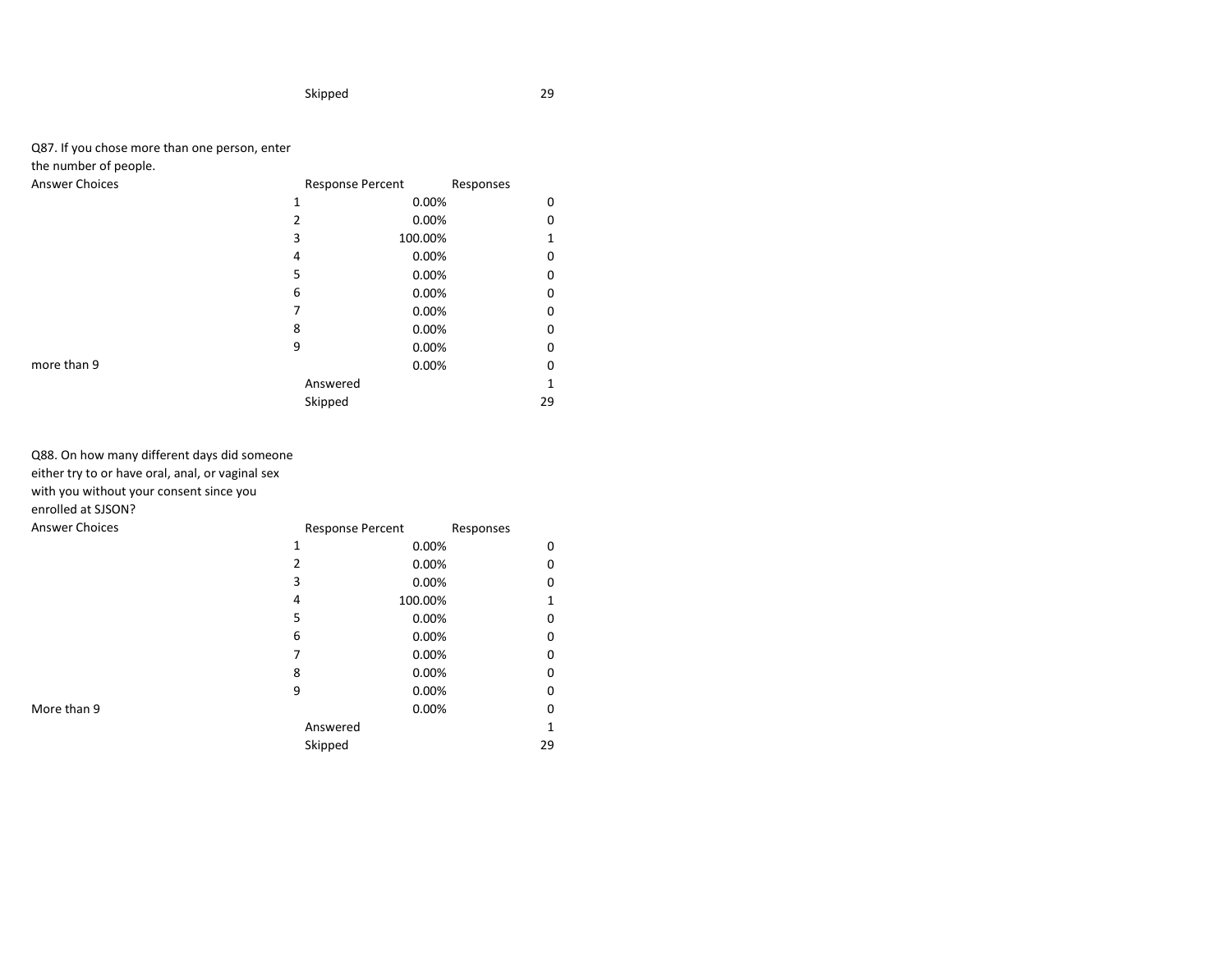| Q89. Think about the situations that have     |                         |           |    |
|-----------------------------------------------|-------------------------|-----------|----|
| happened to you that involved the experiences |                         |           |    |
| you marked on the last questions. Now think   |                         |           |    |
| about ONE SITUATION and answer the following  |                         |           |    |
| questions.                                    |                         |           |    |
| <b>Answer Choices</b>                         | <b>Response Percent</b> | Responses |    |
| Click here to continue                        | 100.00%                 |           |    |
|                                               | Answered                |           | 1  |
|                                               | Skipped                 |           | 29 |
|                                               |                         |           |    |

# Q90. The other person was a:

| <b>Answer Choices</b>    | <b>Response Percent</b> | Responses    |
|--------------------------|-------------------------|--------------|
| Man                      | 100.00%                 | 1            |
| Woman                    | 0.00%                   | 0            |
| Transgender              | 0.00%                   | 0            |
| Gender nonconforming     | 0.00%                   | 0            |
| A gender not listed here | 0.00%                   | 0            |
| Prefer not to say        | 0.00%                   | 0            |
|                          | Answered                | $\mathbf{1}$ |
|                          | Skipped                 | 29           |

## Q91. What was your relationship to the other

| <b>Answer Choices</b>    | <b>Response Percent</b> | Responses |
|--------------------------|-------------------------|-----------|
| Stranger                 | 50.00%                  | 1         |
| Acquaintance             | 50.00%                  | 1         |
| Friend                   | 0.00%                   | 0         |
| Romantic partner         | 0.00%                   | 0         |
| Former romantic partner  | 0.00%                   | 0         |
| Someone I hooked up with | 0.00%                   | 0         |
| Relative/family          | 0.00%                   | 0         |
| Faculty/staff            | 0.00%                   | 0         |
| Other                    | 0.00%                   | 0         |
|                          | Answered                | 2         |
|                          | Skipped                 | 28        |

| Q92. Was the other person a student at SJSON? |                  |           |  |
|-----------------------------------------------|------------------|-----------|--|
| Answer Choices                                | Response Percent | Responses |  |
| Yes                                           | $0.00\%$         |           |  |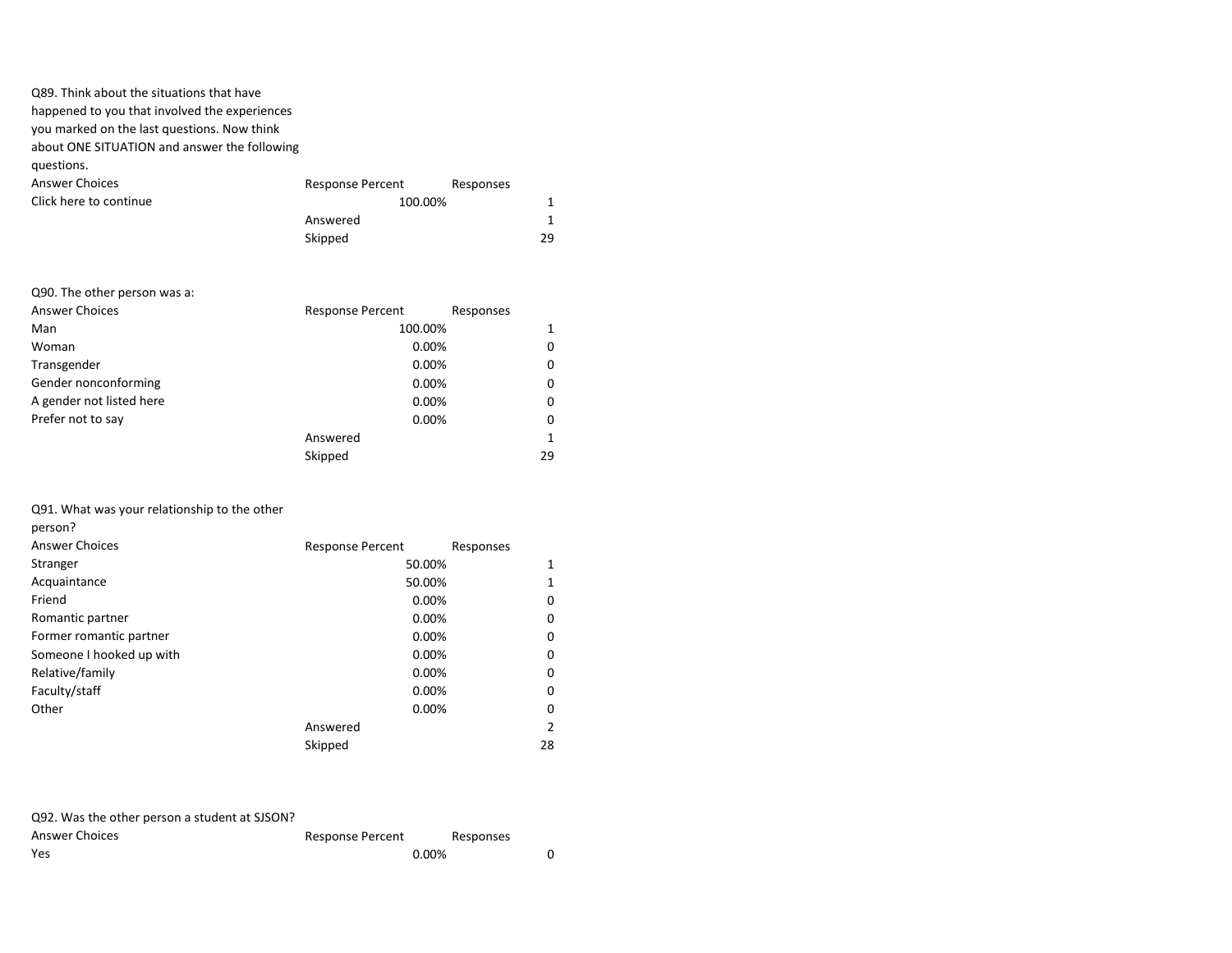| No           | 100.00%  |    |
|--------------|----------|----|
| I don't know | 0.00%    | 0  |
|              | Answered |    |
|              | Skipped  | 29 |

Q93. Where did this happen (check all that apply) Answer Choices **Response Percent** Responses Academic building or classroom and the control of the control of 0.00% of 0.00% of 0.00% of 0.00% of 0.00% of 0 Staff/Faculty office 0.00% 0.00% 0.00% Dining area 0.00% 0 Public or outdoor space on campus 0.00% 0.00% 0.00% Other 0.00% 0 Bar or restaurant and the contract of the contract of the contract of the contract of the contract of the contract of the contract of the contract of the contract of the contract of the contract of the contract of the cont Private owned housing or apartment complex 100.00% 1 Answered 1 Skipped 29

## Q94. Online or virtual

| <b>Answer Choices</b>                  | <b>Response Percent</b> | Responses |
|----------------------------------------|-------------------------|-----------|
| Virtual Classroom                      | 0.00%                   | 0         |
| Virtual Class Forum                    | 0.00%                   | 0         |
| Social Media (eg. Facebook, Instagram, |                         |           |
| Snapchat, Twitter, TikTok)             | 0.00%                   | 0         |
| Private communications (eg. texting)   | 100.00%                 |           |
| Dating app                             | 100.00%                 |           |
| Other                                  | $0.00\%$                | 0         |
|                                        | Answered                | 1         |
|                                        | Skipped                 | 29        |

| Q95. Did this occur:                            |                         |           |    |
|-------------------------------------------------|-------------------------|-----------|----|
| <b>Answer Choices</b>                           | <b>Response Percent</b> | Responses |    |
| On SJSON campus                                 | 0.00%                   |           |    |
| Visiting another campus                         | 0.00%                   |           |    |
| A student at another institution (i.e. you have |                         |           |    |
| transferred institutions since this occurred)   | 0.00%                   |           | 0  |
| Non-university related location (s)             | 100.00%                 |           |    |
|                                                 | Answered                |           | 1  |
|                                                 | Skipped                 |           | 29 |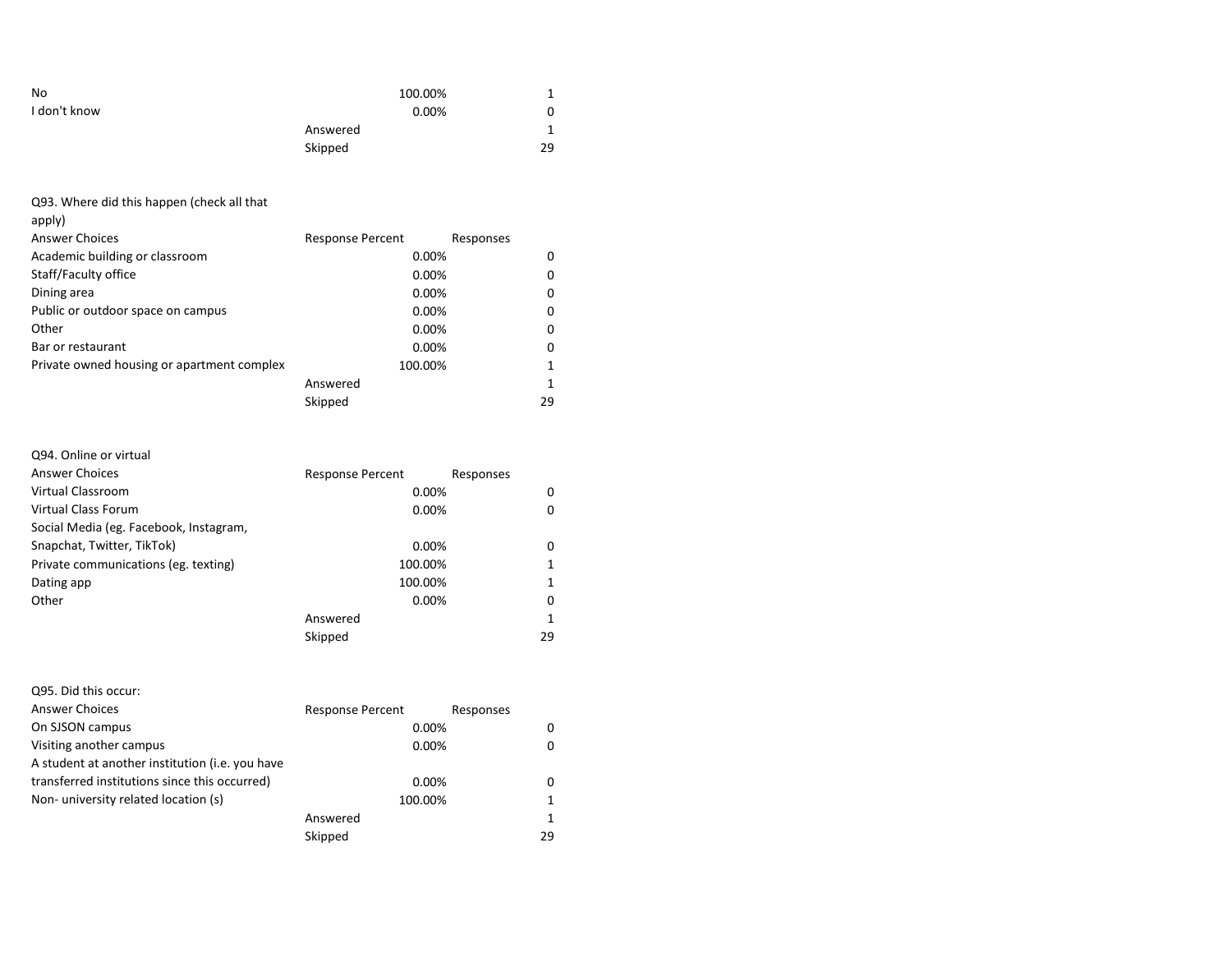| incident (s) occur?           |                         |           |  |
|-------------------------------|-------------------------|-----------|--|
| <b>Answer Choices</b>         | <b>Response Percent</b> | Responses |  |
| Fall 2021 through present     | 100.00%                 |           |  |
| Fall 2020 through Summer 2021 | 0.00%                   | 0         |  |
| Fall 2019 through Summer 2020 | 0.00%                   | 0         |  |
| Fall 2018 through Summer 2019 | 0.00%                   | 0         |  |
|                               | Answered                |           |  |
|                               | Skipped                 | 29        |  |

| Q97. During what semester or term did the |                         |           |
|-------------------------------------------|-------------------------|-----------|
| incident (s) occur? Check all that applyÂ |                         |           |
| <b>Answer Choices</b>                     | <b>Response Percent</b> | Responses |
| Fall                                      | 100.00%                 | 1         |
| Winter                                    | 0.00%                   | 0         |
| Spring                                    | 0.00%                   | 0         |
| Summer                                    | 0.00%                   | 0         |
|                                           | Answered                | 1         |
|                                           | Skipped                 | 29        |

| Q98. Which month did the incident (s) occur? |    |
|----------------------------------------------|----|
| Answered                                     |    |
| Skipped                                      | 29 |

| Q99. When did this occur?   |                         |           |    |
|-----------------------------|-------------------------|-----------|----|
| <b>Answer Choices</b>       | <b>Response Percent</b> | Responses |    |
| While school was in session | 100.00%                 |           |    |
| While School was on a break | 0.00%                   |           |    |
|                             | Answered                |           |    |
|                             | Skipped                 |           | 29 |

| Q100. Had the other person been using alcohol |  |
|-----------------------------------------------|--|
| or drugs just prior to the incident?          |  |

| <b>Response Percent</b> | Responses |                                |
|-------------------------|-----------|--------------------------------|
|                         |           |                                |
|                         |           | 0                              |
|                         |           | 0                              |
|                         |           | 50.00%<br>$0.00\%$<br>$0.00\%$ |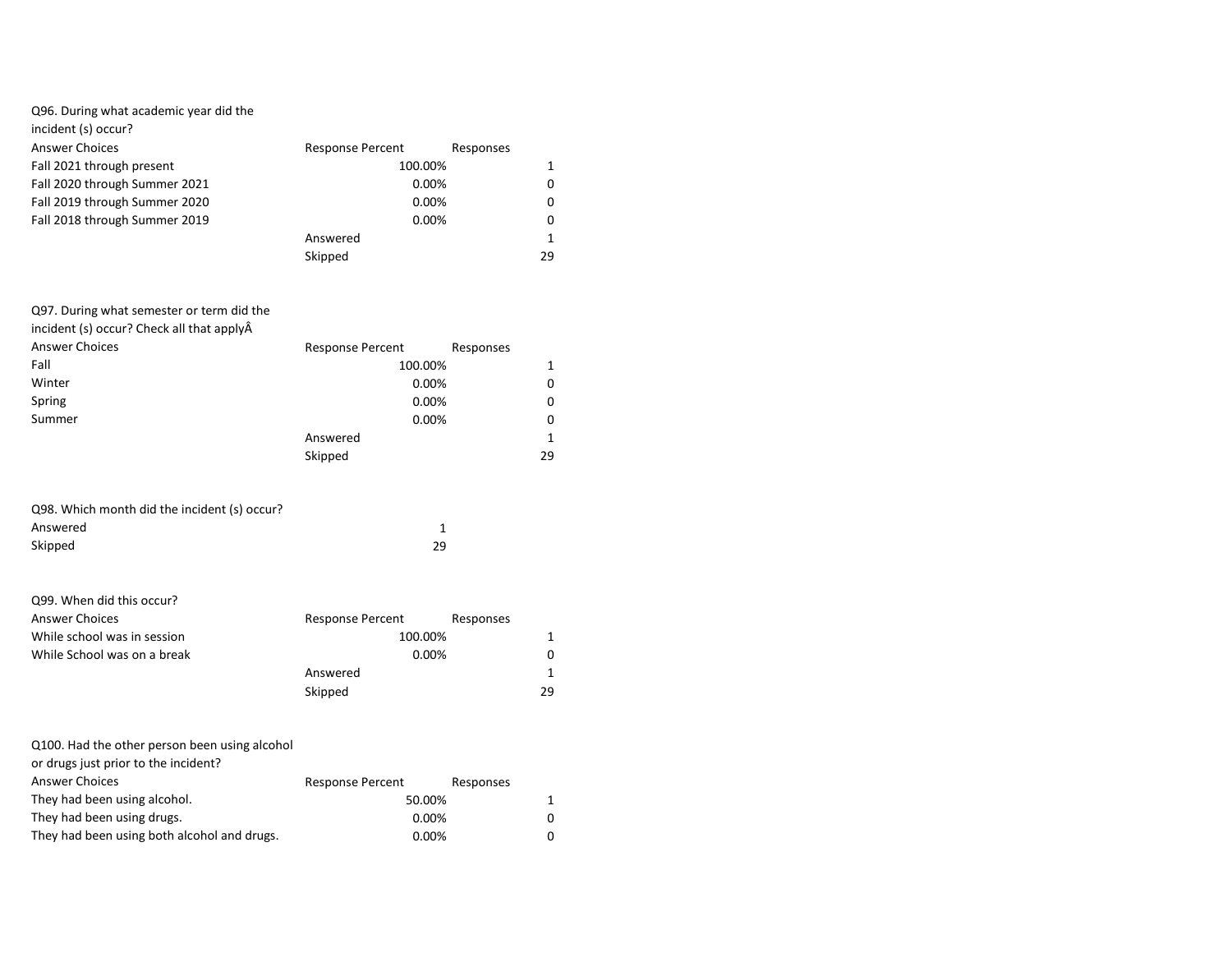| They had not been using either alcohol or drugs. | $0.00\%$ |    |
|--------------------------------------------------|----------|----|
| I don't know.                                    | 50.00%   |    |
|                                                  | Answered |    |
|                                                  | Skipped  | 28 |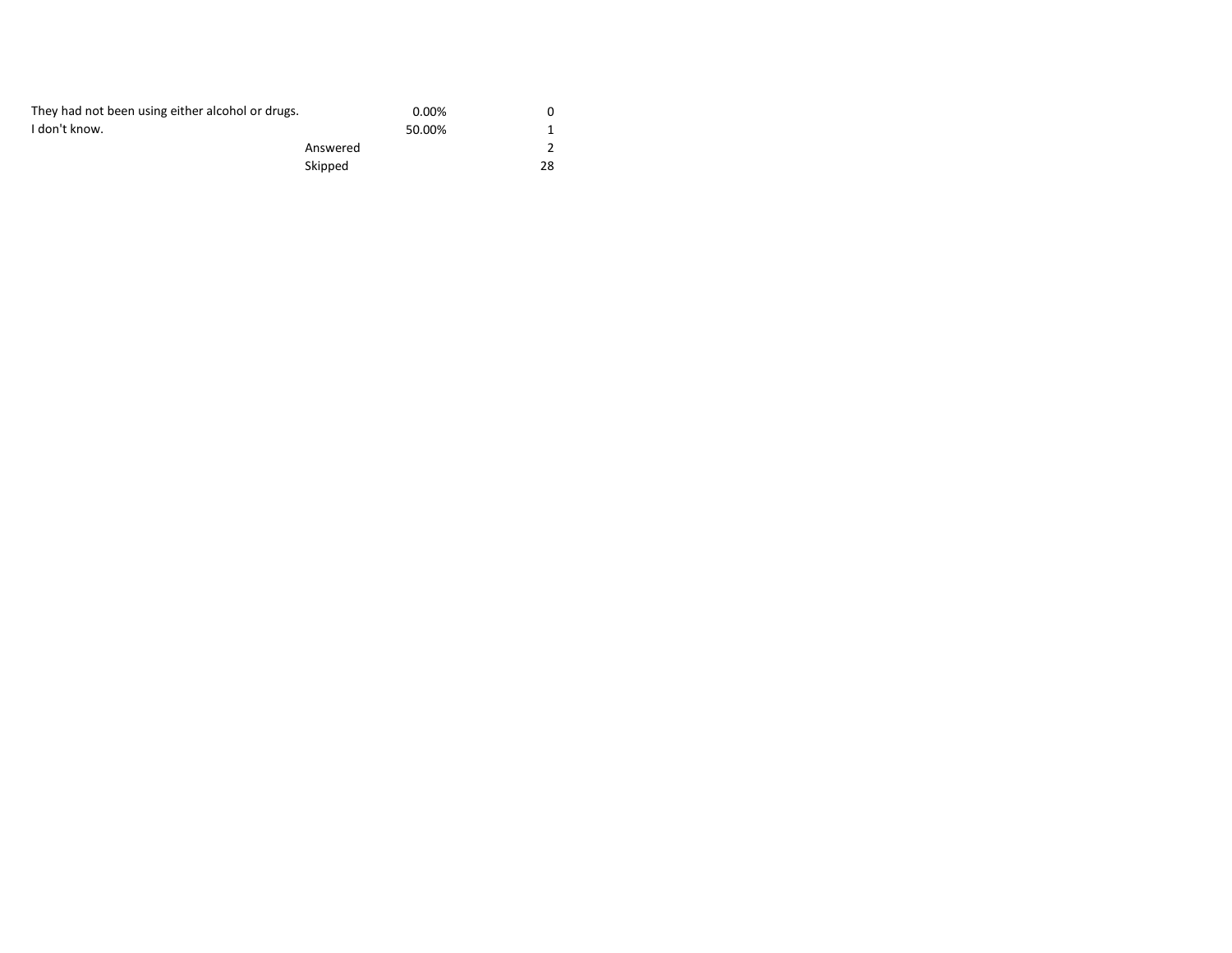## Campus Climate Survey Part 2- Spring 2022

| Q1. On previous survey did you report that |                         |           |                |
|--------------------------------------------|-------------------------|-----------|----------------|
| you were a victim of sexual violence?      |                         |           |                |
| <b>Answer Choices</b>                      | <b>Response Percent</b> | Responses |                |
| Yes- Continue with next question           |                         | 5.56%     | $\mathfrak{p}$ |
| No-Â Â Skip to #16                         | 94.44%                  |           | 34             |
|                                            | Answered                |           | 36             |
|                                            | Skipped                 |           | $\Omega$       |

| Q2. During the incident, to what extent did |            |          |          |      |           |       |          |                         |
|---------------------------------------------|------------|----------|----------|------|-----------|-------|----------|-------------------------|
| you feel:                                   |            |          |          |      |           |       |          |                         |
| Answer Choices                              | Not at all | Slightly | Somewhat | Very | Extremely | Other | Total    | <b>Weighted Average</b> |
| Scared                                      |            |          |          | 0    |           |       | U        |                         |
| Like your life was in danger                |            |          |          | 0    |           |       |          |                         |
| Like the other person would hurt you if you |            |          |          |      |           |       |          |                         |
| didn't go along                             |            |          |          | 0    |           |       |          | 3.67                    |
|                                             |            |          |          |      |           |       | Answered |                         |

Skipped 32

| Q3. Did the situation impact your academic    |                         |           |  |
|-----------------------------------------------|-------------------------|-----------|--|
| performance in any of the following ways?     |                         |           |  |
| Answer Choices                                | <b>Response Percent</b> | Responses |  |
| Reduced GPA                                   | 33.33%                  |           |  |
| Caused you to drop classes                    | $0.00\%$                | O         |  |
| Need to take a leave of absence from your     |                         |           |  |
| education                                     | $0.00\%$                | 0         |  |
| Caused you to change your major               | $0.00\%$                | o         |  |
|                                               |                         |           |  |
| Caused you to transfer to another institution | $0.00\%$                | 0         |  |
| Other                                         | 100.00%                 | 3         |  |
|                                               | Answered                | 3         |  |
|                                               | Skipped                 | 33        |  |

| Q4. Did the situation have negative financial   |                         |           |  |
|-------------------------------------------------|-------------------------|-----------|--|
| impacts on your academic career?                |                         |           |  |
| <b>Answer Choices</b>                           | <b>Response Percent</b> | Responses |  |
|                                                 |                         |           |  |
| Loss in tuition as a result of dropping classes |                         | $0.00\%$  |  |
| Loss in tuition resulting from an unplanned     |                         |           |  |
| leave of absence                                |                         | $0.00\%$  |  |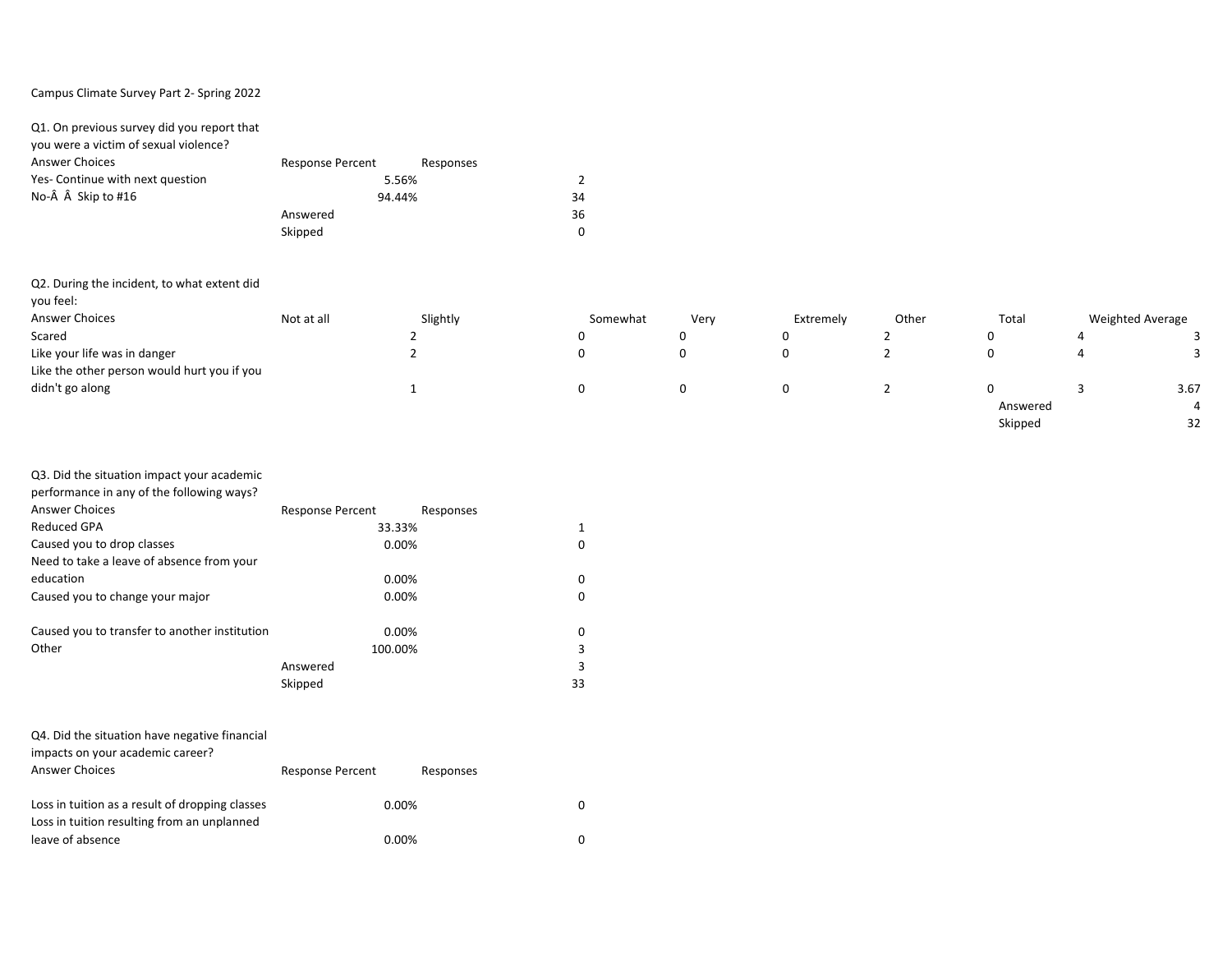| loss in scholarship award due to diminished |          |    |
|---------------------------------------------|----------|----|
| grades as a result of the sexual violence   | $0.00\%$ | 0  |
| Costs associated with unexpected need to    |          |    |
| changes in housing                          | 33.33%   |    |
| Costs incurred for needed physical and      |          |    |
| mental health services resulting from the   |          |    |
| sexual violence                             | 33.33%   |    |
| Other                                       | 100.00%  |    |
|                                             | Answered |    |
|                                             | Skipped  | 33 |
|                                             |          |    |

| Q5. In thinking about the events related to<br>sexual misconduct described in the previous<br>sections, did (would) SJSON play a role by |     |                |                |                |   |                  |
|------------------------------------------------------------------------------------------------------------------------------------------|-----|----------------|----------------|----------------|---|------------------|
| Answer Choices                                                                                                                           | Yes | No             | N/A            | Total          |   | Weighted Average |
| Actively supporting you with either formal or                                                                                            |     |                |                |                |   |                  |
| informal resources (e.g., counseling,                                                                                                    |     |                |                |                |   |                  |
| academic services, meetings or phone calls)?                                                                                             |     | 1              | 0              | 3              | 4 | 2.5              |
| Apologizing for what happened to you?                                                                                                    |     | 1              | 1              | 2              | 4 | 2.25             |
| Believing your report?                                                                                                                   |     | 1              | $\Omega$       | 3              | 4 | 2.5              |
| Allowing you to have a say in how your report                                                                                            |     |                |                |                |   |                  |
| was handled?                                                                                                                             |     | 2              | 0              | $\overline{2}$ | 4 | $\overline{2}$   |
| Ensuring you were treated as an important                                                                                                |     |                |                |                |   |                  |
| member of the institution?                                                                                                               |     | 2              | 0              | $\overline{2}$ | 4 | 2                |
| Meeting your needs for support and                                                                                                       |     |                |                |                |   |                  |
| accommodations?                                                                                                                          |     | $\overline{2}$ | 0              | $\overline{2}$ | 4 | 2                |
| Creating an environment where this type of                                                                                               |     |                |                |                |   |                  |
| experience was safe to discuss?                                                                                                          |     | 1              | 1              | $\overline{2}$ | 4 | 2.25             |
| Creating an environment where this type of                                                                                               |     |                |                |                |   |                  |
| experience was recognized as a problem?                                                                                                  |     | 1              | 1              | $\overline{2}$ | 4 | 2.25             |
| Not doing enough to prevent this type of                                                                                                 |     |                |                |                |   |                  |
| experience/s?                                                                                                                            |     | $\mathbf 0$    | 1              | 3              | 4 | 2.75             |
|                                                                                                                                          |     |                |                |                |   |                  |
| Creating an environment in which this type of                                                                                            |     |                |                |                |   |                  |
| experience/s seemed common or normal?                                                                                                    |     | 0              | 2              | $\overline{2}$ | 4 | 2.5              |
| Creating an environment in which this                                                                                                    |     |                |                |                |   |                  |
| experience seemed more likely to occur?                                                                                                  |     | $\mathbf 0$    | $\overline{2}$ | $\overline{2}$ | 4 | 2.5              |
|                                                                                                                                          |     |                |                |                |   |                  |
| Making it difficult to report the experience/s?                                                                                          |     | 0              | $\overline{2}$ | $\overline{2}$ | 4 | 2.5              |
| Responding inadequately to the experience/s,                                                                                             |     |                |                |                |   |                  |
| if reported?                                                                                                                             |     | 0              | 1              | 3              | 4 | 2.75             |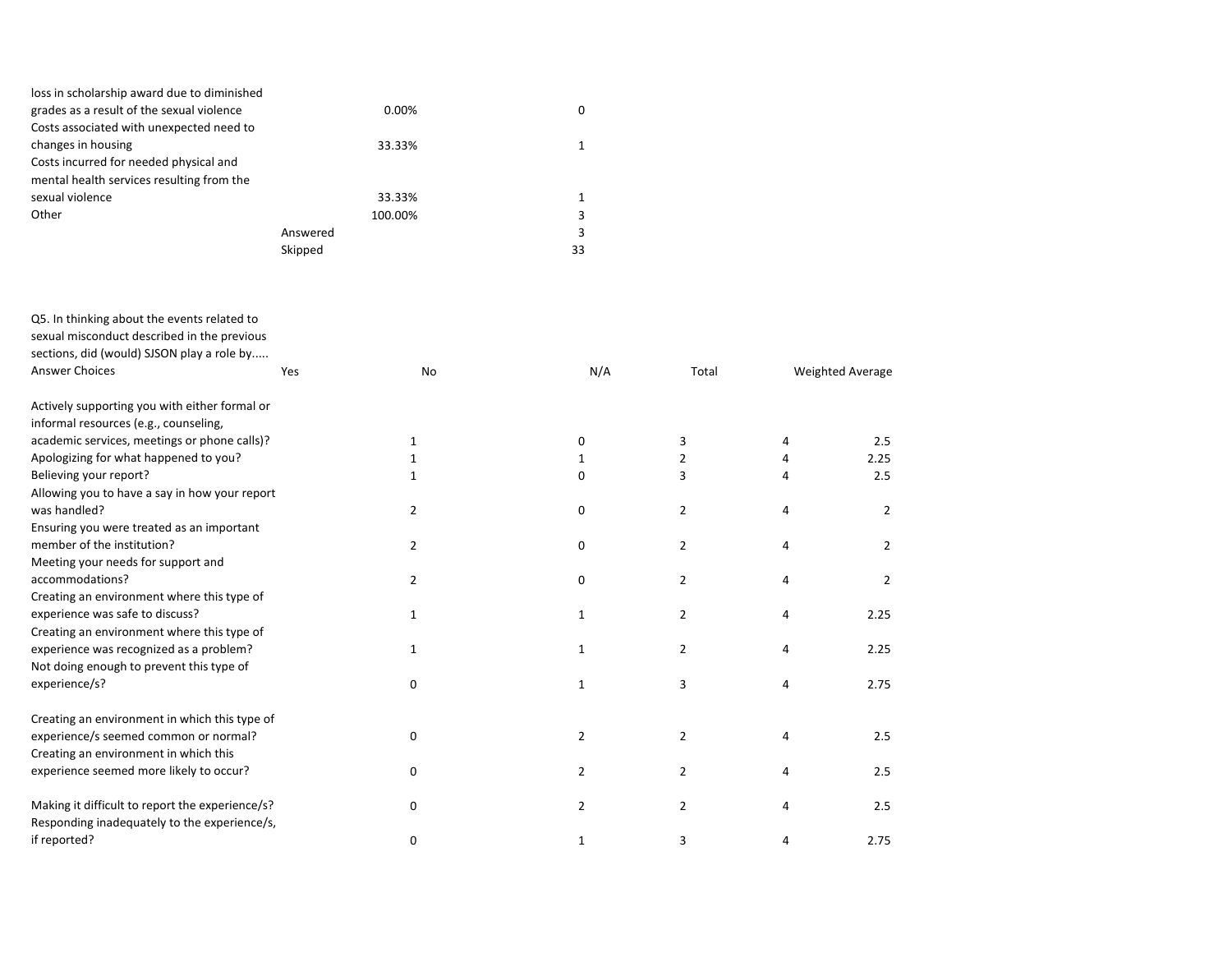| Mishandling your case, if disciplinary action |             |                |                |   |      |
|-----------------------------------------------|-------------|----------------|----------------|---|------|
| was requested?                                | $\mathbf 0$ | 1              | 3              | 4 | 2.75 |
| Covering up the experience/s?                 | 0           | 2              | $\overline{2}$ | 4 | 2.5  |
| Denying your experience/s in some way?        | 0           | $\overline{2}$ | $\overline{2}$ | 4 | 2.5  |
| Punishing you in some way for reporting the   |             |                |                |   |      |
| experience/s (e.g., loss of privileges or     |             |                |                |   |      |
| status)?                                      | $\mathbf 0$ | $\overline{2}$ | $\overline{2}$ | 4 | 2.5  |
| Suggesting your experience/s might affect the |             |                |                |   |      |
| reputation of the institituion?               | $\mathbf 0$ | $\overline{2}$ | $\overline{2}$ | 4 | 2.5  |
| Creating an environment where you no          |             |                |                |   |      |
| longer felt like a valued member of the       |             |                |                |   |      |
| institution?                                  | 0           | $\overline{2}$ | $\overline{2}$ | 4 | 2.5  |
| Creating an environment where staying at      |             |                |                |   |      |
| SJSON was difficult for you?                  | $\mathbf 0$ | $\overline{2}$ | $\overline{2}$ | 4 | 2.5  |
| Responding differently to your experience/s   |             |                |                |   |      |
| based on your sexual orientation, sex or      |             |                |                |   |      |
| gender identity?                              | 0           | $\overline{2}$ | $\overline{2}$ | 4 | 2.5  |
| Creating an environment in which you felt     |             |                |                |   |      |
| discriminated against based on your sexual    |             |                |                |   |      |
| orientation, sex, or gender identity?         | $\mathbf 0$ | 2              | $\overline{2}$ | 4 | 2.5  |
| Expressing a biased or negative attitude      |             |                |                |   |      |
| toward you and/or your experience/s based     |             |                |                |   |      |
| on your sexual orientation, sex, or gender    |             |                |                |   |      |
| identity?                                     | $\mathbf 0$ | 2              | $\overline{2}$ | 4 | 2.5  |
| Responding differently to your experience/s   |             |                |                |   |      |
| based on your race?                           | 0           | $\overline{2}$ | $\overline{2}$ | 4 | 2.5  |
| Creating an environment in which you felt     |             |                |                |   |      |
| discriminated against based on your race?     | $\mathbf 0$ | $\overline{2}$ | $\overline{2}$ | 4 | 2.5  |
| Expressing a biased or negative attitude      |             |                |                |   |      |
| toward you and/or your experience/s based     |             |                |                |   |      |
| on your race?                                 | 0           | 2              | $\overline{2}$ | 4 | 2.5  |
|                                               |             |                | Answered       |   | 4    |
|                                               |             |                | Skipped        |   | 32   |

| Response Percent | Responses |                  |
|------------------|-----------|------------------|
|                  |           | 1                |
|                  |           | 3                |
| Answered         |           | 4                |
| Skipped          |           | 32               |
|                  |           | 25.00%<br>75.00% |

Q7. Who did you tell?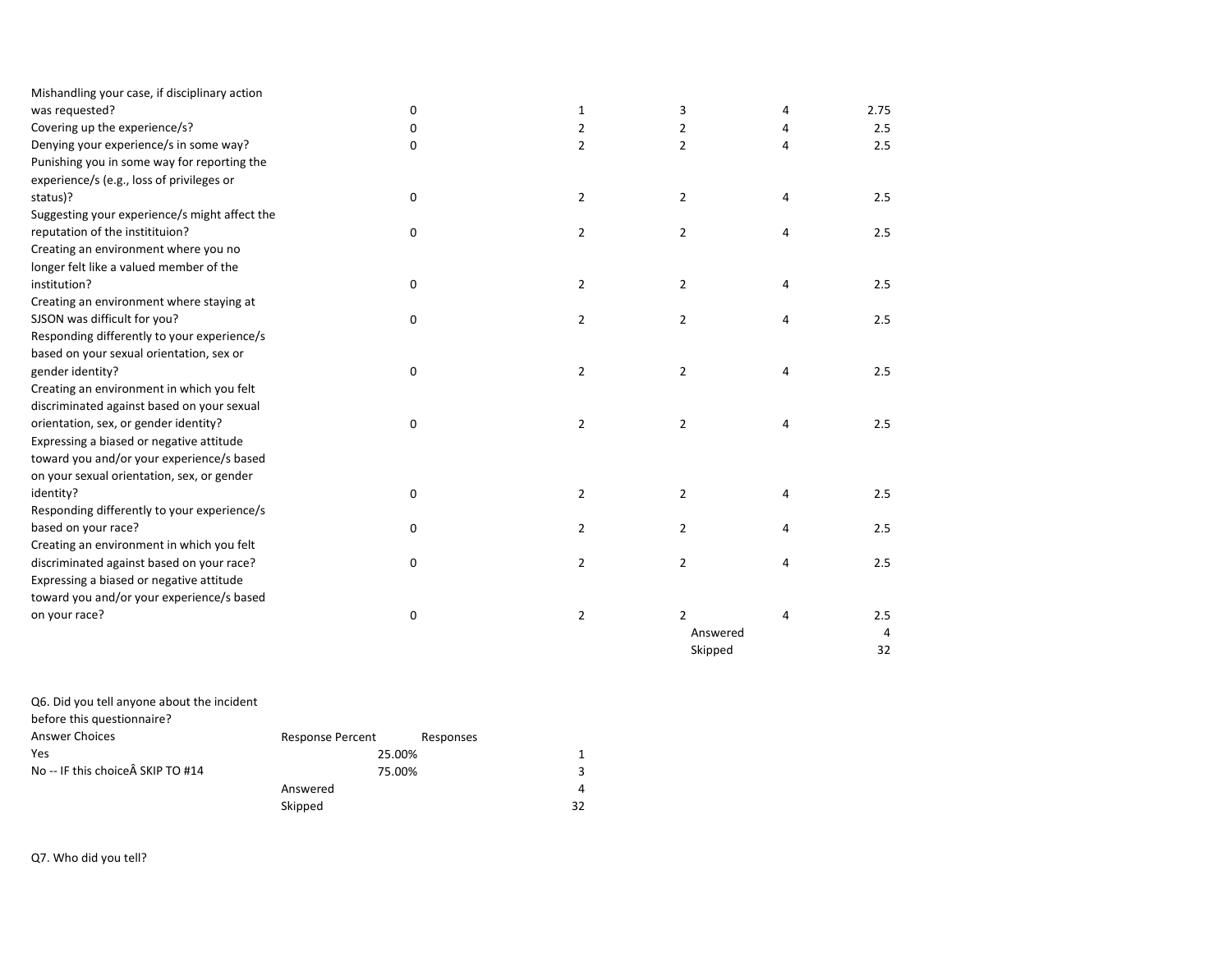| <b>Answer Choices</b>                | <b>Response Percent</b> | Responses |
|--------------------------------------|-------------------------|-----------|
| Roommate                             | 0.00%                   | $\Omega$  |
| Off-campus counselor/therapist       | 50.00%                  | 1         |
| Close friend other than roommate     | 0.00%                   | $\Omega$  |
| On-campus counselor therapist        | 0.00%                   | 0         |
| <b>Confidential Resource Advisor</b> | 50.00%                  | 1         |
| <b>Title IX Coordinator</b>          | 50.00%                  | 1         |
| romantic partner                     | 0.00%                   | 0         |
| Institution health services          | 0.00%                   | $\Omega$  |
| Parent or guardian                   | 0.00%                   | $\Omega$  |
| Campus security or police department | 0.00%                   | $\Omega$  |
| Other family member                  | 0.00%                   | $\Omega$  |
| Local police                         | 50.00%                  | 1         |
| Doctor/nurse                         | 50.00%                  | 1         |
| Office of Student conduct            | 0.00%                   | 0         |
| Religious leader                     | 0.00%                   | $\Omega$  |
| Off-campus rape crisis center staff  | 0.00%                   | 0         |
| Institution faculty or staff         | 50.00%                  | 1         |
| Other                                | 100.00%                 | 2         |
|                                      | Answered                | 2         |
|                                      | Skipped                 | 34        |

### Q8. How useful was the confidential Resource

Advisor in helping you deal with the incident?

| <b>Answer Choices</b> | <b>Response Percent</b> | Responses    |
|-----------------------|-------------------------|--------------|
| Very useful           | 0.00%                   | 0            |
| Moderately useful     | 33.33%                  | $\mathbf{1}$ |
| Somewhat useful       | 0.00%                   | $\Omega$     |
| Slightly useful       | 0.00%                   | $\Omega$     |
| Not at all useful     | 0.00%                   | 0            |
| N/A                   | 66.67%                  | 2            |
|                       | Answered                | 3            |
|                       | Skipped                 | 33           |

## Q9. How useful was the Title IX Coordinator in

helping you deal with the incident?

| <b>Answer Choices</b> | <b>Response Percent</b> | Responses |   |
|-----------------------|-------------------------|-----------|---|
| Very useful           | 0.00%                   |           | 0 |
| Moderately useful     | 33.33%                  |           | 1 |
| Somewhat useful       | 0.00%                   |           | 0 |
| Slightly useful       | 0.00%                   |           | 0 |
|                       |                         |           |   |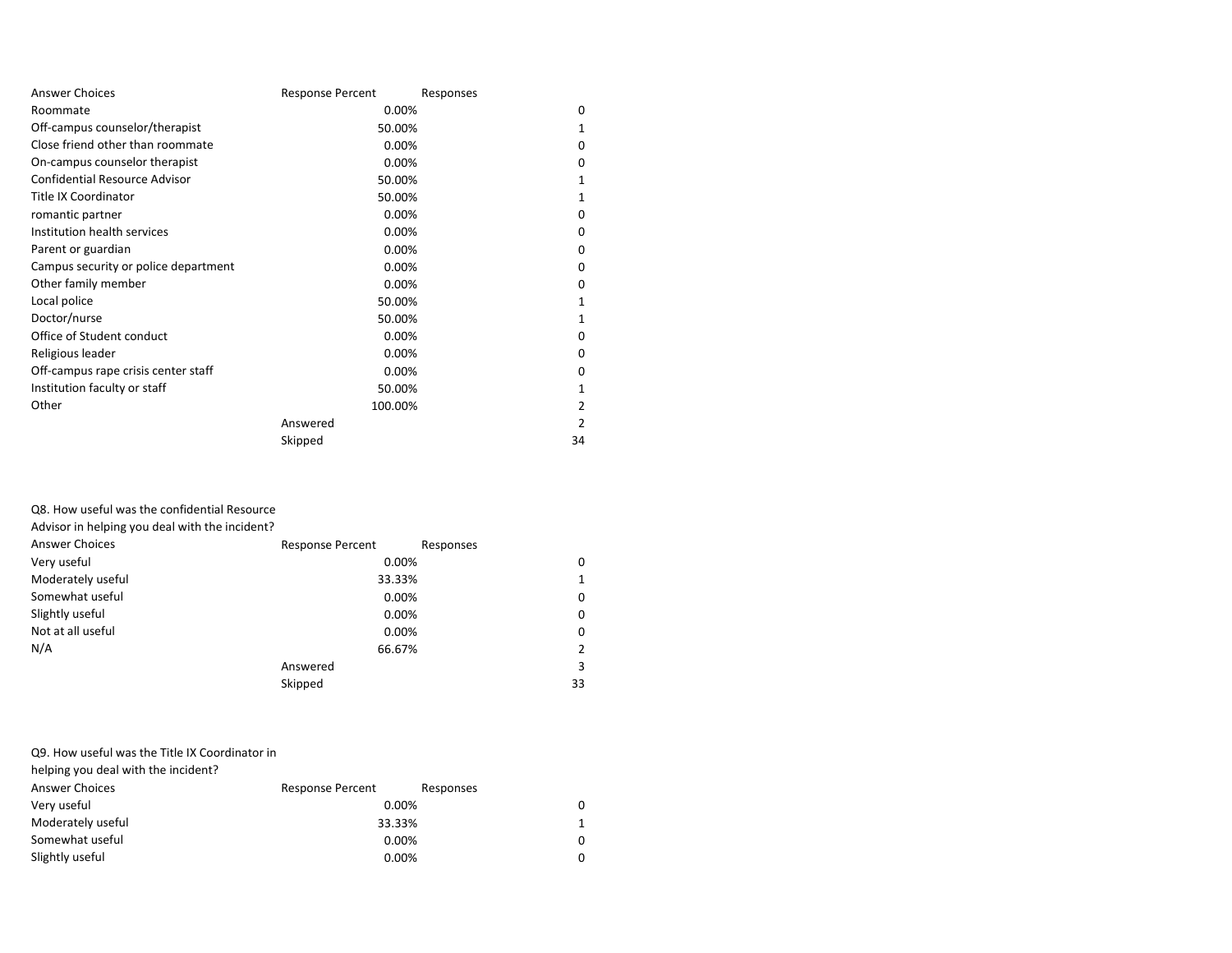| Not at all useful | 0.00%    |               |
|-------------------|----------|---------------|
| N/A               | 66.67%   | $\mathcal{L}$ |
|                   | Answered |               |
|                   | Skipped  | 33            |

Q10. How useful were the Â institution

health services in helping you deal with the

|  |  | incident? |
|--|--|-----------|
|--|--|-----------|

| <b>Answer Choices</b> | <b>Response Percent</b><br>Responses |    |
|-----------------------|--------------------------------------|----|
| Very useful           | 0.00%                                | 0  |
| Moderately useful     | 0.00%                                | 0  |
| Somewhat useful       | 0.00%                                | 0  |
| Slightly useful       | 0.00%                                | 0  |
| Not at all useful     | 0.00%                                | 0  |
| N/A                   | 100.00%                              | 3  |
|                       | Answered                             | 3  |
|                       | Skipped                              | 33 |

# Q11. How useful was the campus security or

police department in helping you deal with

the incident?

| <b>Answer Choices</b> | <b>Response Percent</b> | Responses |
|-----------------------|-------------------------|-----------|
| Very useful           | 0.00%                   | 0         |
| Moderately useful     | 0.00%                   | 0         |
| Somewhat useful       | 0.00%                   | 0         |
| Slightly useful       | 0.00%                   | 0         |
| Not at all useful     | 0.00%                   | 0         |
| N/A                   | 100.00%                 | 3         |
|                       | Answered                | 3         |
|                       | Skipped                 | 33        |

Q12. How useful was the Office of Student

Conduct in helping you deal with the

incident?

| <b>Answer Choices</b> | <b>Response Percent</b> | Responses |   |
|-----------------------|-------------------------|-----------|---|
| Very useful           | 0.00%                   |           | 0 |
| Moderately useful     |                         | 0.00%     | 0 |
| Somewhat useful       |                         | 0.00%     | 0 |
| Slightly useful       |                         | 0.00%     | 0 |
| Not at all useful     | 0.00%                   |           | 0 |
| N/A                   | 100.00%                 |           | 3 |
|                       | Answered                |           | 3 |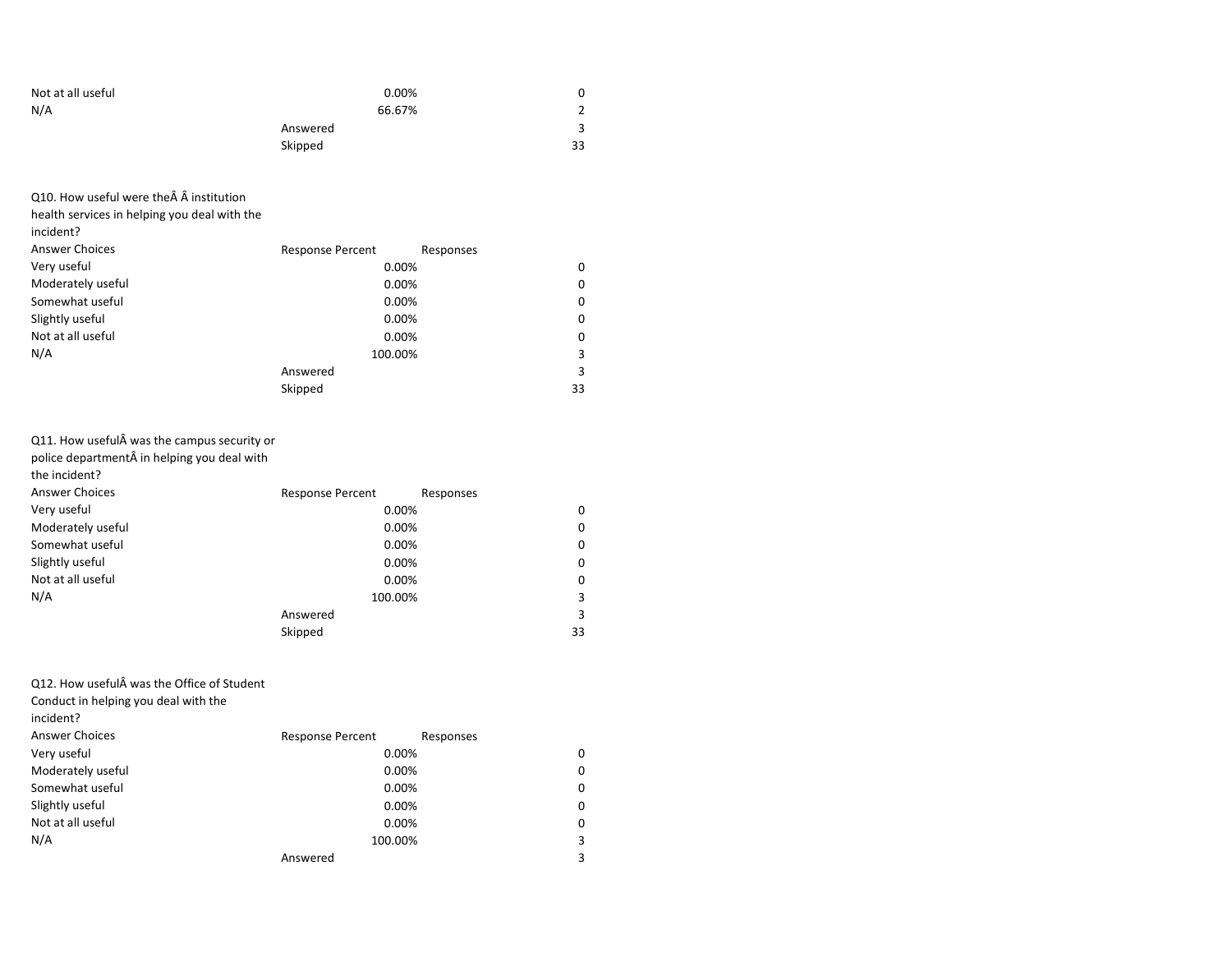or staff in helping you deal with the incident?

| <b>Answer Choices</b> | <b>Response Percent</b> | Responses |
|-----------------------|-------------------------|-----------|
| Very useful           | 0.00%                   | $\Omega$  |
| Moderately useful     | 33.33%                  | 1         |
| Somewhat useful       | 0.00%                   | 0         |
| Slightly useful       | 0.00%                   | 0         |
| Not at all useful     | 0.00%                   | 0         |
| N/A                   | 66.67%                  | 2         |
|                       | Answered                | 3         |
|                       | Skipped                 | 33        |

# Q14. Why did you not tell anyone about the

incident? check all that apply

| <b>Answer Choices</b>                          | <b>Response Percent</b> | Responses      |
|------------------------------------------------|-------------------------|----------------|
| Ashamed/embarrassed                            | 100.00%                 | 2              |
| Is a private matter- wanted to deal with it on |                         |                |
| my own                                         | 50.00%                  | 1              |
| Concerned others would find out                | 0.00%                   | 0              |
| Didn't want the person who did it to get in    |                         |                |
| trouble                                        | 0.00%                   | 0              |
| Fear of retribution from the person who did it | 0.00%                   | 0              |
| Fear of not being believed                     | 100.00%                 | 2              |
| I thought I would be blamed for what           |                         |                |
| happened                                       | 100.00%                 | 2              |
| Didn't think what happened was serious         |                         |                |
| enough to talk about                           | 100.00%                 | 2              |
| Didn't think others would think it was seroius | 100.00%                 | $\overline{2}$ |
| Thought people would try to tell me what to    |                         |                |
| do                                             | 0.00%                   | 0              |
| Would feel like an admission of failure        | 0.00%                   | 0              |
| Didn't think others would think it was         |                         |                |
| important                                      | 50.00%                  | 1              |
| Didn't think others would understand           | 100.00%                 | 2              |
| Didn't have time to deal with it due to        |                         |                |
| academics, work, etc.                          | 50.00%                  | $\mathbf{1}$   |
| Didn't know reporting procedure on campus      | 0.00%                   | 0              |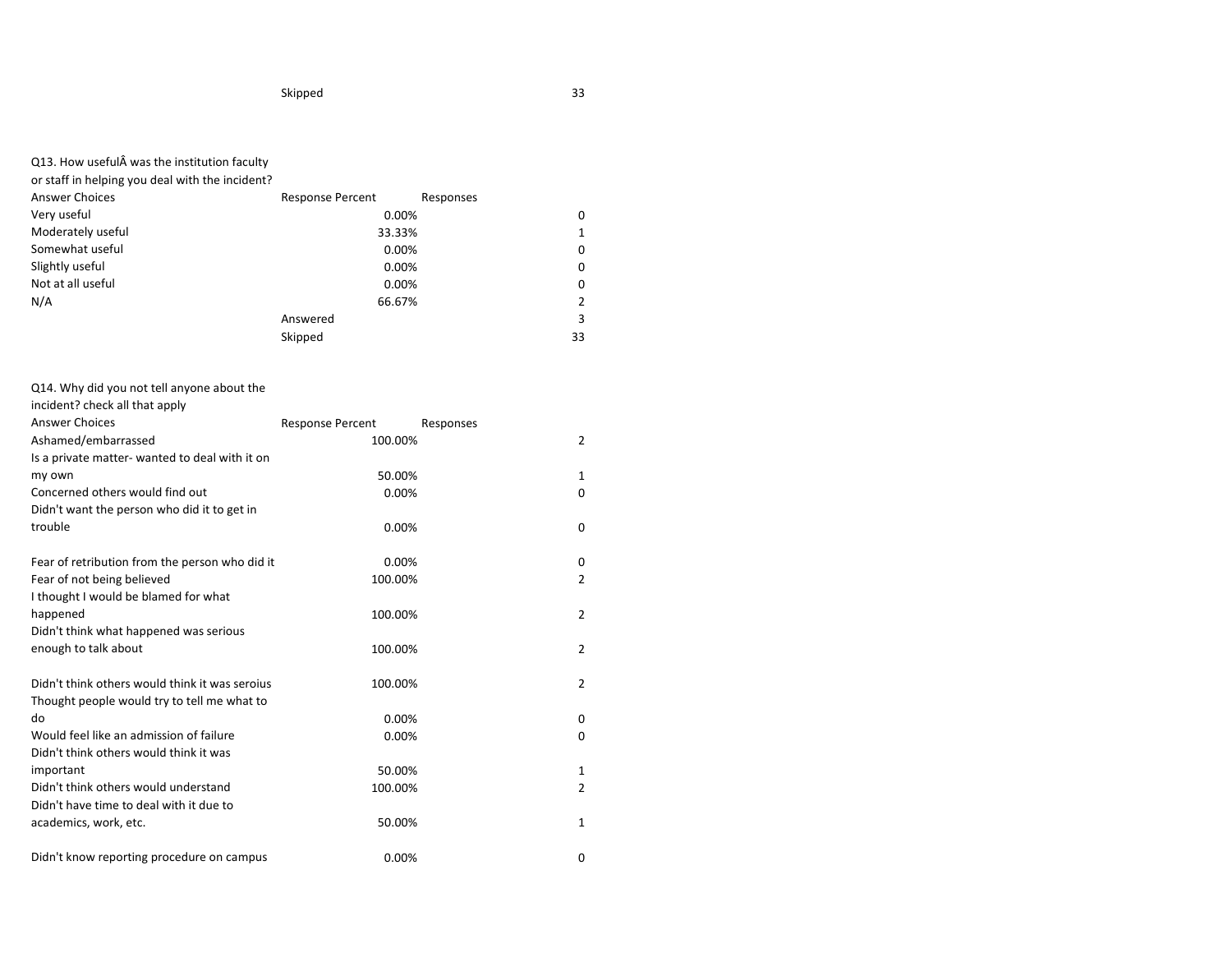| Feared I or another would be punished for   |          |    |
|---------------------------------------------|----------|----|
| infractions or violations (such as underage |          |    |
| drinking)                                   | $0.00\%$ | 0  |
| I did not feel the campus leadership would  |          |    |
| solve my problems                           | $0.00\%$ | 0  |
| I feared others would harass me or react    |          |    |
| negatively toward me                        | 50.00%   |    |
| I thought nothing would be done             | 50.00%   |    |
|                                             | Answered |    |
|                                             | Skipped  | 34 |

| Q15. If "other" to previous question-- |    |
|----------------------------------------|----|
| Answered                               |    |
| Skipped                                | 35 |

Q16. Using the scales provide, please indicate

the degree to which you agree or disagree

with the following statements. SENSE OF

| SAFETY                                     |                       |       |         |                 |                         |   |    |
|--------------------------------------------|-----------------------|-------|---------|-----------------|-------------------------|---|----|
| <b>Answer Choices</b>                      | <b>Strongly Agree</b> | Agree | Neutral | <b>Disagree</b> | Strongly Disagree Total |   |    |
| On or around this campus, I feel safe from |                       |       |         |                 |                         |   |    |
| sexual harassment.                         |                       | 22    | 13      | 0               | 0                       | 0 | 35 |
| On or around this campus, I feel safe from |                       |       |         |                 |                         |   |    |
| dating violence.                           |                       | 22    | 12      |                 | 0                       | 0 | 35 |
| On or around this campus, I feel safe from |                       |       |         |                 |                         |   |    |
| sexual violence.                           |                       | 22    | 13      | 0               | 0                       | 0 | 35 |
| On or around this campus, I feel safe from |                       |       |         |                 |                         |   |    |
| stalking.                                  |                       | 21    | 13      |                 | 0                       | 0 | 36 |
|                                            |                       |       |         |                 | Answered                |   | 36 |

Skipped 0

| Q17. Using the scales provide, please indicate |                       |       |         |                 |    |                         |    |
|------------------------------------------------|-----------------------|-------|---------|-----------------|----|-------------------------|----|
| the degree to which you agree or disagree      |                       |       |         |                 |    |                         |    |
| with the following statements. PERCEPTION      |                       |       |         |                 |    |                         |    |
| OF SEXUAL MISCONDUCT AS PART OF                |                       |       |         |                 |    |                         |    |
| <b>CAMPUS LIFE</b>                             |                       |       |         |                 |    |                         |    |
| <b>Answer Choices</b>                          | <b>Strongly Agree</b> | Agree | Neutral | <b>Disagree</b> |    | Strongly Disagree Total |    |
| I don't think sexual misconduct is a problem   |                       |       |         |                 |    |                         |    |
| at SJSON                                       |                       | 17    | 14      |                 |    | 0                       | 36 |
| I don't think there is much I can do about     |                       |       |         |                 |    |                         |    |
| sexual misconduct on this campus               |                       |       |         | 10              | 11 |                         | 35 |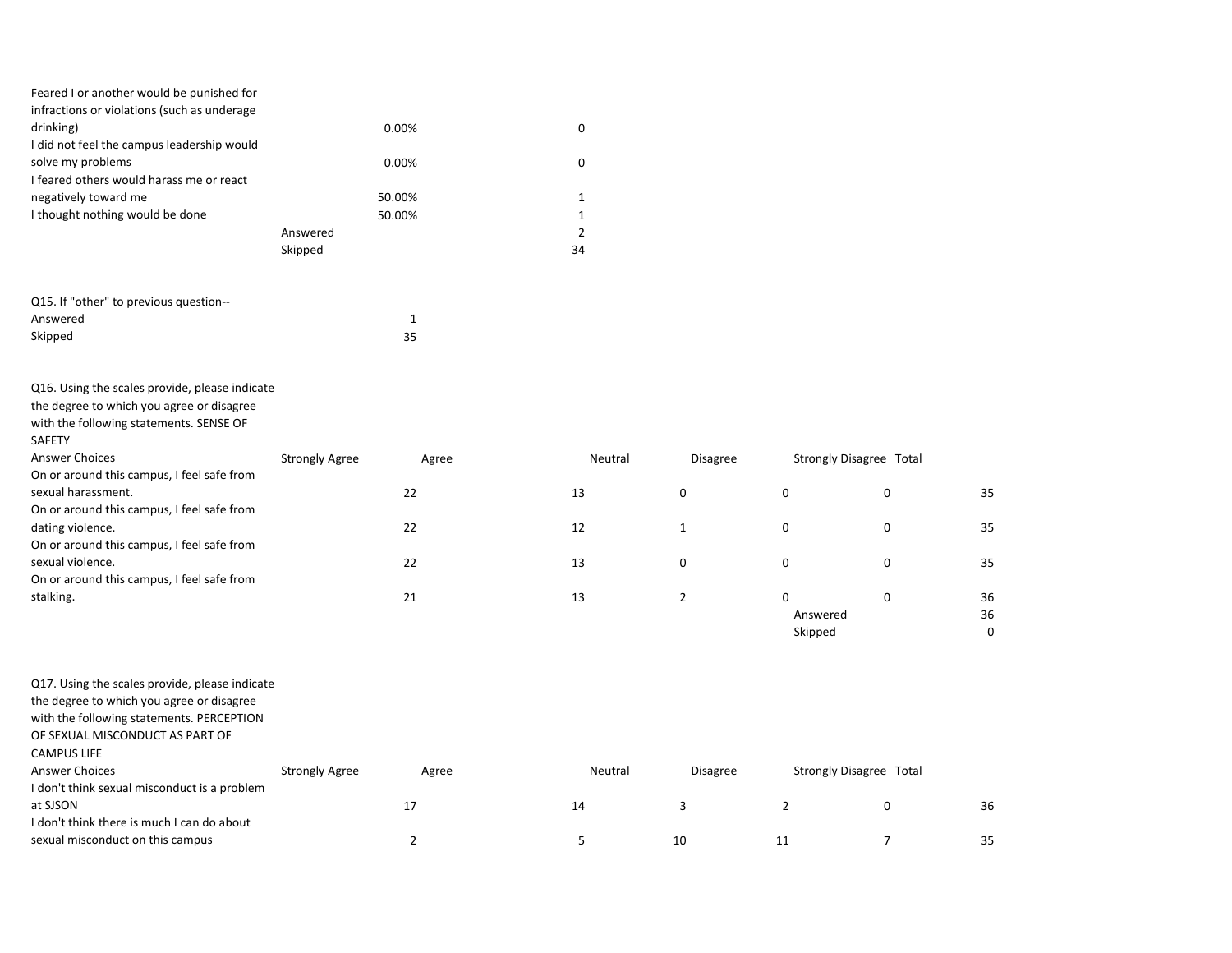| There isn't much need for me to think about |    |    |          |    |
|---------------------------------------------|----|----|----------|----|
| sexual misconduct while at college          | 10 | 11 |          | 35 |
|                                             |    |    | Answered | 36 |
|                                             |    |    | Skipped  |    |
|                                             |    |    |          |    |
|                                             |    |    |          |    |

| Q18. What is your age? |    |
|------------------------|----|
| Answered               | 33 |
| Skipped                |    |

| Q19. What best describes your gender |                         |           |
|--------------------------------------|-------------------------|-----------|
| identity? check all that apply       |                         |           |
| <b>Answer Choices</b>                | <b>Response Percent</b> | Responses |
| Man                                  | 20.59%                  | 7         |
| Woman                                | 76.47%                  | 26        |
| Transgender                          | 0.00%                   | 0         |
| Gender nonconforming                 | 0.00%                   | 0         |
| A gender not listed here             | 0.00%                   | 0         |
| Prefer not to say                    | 2.94%                   | 1         |
|                                      | Answered                | 34        |
|                                      | Skipped                 | 2         |

#### Q20. Describe your race/ethnicity? select all

| that apply |
|------------|
|------------|

| <b>Answer Choices</b>                     | <b>Response Percent</b> | Responses |
|-------------------------------------------|-------------------------|-----------|
| White or Caucasian                        | 65.71%                  | 23        |
| <b>Black or African American</b>          | 22.86%                  | 8         |
| Hispanic or Latino                        | 8.57%                   | 3         |
| Asian or Asian American                   | 0.00%                   | 0         |
| Native Indian or Alaska Native            | 0.00%                   | $\Omega$  |
| Native Hawaiian or other Pacific Islander | 0.00%                   | $\Omega$  |
| Another race                              | 2.86%                   | 1         |
|                                           | Answered                | 35        |
|                                           | Skipped                 | 1         |

#### Q21. What is your sexual orientation?

| <b>Answer Choices</b> | <b>Response Percent</b> | Responses |
|-----------------------|-------------------------|-----------|
| Gav                   | 0.00%                   | 0         |
| Heterosexual/straight | 88.57%                  | 31        |
| Lesbian               | 0.00%                   | $\Omega$  |
| Queer                 | 2.86%                   | 1         |
| Bisexual              | 5.71%                   | 2         |